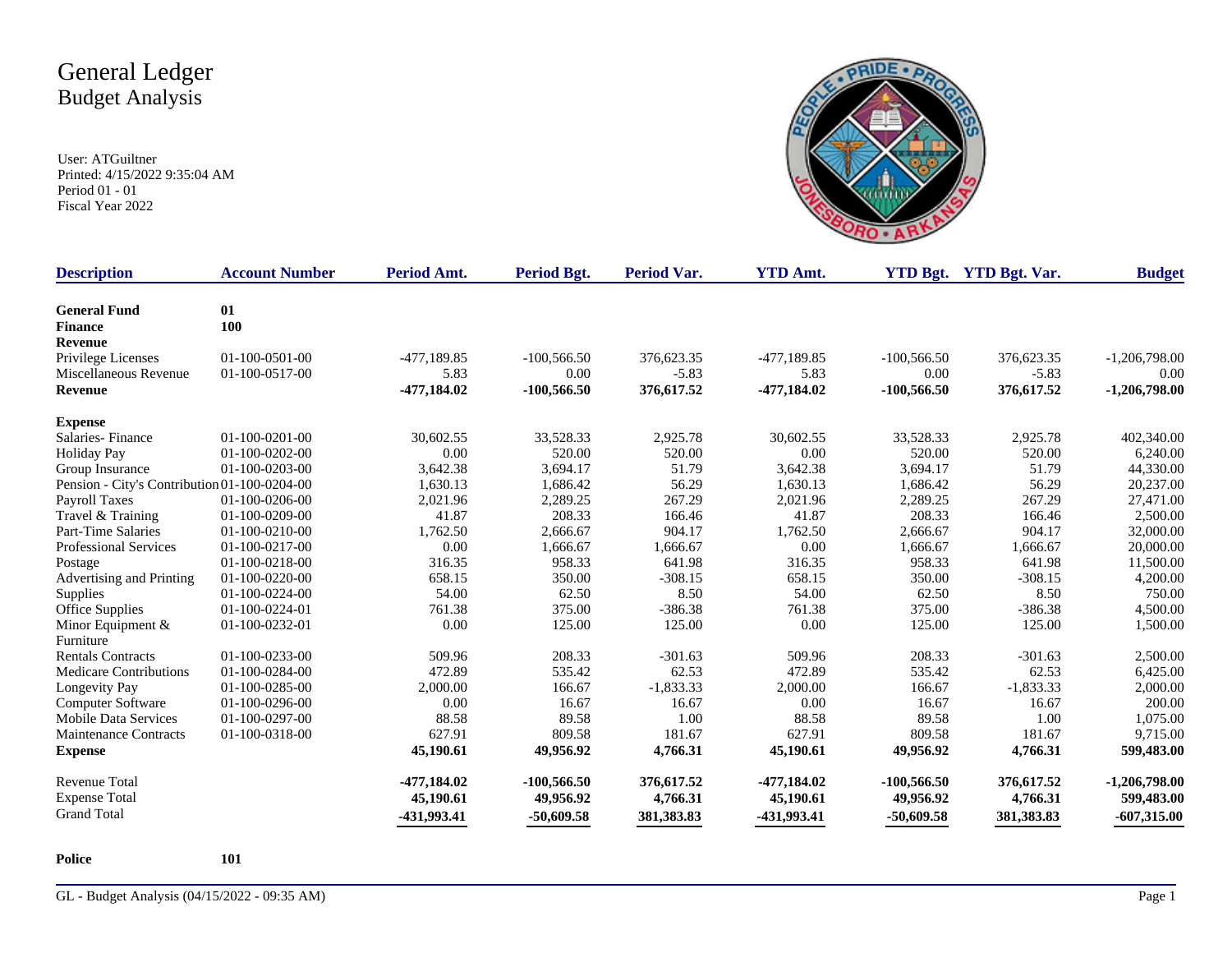| <b>Description</b>                           | <b>Account Number</b> | Period Amt.   | <b>Period Bgt.</b> | Period Var.   | <b>YTD Amt.</b> |              | YTD Bgt. YTD Bgt. Var. | <b>Budget</b>   |
|----------------------------------------------|-----------------------|---------------|--------------------|---------------|-----------------|--------------|------------------------|-----------------|
| Revenue                                      |                       |               |                    |               |                 |              |                        |                 |
| FingerprintBackground                        | 01-101-0512-00        | $-241.00$     | $-500.00$          | $-259.00$     | $-241.00$       | $-500.00$    | $-259.00$              | $-6,000.00$     |
| Reports<br>Miscellaneous Revenue             | 01-101-0517-00        | $-19,143.44$  | $-10.676.00$       | 8,467.44      | $-19,143.44$    | $-10,676.00$ | 8,467.44               | $-128.112.00$   |
| Misc. Police False Alarms                    | 01-101-0518-00        | $-125.00$     | -250.00            | $-125.00$     | $-125.00$       | -250.00      | $-125.00$              | $-3,000.00$     |
| Police Training Revenue                      | 01-101-0560-00        | 0.00          | $-666.67$          | $-666.67$     | 0.00            | $-666.67$    | $-666.67$              | $-8,000.00$     |
| Property Tax - LOPFI                         | 01-101-0564-00        | $-93,023.80$  | $-58,333.33$       | 34,690.47     | $-93,023.80$    | $-58,333.33$ | 34,690.47              | $-700,000.00$   |
| 10% of Fines - LOPFI Police 01-101-0566-00   |                       | $-6,513.55$   | $-7,916.67$        | $-1,403.12$   | $-6,513.55$     | $-7,916.67$  | $-1,403.12$            | $-95,000.00$    |
| Act 1274 Child Seat Law                      | 01-101-0584-00        | $-87.66$      | $-58.33$           | 29.33         | $-87.66$        | $-58.33$     | 29.33                  | $-700.00$       |
| <b>Accident Reports</b>                      | 01-101-0585-00        | $-3,352.00$   | $-11,079.00$       | $-7,727.00$   | $-3,352.00$     | $-11,079.00$ | $-7,727.00$            | $-132,948.00$   |
| Revenue                                      |                       | $-122,486.45$ | $-89,480.00$       | 33,006.45     | $-122,486.45$   | $-89,480.00$ | 33,006.45              | $-1,073,760.00$ |
| <b>Expense</b>                               |                       |               |                    |               |                 |              |                        |                 |
| Salaries-Police                              | 01-101-0201-00        | 582,610.95    | 658,875.42         | 76,264.47     | 582,610.95      | 658,875.42   | 76,264.47              | 7,906,505.00    |
| <b>Holiday Pay</b>                           | 01-101-0202-00        | 0.00          | 742.83             | 742.83        | 0.00            | 742.83       | 742.83                 | 8,914.00        |
| Group Insurance                              | 01-101-0203-00        | 101,782.65    | 112,187.50         | 10,404.85     | 101,782.65      | 112,187.50   | 10,404.85              | 1,346,250.00    |
| Pension - City's Contribution 01-101-0204-00 |                       | 1,420.11      | 1,733.33           | 313.22        | 1,420.11        | 1,733.33     | 313.22                 | 20,800.00       |
| LOPFI - City's Contribution 01-101-0205-00   |                       | 155,456.91    | 162,724.00         | 7,267.09      | 155,456.91      | 162,724.00   | 7,267.09               | 1,952,688.00    |
| LOPFI - SIT Credit                           | 01-101-0205-01        | 0.00          | $-65,637.92$       | $-65,637.92$  | 0.00            | $-65,637.92$ | $-65,637.92$           | $-787,655.00$   |
| Payroll Taxes                                | 01-101-0206-00        | 2,701.29      | 3,287.50           | 586.21        | 2.701.29        | 3,287.50     | 586.21                 | 39,450.00       |
| Uniforms                                     | 01-101-0207-00        | 11,673.17     | 7,083.33           | $-4,589.84$   | 11,673.17       | 7,083.33     | $-4,589.84$            | 85,000.00       |
| Laundry & Cleaning                           | 01-101-0208-00        | 1,021.85      | 2,916.67           | 1,894.82      | 1,021.85        | 2,916.67     | 1,894.82               | 35,000.00       |
| Travel & Training                            | 01-101-0209-00        | 7.068.88      | 13,973.67          | 6,904.79      | 7,068.88        | 13,973.67    | 6,904.79               | 167,684.00      |
| Part-Time Salaries                           | 01-101-0210-00        | 2,491.00      | 4,000.00           | 1,509.00      | 2,491.00        | 4,000.00     | 1,509.00               | 48,000.00       |
| <b>Overtime Salaries</b>                     | $01-101-0211-00$      | 9,471.73      | 10,416.67          | 944.94        | 9,471.73        | 10,416.67    | 944.94                 | 125,000.00      |
| Reimbursable Overtime                        | 01-101-0211-01        | 10,351.71     | 8.333.33           | $-2,018.38$   | 10,351.71       | 8,333.33     | $-2,018.38$            | 100,000.00      |
| Telephone Expense                            | 01-101-0213-00        | 2,722.52      | 3,630.00           | 907.48        | 2,722.52        | 3,630.00     | 907.48                 | 43,560.00       |
| Insurance and Licenses                       | 01-101-0215-00        | 76,455.64     | 6,500.00           | $-69,955.64$  | 76,455.64       | 6,500.00     | $-69,955.64$           | 78,000.00       |
| <b>Earned Benefits Payout</b>                | 01-101-0216-00        | 0.00          | 12,500.00          | 12,500.00     | 0.00            | 12,500.00    | 12,500.00              | 150,000.00      |
| Professional Services                        | 01-101-0217-00        | 8,322.98      | 2,833.33           | $-5,489.65$   | 8,322.98        | 2,833.33     | $-5,489.65$            | 34,000.00       |
| Postage                                      | 01-101-0218-00        | 59.07         | 214.58             | 155.51        | 59.07           | 214.58       | 155.51                 | 2,575.00        |
| Advertising and Printing                     | 01-101-0220-00        | 332.01        | 500.00             | 167.99        | 332.01          | 500.00       | 167.99                 | 6,000.00        |
| <b>Equipment Maintenance</b>                 | 01-101-0222-00        | 119.35        | 971.67             | 852.32        | 119.35          | 971.67       | 852.32                 | 11,660.00       |
| Auto Expense                                 | 01-101-0223-00        | 14,657.12     | 8,083.33           | $-6,573.79$   | 14,657.12       | 8,083.33     | $-6,573.79$            | 97,000.00       |
| Supplies                                     | 01-101-0224-00        | 12,967.14     | 14,237.58          | 1,270.44      | 12,967.14       | 14,237.58    | 1,270.44               | 170,851.00      |
| Office Supplies                              | 01-101-0224-01        | 144.53        | 875.00             | 730.47        | 144.53          | 875.00       | 730.47                 | 10,500.00       |
| Fuel                                         | 01-101-0225-00        | 30,461.59     | 31,250.00          | 788.41        | 30,461.59       | 31,250.00    | 788.41                 | 375,000.00      |
| Dues & Subscriptions                         | 01-101-0228-00        | 5,438.45      | 2,450.00           | $-2,988.45$   | 5,438.45        | 2,450.00     | $-2,988.45$            | 29,400.00       |
| Community Outreach                           | 01-101-0230-00        | 5,169.67      | 1,062.50           | $-4,107.17$   | 5,169.67        | 1,062.50     | $-4,107.17$            | 12,750.00       |
| <b>Fixed Assets</b>                          | 01-101-0232-00        | 145,810.08    | 22,864.08          | $-122,946.00$ | 145,810.08      | 22,864.08    | $-122,946.00$          | 274,369.00      |
| Minor Equipment &<br>Furniture               | 01-101-0232-01        | 7,381.28      | 9,958.58           | 2,577.30      | 7,381.28        | 9,958.58     | 2,577.30               | 119,503.00      |
| <b>Rentals Contracts</b>                     | 01-101-0233-00        | 7,046.41      | 6,130.00           | $-916.41$     | 7,046.41        | 6,130.00     | $-916.41$              | 73,560.00       |
| UnemploymentWkms.Comp.01-101-0279-00         |                       | 124,938.72    | 11,541.67          | $-113,397.05$ | 124,938.72      | 11,541.67    | $-113,397.05$          | 138,500.00      |
| <b>Medicare Contributions</b>                | 01-101-0284-00        | 7,925.16      | 9,950.83           | 2,025.67      | 7,925.16        | 9,950.83     | 2,025.67               | 119,410.00      |
| Longevity Pay                                | 01-101-0285-00        | 44,000.00     | 3,916.67           | $-40,083.33$  | 44,000.00       | 3,916.67     | $-40,083.33$           | 47,000.00       |
| Computer Software                            | 01-101-0296-00        | 11,068.54     | 6,438.83           | $-4,629.71$   | 11,068.54       | 6,438.83     | $-4,629.71$            | 77,266.00       |
| <b>Mobile Data Services</b>                  | 01-101-0297-00        | 9,479.29      | 10,416.67          | 937.38        | 9,479.29        | 10,416.67    | 937.38                 | 125,000.00      |
| <b>Maintenance Contracts</b>                 | 01-101-0318-00        | 0.00          | 48,291.67          | 48,291.67     | 0.00            | 48,291.67    | 48,291.67              | 579,500.00      |
| GL - Budget Analysis (04/15/2022 - 09:35 AM) |                       |               |                    |               |                 |              |                        | Page 2          |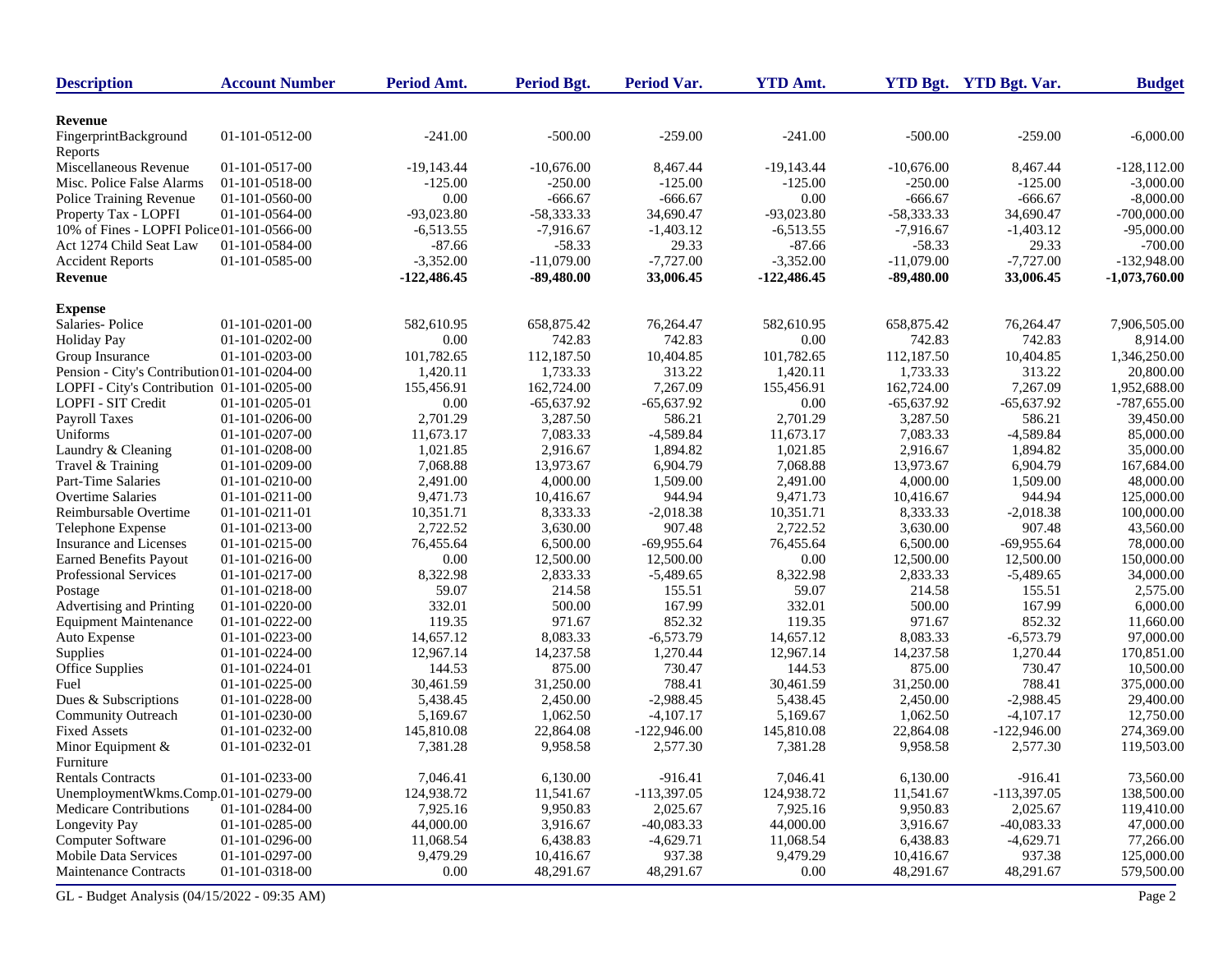| <b>Description</b>                                                 | <b>Account Number</b>            | Period Amt.                                   | <b>Period Bgt.</b>                           | Period Var.                                 | <b>YTD Amt.</b>                               |                                              | YTD Bgt. YTD Bgt. Var.                      | <b>Budget</b>                                     |
|--------------------------------------------------------------------|----------------------------------|-----------------------------------------------|----------------------------------------------|---------------------------------------------|-----------------------------------------------|----------------------------------------------|---------------------------------------------|---------------------------------------------------|
| <b>Buy Money</b><br>Grants Match-BPVs<br><b>Expense</b>            | 01-101-0333-00<br>01-101-2300-01 | 0.00<br>0.00<br>1,400,549.80                  | 1,250.00<br>3,839.58<br>1,140,342.90         | 1,250.00<br>3,839.58<br>$-260,206.90$       | 0.00<br>0.00<br>1,400,549.80                  | 1,250.00<br>3,839.58<br>1,140,342.90         | 1,250.00<br>3,839.58<br>$-260,206.90$       | 15,000.00<br>46,075.00<br>13,684,115.00           |
| <b>Revenue Total</b><br><b>Expense Total</b><br><b>Grand Total</b> |                                  | $-122,486.45$<br>1,400,549.80<br>1,278,063.35 | $-89,480.00$<br>1,140,342.90<br>1,050,862.90 | 33,006.45<br>$-260,206.90$<br>$-227,200.45$ | $-122,486.45$<br>1,400,549.80<br>1,278,063.35 | $-89,480.00$<br>1,140,342.90<br>1,050,862.90 | 33,006.45<br>$-260,206.90$<br>$-227,200.45$ | $-1,073,760.00$<br>13,684,115.00<br>12,610,355.00 |
| <b>Fire</b>                                                        | 102                              |                                               |                                              |                                             |                                               |                                              |                                             |                                                   |
| Revenue                                                            |                                  |                                               |                                              |                                             |                                               |                                              |                                             |                                                   |
| Miscellaneous Revenue                                              | 01-102-0517-00                   | $-3,012.23$                                   | 0.00                                         | 3,012.23                                    | $-3,012.23$                                   | 0.00                                         | 3,012.23                                    | 0.00                                              |
| <b>CWL Fire Truck</b>                                              | 01-102-0557-00                   | 0.00                                          | $-41,666.67$                                 | $-41,666.67$                                | 0.00                                          | $-41,666.67$                                 | $-41,666.67$                                | $-500,000.00$                                     |
| Contribution                                                       |                                  |                                               |                                              |                                             |                                               |                                              |                                             |                                                   |
| Property Tax - LOPFI                                               | 01-102-0564-00                   | $-93,023.80$                                  | -58,333.33                                   | 34,690.47                                   | $-93,023.80$                                  | -58,333.33                                   | 34,690.47                                   | $-700,000.00$                                     |
| CWL - Fire Truck                                                   | 01-102-0569-00                   | $-1,753.16$                                   | $-1,753.17$                                  | $-0.01$                                     | $-1,753.16$                                   | $-1,753.17$                                  | $-0.01$                                     | $-21,038.00$                                      |
| <b>CWL Fire Hydrant</b>                                            | 01-102-0593-01                   | $-60,000.00$                                  | $-5,000.00$                                  | 55,000.00                                   | $-60,000.00$                                  | $-5,000.00$                                  | 55,000.00                                   | $-60,000.00$                                      |
| Maintenance<br>Revenue                                             |                                  | -157,789.19                                   | $-106,753.17$                                | 51,036.02                                   | -157,789.19                                   | $-106,753.17$                                | 51,036.02                                   | $-1,281,038.00$                                   |
| <b>Expense</b>                                                     |                                  |                                               |                                              |                                             |                                               |                                              |                                             |                                                   |
| Salaries-Fire                                                      | $01-102-0201-00$                 | 528,147.09                                    | 579,191.42                                   | 51,044.33                                   | 528,147.09                                    | 579,191.42                                   | 51,044.33                                   | 6,950,297.00                                      |
| <b>Holiday Pay</b>                                                 | 01-102-0202-00                   | 0.00                                          | 41.25                                        | 41.25                                       | 0.00                                          | 41.25                                        | 41.25                                       | 495.00                                            |
| Group Insurance                                                    | 01-102-0203-00                   | 91,238.96                                     | 92,127.08                                    | 888.12                                      | 91,238.96                                     | 92,127.08                                    | 888.12                                      | 1,105,525.00                                      |
| Pension - City's Contribution 01-102-0204-00                       |                                  | 71.15                                         | 80.00                                        | 8.85                                        | 71.15                                         | 80.00                                        | 8.85                                        | 960.00                                            |
| LOPFI - City's Contribution 01-102-0205-00                         |                                  | 237,385.20                                    | 240,492.92                                   | 3,107.72                                    | 237,385.20                                    | 240,492.92                                   | 3,107.72                                    | 2,885,915.00                                      |
| LOPFI - SIT Credit                                                 | 01-102-0205-01                   | 0.00                                          | $-86,141.67$                                 | $-86,141.67$                                | 0.00                                          | $-86,141.67$                                 | $-86,141.67$                                | $-1,033,700.00$                                   |
| Payroll Taxes                                                      | 01-102-0206-00                   | 175.48                                        | 245.25                                       | 69.77                                       | 175.48                                        | 245.25                                       | 69.77                                       | 2,943.00                                          |
| Uniforms                                                           | 01-102-0207-00                   | 1,494.40                                      | 3,500.00                                     | 2,005.60                                    | 1,494.40                                      | 3,500.00                                     | 2,005.60                                    | 42,000.00                                         |
| Laundry & Cleaning                                                 | 01-102-0208-00                   | 291.36                                        | 1,000.00                                     | 708.64                                      | 291.36                                        | 1,000.00                                     | 708.64                                      | 12,000.00                                         |
| Travel & Training                                                  | 01-102-0209-00                   | 0.00                                          | 3,833.33                                     | 3,833.33                                    | 0.00                                          | 3,833.33                                     | 3,833.33                                    | 46,000.00                                         |
| Part-Time Salaries                                                 | 01-102-0210-00                   | 864.50                                        | 1,250.00                                     | 385.50                                      | 864.50                                        | 1,250.00                                     | 385.50                                      | 15,000.00                                         |
| <b>Overtime Salaries</b>                                           | 01-102-0211-00                   | 7,401.83                                      | 12,500.00                                    | 5,098.17                                    | 7,401.83                                      | 12,500.00                                    | 5,098.17                                    | 150,000.00                                        |
| Insurance and Licenses                                             | 01-102-0215-00                   | 82,076.24                                     | 6,841.67                                     | $-75,234.57$                                | 82,076.24                                     | 6,841.67                                     | $-75,234.57$                                | 82,100.00                                         |
| <b>Earned Benefits Payout</b>                                      | 01-102-0216-00                   | 0.00                                          | 8,333.33                                     | 8,333.33                                    | 0.00                                          | 8,333.33                                     | 8,333.33                                    | 100,000.00                                        |
| Professional Services                                              | 01-102-0217-00                   | 329.00                                        | 4,083.33                                     | 3,754.33                                    | 329.00                                        | 4,083.33                                     | 3,754.33                                    | 49,000.00                                         |
| Postage                                                            | 01-102-0218-00                   | 69.78                                         | 83.33                                        | 13.55                                       | 69.78                                         | 83.33                                        | 13.55                                       | 1,000.00                                          |
| Advertising and Printing                                           | 01-102-0220-00                   | 529.04                                        | 166.67                                       | $-362.37$                                   | 529.04                                        | 166.67                                       | $-362.37$                                   | 2,000.00                                          |
| Maintenance Bldg & Grns.                                           | 01-102-0221-00<br>01-102-0222-00 | 0.00                                          | 1,250.00                                     | 1,250.00                                    | 0.00                                          | 1,250.00                                     | 1,250.00                                    | 15,000.00                                         |
| <b>Equipment Maintenance</b><br>Auto Expense                       | 01-102-0223-00                   | 843.65<br>15,888.58                           | 2,750.00<br>8,333.33                         | 1,906.35<br>$-7,555.25$                     | 843.65<br>15,888.58                           | 2,750.00<br>8,333.33                         | 1,906.35<br>$-7,555.25$                     | 33,000.00<br>100,000.00                           |
| Supplies                                                           | 01-102-0224-00                   | 1,727.34                                      | 1,875.00                                     | 147.66                                      | 1,727.34                                      | 1,875.00                                     | 147.66                                      | 22,500.00                                         |
| <b>Office Supplies</b>                                             | 01-102-0224-01                   | 246.26                                        | 250.00                                       | 3.74                                        | 246.26                                        | 250.00                                       | 3.74                                        | 3,000.00                                          |
| Fuel                                                               | 01-102-0225-00                   | 7,195.00                                      | 7,083.33                                     | $-111.67$                                   | 7,195.00                                      | 7,083.33                                     | $-111.67$                                   | 85,000.00                                         |
| Dues & Subscriptions                                               | 01-102-0228-00                   | 19.98                                         | 666.67                                       | 646.69                                      | 19.98                                         | 666.67                                       | 646.69                                      | 8,000.00                                          |
| <b>Fixed Assets</b>                                                | 01-102-0232-00                   | 665,248.00                                    | 66,250.00                                    | -598,998.00                                 | 665,248.00                                    | 66,250.00                                    | -598,998.00                                 | 795,000.00                                        |
| Minor Equipment &                                                  | 01-102-0232-01                   | 21,678.30                                     | 5,666.67                                     | $-16,011.63$                                | 21,678.30                                     | 5,666.67                                     | $-16,011.63$                                | 68,000.00                                         |
| Furniture                                                          |                                  |                                               |                                              |                                             |                                               |                                              |                                             |                                                   |
| <b>Rentals Contracts</b>                                           | 01-102-0233-00                   | 78.34                                         | 216.67                                       | 138.33                                      | 78.34                                         | 216.67                                       | 138.33                                      | 2,600.00                                          |
| GL - Budget Analysis (04/15/2022 - 09:35 AM)                       |                                  |                                               |                                              |                                             |                                               |                                              |                                             | Page 3                                            |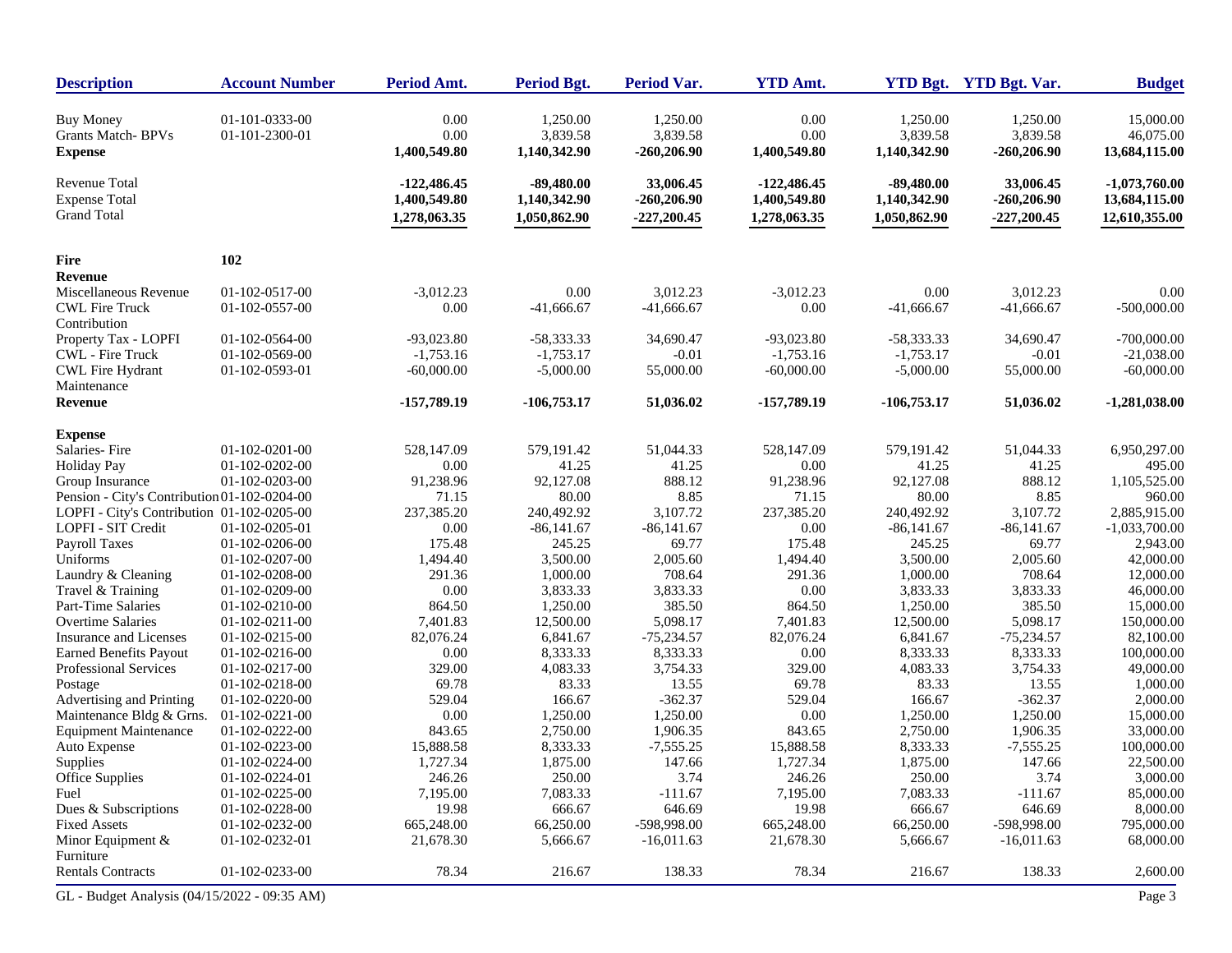| <b>Description</b>                          | <b>Account Number</b> | Period Amt.               | <b>Period Bgt.</b>        | Period Var.                | <b>YTD Amt.</b>         |                           | YTD Bgt. YTD Bgt. Var.   | <b>Budget</b>               |
|---------------------------------------------|-----------------------|---------------------------|---------------------------|----------------------------|-------------------------|---------------------------|--------------------------|-----------------------------|
| UnemploymentWkms.Comp.01-102-0279-00        |                       | 189,010.93                | 17,233.33                 | $-171,777.60$              | 189,010.93              | 17,233.33                 | $-171,777.60$            | 206,800.00                  |
| <b>Medicare Contributions</b>               | 01-102-0284-00        | 7,035.85                  | 8,654.42                  | 1,618.57                   | 7,035.85                | 8,654.42                  | 1,618.57                 | 103,853.00                  |
| Longevity Pay                               | 01-102-0285-00        | 46,500.00                 | 3,875.00                  | $-42,625.00$               | 46,500.00               | 3,875.00                  | $-42,625.00$             | 46,500.00                   |
| <b>Mobile Data Services</b>                 | 01-102-0297-00        | 587.11                    | 650.00                    | 62.89                      | 587.11                  | 650.00                    | 62.89                    | 7,800.00                    |
| <b>Maintenance Contracts</b>                | 01-102-0318-00        | 14,157.76                 | 3,416.67                  | $-10,741.09$               | 14,157.76               | 3,416.67                  | $-10,741.09$             | 41,000.00                   |
| <b>CWL Fire Hydrant</b>                     | 01-102-0593-00        | 0.00                      | 125.00                    | 125.00                     | 0.00                    | 125.00                    | 125.00                   | 1,500.00                    |
| Maintenance                                 |                       |                           |                           |                            |                         |                           |                          |                             |
| <b>Expense</b>                              |                       | 1,920,291.13              | 995,924.00                | $-924,367.13$              | 1,920,291.13            | 995,924.00                | $-924,367.13$            | 11,951,088.00               |
| Revenue Total                               |                       | $-157,789.19$             | $-106,753.17$             | 51,036.02                  | -157,789.19             | $-106,753.17$             | 51.036.02                | $-1,281,038.00$             |
| <b>Expense Total</b>                        |                       | 1,920,291.13              | 995,924.00                | $-924,367.13$              | 1,920,291.13            | 995,924.00                | $-924,367.13$            | 11,951,088.00               |
| <b>Grand Total</b>                          |                       | 1,762,501.94              | 889,170.83                | $-873,331.11$              | 1,762,501.94            | 889,170.83                | $-873,331.11$            | 10,670,050.00               |
| <b>SROs</b>                                 | 103                   |                           |                           |                            |                         |                           |                          |                             |
| Revenue                                     |                       |                           |                           |                            |                         |                           |                          |                             |
| SRO Reimbursement -<br>Schools              | $01-103-0551-00$      | $-236, 138.30$            | $-74,387.42$              | 161,750.88                 | $-236, 138.30$          | $-74,387.42$              | 161,750.88               | $-892,649.00$               |
| <b>Revenue</b>                              |                       | $-236,138.30$             | $-74,387.42$              | 161,750.88                 | $-236,138.30$           | $-74,387.42$              | 161,750.88               | $-892,649.00$               |
| <b>Expense</b>                              |                       |                           |                           |                            |                         |                           |                          |                             |
| Salaries- SROs                              | $01-103-0201-00$      | 50,130.61                 | 52,029.17                 | 1,898.56                   | 50,130.61               | 52,029.17                 | 1,898.56                 | 624,350.00                  |
| Group Insurance                             | 01-103-0203-00        | 10,034.99                 | 9,168.75                  | $-866.24$                  | 10,034.99               | 9,168.75                  | $-866.24$                | 110,025.00                  |
| LOPFI - City's Contribution 01-103-0205-00  |                       | 12,250.68                 | 12,266.00                 | 15.32                      | 12,250.68               | 12,266.00                 | 15.32                    | 147,192.00                  |
| <b>Earned Benefits Payout</b>               | 01-103-0216-00        | 498.97                    | 0.00                      | $-498.97$                  | 498.97                  | 0.00                      | -498.97                  | 0.00                        |
| Medicare Contributions                      | 01-103-0284-00        | 630.64                    | 756.83                    | 126.19                     | 630.64                  | 756.83                    | 126.19                   | 9,082.00                    |
| Longevity Pay<br><b>Expense</b>             | 01-103-0285-00        | 2,000.00<br>75,545.89     | 166.67<br>74,387.42       | $-1,833.33$<br>$-1,158.47$ | 2,000.00<br>75,545.89   | 166.67<br>74,387.42       | $-1,833.33$<br>-1,158.47 | 2,000.00<br>892,649.00      |
|                                             |                       |                           |                           |                            |                         |                           |                          |                             |
| <b>Revenue Total</b>                        |                       | -236,138.30               | $-74,387.42$              | 161,750.88                 | $-236,138.30$           | $-74,387,42$              | 161,750.88               | -892,649.00                 |
| <b>Expense Total</b>                        |                       | 75,545.89                 | 74,387.42                 | $-1,158.47$                | 75,545.89               | 74,387.42                 | $-1,158.47$              | 892,649.00                  |
| <b>Grand Total</b>                          |                       | $-160,592.41$             | 0.00                      | 160,592.41                 | $-160,592.41$           | 0.00                      | 160,592.41               | 0.00                        |
| <b>Inspections</b>                          | 104                   |                           |                           |                            |                         |                           |                          |                             |
| Revenue                                     |                       |                           |                           |                            |                         |                           |                          |                             |
| <b>Electrical Permits</b>                   | 01-104-0502-00        | $-8,821.37$               | $-10,416.67$              | $-1,595.30$                | $-8,821.37$             | $-10.416.67$              | $-1,595.30$              | $-125,000,00$               |
| <b>Plumbing Permits</b>                     | 01-104-0503-00        | $-5,805.50$               | $-12,486.58$              | $-6,681.08$                | $-5,805.50$             | $-12,486.58$              | $-6,681.08$              | $-149,839.00$               |
| <b>Building Permits</b>                     | 01-104-0504-00        | $-65,494.09$              | $-45,419.75$              | 20,074.34                  | $-65,494.09$            | $-45,419.75$              | 20,074.34                | $-545,037.00$               |
| <b>HVAC</b> Permits                         | 01-104-0506-00        | $-8,433.10$               | $-8,333.33$               | 99.77                      | $-8,433.10$             | $-8,333.33$               | 99.77                    | $-100,000.00$               |
| <b>Demolition Permits</b>                   | 01-104-0514-00        | 0.00                      | $-416.67$                 | $-416.67$                  | 0.00                    | $-416.67$                 | $-416.67$                | $-5,000.00$                 |
| Cert of Occupancy Permits<br><b>Revenue</b> | 01-104-0527-00        | $-950.00$<br>$-89,504.06$ | $-975.67$<br>$-78,048.67$ | $-25.67$<br>11,455.39      | $-950.00$<br>-89,504.06 | $-975.67$<br>$-78,048.67$ | $-25.67$<br>11,455.39    | $-11,708.00$<br>-936,584.00 |
| <b>Expense</b>                              |                       |                           |                           |                            |                         |                           |                          |                             |
| Salaries-Inspections                        | 01-104-0201-00        | 21,124.40                 | 23,595.50                 | 2,471.10                   | 21,124.40               | 23,595.50                 | 2,471.10                 | 283,146.00                  |
| <b>Holiday Pay</b>                          | 01-104-0202-00        | 0.00                      | 368.67                    | 368.67                     | 0.00                    | 368.67                    | 368.67                   | 4,424.00                    |
| Group Insurance                             | 01-104-0203-00        | 4,525.64                  | 4,589.17                  | 63.53                      | 4,525.64                | 4,589.17                  | 63.53                    | 55,070.00                   |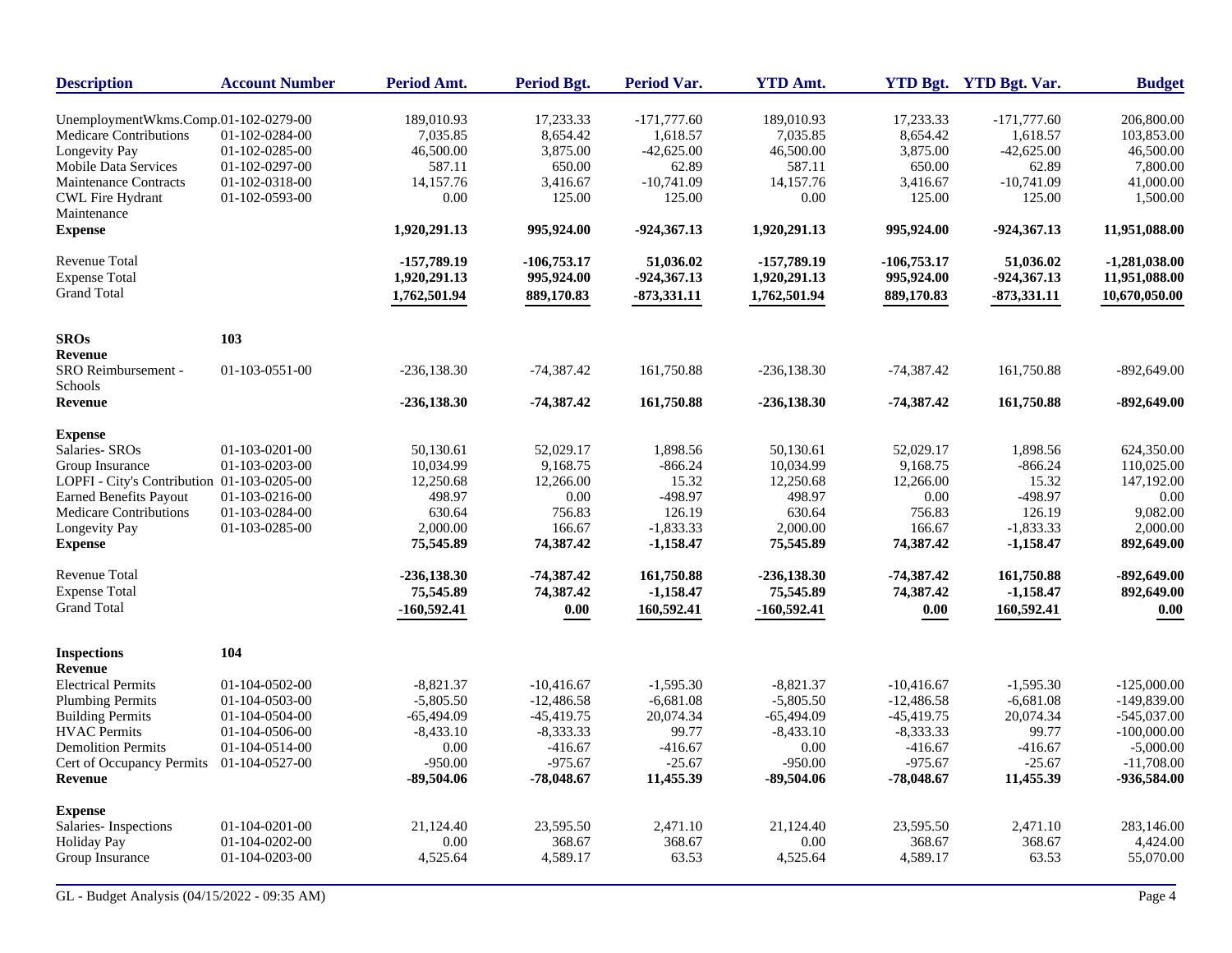| <b>Description</b>                           | <b>Account Number</b> | <b>Period Amt.</b> | Period Bgt.  | <b>Period Var.</b> | <b>YTD Amt.</b> |              | YTD Bgt. YTD Bgt. Var. | <b>Budget</b> |
|----------------------------------------------|-----------------------|--------------------|--------------|--------------------|-----------------|--------------|------------------------|---------------|
| Pension - City's Contribution 01-104-0204-00 |                       | 917.96             | 1,079.33     | 161.37             | 917.96          | 1,079.33     | 161.37                 | 12.952.00     |
| Payroll Taxes                                | 01-104-0206-00        | 1,183.35           | 1,485.75     | 302.40             | 1,183.35        | 1,485.75     | 302.40                 | 17,829.00     |
| Uniforms                                     | 01-104-0207-00        | 0.00               | 125.00       | 125.00             | 0.00            | 125.00       | 125.00                 | 1,500.00      |
| Travel & Training                            | 01-104-0209-00        | 0.00               | 208.33       | 208.33             | 0.00            | 208.33       | 208.33                 | 2,500.00      |
| Telephone Expense                            | 01-104-0213-00        | $-384.83$          | 237.50       | 622.33             | $-384.83$       | 237.50       | 622.33                 | 2,850.00      |
| <b>Insurance and Licenses</b>                | 01-104-0215-00        | 1,175.63           | 125.00       | $-1,050.63$        | 1,175.63        | 125.00       | $-1,050.63$            | 1,500.00      |
| Auto Expense                                 | 01-104-0223-00        | 52.19              | 416.67       | 364.48             | 52.19           | 416.67       | 364.48                 | 5,000.00      |
| <b>Supplies</b>                              | 01-104-0224-00        | 0.00               | 62.50        | 62.50              | 0.00            | 62.50        | 62.50                  | 750.00        |
| Office Supplies                              | 01-104-0224-01        | 0.00               | 83.33        | 83.33              | 0.00            | 83.33        | 83.33                  | 1,000.00      |
| Fuel                                         | 01-104-0225-00        | 922.33             | 916.67       | $-5.66$            | 922.33          | 916.67       | $-5.66$                | 11,000.00     |
|                                              | 01-104-0228-00        | 0.00               | 100.00       | 100.00             | 0.00            | 100.00       | 100.00                 | 1,200.00      |
| Dues & Subscriptions                         | 01-104-0232-01        | 0.00               | 83.33        | 83.33              | 0.00            | 83.33        | 83.33                  | 1,000.00      |
| Minor Equipment &<br>Furniture               |                       |                    |              |                    |                 |              |                        |               |
| Medicare Contributions                       | 01-104-0284-00        | 276.75             | 347.42       | 70.67              | 276.75          | 347.42       | 70.67                  | 4,169.00      |
| <b>Mobile Data Services</b>                  | 01-104-0297-00        | 202.48             | 208.33       | 5.85               | 202.48          | 208.33       | 5.85                   | 2,500.00      |
| <b>Expense</b>                               |                       | 29,995.90          | 34,032.50    | 4,036.60           | 29,995.90       | 34,032.50    | 4,036.60               | 408,390.00    |
| Revenue Total                                |                       | -89,504.06         | $-78,048.67$ | 11,455.39          | $-89,504.06$    | $-78,048,67$ | 11,455.39              | -936,584.00   |
| <b>Expense Total</b>                         |                       | 29,995.90          | 34,032.50    | 4,036.60           | 29,995.90       | 34,032.50    | 4,036.60               | 408,390.00    |
| <b>Grand Total</b>                           |                       | $-59,508.16$       | $-44,016.17$ | 15,491.99          | -59,508.16      | $-44,016.17$ | 15,491.99              | $-528,194.00$ |
|                                              |                       |                    |              |                    |                 |              |                        |               |
| <b>Animal Control</b>                        | 105                   |                    |              |                    |                 |              |                        |               |
| <b>Revenue</b>                               |                       |                    |              |                    |                 |              |                        |               |
| Dog Recovery                                 | 01-105-0513-00        | $-4,775.00$        | $-3,696.67$  | 1,078.33           | $-4,775.00$     | $-3,696.67$  | 1,078.33               | $-44,360.00$  |
| <b>Revenue</b>                               |                       | $-4,775.00$        | $-3,696.67$  | 1,078.33           | $-4,775.00$     | $-3,696.67$  | 1,078.33               | $-44,360.00$  |
| <b>Expense</b>                               |                       |                    |              |                    |                 |              |                        |               |
| Salaries- Animal Control                     | $01-105-0201-00$      | 26,663.99          | 33,722.75    | 7,058.76           | 26,663.99       | 33,722.75    | 7,058.76               | 404,673.00    |
| Holiday Pay                                  | 01-105-0202-00        | 0.00               | 522.33       | 522.33             | 0.00            | 522.33       | 522.33                 | 6,268.00      |
| Group Insurance                              | 01-105-0203-00        | 3,219.38           | 2,879.17     | $-340.21$          | 3,219.38        | 2,879.17     | $-340.21$              | 34,550.00     |
| Pension - City's Contribution 01-105-0204-00 |                       | 256.36             | 567.67       | 311.31             | 256.36          | 567.67       | 311.31                 | 6,812.00      |
| Payroll Taxes                                | 01-105-0206-00        | 1,821.84           | 2,378.92     | 557.08             | 1,821.84        | 2,378.92     | 557.08                 | 28,547.00     |
| Uniforms                                     | 01-105-0207-00        | 407.00             | 583.33       | 176.33             | 407.00          | 583.33       | 176.33                 | 7,000.00      |
| Part-Time Salaries                           | 01-105-0210-00        | 2,313.00           | 3,750.00     | 1,437.00           | 2,313.00        | 3,750.00     | 1,437.00               | 45,000.00     |
| Overtime Salaries                            | 01-105-0211-00        | 0.00               | 208.33       | 208.33             | 0.00            | 208.33       | 208.33                 | 2,500.00      |
| Telephone Expense                            | 01-105-0213-00        | 0.00               | 25.42        | 25.42              | 0.00            | 25.42        | 25.42                  | 305.00        |
| Insurance and Licenses                       | 01-105-0215-00        | 6,042.58           | 541.67       | $-5,500.91$        | 6,042.58        | 541.67       | $-5,500.91$            | 6,500.00      |
| <b>Earned Benefits Payout</b>                | 01-105-0216-00        | 0.00               | 416.67       | 416.67             | 0.00            | 416.67       | 416.67                 | 5,000.00      |
| Professional Services                        | 01-105-0217-00        | 2,418.38           | 2,083.33     | $-335.05$          | 2,418.38        | 2,083.33     | $-335.05$              | 25,000.00     |
| Advertising and Printing                     | 01-105-0220-00        | 0.00               | 83.33        | 83.33              | 0.00            | 83.33        | 83.33                  | 1,000.00      |
| Maintenance Bldg & Grns.                     | $01-105-0221-00$      | 0.00               | 83.33        | 83.33              | 0.00            | 83.33        | 83.33                  | 1,000.00      |
| <b>Equipment Maintenance</b>                 | 01-105-0222-00        | 0.00               | 166.67       | 166.67             | 0.00            | 166.67       | 166.67                 | 2,000.00      |
| Auto Expense                                 | 01-105-0223-00        | 364.27             | 1,125.00     | 760.73             | 364.27          | 1,125.00     | 760.73                 | 13,500.00     |
| Supplies                                     | 01-105-0224-00        | 1,405.41           | 4,666.67     | 3,261.26           | 1,405.41        | 4,666.67     | 3,261.26               | 56,000.00     |
| Office Supplies                              | 01-105-0224-01        | 0.00               | 104.17       | 104.17             | 0.00            | 104.17       | 104.17                 | 1,250.00      |
| Fuel                                         | 01-105-0225-00        | 1,751.69           | 2,000.00     | 248.31             | 1,751.69        | 2,000.00     | 248.31                 | 24,000.00     |
| Minor Equipment $&$<br>Furniture             | 01-105-0232-01        | 0.00               | 183.33       | 183.33             | 0.00            | 183.33       | 183.33                 | 2,200.00      |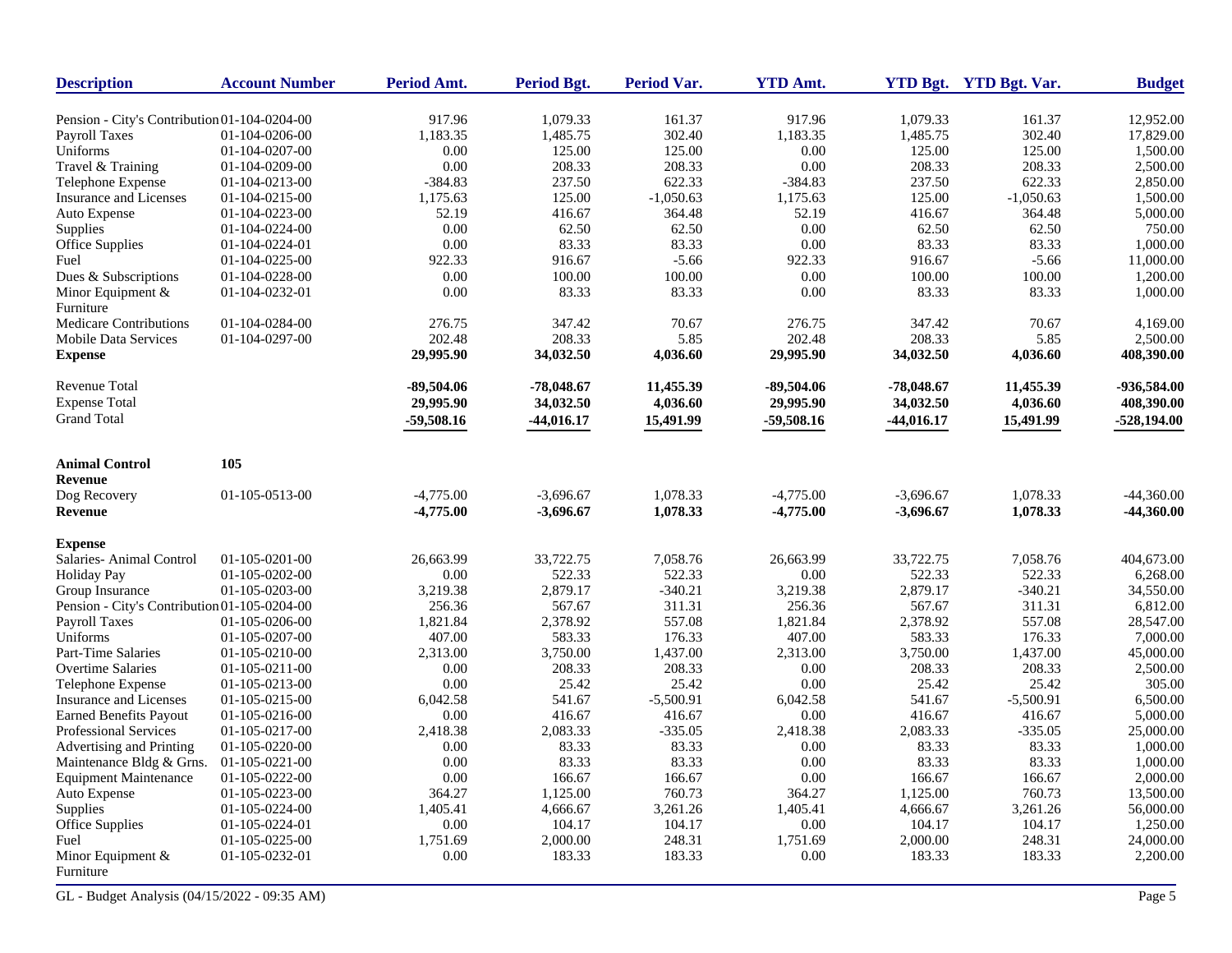| <b>Description</b>                           | <b>Account Number</b> | Period Amt. | <b>Period Bgt.</b> | Period Var. | <b>YTD Amt.</b> |             | YTD Bgt. YTD Bgt. Var. | <b>Budget</b> |
|----------------------------------------------|-----------------------|-------------|--------------------|-------------|-----------------|-------------|------------------------|---------------|
| <b>Rentals Contracts</b>                     | 01-105-0233-00        | 103.17      | 250.00             | 146.83      | 103.17          | 250.00      | 146.83                 | 3,000.00      |
| UnemploymentWkms.Comp.01-105-0279-00         |                       | 3,607.92    | 331.25             | $-3,276.67$ | 3,607.92        | 331.25      | $-3,276.67$            | 3,975.00      |
| Medicare Contributions                       | 01-105-0284-00        | 426.07      | 556.33             | 130.26      | 426.07          | 556.33      | 130.26                 | 6,676.00      |
| Longevity Pay                                | 01-105-0285-00        | 2,000.00    | 166.67             | $-1,833.33$ | 2,000.00        | 166.67      | $-1,833.33$            | 2,000.00      |
| Computer Software                            | 01-105-0296-00        | 0.00        | 250.00             | 250.00      | 0.00            | 250.00      | 250.00                 | 3,000.00      |
| <b>Mobile Data Services</b>                  | 01-105-0297-00        | 288.61      | 291.67             | 3.06        | 288.61          | 291.67      | 3.06                   | 3,500.00      |
| <b>Expense</b>                               |                       | 53,089.67   | 57,938.01          | 4,848.34    | 53,089.67       | 57,938.01   | 4,848.34               | 695,256.00    |
| <b>Revenue Total</b>                         |                       | $-4,775.00$ | $-3,696.67$        | 1,078.33    | $-4,775.00$     | $-3,696.67$ | 1.078.33               | $-44,360.00$  |
| <b>Expense Total</b>                         |                       | 53,089.67   | 57,938.01          | 4,848.34    | 53,089.67       | 57,938.01   | 4,848.34               | 695,256.00    |
| <b>Grand Total</b>                           |                       | 48,314.67   | 54,241.34          | 5,926.67    | 48,314.67       | 54,241.34   | 5,926.67               | 650,896.00    |
| <b>City Clerk</b>                            | 106                   |             |                    |             |                 |             |                        |               |
| <b>Expense</b>                               |                       |             |                    |             |                 |             |                        |               |
| Salaries- City Clerk                         | 01-106-0201-00        | 13,020.74   | 14,239.58          | 1,218.84    | 13,020.74       | 14,239.58   | 1,218.84               | 170,875.00    |
| <b>Holiday Pay</b>                           | 01-106-0202-00        | 0.00        | 111.83             | 111.83      | 0.00            | 111.83      | 111.83                 | 1,342.00      |
| Group Insurance                              | 01-106-0203-00        | 2,047.02    | 2,079.17           | 32.15       | 2,047.02        | 2,079.17    | 32.15                  | 24,950.00     |
| Pension - City's Contribution 01-106-0204-00 |                       | 244.61      | 272.00             | 27.39       | 244.61          | 272.00      | 27.39                  | 3,264.00      |
| Payroll Taxes                                | 01-106-0206-00        | 716.83      | 889.75             | 172.92      | 716.83          | 889.75      | 172.92                 | 10,677.00     |
| Uniforms                                     | 01-106-0207-00        | 0.00        | 12.50              | 12.50       | 0.00            | 12.50       | 12.50                  | 150.00        |
| Travel & Training                            | 01-106-0209-00        | 0.00        | 250.00             | 250.00      | 0.00            | 250.00      | 250.00                 | 3,000.00      |
| Professional Services                        | 01-106-0217-00        | 0.00        | 500.00             | 500.00      | 0.00            | 500.00      | 500.00                 | 6,000.00      |
| Postage                                      | 01-106-0218-00        | 0.00        | 20.83              | 20.83       | 0.00            | 20.83       | 20.83                  | 250.00        |
| Advertising and Printing                     | 01-106-0220-00        | 0.00        | 20.83              | 20.83       | 0.00            | 20.83       | 20.83                  | 250.00        |
| <b>Equipment Maintenance</b>                 | 01-106-0222-00        | 0.00        | 41.67              | 41.67       | 0.00            | 41.67       | 41.67                  | 500.00        |
| Supplies                                     | 01-106-0224-00        | 0.00        | 41.67              | 41.67       | 0.00            | 41.67       | 41.67                  | 500.00        |
| Office Supplies                              | 01-106-0224-01        | 0.00        | 104.17             | 104.17      | 0.00            | 104.17      | 104.17                 | 1,250.00      |
| Dues & Subscriptions                         | 01-106-0228-00        | 44.97       | 166.67             | 121.70      | 44.97           | 166.67      | 121.70                 | 2,000.00      |
| <b>Rentals Contracts</b>                     | 01-106-0233-00        | 31.29       | 104.17             | 72.88       | 31.29           | 104.17      | 72.88                  | 1,250.00      |
| <b>Medicare Contributions</b>                | 01-106-0284-00        | 167.65      | 208.08             | 40.43       | 167.65          | 208.08      | 40.43                  | 2,497.00      |
| Maintenance Contracts                        | 01-106-0318-00        | 0.00        | 2,237.50           | 2,237.50    | 0.00            | 2,237.50    | 2,237.50               | 26,850.00     |
| <b>Expense</b>                               |                       | 16,273.11   | 21,300.42          | 5,027.31    | 16,273.11       | 21,300.42   | 5,027.31               | 255,605.00    |
| <b>Revenue Total</b>                         |                       | 0.00        | 0.00               | 0.00        | 0.00            | 0.00        | 0.00                   | 0.00          |
| <b>Expense Total</b>                         |                       | 16,273.11   | 21,300.42          | 5,027.31    | 16,273.11       | 21,300.42   | 5,027.31               | 255,605.00    |
| <b>Grand Total</b>                           |                       | 16,273.11   | 21,300.42          | 5,027.31    | 16,273.11       | 21,300.42   | 5,027.31               | 255,605.00    |
| <b>City Attorney</b>                         | 107                   |             |                    |             |                 |             |                        |               |
| <b>Expense</b>                               |                       |             |                    |             |                 |             |                        |               |
| Salaries- City Attorney                      | 01-107-0201-00        | 20,768.37   | 22,712.92          | 1,944.55    | 20,768.37       | 22,712.92   | 1,944.55               | 272,555.00    |
| <b>Holiday Pay</b>                           | 01-107-0202-00        | 0.00        | 212.42             | 212.42      | 0.00            | 212.42      | 212.42                 | 2,549.00      |
| Group Insurance                              | 01-107-0203-00        | 2,878.36    | 2,920.83           | 42.47       | 2,878.36        | 2,920.83    | 42.47                  | 35,050.00     |
| Pension - City's Contribution 01-107-0204-00 |                       | 546.99      | 595.00             | 48.01       | 546.99          | 595.00      | 48.01                  | 7,140.00      |
| <b>Payroll Taxes</b>                         | 01-107-0206-00        | 1,182.83    | 1,421.33           | 238.50      | 1,182.83        | 1,421.33    | 238.50                 | 17,056.00     |
| Travel & Training                            | 01-107-0209-00        | 0.00        | 275.00             | 275.00      | 0.00            | 275.00      | 275.00                 | 3,300.00      |
| Professional Services                        | 01-107-0217-00        | 0.00        | 75.00              | 75.00       | 0.00            | 75.00       | 75.00                  | 900.00        |
| Postage                                      | 01-107-0218-00        | 0.00        | 41.67              | 41.67       | 0.00            | 41.67       | 41.67                  | 500.00        |
| GL - Budget Analysis (04/15/2022 - 09:35 AM) |                       |             |                    |             |                 |             |                        | Page 6        |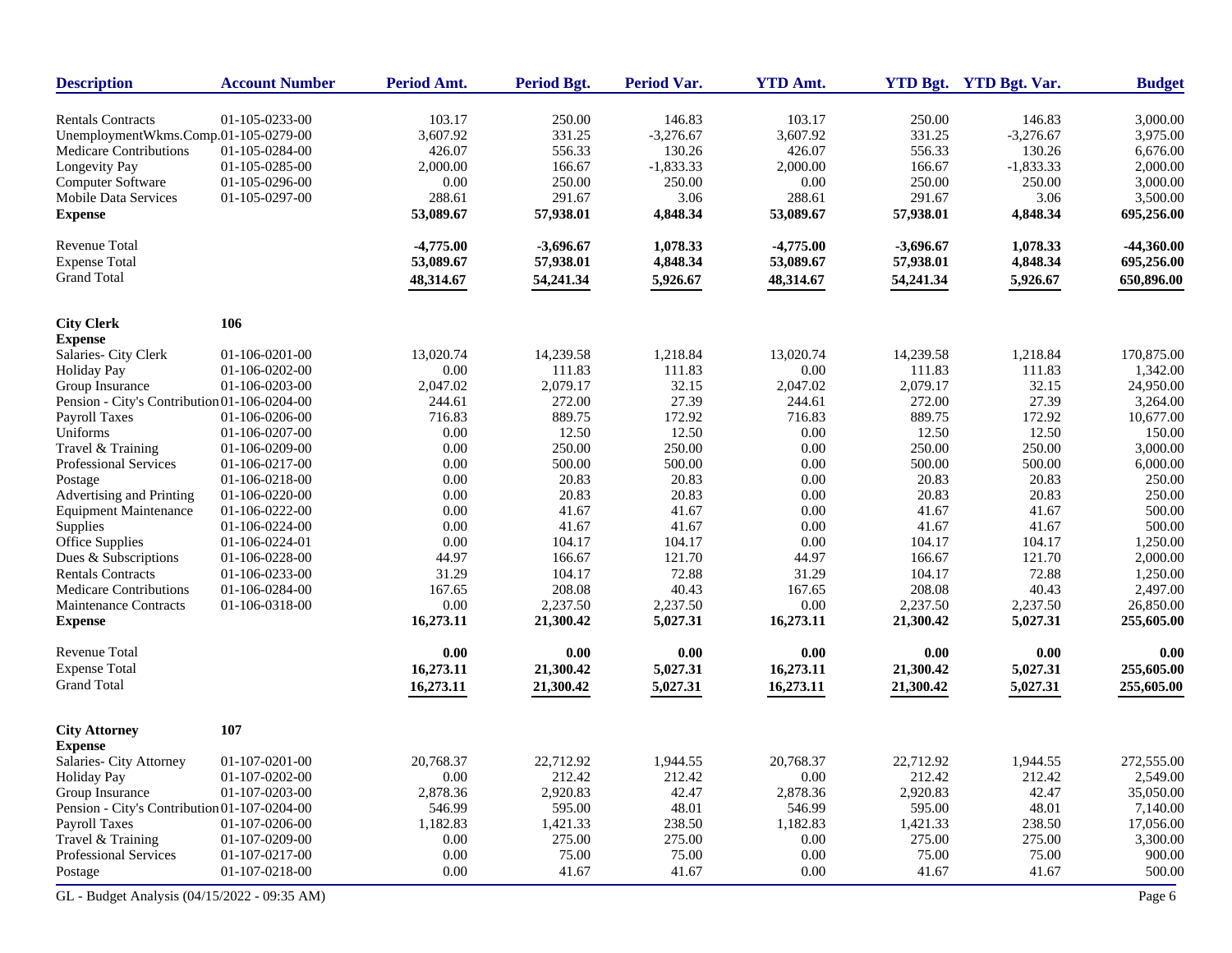| <b>Description</b>                           | <b>Account Number</b>            | Period Amt.    | Period Bgt.      | <b>Period Var.</b> | <b>YTD Amt.</b> |              | YTD Bgt. YTD Bgt. Var. | <b>Budget</b>      |
|----------------------------------------------|----------------------------------|----------------|------------------|--------------------|-----------------|--------------|------------------------|--------------------|
|                                              |                                  |                |                  | 16.67              | 0.00            | 16.67        |                        |                    |
| Advertising and Printing                     | 01-107-0220-00<br>01-107-0224-00 | 0.00<br>176.29 | 16.67<br>100.00  | $-76.29$           | 176.29          | 100.00       | 16.67<br>$-76.29$      | 200.00<br>1,200.00 |
| Supplies<br><b>Office Supplies</b>           | 01-107-0224-01                   | 0.00           | 100.00           | 100.00             | 0.00            | 100.00       | 100.00                 | 1,200.00           |
|                                              |                                  |                |                  | 83.33              | 500.00          | 583.33       | 83.33                  |                    |
| Dues & Subscriptions                         | 01-107-0228-00                   | 500.00         | 583.33<br>166.67 |                    | 0.00            | 166.67       |                        | 7,000.00           |
| Minor Equipment &<br>Furniture               | 01-107-0232-01                   | 0.00           |                  | 166.67             |                 |              | 166.67                 | 2,000.00           |
| <b>Rentals Contracts</b>                     | 01-107-0233-00                   | 28.35          | 100.00           | 71.65              | 28.35           | 100.00       | 71.65                  | 1,200.00           |
| <b>Medicare Contributions</b>                | 01-107-0284-00                   | 276.62         | 332.42           | 55.80              | 276.62          | 332.42       | 55.80                  | 3,989.00           |
| Mobile Data Services                         | 01-107-0297-00                   | 202.49         | 125.00           | $-77.49$           | 202.49          | 125.00       | $-77.49$               | 1,500.00           |
| <b>Expense</b>                               |                                  | 26,560.30      | 29,778.26        | 3,217.96           | 26,560.30       | 29,778.26    | 3,217.96               | 357,339.00         |
| Revenue Total                                |                                  | 0.00           | 0.00             | 0.00               | 0.00            | 0.00         | 0.00                   | 0.00               |
| <b>Expense Total</b>                         |                                  | 26,560.30      | 29,778.26        | 3,217.96           | 26,560.30       | 29,778.26    | 3,217.96               | 357,339.00         |
| <b>Grand Total</b>                           |                                  | 26,560.30      | 29,778.26        | 3,217.96           | 26,560.30       | 29,778.26    | 3,217.96               | 357,339.00         |
| <b>Planning</b>                              | 108                              |                |                  |                    |                 |              |                        |                    |
| <b>Revenue</b>                               |                                  |                |                  |                    |                 |              |                        |                    |
| Misc. MAPCBZA Revenue 01-108-0516-00         |                                  | $-1.800.00$    | $-3,148.17$      | $-1,348.17$        | $-1,800.00$     | $-3,148.17$  | $-1,348.17$            | $-37,778.00$       |
| Miscellaneous Revenue                        | 01-108-0517-00                   | $-800.00$      | 0.00             | 800.00             | $-800.00$       | 0.00         | 800.00                 | 0.00               |
| SFR Planning Review Fee                      | 01-108-0731-00                   | $-400.00$      | $-2,540.17$      | $-2,140.17$        | $-400.00$       | $-2,540.17$  | $-2,140.17$            | $-30,482.00$       |
| CBP Planning Review Fee                      | 01-108-0732-00                   | 150.00         | $-5,790.75$      | $-5,940.75$        | 150.00          | $-5,790.75$  | $-5,940.75$            | $-69,489.00$       |
| Subdivision Planning Fee                     | 01-108-0733-00                   | $-2,000.00$    | $-3,960.33$      | $-1,960.33$        | $-2,000.00$     | $-3,960.33$  | $-1,960.33$            | $-47,524.00$       |
| Signage Permit Fee                           | 01-108-0734-00                   | $-2,530.35$    | $-2,743.67$      | $-213.32$          | $-2,530.35$     | $-2,743.67$  | $-213.32$              | $-32,924.00$       |
| Mapping & Duplicating Fee 01-108-0735-00     |                                  | $-1,000.00$    | $-450.67$        | 549.33             | $-1,000.00$     | $-450.67$    | 549.33                 | $-5,408.00$        |
| <b>Revenue</b>                               |                                  | $-8,380.35$    | $-18,633.76$     | $-10,253.41$       | $-8,380.35$     | $-18,633.76$ | $-10,253.41$           | $-223,605.00$      |
| <b>Expense</b>                               |                                  |                |                  |                    |                 |              |                        |                    |
| Salaries-Planning                            | 01-108-0201-00                   | 23,039.61      | 25,472.00        | 2,432.39           | 23,039.61       | 25,472.00    | 2,432.39               | 305,664.00         |
| <b>Holiday Pay</b>                           | 01-108-0202-00                   | $0.00\,$       | 397.50           | 397.50             | 0.00            | 397.50       | 397.50                 | 4,770.00           |
| Group Insurance                              | 01-108-0203-00                   | 1,656.24       | 2,916.67         | 1,260.43           | 1,656.24        | 2,916.67     | 1,260.43               | 35,000.00          |
| Pension - City's Contribution 01-108-0204-00 |                                  | 925.90         | 977.50           | 51.60              | 925.90          | 977.50       | 51.60                  | 11,730.00          |
| Payroll Taxes                                | 01-108-0206-00                   | 1,449.79       | 1,609.08         | 159.29             | 1,449.79        | 1,609.08     | 159.29                 | 19,309.00          |
| Travel & Training                            | 01-108-0209-00                   | $0.00\,$       | 208.33           | 208.33             | 0.00            | 208.33       | 208.33                 | 2,500.00           |
| Telephone Expense                            | 01-108-0213-00                   | 87.43          | 137.50           | 50.07              | 87.43           | 137.50       | 50.07                  | 1,650.00           |
| Insurance and Licenses                       | 01-108-0215-00                   | 266.33         | 25.00            | $-241.33$          | 266.33          | 25.00        | $-241.33$              | 300.00             |
| Professional Services                        | 01-108-0217-00                   | 80.00          | 416.67           | 336.67             | 80.00           | 416.67       | 336.67                 | 5,000.00           |
| Postage                                      | 01-108-0218-00                   | 59.24          | 41.67            | $-17.57$           | 59.24           | 41.67        | $-17.57$               | 500.00             |
| Advertising and Printing                     | 01-108-0220-00                   | 644.15         | 416.67           | $-227.48$          | 644.15          | 416.67       | $-227.48$              | 5,000.00           |
| Auto Expense                                 | 01-108-0223-00                   | 0.00           | 83.33            | 83.33              | 0.00            | 83.33        | 83.33                  | 1,000.00           |
| Supplies                                     | 01-108-0224-00                   | 0.00           | 208.33           | 208.33             | 0.00            | 208.33       | 208.33                 | 2,500.00           |
| Office Supplies                              | 01-108-0224-01                   | 0.00           | 125.00           | 125.00             | 0.00            | 125.00       | 125.00                 | 1,500.00           |
| Fuel                                         | 01-108-0225-00                   | 177.60         | 125.00           | $-52.60$           | 177.60          | 125.00       | $-52.60$               | 1,500.00           |
| Dues & Subscriptions                         | 01-108-0228-00                   | $0.00\,$       | 166.67           | 166.67             | 0.00            | 166.67       | 166.67                 | 2,000.00           |
| Minor Equipment $&$<br>Furniture             | 01-108-0232-01                   | $0.00\,$       | 250.00           | 250.00             | 0.00            | 250.00       | 250.00                 | 3,000.00           |
| <b>Rentals Contracts</b>                     | 01-108-0233-00                   | 34.78          | 208.33           | 173.55             | 34.78           | 208.33       | 173.55                 | 2,500.00           |
| Medicare Contributions                       | 01-108-0284-00                   | 339.06         | 376.25           | 37.19              | 339.06          | 376.25       | 37.19                  | 4,515.00           |
| Longevity Pay                                | 01-108-0285-00                   | 1,000.00       | 83.33            | $-916.67$          | 1,000.00        | 83.33        | $-916.67$              | 1,000.00           |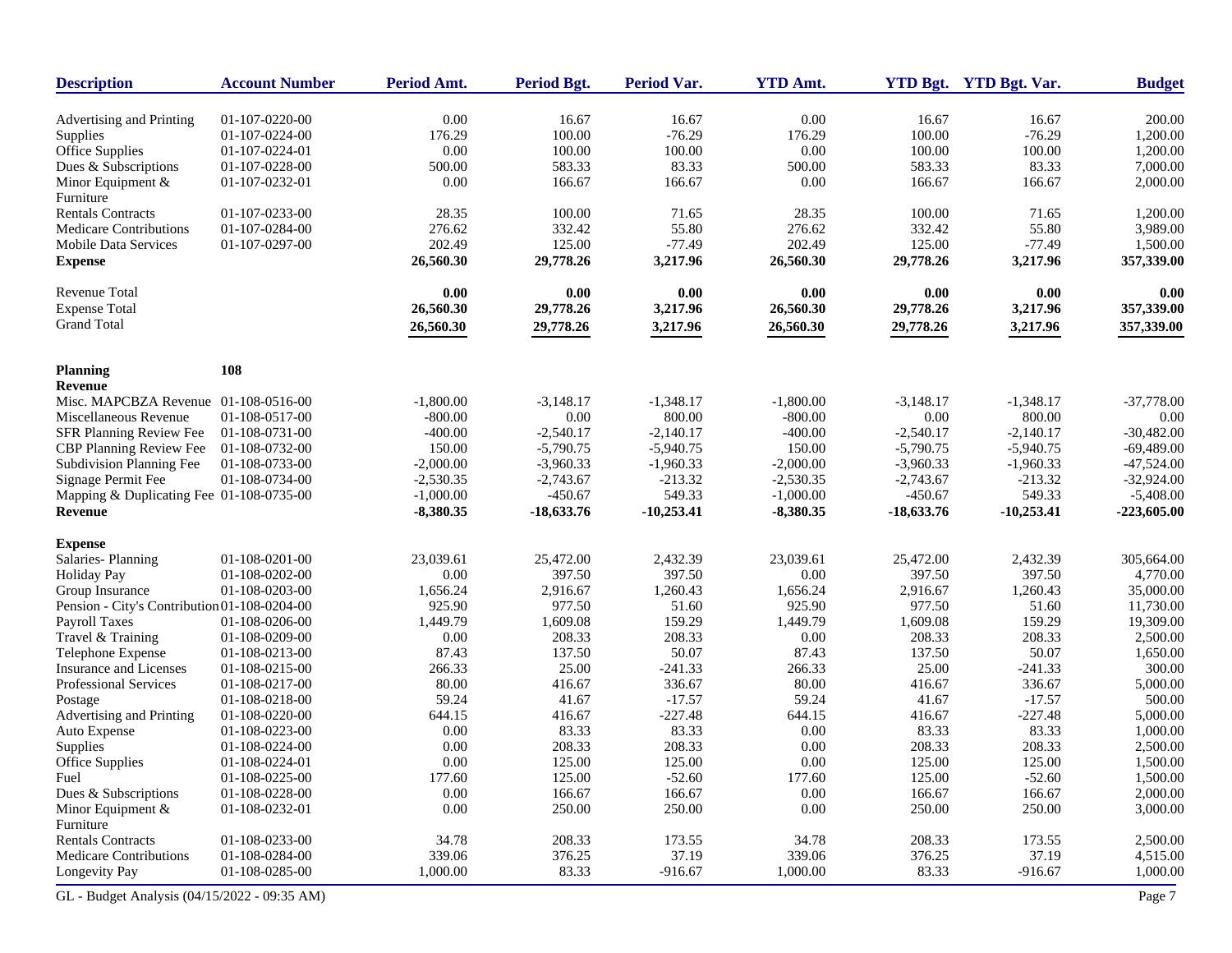| <b>Description</b>                           | <b>Account Number</b> | Period Amt. | <b>Period Bgt.</b> | <b>Period Var.</b> | <b>YTD Amt.</b> |              | YTD Bgt. YTD Bgt. Var. | <b>Budget</b> |
|----------------------------------------------|-----------------------|-------------|--------------------|--------------------|-----------------|--------------|------------------------|---------------|
| Computer Software                            | 01-108-0296-00        | 0.00        | 125.00             | 125.00             | 0.00            | 125.00       | 125.00                 | 1,500.00      |
| Mobile Data Services                         | 01-108-0297-00        | 40.04       | 62.50              | 22.46              | 40.04           | 62.50        | 22.46                  | 750.00        |
| <b>Maintenance Contracts</b>                 | 01-108-0318-00        | 0.00        | 13,241.67          | 13,241.67          | 0.00            | 13,241.67    | 13,241.67              | 158,900.00    |
| <b>Expense</b>                               |                       | 29,800.17   | 47,674.00          | 17,873.83          | 29,800.17       | 47,674.00    | 17,873.83              | 572,088.00    |
| Revenue Total                                |                       | $-8,380.35$ | $-18,633.76$       | $-10,253.41$       | $-8,380.35$     | $-18,633.76$ | $-10,253.41$           | $-223,605.00$ |
| <b>Expense Total</b>                         |                       | 29,800.17   | 47,674.00          | 17,873.83          | 29,800.17       | 47,674.00    | 17,873.83              | 572,088.00    |
| <b>Grand Total</b>                           |                       | 21,419.82   | 29,040.24          | 7,620.42           | 21,419.82       | 29,040.24    | 7,620.42               | 348,483.00    |
| <b>Information Systems</b>                   | <b>110</b>            |             |                    |                    |                 |              |                        |               |
| <b>Expense</b>                               |                       |             |                    |                    |                 |              |                        |               |
| Salaries-Info. Systems                       | 01-110-0201-00        | 28,085.09   | 33,091.67          | 5,006.58           | 28,085.09       | 33,091.67    | 5,006.58               | 397,100.00    |
| <b>Holiday Pay</b>                           | 01-110-0202-00        | 0.00        | 515.50             | 515.50             | 0.00            | 515.50       | 515.50                 | 6,186.00      |
| Group Insurance                              | 01-110-0203-00        | 4,526.00    | 4,875.00           | 349.00             | 4,526.00        | 4,875.00     | 349.00                 | 58,500.00     |
| Pension - City's Contribution 01-110-0204-00 |                       | 1,128.48    | 1,315.83           | 187.35             | 1,128.48        | 1,315.83     | 187.35                 | 15,790.00     |
| Payroll Taxes                                | 01-110-0206-00        | 1,629.63    | 2,109.33           | 479.70             | 1,629.63        | 2,109.33     | 479.70                 | 25,312.00     |
| Uniforms                                     | 01-110-0207-00        | 0.00        | 66.67              | 66.67              | 0.00            | 66.67        | 66.67                  | 800.00        |
| Travel & Training                            | 01-110-0209-00        | 0.00        | 1,250.00           | 1,250.00           | 0.00            | 1,250.00     | 1,250.00               | 15,000.00     |
| <b>Overtime Salaries</b>                     | 01-110-0211-00        | 0.00        | 416.67             | 416.67             | 0.00            | 416.67       | 416.67                 | 5,000.00      |
| Telephone Expense                            | 01-110-0213-00        | 1,331.91    | 1,500.00           | 168.09             | 1,331.91        | 1,500.00     | 168.09                 | 18,000.00     |
| <b>Insurance and Licenses</b>                | 01-110-0215-00        | 456.27      | 41.67              | $-414.60$          | 456.27          | 41.67        | $-414.60$              | 500.00        |
| Professional Services                        | 01-110-0217-00        | 161.63      | 1,333.33           | 1,171.70           | 161.63          | 1,333.33     | 1,171.70               | 16,000.00     |
| Postage                                      | 01-110-0218-00        | 17.32       | 20.83              | 3.51               | 17.32           | 20.83        | 3.51                   | 250.00        |
| Advertising and Printing                     | 01-110-0220-00        | 0.00        | 4.17               | 4.17               | 0.00            | 4.17         | 4.17                   | 50.00         |
| Auto Expense                                 | 01-110-0223-00        | 694.19      | 66.67              | $-627.52$          | 694.19          | 66.67        | $-627.52$              | 800.00        |
| Supplies                                     | 01-110-0224-00        | 508.13      | 1,458.33           | 950.20             | 508.13          | 1,458.33     | 950.20                 | 17,500.00     |
| <b>Office Supplies</b>                       | 01-110-0224-01        | 0.00        | 83.33              | 83.33              | 0.00            | 83.33        | 83.33                  | 1,000.00      |
| Fuel                                         | 01-110-0225-00        | 288.35      | 166.67             | $-121.68$          | 288.35          | 166.67       | $-121.68$              | 2,000.00      |
| Dues & Subscriptions                         | 01-110-0228-00        | $0.00\,$    | 70.83              | 70.83              | 0.00            | 70.83        | 70.83                  | 850.00        |
| <b>Fixed Assets</b>                          | 01-110-0232-00        | 6,346.48    | 14,725.00          | 8,378.52           | 6,346.48        | 14,725.00    | 8,378.52               | 176,700.00    |
| Minor Equipment $&$<br>Furniture             | 01-110-0232-01        | 0.00        | 8,258.25           | 8,258.25           | 0.00            | 8,258.25     | 8,258.25               | 99,099.00     |
| Medicare Contributions                       | 01-110-0284-00        | 381.14      | 493.33             | 112.19             | 381.14          | 493.33       | 112.19                 | 5,920.00      |
| Computer Software                            | 01-110-0296-00        | 2,395.00    | 17,500.00          | 15,105.00          | 2,395.00        | 17,500.00    | 15,105.00              | 210,000.00    |
| <b>Mobile Data Services</b>                  | 01-110-0297-00        | 62.71       | 83.33              | 20.62              | 62.71           | 83.33        | 20.62                  | 1,000.00      |
| <b>Maintenance Contracts</b>                 | 01-110-0318-00        | 8,050.00    | 9,500.00           | 1,450.00           | 8,050.00        | 9,500.00     | 1,450.00               | 114,000.00    |
| Dedicated Circuits & Cable 01-110-0320-00    |                       | 10,429.11   | 13,333.33          | 2,904.22           | 10,429.11       | 13,333.33    | 2,904.22               | 160,000.00    |
| <b>Expense</b>                               |                       | 66,491.44   | 112,279.74         | 45,788.30          | 66,491.44       | 112,279.74   | 45,788.30              | 1,347,357.00  |
| <b>Revenue Total</b>                         |                       | 0.00        | 0.00               | 0.00               | 0.00            | 0.00         | 0.00                   | 0.00          |
| <b>Expense Total</b>                         |                       | 66,491.44   | 112,279.74         | 45,788.30          | 66,491.44       | 112,279.74   | 45,788.30              | 1,347,357.00  |
| <b>Grand Total</b>                           |                       | 66,491.44   | 112,279.74         | 45,788.30          | 66,491.44       | 112,279.74   | 45,788.30              | 1,347,357.00  |
| <b>Human Resources</b>                       | 113                   |             |                    |                    |                 |              |                        |               |
| <b>Expense</b>                               |                       |             |                    |                    |                 |              |                        |               |
| Salaries-Human Resource                      | 01-113-0201-00        | 12,004.92   | 13,308.67          | 1,303.75           | 12,004.92       | 13,308.67    | 1,303.75               | 159,704.00    |
| <b>Holiday Pay</b>                           | 01-113-0202-00        | 0.00        | 205.50             | 205.50             | 0.00            | 205.50       | 205.50                 | 2,466.00      |
| GL - Budget Analysis (04/15/2022 - 09:35 AM) |                       |             |                    |                    |                 |              |                        | Page 8        |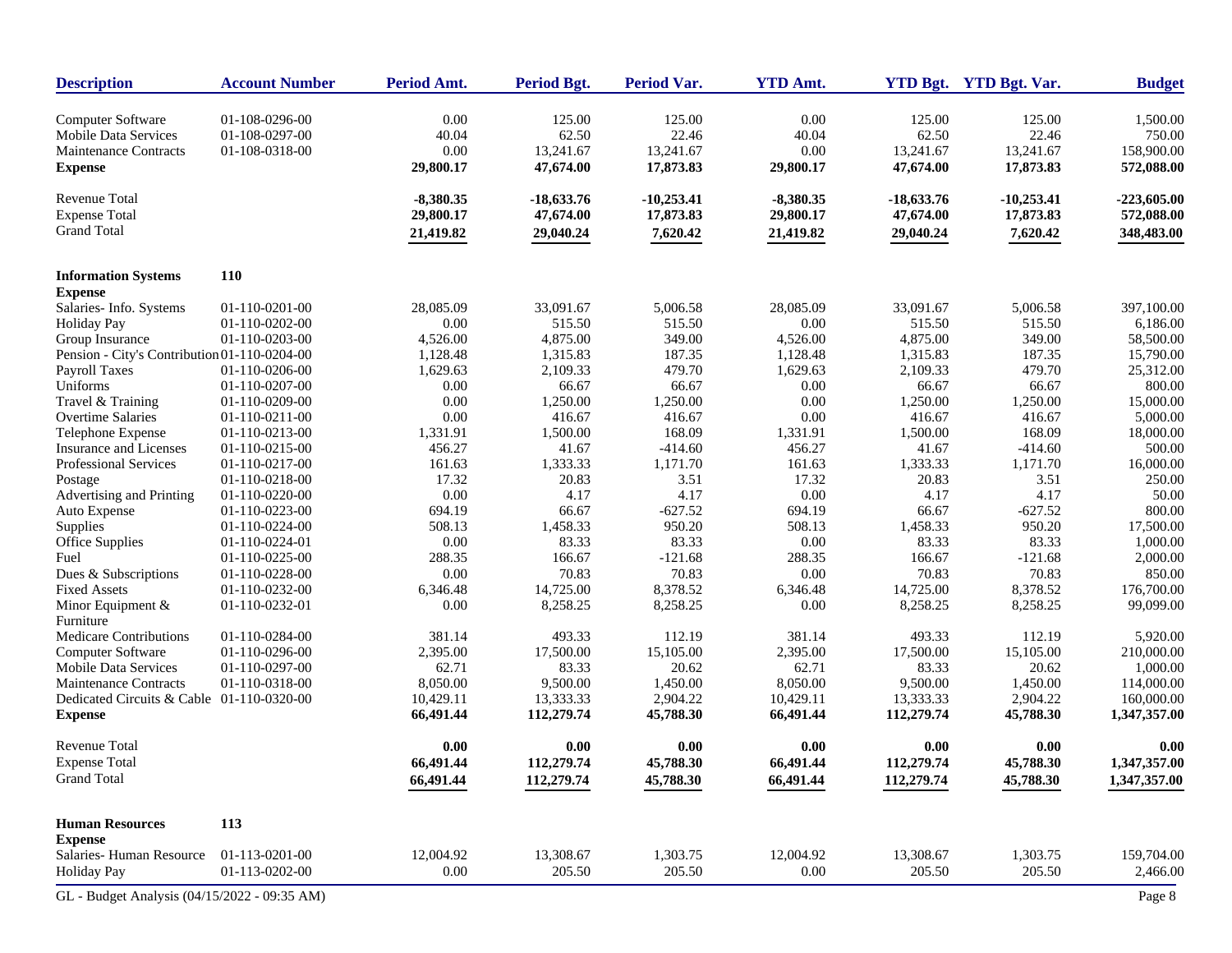| <b>Description</b>                           | <b>Account Number</b> | Period Amt.  | <b>Period Bgt.</b> | <b>Period Var.</b> | <b>YTD Amt.</b> |              | YTD Bgt. YTD Bgt. Var. | <b>Budget</b> |
|----------------------------------------------|-----------------------|--------------|--------------------|--------------------|-----------------|--------------|------------------------|---------------|
| Group Insurance                              | 01-113-0203-00        | 887.38       | 908.33             | 20.95              | 887.38          | 908.33       | 20.95                  | 10,900.00     |
| Pension - City's Contribution 01-113-0204-00 |                       | 305.38       | 340.00             | 34.62              | 305.38          | 340.00       | 34.62                  | 4,080.00      |
| <b>Payroll Taxes</b>                         | 01-113-0206-00        | 777.91       | 967.00             | 189.09             | 777.91          | 967.00       | 189.09                 | 11,604.00     |
| Travel & Training                            | 01-113-0209-00        | 0.00         | 125.00             | 125.00             | 0.00            | 125.00       | 125.00                 | 1,500.00      |
| Part-Time Salaries                           | 01-113-0210-00        | 1,078.00     | 2,083.33           | 1,005.33           | 1,078.00        | 2,083.33     | 1,005.33               | 25,000.00     |
| Telephone Expense                            | 01-113-0213-00        | 46.11        | 54.17              | 8.06               | 46.11           | 54.17        | 8.06                   | 650.00        |
| Professional Services                        | 01-113-0217-00        | 0.00         | 10,000.00          | 10,000.00          | 0.00            | 10,000.00    | 10,000.00              | 120,000.00    |
| Postage                                      | 01-113-0218-00        | 11.60        | 41.67              | 30.07              | 11.60           | 41.67        | 30.07                  | 500.00        |
| Advertising and Printing                     | 01-113-0220-00        | 0.00         | 41.67              | 41.67              | 0.00            | 41.67        | 41.67                  | 500.00        |
| Supplies                                     | 01-113-0224-00        | 54.22        | 100.00             | 45.78              | 54.22           | 100.00       | 45.78                  | 1,200.00      |
| Office Supplies                              | 01-113-0224-01        | 247.26       | 100.00             | $-147.26$          | 247.26          | 100.00       | $-147.26$              | 1,200.00      |
| HR Training Supplies                         | 01-113-0224-02        | 0.00         | 100.00             | 100.00             | 0.00            | 100.00       | 100.00                 | 1,200.00      |
| Fuel                                         | 01-113-0225-00        | 0.00         | 41.67              | 41.67              | 0.00            | 41.67        | 41.67                  | 500.00        |
| Dues & Subscriptions                         | 01-113-0228-00        | 30.00        | 66.67              | 36.67              | 30.00           | 66.67        | 36.67                  | 800.00        |
| Medicare Contributions                       | 01-113-0284-00        | 181.93       | 226.17             | 44.24              | 181.93          | 226.17       | 44.24                  | 2,714.00      |
| Computer Software                            | 01-113-0296-00        | 300.00       | 10,416.67          | 10,116.67          | 300.00          | 10,416.67    | 10,116.67              | 125,000.00    |
| <b>Maintenance Contracts</b>                 | 01-113-0318-00        | 0.00         | 166.67             | 166.67             | 0.00            | 166.67       | 166.67                 | 2,000.00      |
| <b>Expense</b>                               |                       | 15,924.71    | 39,293.19          | 23,368.48          | 15,924.71       | 39,293.19    | 23,368.48              | 471,518.00    |
| <b>Revenue Total</b>                         |                       | 0.00         | 0.00               | $0.00\,$           | 0.00            | 0.00         | 0.00                   | 0.00          |
| <b>Expense Total</b>                         |                       | 15,924.71    | 39,293.19          | 23,368.48          | 15,924.71       | 39,293.19    | 23,368.48              | 471,518.00    |
| <b>Grand Total</b>                           |                       | 15,924.71    | 39,293.19          | 23,368.48          | 15,924.71       | 39,293.19    | 23,368.48              | 471,518.00    |
|                                              |                       |              |                    |                    |                 |              |                        |               |
| <b>Court Services</b><br>Revenue             | 114                   |              |                    |                    |                 |              |                        |               |
| Probation Fees Received                      | 01-114-0595-00        | $-30,189.00$ | $-22,916.67$       | 7,272.33           | $-30,189.00$    | $-22,916.67$ | 7,272.33               | $-275,000.00$ |
| Revenue                                      |                       | $-30,189.00$ | $-22,916.67$       | 7,272.33           | $-30,189.00$    | $-22,916.67$ | 7,272.33               | $-275,000.00$ |
| <b>Expense</b>                               |                       |              |                    |                    |                 |              |                        |               |
| Salaries- Court Services                     | 01-114-0201-00        | 11,487.87    | 12,441.08          | 953.21             | 11,487.87       | 12,441.08    | 953.21                 | 149,293.00    |
| <b>Holiday Pay</b>                           | 01-114-0202-00        | 0.00         | 193.17             | 193.17             | 0.00            | 193.17       | 193.17                 | 2,318.00      |
| Group Insurance                              | 01-114-0203-00        | 1,652.34     | 1,258.33           | $-394.01$          | 1,652.34        | 1,258.33     | $-394.01$              | 15,100.00     |
| Pension - City's Contribution 01-114-0204-00 |                       | 574.40       | 619.33             | 44.93              | 574.40          | 619.33       | 44.93                  | 7,432.00      |
| <b>Payroll Taxes</b>                         | 01-114-0206-00        | 667.37       | 793.58             | 126.21             | 667.37          | 793.58       | 126.21                 | 9,523.00      |
| Uniforms                                     | 01-114-0207-00        | 0.00         | 166.67             | 166.67             | 0.00            | 166.67       | 166.67                 | 2,000.00      |
| <b>Overtime Salaries</b>                     | 01-114-0211-00        | 0.00         | 166.67             | 166.67             | 0.00            | 166.67       | 166.67                 | 2,000.00      |
| Supplies                                     | 01-114-0224-00        | 8.68         | 250.00             | 241.32             | 8.68            | 250.00       | 241.32                 | 3,000.00      |
| Office Supplies                              | 01-114-0224-01        | 0.00         | 166.67             | 166.67             | 0.00            | 166.67       | 166.67                 | 2,000.00      |
| Dues & Subscriptions                         | 01-114-0228-00        | 200.00       | 250.00             | 50.00              | 200.00          | 250.00       | 50.00                  | 3,000.00      |
| Minor Equipment &<br>Furniture               | 01-114-0232-01        | 0.00         | 83.33              | 83.33              | 0.00            | 83.33        | 83.33                  | 1,000.00      |
| <b>Rentals Contracts</b>                     | 01-114-0233-00        | 104.77       | 41.67              | $-63.10$           | 104.77          | 41.67        | $-63.10$               | 500.00        |
| <b>Medicare Contributions</b>                | 01-114-0284-00        | 156.09       | 185.58             | 29.49              | 156.09          | 185.58       | 29.49                  | 2,227.00      |
| Computer Software                            | 01-114-0296-00        | 0.00         | 83.33              | 83.33              | 0.00            | 83.33        | 83.33                  | 1,000.00      |
| <b>Maintenance Contracts</b>                 | 01-114-0318-00        | 0.00         | 41.67              | 41.67              | 0.00            | 41.67        | 41.67                  | 500.00        |
| <b>Expense</b>                               |                       | 14,851.52    | 16,741.08          | 1,889.56           | 14,851.52       | 16,741.08    | 1,889.56               | 200,893.00    |
| <b>Revenue Total</b>                         |                       | $-30,189.00$ | $-22,916.67$       | 7,272.33           | $-30,189.00$    | $-22,916.67$ | 7,272.33               | $-275,000.00$ |
| GL - Budget Analysis (04/15/2022 - 09:35 AM) |                       |              |                    |                    |                 |              |                        | Page 9        |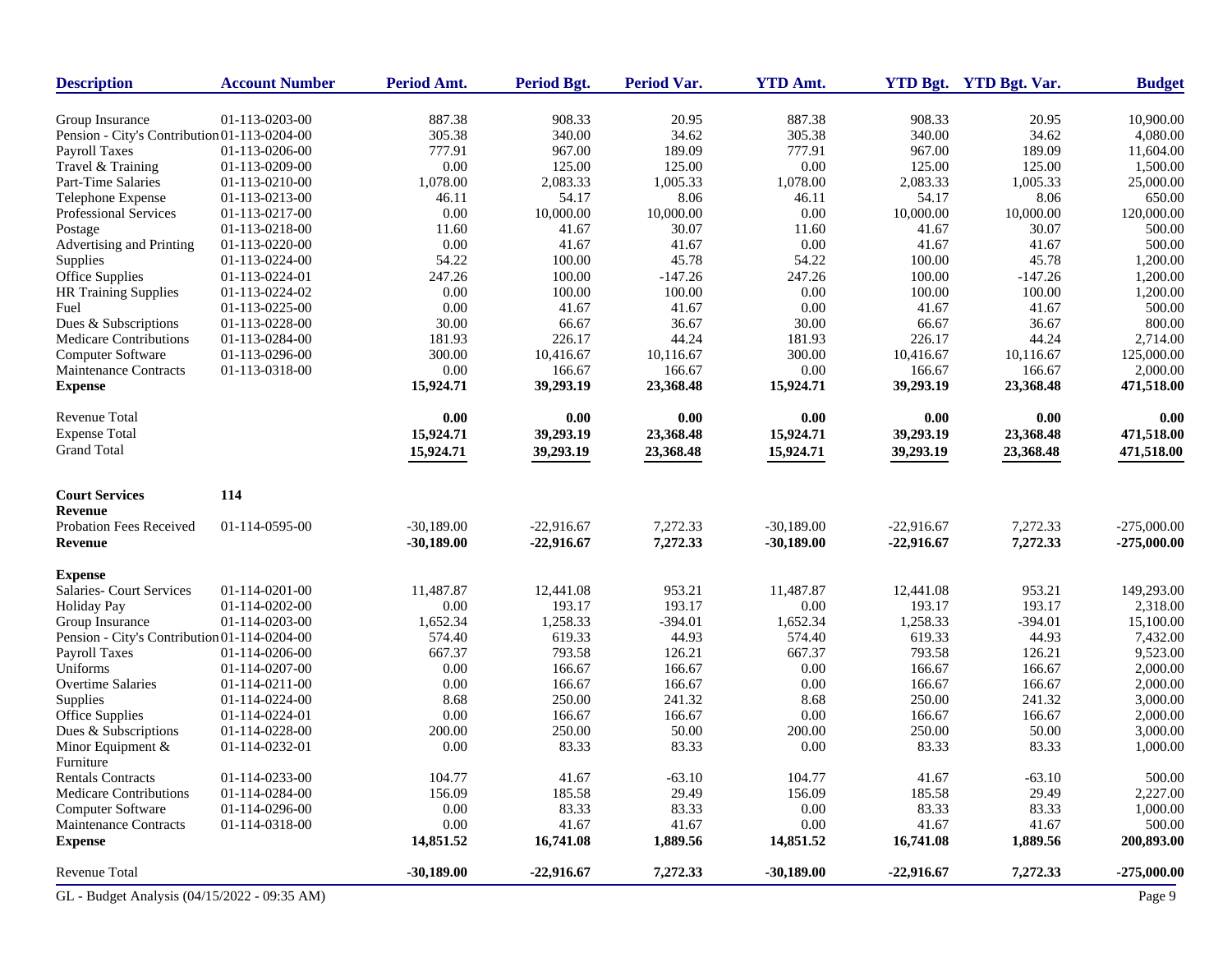| <b>Expense Total</b><br>14,851.52<br>16,741.08<br>1,889.56<br>14,851.52<br>16,741.08<br>1,889.56<br><b>Grand Total</b><br>$-15,337.48$<br>$-6,175.59$<br>$-6,175.59$<br>9,161.89<br>$-15,337.48$<br>9,161.89<br>115<br><b>Building Maintenance</b><br><b>Expense</b><br>Salaries- Building Maint.<br>01-115-0201-00<br>23,703.65<br>2,460.93<br>23,703.65<br>2,460.93<br>26,164.58<br>26,164.58<br>0.00<br>0.00<br>405.67<br><b>Holiday Pay</b><br>01-115-0202-00<br>405.67<br>405.67<br>405.67<br>2,467.80<br>32.20<br>2,467.80<br>2,500.00<br>32.20<br>Group Insurance<br>01-115-0203-00<br>2,500.00<br>Pension - City's Contribution 01-115-0204-00<br>1,218.75<br>154.18<br>1,064.57<br>1,218.75<br>154.18<br>1,064.57<br>1,838.50<br>423.35<br>1,838.50<br>423.35<br>Payroll Taxes<br>01-115-0206-00<br>1,415.15<br>1,415.15<br>Uniforms<br>31.09<br>135.58<br>31.09<br>01-115-0207-00<br>135.58<br>166.67<br>166.67<br>83.33<br>83.33<br>0.00<br>83.33<br>83.33<br>Travel & Training<br>01-115-0209-00<br>0.00<br>0.00<br>3,000.00<br>3,000.00<br>0.00<br>3,000.00<br>3,000.00<br>Part-Time Salaries<br>01-115-0210-00<br><b>Overtime Salaries</b><br>0.00<br>83.33<br>83.33<br>0.00<br>83.33<br>83.33<br>01-115-0211-00<br>813.96<br>01-115-0213-00<br>-438.96<br>375.00<br>813.96<br>-438.96<br>375.00<br>Telephone Expense<br>Utilities<br>01-115-0214-00<br>831.37<br>416.67<br>$-414.70$<br>831.37<br>416.67<br>$-414.70$ |                            |
|--------------------------------------------------------------------------------------------------------------------------------------------------------------------------------------------------------------------------------------------------------------------------------------------------------------------------------------------------------------------------------------------------------------------------------------------------------------------------------------------------------------------------------------------------------------------------------------------------------------------------------------------------------------------------------------------------------------------------------------------------------------------------------------------------------------------------------------------------------------------------------------------------------------------------------------------------------------------------------------------------------------------------------------------------------------------------------------------------------------------------------------------------------------------------------------------------------------------------------------------------------------------------------------------------------------------------------------------------------------------------------------------------------------------------------------|----------------------------|
|                                                                                                                                                                                                                                                                                                                                                                                                                                                                                                                                                                                                                                                                                                                                                                                                                                                                                                                                                                                                                                                                                                                                                                                                                                                                                                                                                                                                                                      | 200,893.00<br>$-74,107.00$ |
|                                                                                                                                                                                                                                                                                                                                                                                                                                                                                                                                                                                                                                                                                                                                                                                                                                                                                                                                                                                                                                                                                                                                                                                                                                                                                                                                                                                                                                      |                            |
|                                                                                                                                                                                                                                                                                                                                                                                                                                                                                                                                                                                                                                                                                                                                                                                                                                                                                                                                                                                                                                                                                                                                                                                                                                                                                                                                                                                                                                      |                            |
|                                                                                                                                                                                                                                                                                                                                                                                                                                                                                                                                                                                                                                                                                                                                                                                                                                                                                                                                                                                                                                                                                                                                                                                                                                                                                                                                                                                                                                      | 313,975.00                 |
|                                                                                                                                                                                                                                                                                                                                                                                                                                                                                                                                                                                                                                                                                                                                                                                                                                                                                                                                                                                                                                                                                                                                                                                                                                                                                                                                                                                                                                      | 4,868.00                   |
|                                                                                                                                                                                                                                                                                                                                                                                                                                                                                                                                                                                                                                                                                                                                                                                                                                                                                                                                                                                                                                                                                                                                                                                                                                                                                                                                                                                                                                      | 30,000.00                  |
|                                                                                                                                                                                                                                                                                                                                                                                                                                                                                                                                                                                                                                                                                                                                                                                                                                                                                                                                                                                                                                                                                                                                                                                                                                                                                                                                                                                                                                      | 14,625.00                  |
|                                                                                                                                                                                                                                                                                                                                                                                                                                                                                                                                                                                                                                                                                                                                                                                                                                                                                                                                                                                                                                                                                                                                                                                                                                                                                                                                                                                                                                      | 22,062.00                  |
|                                                                                                                                                                                                                                                                                                                                                                                                                                                                                                                                                                                                                                                                                                                                                                                                                                                                                                                                                                                                                                                                                                                                                                                                                                                                                                                                                                                                                                      | 2,000.00                   |
|                                                                                                                                                                                                                                                                                                                                                                                                                                                                                                                                                                                                                                                                                                                                                                                                                                                                                                                                                                                                                                                                                                                                                                                                                                                                                                                                                                                                                                      | 1,000.00                   |
|                                                                                                                                                                                                                                                                                                                                                                                                                                                                                                                                                                                                                                                                                                                                                                                                                                                                                                                                                                                                                                                                                                                                                                                                                                                                                                                                                                                                                                      | 36,000.00                  |
|                                                                                                                                                                                                                                                                                                                                                                                                                                                                                                                                                                                                                                                                                                                                                                                                                                                                                                                                                                                                                                                                                                                                                                                                                                                                                                                                                                                                                                      | 1,000.00                   |
|                                                                                                                                                                                                                                                                                                                                                                                                                                                                                                                                                                                                                                                                                                                                                                                                                                                                                                                                                                                                                                                                                                                                                                                                                                                                                                                                                                                                                                      | 4,500.00                   |
|                                                                                                                                                                                                                                                                                                                                                                                                                                                                                                                                                                                                                                                                                                                                                                                                                                                                                                                                                                                                                                                                                                                                                                                                                                                                                                                                                                                                                                      | 5,000.00                   |
| 1,750.00<br>$-452.84$<br>2,202.84<br>$-452.84$<br>Utilities- City Hall 2nd Floor 01-115-0214-01<br>2,202.84<br>1,750.00                                                                                                                                                                                                                                                                                                                                                                                                                                                                                                                                                                                                                                                                                                                                                                                                                                                                                                                                                                                                                                                                                                                                                                                                                                                                                                              | 21,000.00                  |
| $-2,605.82$<br>2,897.49<br><b>Insurance and Licenses</b><br>01-115-0215-00<br>2,897.49<br>291.67<br>291.67<br>$-2,605.82$                                                                                                                                                                                                                                                                                                                                                                                                                                                                                                                                                                                                                                                                                                                                                                                                                                                                                                                                                                                                                                                                                                                                                                                                                                                                                                            | 3,500.00                   |
| <b>Professional Services</b><br>01-115-0217-00<br>0.00<br>41.67<br>41.67<br>0.00<br>41.67<br>41.67                                                                                                                                                                                                                                                                                                                                                                                                                                                                                                                                                                                                                                                                                                                                                                                                                                                                                                                                                                                                                                                                                                                                                                                                                                                                                                                                   | 500.00                     |
| 01-115-0218-00<br>7.38<br>1.67<br>$-5.71$<br>7.38<br>1.67<br>$-5.71$<br>Postage                                                                                                                                                                                                                                                                                                                                                                                                                                                                                                                                                                                                                                                                                                                                                                                                                                                                                                                                                                                                                                                                                                                                                                                                                                                                                                                                                      | 20.00                      |
| 0.00<br>41.67<br>0.00<br>41.67<br>41.67<br>Advertising and Printing<br>01-115-0220-00<br>41.67                                                                                                                                                                                                                                                                                                                                                                                                                                                                                                                                                                                                                                                                                                                                                                                                                                                                                                                                                                                                                                                                                                                                                                                                                                                                                                                                       | 500.00                     |
| 461.23<br>5,788.77<br>6,250.00<br>5,788.77<br>Maintenance Bldg & Grns.<br>01-115-0221-00<br>6,250.00<br>461.23                                                                                                                                                                                                                                                                                                                                                                                                                                                                                                                                                                                                                                                                                                                                                                                                                                                                                                                                                                                                                                                                                                                                                                                                                                                                                                                       | 75,000.00                  |
| MB&G - Police<br>6,721.33<br>4,583.33<br>$-2,138.00$<br>6,721.33<br>4,583.33<br>$-2,138.00$<br>01-115-0221-01                                                                                                                                                                                                                                                                                                                                                                                                                                                                                                                                                                                                                                                                                                                                                                                                                                                                                                                                                                                                                                                                                                                                                                                                                                                                                                                        | 55,000.00                  |
| $-787.43$<br>MB&G - Fire<br>01-115-0221-02<br>5,370.76<br>4,583.33<br>5,370.76<br>4,583.33<br>$-787.43$                                                                                                                                                                                                                                                                                                                                                                                                                                                                                                                                                                                                                                                                                                                                                                                                                                                                                                                                                                                                                                                                                                                                                                                                                                                                                                                              | 55,000.00                  |
| 833.33<br>MB&G - Street<br>01-115-0221-03<br>609.13<br>833.33<br>224.20<br>609.13<br>224.20                                                                                                                                                                                                                                                                                                                                                                                                                                                                                                                                                                                                                                                                                                                                                                                                                                                                                                                                                                                                                                                                                                                                                                                                                                                                                                                                          | 10,000.00                  |
| 636.26<br>833.33<br>197.07<br>636.26<br>833.33<br>197.07<br>MB&G - Sanitation<br>01-115-0221-04                                                                                                                                                                                                                                                                                                                                                                                                                                                                                                                                                                                                                                                                                                                                                                                                                                                                                                                                                                                                                                                                                                                                                                                                                                                                                                                                      | 10,000.00                  |
| 01-115-0221-05<br>3,254.99<br>5,000.00<br>1,745.01<br>3,254.99<br>5,000.00<br>1,745.01<br>MB&G - Parks                                                                                                                                                                                                                                                                                                                                                                                                                                                                                                                                                                                                                                                                                                                                                                                                                                                                                                                                                                                                                                                                                                                                                                                                                                                                                                                               | 60,000.00                  |
| 01-115-0221-08<br>1,261.60<br>2,500.00<br>1,238.40<br>1,261.60<br>2,500.00<br>1,238.40<br>MB&G - Forum                                                                                                                                                                                                                                                                                                                                                                                                                                                                                                                                                                                                                                                                                                                                                                                                                                                                                                                                                                                                                                                                                                                                                                                                                                                                                                                               | 30,000.00                  |
| 12,500.00<br>5,437.54<br>7,062.46<br>12,500.00<br>MB&G - Municipal Center<br>01-115-0221-09<br>7,062.46<br>5,437.54                                                                                                                                                                                                                                                                                                                                                                                                                                                                                                                                                                                                                                                                                                                                                                                                                                                                                                                                                                                                                                                                                                                                                                                                                                                                                                                  | 150,000.00                 |
| 0.00<br>1,050.38<br>0.00<br>MB&G- Veterans Village<br>$01-115-0221-10$<br>1,050.38<br>$-1,050.38$<br>$-1,050.38$                                                                                                                                                                                                                                                                                                                                                                                                                                                                                                                                                                                                                                                                                                                                                                                                                                                                                                                                                                                                                                                                                                                                                                                                                                                                                                                     | 0.00                       |
| <b>Equipment Maintenance</b><br>01-115-0222-00<br>0.00<br>166.67<br>166.67<br>0.00<br>166.67<br>166.67                                                                                                                                                                                                                                                                                                                                                                                                                                                                                                                                                                                                                                                                                                                                                                                                                                                                                                                                                                                                                                                                                                                                                                                                                                                                                                                               | 2,000.00                   |
| 833.33<br>Auto Expense<br>01-115-0223-00<br>574.58<br>833.33<br>258.75<br>574.58<br>258.75                                                                                                                                                                                                                                                                                                                                                                                                                                                                                                                                                                                                                                                                                                                                                                                                                                                                                                                                                                                                                                                                                                                                                                                                                                                                                                                                           | 10,000.00                  |
| 2,176.92<br>2,533.33<br>356.41<br>2,176.92<br>2,533.33<br>356.41<br>Supplies<br>01-115-0224-00                                                                                                                                                                                                                                                                                                                                                                                                                                                                                                                                                                                                                                                                                                                                                                                                                                                                                                                                                                                                                                                                                                                                                                                                                                                                                                                                       | 30,400.00                  |
| 208.33<br>0.00<br>208.33<br>208.33<br>0.00<br>208.33<br>Office Supplies<br>01-115-0224-01                                                                                                                                                                                                                                                                                                                                                                                                                                                                                                                                                                                                                                                                                                                                                                                                                                                                                                                                                                                                                                                                                                                                                                                                                                                                                                                                            | 2,500.00                   |
| 01-115-0225-00<br>1,177.12<br>1,333.33<br>156.21<br>1,177.12<br>1,333.33<br>156.21<br>Fuel                                                                                                                                                                                                                                                                                                                                                                                                                                                                                                                                                                                                                                                                                                                                                                                                                                                                                                                                                                                                                                                                                                                                                                                                                                                                                                                                           | 16,000.00                  |
| 01-115-0232-01<br>3,424.26<br>291.67<br>$-3,132.59$<br>3,424.26<br>291.67<br>$-3,132.59$<br>Minor Equipment &                                                                                                                                                                                                                                                                                                                                                                                                                                                                                                                                                                                                                                                                                                                                                                                                                                                                                                                                                                                                                                                                                                                                                                                                                                                                                                                        | 3,500.00                   |
| Furniture                                                                                                                                                                                                                                                                                                                                                                                                                                                                                                                                                                                                                                                                                                                                                                                                                                                                                                                                                                                                                                                                                                                                                                                                                                                                                                                                                                                                                            |                            |
| UnemploymentWkms.Comp.01-115-0279-00<br>5,982.29<br>520.83<br>5,982.29<br>520.83<br>$-5,461.46$<br>$-5,461.46$                                                                                                                                                                                                                                                                                                                                                                                                                                                                                                                                                                                                                                                                                                                                                                                                                                                                                                                                                                                                                                                                                                                                                                                                                                                                                                                       | 6,250.00                   |
| 330.95<br>429.92<br>98.97<br>330.95<br>429.92<br>98.97<br>Medicare Contributions<br>01-115-0284-00                                                                                                                                                                                                                                                                                                                                                                                                                                                                                                                                                                                                                                                                                                                                                                                                                                                                                                                                                                                                                                                                                                                                                                                                                                                                                                                                   | 5,159.00                   |
| 74,381.13<br>74,381.13<br><b>Expense</b><br>81,779.91<br>7,398.78<br>81,779.91<br>7,398.78                                                                                                                                                                                                                                                                                                                                                                                                                                                                                                                                                                                                                                                                                                                                                                                                                                                                                                                                                                                                                                                                                                                                                                                                                                                                                                                                           | 981,359.00                 |
| 0.00<br>0.00<br>0.00<br>0.00<br>0.00<br>0.00<br><b>Revenue Total</b>                                                                                                                                                                                                                                                                                                                                                                                                                                                                                                                                                                                                                                                                                                                                                                                                                                                                                                                                                                                                                                                                                                                                                                                                                                                                                                                                                                 | 0.00                       |
| <b>Expense Total</b><br>74,381.13<br>81,779.91<br>7,398.78<br>74,381.13<br>81,779.91<br>7,398.78                                                                                                                                                                                                                                                                                                                                                                                                                                                                                                                                                                                                                                                                                                                                                                                                                                                                                                                                                                                                                                                                                                                                                                                                                                                                                                                                     | 981,359.00                 |
| <b>Grand Total</b><br>74,381.13<br>81,779.91<br>7,398.78<br>74,381.13<br>81,779.91<br>7,398.78                                                                                                                                                                                                                                                                                                                                                                                                                                                                                                                                                                                                                                                                                                                                                                                                                                                                                                                                                                                                                                                                                                                                                                                                                                                                                                                                       | 981,359.00                 |

#### **Code Enforcement 116**

#### **Revenue**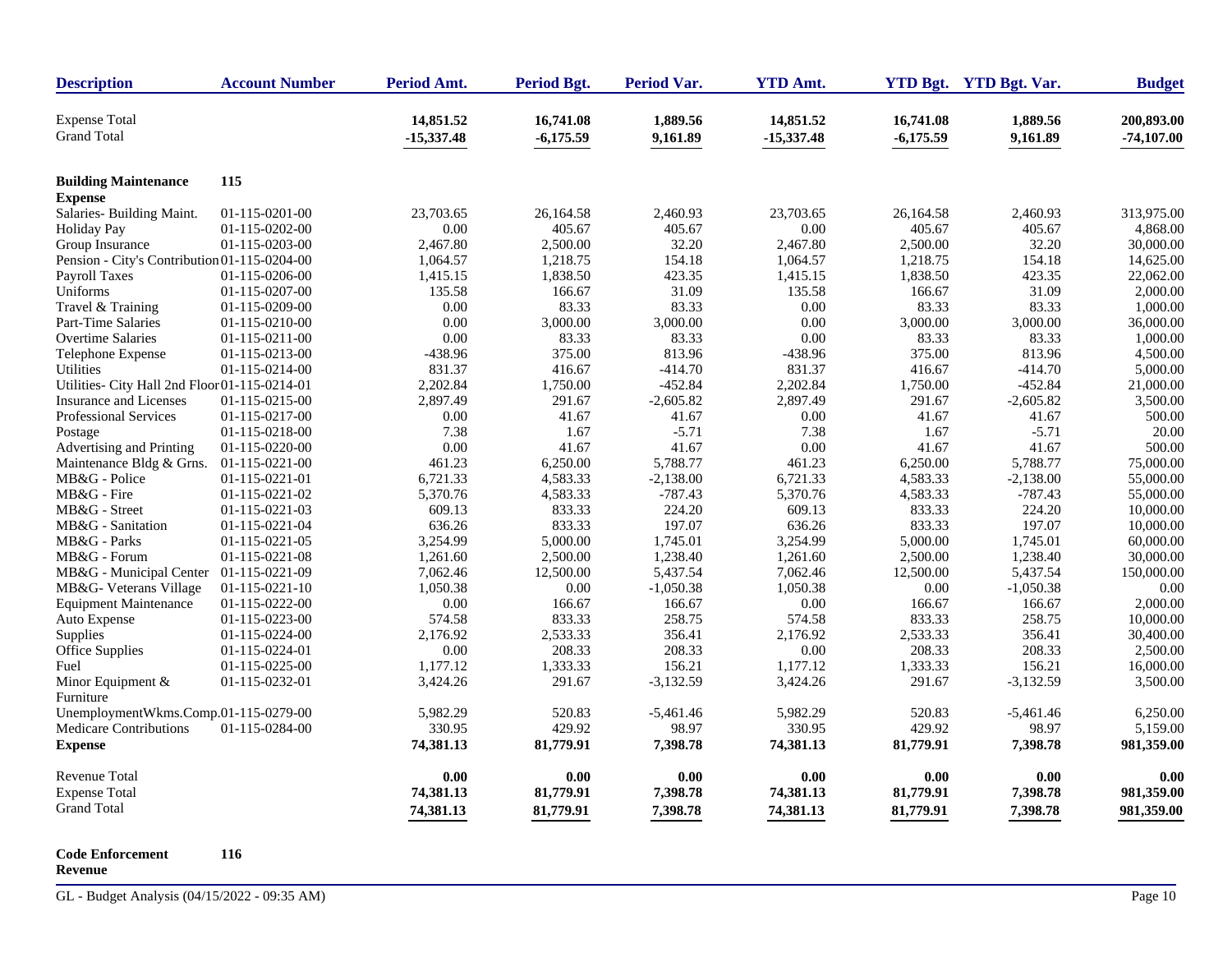| <b>Description</b>                           | <b>Account Number</b> | Period Amt.            | Period Bgt.                | Period Var.                | <b>YTD Amt.</b>        |                            | YTD Bgt. YTD Bgt. Var.     | <b>Budget</b>                |
|----------------------------------------------|-----------------------|------------------------|----------------------------|----------------------------|------------------------|----------------------------|----------------------------|------------------------------|
| Mowing<br><b>Revenue</b>                     | 01-116-0571-00        | $-690.00$<br>$-690.00$ | $-3,333.33$<br>$-3,333.33$ | $-2,643.33$<br>$-2,643.33$ | $-690.00$<br>$-690.00$ | $-3,333.33$<br>$-3,333.33$ | $-2,643.33$<br>$-2,643.33$ | $-40,000.00$<br>$-40,000.00$ |
| <b>Expense</b>                               |                       |                        |                            |                            |                        |                            |                            |                              |
| Salaries- Code Enforcement 01-116-0201-00    |                       | 17,464.00              | 22,799.42                  | 5,335.42                   | 17,464.00              | 22,799.42                  | 5,335.42                   | 273,593.00                   |
| <b>Holiday Pay</b>                           | 01-116-0202-00        | 0.00                   | 354.50                     | 354.50                     | 0.00                   | 354.50                     | 354.50                     | 4,254.00                     |
| Group Insurance                              | 01-116-0203-00        | 3,338.78               | 4,054.17                   | 715.39                     | 3,338.78               | 4,054.17                   | 715.39                     | 48,650.00                    |
| Pension - City's Contribution 01-116-0204-00 |                       | 749.05                 | 966.67                     | 217.62                     | 749.05                 | 966.67                     | 217.62                     | 11,600.00                    |
| Payroll Taxes                                | 01-116-0206-00        | 981.24                 | 1,440.25                   | 459.01                     | 981.24                 | 1,440.25                   | 459.01                     | 17,283.00                    |
| Uniforms                                     | 01-116-0207-00        | 806.16                 | 266.67                     | $-539.49$                  | 806.16                 | 266.67                     | $-539.49$                  | 3,200.00                     |
| Travel & Training                            | 01-116-0209-00        | 175.00                 | 75.00                      | $-100.00$                  | 175.00                 | 75.00                      | $-100.00$                  | 900.00                       |
| Overtime Salaries                            | 01-116-0211-00        | 0.00                   | 83.33                      | 83.33                      | 0.00                   | 83.33                      | 83.33                      | 1,000.00                     |
| Telephone Expense                            | 01-116-0213-00        | 281.73                 | 283.33                     | 1.60                       | 281.73                 | 283.33                     | 1.60                       | 3,400.00                     |
| Insurance and Licenses                       | 01-116-0215-00        | 1,227.71               | 108.33                     | $-1,119.38$                | 1,227.71               | 108.33                     | $-1,119.38$                | 1,300.00                     |
| Postage                                      | 01-116-0218-00        | 0.00                   | 416.67                     | 416.67                     | 0.00                   | 416.67                     | 416.67                     | 5,000.00                     |
| Advertising and Printing                     | 01-116-0220-00        | 1,063.50               | 83.33                      | $-980.17$                  | 1,063.50               | 83.33                      | $-980.17$                  | 1,000.00                     |
| Auto Expense                                 | 01-116-0223-00        | 569.63                 | 250.00                     | $-319.63$                  | 569.63                 | 250.00                     | $-319.63$                  | 3,000.00                     |
| Supplies                                     | 01-116-0224-00        | 1,665.34               | 666.67                     | $-998.67$                  | 1,665.34               | 666.67                     | $-998.67$                  | 8,000.00                     |
| Office Supplies                              | 01-116-0224-01        | 0.00                   | 133.33                     | 133.33                     | 0.00                   | 133.33                     | 133.33                     | 1,600.00                     |
| Fuel                                         | 01-116-0225-00        | 1,081.52               | 1,125.00                   | 43.48                      | 1,081.52               | 1,125.00                   | 43.48                      | 13,500.00                    |
| Minor Equipment &                            | 01-116-0232-01        | 0.00                   | 404.17                     | 404.17                     | 0.00                   | 404.17                     | 404.17                     | 4,850.00                     |
| Furniture                                    |                       |                        |                            |                            |                        |                            |                            |                              |
| Medicare Contributions                       | 01-116-0284-00        | 229.49                 | 336.83                     | 107.34                     | 229.49                 | 336.83                     | 107.34                     | 4,042.00                     |
| Computer Software                            | 01-116-0296-00        | 10,121.20              | 916.67                     | $-9,204.53$                | 10,121.20              | 916.67                     | $-9,204.53$                | 11,000.00                    |
| Mobile Data Services                         | 01-116-0297-00        | 206.15                 | 208.33                     | 2.18                       | 206.15                 | 208.33                     | 2.18                       | 2,500.00                     |
| Mowing                                       | 01-116-0316-00        | 235.00                 | 1,583.33                   | 1,348.33                   | 235.00                 | 1,583.33                   | 1,348.33                   | 19,000.00                    |
| CondemnationsDemolitions 01-116-0317-00      |                       | 555.00                 | 3,333.33                   | 2,778.33                   | 555.00                 | 3,333.33                   | 2,778.33                   | 40,000.00                    |
| <b>Expense</b>                               |                       | 40,750.50              | 39,889.33                  | $-861.17$                  | 40,750.50              | 39,889.33                  | $-861.17$                  | 478,672.00                   |
| <b>Revenue Total</b>                         |                       | $-690.00$              | $-3,333.33$                | $-2,643.33$                | $-690.00$              | $-3,333.33$                | $-2,643.33$                | $-40,000.00$                 |
| <b>Expense Total</b>                         |                       | 40,750.50              | 39,889.33                  | $-861.17$                  | 40,750.50              | 39,889.33                  | $-861.17$                  | 478,672.00                   |
| <b>Grand Total</b>                           |                       | 40,060.50              | 36,556.00                  | $-3,504.50$                | 40,060.50              | 36,556.00                  | $-3,504.50$                | 438,672.00                   |
| <b>Sanitation - Administration118</b>        |                       |                        |                            |                            |                        |                            |                            |                              |
| <b>Expense</b>                               |                       |                        |                            |                            |                        |                            |                            |                              |
| Salaries- Sanitation Admin. 01-118-0201-00   |                       | 9,341.76               | 15,999.92                  | 6,658.16                   | 9,341.76               | 15,999.92                  | 6,658.16                   | 191,999.00                   |
| <b>Holiday Pay</b>                           | 01-118-0202-00        | 0.00                   | 248.25                     | 248.25                     | 0.00                   | 248.25                     | 248.25                     | 2,979.00                     |
| Group Insurance                              | 01-118-0203-00        | 438.76                 | 1,125.00                   | 686.24                     | 438.76                 | 1,125.00                   | 686.24                     | 13,500.00                    |
| Pension - City's Contribution 01-118-0204-00 |                       | 517.09                 | 714.92                     | 197.83                     | 517.09                 | 714.92                     | 197.83                     | 8,579.00                     |
| <b>Payroll Taxes</b>                         | 01-118-0206-00        | 638.75                 | 1,012.50                   | 373.75                     | 638.75                 | 1,012.50                   | 373.75                     | 12,150.00                    |
| Travel & Training                            | 01-118-0209-00        | 175.00                 | 0.00                       | $-175.00$                  | 175.00                 | 0.00                       | $-175.00$                  | 0.00                         |
| Telephone Expense                            | 01-118-0213-00        | 76.98                  | 229.17                     | 152.19                     | 76.98                  | 229.17                     | 152.19                     | 2,750.00                     |
| Insurance and Licenses                       | 01-118-0215-00        | 42,107.39              | 3,598.20                   | $-38,509.19$               | 42,107.39              | 3,598.20                   | $-38,509.19$               | 50,024.20                    |
| Professional Services                        | 01-118-0217-00        | 0.00                   | 2,800.00                   | 2,800.00                   | 0.00                   | 2,800.00                   | 2,800.00                   | 33,600.00                    |
| Postage                                      | 01-118-0218-00        | 0.00                   | 8.33                       | 8.33                       | 0.00                   | 8.33                       | 8.33                       | 100.00                       |
| Advertising and Printing                     | 01-118-0220-00        | 0.00                   | 33.33                      | 33.33                      | 0.00                   | 33.33                      | 33.33                      | 400.00                       |
| <b>Equipment Maintenance</b>                 | 01-118-0222-00        | 0.00                   | 33.33                      | 33.33                      | 0.00                   | 33.33                      | 33.33                      | 400.00                       |
| Auto Expense                                 | 01-118-0223-00        | 0.00                   | 83.33                      | 83.33                      | $0.00\,$               | 83.33                      | 83.33                      | 1,000.00                     |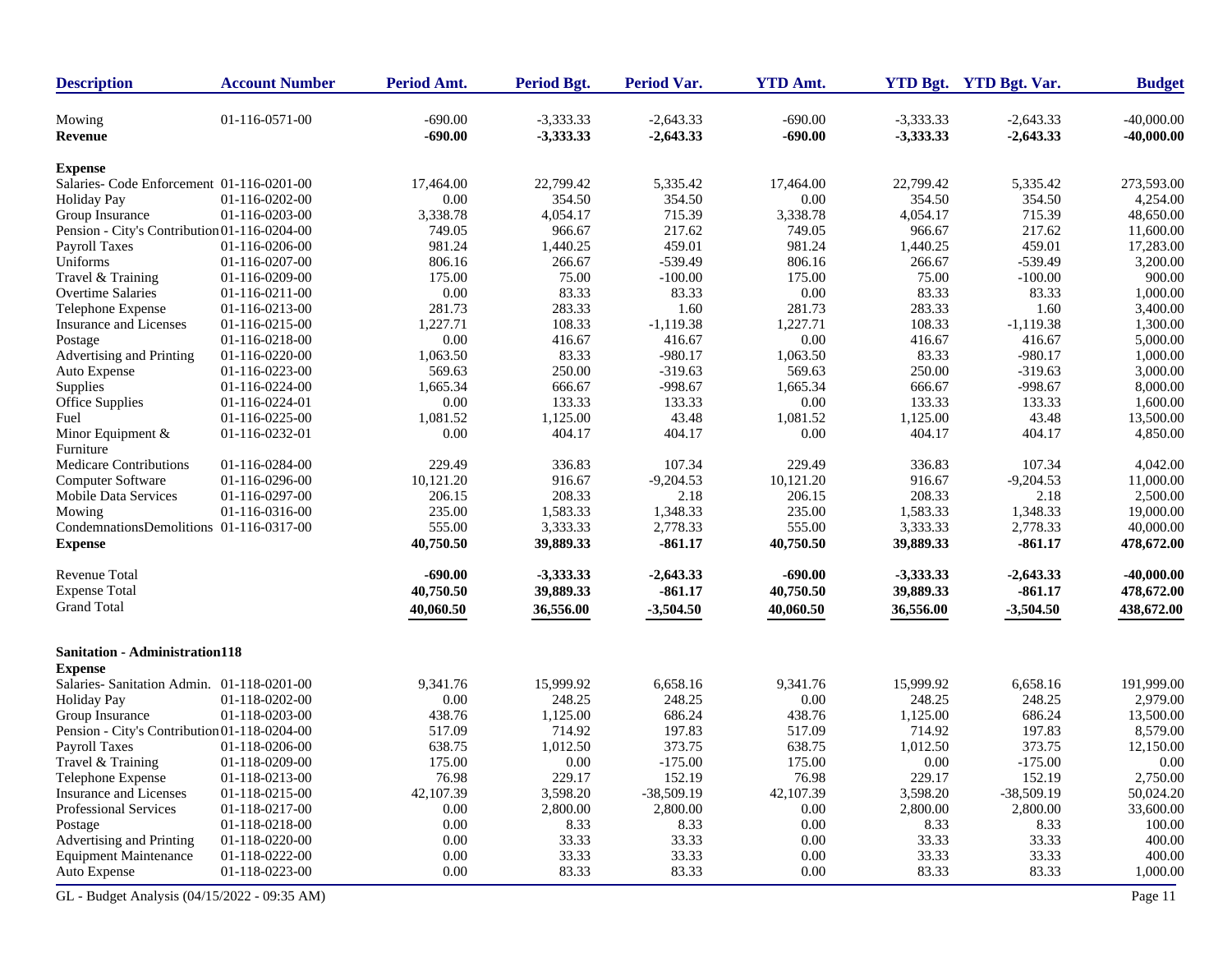| <b>Description</b>                           | <b>Account Number</b>            | Period Amt.     | <b>Period Bgt.</b> | <b>Period Var.</b> | <b>YTD Amt.</b> |             | YTD Bgt. YTD Bgt. Var. | <b>Budget</b>        |
|----------------------------------------------|----------------------------------|-----------------|--------------------|--------------------|-----------------|-------------|------------------------|----------------------|
|                                              |                                  |                 |                    |                    |                 | 208.33      |                        |                      |
| Supplies<br><b>Office Supplies</b>           | 01-118-0224-00<br>01-118-0224-01 | 161.98<br>19.35 | 208.33<br>100.00   | 46.35<br>80.65     | 161.98<br>19.35 | 100.00      | 46.35<br>80.65         | 2,500.00<br>1,200.00 |
| Fuel                                         |                                  | 0.00            |                    |                    | 0.00            |             |                        |                      |
|                                              | 01-118-0225-00                   |                 | 208.33<br>1.67     | 208.33             | 0.00            | 208.33      | 208.33<br>1.67         | 2,500.00<br>20.00    |
| Dues & Subscriptions                         | 01-118-0228-00                   | 0.00            |                    | 1.67               |                 | 1.67        |                        |                      |
| Minor Equipment &<br>Furniture               | 01-118-0232-01                   | 0.00            | 166.67             | 166.67             | 0.00            | 166.67      | 166.67                 | 2,000.00             |
| <b>Rentals Contracts</b>                     | 01-118-0233-00                   | 50.67           | 83.33              | 32.66              | 50.67           | 83.33       | 32.66                  | 1,000.00             |
| <b>Medicare Contributions</b>                | 01-118-0284-00                   | 149.39          | 236.75             | 87.36              | 149.39          | 236.75      | 87.36                  | 2,841.00             |
| Longevity Pay                                | 01-118-0285-00                   | 1,000.00        | 83.33              | $-916.67$          | 1,000.00        | 83.33       | $-916.67$              | 1,000.00             |
| <b>Expense</b>                               |                                  | 54,677.12       | 26,974.69          | $-27,702.43$       | 54,677.12       | 26,974.69   | $-27,702.43$           | 330,542.20           |
| Revenue Total                                |                                  | 0.00            | 0.00               | 0.00               | 0.00            | 0.00        | 0.00                   | 0.00                 |
| <b>Expense Total</b>                         |                                  | 54,677.12       | 26,974.69          | $-27,702.43$       | 54,677.12       | 26,974.69   | $-27,702.43$           | 330,542.20           |
| <b>Grand Total</b>                           |                                  | 54,677.12       | 26,974.69          | $-27,702.43$       | 54,677.12       | 26,974.69   | $-27,702.43$           | 330,542.20           |
|                                              |                                  |                 |                    |                    |                 |             |                        |                      |
| <b>Sanitation - Incinerator</b><br>Revenue   | 119                              |                 |                    |                    |                 |             |                        |                      |
| <b>Incinerator Tipping Fees</b>              | 01-119-0523-00                   | $-4,027.79$     | $-2,916.67$        | 1,111.12           | $-4,027.79$     | $-2,916.67$ | 1,111.12               | $-35,000,00$         |
| <b>Revenue</b>                               |                                  | $-4,027.79$     | $-2,916.67$        | 1,111.12           | $-4,027.79$     | $-2,916.67$ | 1,111.12               | $-35,000.00$         |
| <b>Expense</b>                               |                                  |                 |                    |                    |                 |             |                        |                      |
| Salaries-Sanit. Incinerator                  | 01-119-0201-00                   | 5,539.90        | 7,833.83           | 2,293.93           | 5,539.90        | 7,833.83    | 2,293.93               | 94,006.00            |
| <b>Holiday Pay</b>                           | 01-119-0202-00                   | $0.00\,$        | 120.58             | 120.58             | 0.00            | 120.58      | 120.58                 | 1,447.00             |
| Group Insurance                              | 01-119-0203-00                   | 796.12          | 1,666.67           | 870.55             | 796.12          | 1,666.67    | 870.55                 | 20,000.00            |
| Pension - City's Contribution 01-119-0204-00 |                                  | 249.86          | 340.00             | 90.14              | 249.86          | 340.00      | 90.14                  | 4,080.00             |
| Payroll Taxes                                | 01-119-0206-00                   | 1,028.27        | 508.33             | $-519.94$          | 1,028.27        | 508.33      | $-519.94$              | 6,100.00             |
| Uniforms                                     | 01-119-0207-00                   | 80.00           | 100.00             | 20.00              | 80.00           | 100.00      | 20.00                  | 1,200.00             |
| Travel & Training                            | 01-119-0209-00                   | 0.00            | 166.67             | 166.67             | 0.00            | 166.67      | 166.67                 | 2,000.00             |
| <b>Overtime Salaries</b>                     | 01-119-0211-00                   | 88.52           | 166.67             | 78.15              | 88.52           | 166.67      | 78.15                  | 2,000.00             |
| <b>Insurance and Licenses</b>                | 01-119-0215-00                   | 0.00            | 83.33              | 83.33              | 0.00            | 83.33       | 83.33                  | 1,000.00             |
| <b>Earned Benefits Payout</b>                | 01-119-0216-00                   | 10,672.48       | 0.00               | $-10,672.48$       | 10,672.48       | 0.00        | $-10,672.48$           | 0.00                 |
| <b>Professional Services</b>                 | 01-119-0217-00                   | 0.00            | 25.00              | 25.00              | 0.00            | 25.00       | 25.00                  | 300.00               |
| Advertising and Printing                     | 01-119-0220-00                   | 0.00            | 100.00             | 100.00             | 0.00            | 100.00      | 100.00                 | 1,200.00             |
| <b>Equipment Maintenance</b>                 | 01-119-0222-00                   | 0.00            | 10,833.33          | 10,833.33          | 0.00            | 10,833.33   | 10,833.33              | 130,000.00           |
| Auto Expense                                 | 01-119-0223-00                   | 87.14           | 833.33             | 746.19             | 87.14           | 833.33      | 746.19                 | 10,000.00            |
| Supplies                                     | 01-119-0224-00                   | 715.82          | 666.67             | $-49.15$           | 715.82          | 666.67      | $-49.15$               | 8,000.00             |
| Fuel                                         | 01-119-0225-00                   | 552.28          | 333.33             | $-218.95$          | 552.28          | 333.33      | $-218.95$              | 4,000.00             |
| <b>Fixed Assets</b>                          | 01-119-0232-00                   | 0.00            | 11,916.67          | 11,916.67          | 0.00            | 11,916.67   | 11,916.67              | 143,000.00           |
| <b>Rentals Contracts</b>                     | 01-119-0233-00                   | 0.00            | 83.33              | 83.33              | 0.00            | 83.33       | 83.33                  | 1,000.00             |
| <b>Medicare Contributions</b>                | 01-119-0284-00                   | 240.48          | 118.83             | $-121.65$          | 240.48          | 118.83      | $-121.65$              | 1,426.00             |
| Longevity Pay                                | 01-119-0285-00                   | 1,000.00        | 83.33              | $-916.67$          | 1,000.00        | 83.33       | $-916.67$              | 1,000.00             |
| <b>Expense</b>                               |                                  | 21,050.87       | 35,979.90          | 14,929.03          | 21,050.87       | 35,979.90   | 14,929.03              | 431,759.00           |
| Revenue Total                                |                                  | $-4,027.79$     | $-2,916.67$        | 1,111.12           | $-4,027.79$     | $-2,916.67$ | 1,111.12               | $-35,000.00$         |
| <b>Expense Total</b>                         |                                  | 21,050.87       | 35,979.90          | 14,929.03          | 21,050.87       | 35,979.90   | 14,929.03              | 431,759.00           |
| <b>Grand Total</b>                           |                                  | 17,023.08       | 33,063.23          | 16,040.15          | 17,023.08       | 33,063.23   | 16,040.15              | 396,759.00           |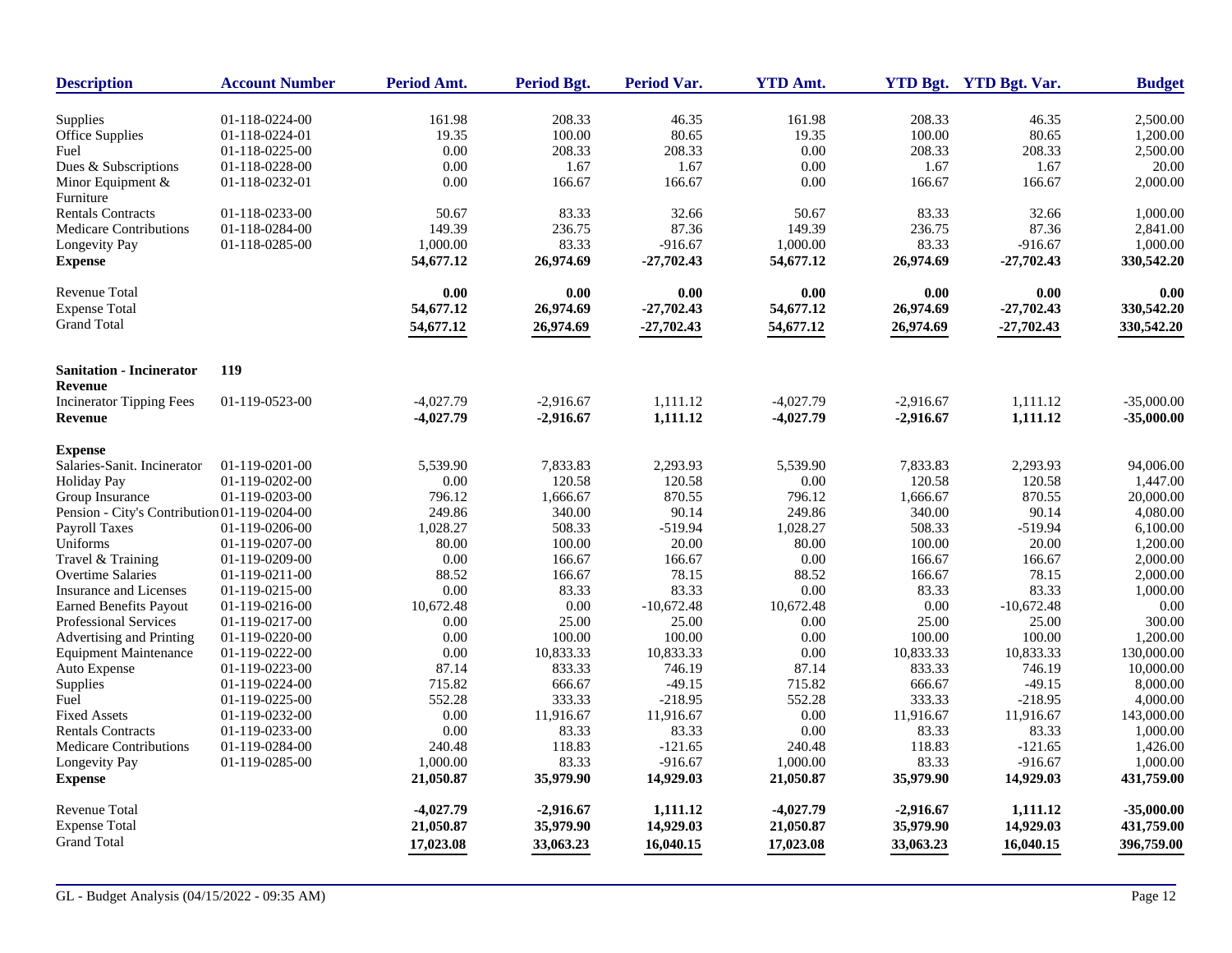| <b>Description</b>                           | <b>Account Number</b> | Period Amt. | <b>Period Bgt.</b> | Period Var.  | <b>YTD Amt.</b> |             | YTD Bgt. YTD Bgt. Var. | <b>Budget</b> |
|----------------------------------------------|-----------------------|-------------|--------------------|--------------|-----------------|-------------|------------------------|---------------|
| <b>Sanitation - Residential</b><br>Revenue   | <b>120</b>            |             |                    |              |                 |             |                        |               |
| Sale of City Property                        | 01-120-0592-00        | $-1,090.00$ | $-1,666.67$        | $-576.67$    | $-1,090.00$     | $-1,666.67$ | $-576.67$              | $-20,000.00$  |
| <b>Revenue</b>                               |                       | $-1,090.00$ | $-1,666.67$        | $-576.67$    | $-1,090.00$     | $-1,666.67$ | $-576.67$              | $-20,000.00$  |
| <b>Expense</b>                               |                       |             |                    |              |                 |             |                        |               |
| Salaries- Sanit. Residential                 | 01-120-0201-00        | 90,635.62   | 106,844.58         | 16,208.96    | 90,635.62       | 106,844.58  | 16,208.96              | 1,282,135.00  |
| <b>Holiday Pay</b>                           | 01-120-0202-00        | $0.00\,$    | 1,646.83           | 1,646.83     | 0.00            | 1,646.83    | 1,646.83               | 19,762.00     |
| Group Insurance                              | 01-120-0203-00        | 18,128.28   | 19,166.67          | 1,038.39     | 18,128.28       | 19,166.67   | 1,038.39               | 230,000.00    |
| Pension - City's Contribution 01-120-0204-00 |                       | 3,709.94    | 3,359.42           | $-350.52$    | 3,709.94        | 3,359.42    | $-350.52$              | 40,313.00     |
| Payroll Taxes                                | 01-120-0206-00        | 6,378.82    | 7,175.92           | 797.10       | 6,378.82        | 7,175.92    | 797.10                 | 86,111.00     |
| Uniforms                                     | 01-120-0207-00        | 1,041.30    | 1,250.00           | 208.70       | 1,041.30        | 1,250.00    | 208.70                 | 15,000.00     |
| Travel & Training                            | 01-120-0209-00        | 350.00      | 0.00               | $-350.00$    | 350.00          | 0.00        | $-350.00$              | 0.00          |
| Part-Time Salaries                           | 01-120-0210-00        | 3,019.72    | 2,083.33           | $-936.39$    | 3,019.72        | 2,083.33    | $-936.39$              | 25,000.00     |
| <b>Overtime Salaries</b>                     | 01-120-0211-00        | 5,221.27    | 4,166.67           | $-1,054.60$  | 5,221.27        | 4,166.67    | $-1,054.60$            | 50,000.00     |
| Insurance and Licenses                       | 01-120-0215-00        | 651.80      | 651.80             | $0.00\,$     | 651.80          | 651.80      | $0.00\,$               | 975.80        |
| <b>Earned Benefits Payout</b>                | 01-120-0216-00        | $0.00\,$    | 583.33             | 583.33       | $0.00\,$        | 583.33      | 583.33                 | 7,000.00      |
| Professional Services                        | 01-120-0217-00        | 115.45      | 83.33              | $-32.12$     | 115.45          | 83.33       | $-32.12$               | 1,000.00      |
| Advertising and Printing                     | 01-120-0220-00        | $0.00\,$    | 16.67              | 16.67        | 0.00            | 16.67       | 16.67                  | 200.00        |
| <b>Equipment Maintenance</b>                 | 01-120-0222-00        | 0.00        | 250.00             | 250.00       | $0.00\,$        | 250.00      | 250.00                 | 3,000.00      |
| Auto Expense                                 | 01-120-0223-00        | 16,971.75   | 16,666.67          | $-305.08$    | 16,971.75       | 16,666.67   | $-305.08$              | 200,000.00    |
| Supplies                                     | 01-120-0224-00        | 33,980.77   | 16,666.67          | $-17,314.10$ | 33,980.77       | 16,666.67   | $-17,314.10$           | 200,000.00    |
| Fuel                                         | 01-120-0225-00        | 11,819.30   | 18,333.33          | 6,514.03     | 11,819.30       | 18,333.33   | 6,514.03               | 220,000.00    |
| <b>Fixed Assets</b>                          | 01-120-0232-00        | 0.00        | 12,500.00          | 12,500.00    | 0.00            | 12,500.00   | 12,500.00              | 150,000.00    |
| Minor Equipment &                            | 01-120-0232-01        | 0.00        | 416.67             | 416.67       | 0.00            | 416.67      | 416.67                 | 5,000.00      |
| Furniture                                    |                       |             |                    |              |                 |             |                        |               |
| <b>Rentals Contracts</b>                     | 01-120-0233-00        | 331.85      | 166.67             | $-165.18$    | 331.85          | 166.67      | $-165.18$              | 2,000.00      |
| UnemploymentWkms.Comp.01-120-0279-00         |                       | 75,163.02   | 6,895.83           | $-68,267.19$ | 75,163.02       | 6,895.83    | $-68,267.19$           | 82,750.00     |
| Medicare Contributions                       | 01-120-0284-00        | 1,491.82    | 1,678.25           | 186.43       | 1,491.82        | 1,678.25    | 186.43                 | 20,139.00     |
| Longevity Pay                                | 01-120-0285-00        | 12,000.00   | 1,000.00           | $-11,000.00$ | 12,000.00       | 1,000.00    | $-11,000.00$           | 12,000.00     |
| <b>Tipping Fees</b>                          | 01-120-0290-00        | 135,713.25  | 135,416.67         | $-296.58$    | 135,713.25      | 135,416.67  | $-296.58$              | 1,625,000.00  |
| <b>Interest Expense</b>                      | 01-120-0756-00        | 964.29      | 2,479.17           | 1,514.88     | 964.29          | 2,479.17    | 1,514.88               | 29,750.00     |
| Principal Payment                            | 01-120-0756-01        | 13,176.24   | 31,641.00          | 18,464.76    | 13,176.24       | 31,641.00   | 18,464.76              | 379,692.00    |
| <b>Expense</b>                               |                       | 430,864.49  | 391,139.48         | $-39,725.01$ | 430,864.49      | 391,139.48  | $-39,725.01$           | 4,686,827.80  |
| Revenue Total                                |                       | $-1,090.00$ | $-1,666.67$        | $-576.67$    | $-1,090.00$     | $-1,666.67$ | $-576.67$              | $-20,000.00$  |
| <b>Expense Total</b>                         |                       | 430,864.49  | 391,139.48         | $-39,725.01$ | 430,864.49      | 391,139.48  | $-39,725.01$           | 4,686,827.80  |
| <b>Grand Total</b>                           |                       | 429,774.49  | 389,472.81         | $-40,301.68$ | 429,774.49      | 389,472.81  | $-40,301.68$           | 4,666,827.80  |
| <b>Sanitation - Recycling</b>                | 121                   |             |                    |              |                 |             |                        |               |
| Revenue                                      |                       |             |                    |              |                 |             |                        |               |
| <b>Recycling Proceeds</b>                    | 01-121-0525-00        | $-3,318.97$ | $-3,155.33$        | 163.64       | $-3,318.97$     | $-3,155.33$ | 163.64                 | $-37,864.00$  |
| Sale of City Property                        | 01-121-0592-00        | $-775.00$   | $-721.92$          | 53.08        | $-775.00$       | $-721.92$   | 53.08                  | $-8,663.00$   |
| Revenue                                      |                       | -4,093.97   | $-3,877.25$        | 216.72       | $-4,093.97$     | $-3,877.25$ | 216.72                 | $-46,527.00$  |
| <b>Expense</b>                               |                       |             |                    |              |                 |             |                        |               |
| Salaries-Sanitation                          | 01-121-0201-00        | 5,399.26    | 5,924.83           | 525.57       | 5,399.26        | 5,924.83    | 525.57                 | 71,098.00     |
| GL - Budget Analysis (04/15/2022 - 09:35 AM) |                       |             |                    |              |                 |             |                        | Page 13       |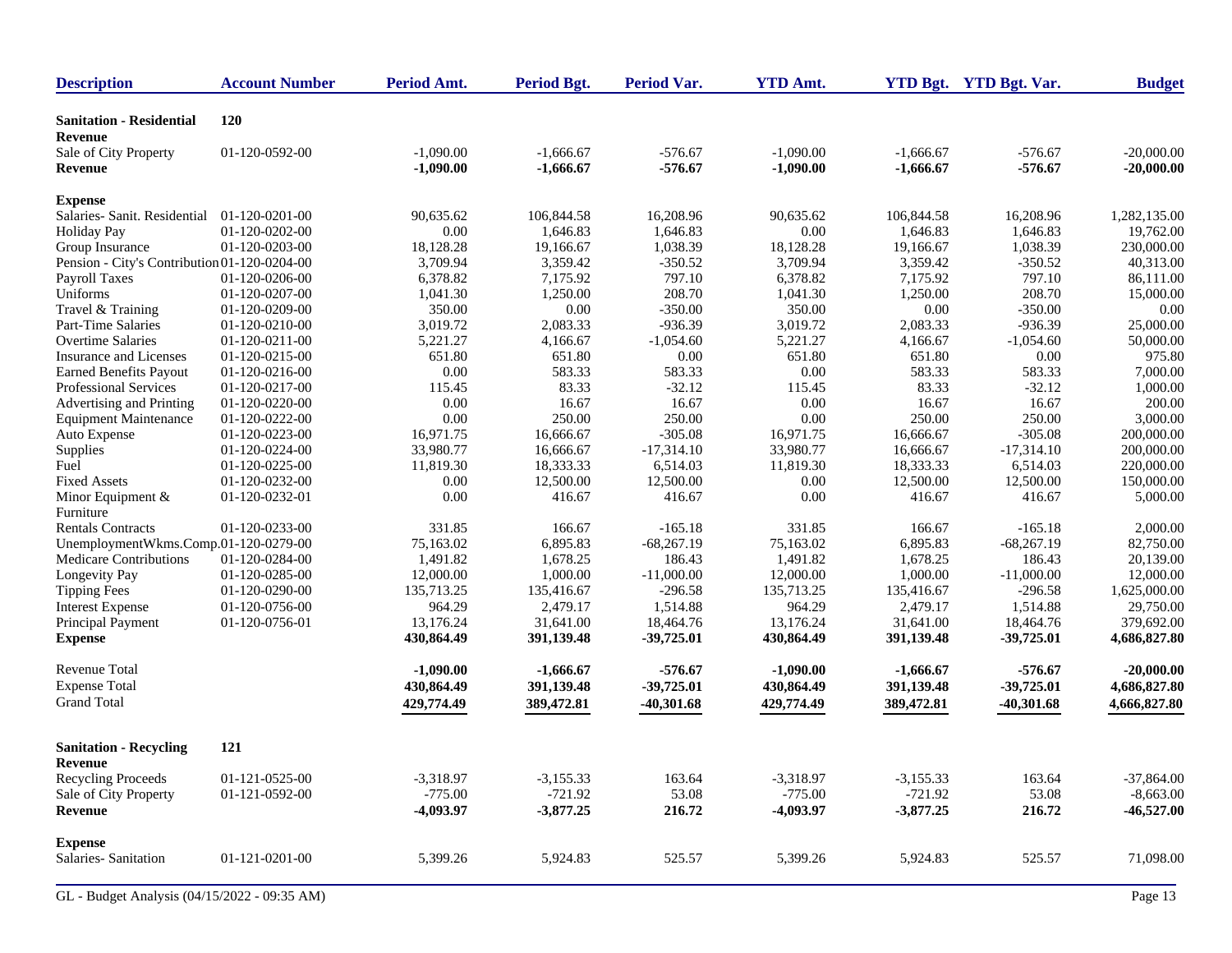| <b>Description</b>                           | <b>Account Number</b> | Period Amt.      | Period Bgt. | Period Var.  | <b>YTD Amt.</b>  |             | YTD Bgt. YTD Bgt. Var. | <b>Budget</b> |
|----------------------------------------------|-----------------------|------------------|-------------|--------------|------------------|-------------|------------------------|---------------|
|                                              |                       |                  |             |              |                  |             |                        |               |
| Recycling                                    | 01-121-0202-00        | 0.00             | 92.17       | 92.17        | 0.00             | 92.17       | 92.17                  |               |
| <b>Holiday Pay</b><br>Group Insurance        | 01-121-0203-00        |                  | 833.33      | 27.25        |                  | 833.33      | 27.25                  | 1,106.00      |
|                                              |                       | 806.08<br>291.11 |             | 6.39         | 806.08<br>291.11 | 297.50      | 6.39                   | 10,000.00     |
| Pension - City's Contribution 01-121-0204-00 |                       |                  | 297.50      |              |                  |             |                        | 3,570.00      |
| <b>Payroll Taxes</b>                         | 01-121-0206-00        | 341.19           | 375.33      | 34.14        | 341.19           | 375.33      | 34.14                  | 4,504.00      |
| Uniforms                                     | 01-121-0207-00        | 80.00            | 66.67       | $-13.33$     | 80.00            | 66.67       | $-13.33$               | 800.00        |
| <b>Overtime Salaries</b>                     | 01-121-0211-00        | 422.94           | 41.67       | $-381.27$    | 422.94           | 41.67       | $-381.27$              | 500.00        |
| Advertising and Printing                     | 01-121-0220-00        | 0.00             | 25.00       | 25.00        | 0.00             | 25.00       | 25.00                  | 300.00        |
| <b>Equipment Maintenance</b>                 | 01-121-0222-00        | 0.00             | 25.00       | 25.00        | 0.00             | 25.00       | 25.00                  | 300.00        |
| Auto Expense                                 | 01-121-0223-00        | 1,323.05         | 1,250.00    | $-73.05$     | 1,323.05         | 1,250.00    | $-73.05$               | 15,000.00     |
| Supplies                                     | 01-121-0224-00        | 536.48           | 625.00      | 88.52        | 536.48           | 625.00      | 88.52                  | 7,500.00      |
| Fuel                                         | 01-121-0225-00        | 1,068.24         | 1,958.33    | 890.09       | 1,068.24         | 1,958.33    | 890.09                 | 23,500.00     |
| <b>Fixed Assets</b>                          | 01-121-0232-00        | 0.00             | 12,500.00   | 12,500.00    | 0.00             | 12,500.00   | 12,500.00              | 150,000.00    |
| <b>Rentals Contracts</b>                     | 01-121-0233-00        | 331.85           | 16.67       | $-315.18$    | 331.85           | 16.67       | $-315.18$              | 200.00        |
| <b>Medicare Contributions</b>                | 01-121-0284-00        | 79.80            | 87.75       | 7.95         | 79.80            | 87.75       | 7.95                   | 1,053.00      |
| <b>Tipping Fees</b>                          | 01-121-0290-00        | 1,790.02         | 1,250.00    | $-540.02$    | 1,790.02         | 1,250.00    | $-540.02$              | 15,000.00     |
| Recycling Processing                         | 01-121-0291-00        | 8,425.40         | 8,333.33    | $-92.07$     | 8,425.40         | 8,333.33    | $-92.07$               | 100,000.00    |
| <b>Expense</b>                               |                       | 20,895.42        | 33,702.58   | 12,807.16    | 20,895.42        | 33,702.58   | 12,807.16              | 404,431.00    |
| <b>Revenue Total</b>                         |                       | $-4,093.97$      | $-3,877.25$ | 216.72       | $-4,093.97$      | $-3,877.25$ | 216.72                 | $-46,527.00$  |
| <b>Expense Total</b>                         |                       | 20,895.42        | 33,702.58   | 12,807.16    | 20,895.42        | 33,702.58   | 12,807.16              | 404,431.00    |
| <b>Grand Total</b>                           |                       | 16,801.45        | 29,825.33   | 13,023.88    | 16,801.45        | 29,825.33   | 13,023.88              | 357,904.00    |
|                                              |                       |                  |             |              |                  |             |                        |               |
| <b>Parks - Administration</b>                | 123                   |                  |             |              |                  |             |                        |               |
| Revenue                                      |                       |                  |             |              |                  |             |                        |               |
| Miscellaneous Revenue                        | 01-123-0517-00        | $-1,218.44$      | 0.00        | 1,218.44     | $-1,218.44$      | 0.00        | 1,218.44               | 0.00          |
| Revenue                                      |                       | $-1,218.44$      | 0.00        | 1,218.44     | $-1,218.44$      | 0.00        | 1,218.44               | 0.00          |
|                                              |                       |                  |             |              |                  |             |                        |               |
| <b>Expense</b>                               |                       |                  |             |              |                  |             |                        |               |
| Salaries-Parks                               | 01-123-0201-00        | 13,477.79        | 17,608.67   | 4,130.88     | 13,477.79        | 17,608.67   | 4,130.88               | 211,304.00    |
| <b>Holiday Pay</b>                           | 01-123-0202-00        | 0.00             | 272.83      | 272.83       | 0.00             | 272.83      | 272.83                 | 3,274.00      |
| Group Insurance                              | 01-123-0203-00        | 887.38           | 1,958.33    | 1,070.95     | 887.38           | 1,958.33    | 1,070.95               | 23,500.00     |
| Pension - City's Contribution 01-123-0204-00 |                       | 673.89           | 833.33      | 159.44       | 673.89           | 833.33      | 159.44                 | 10,000.00     |
| Payroll Taxes                                | 01-123-0206-00        | 838.15           | 1,186.08    | 347.93       | 838.15           | 1,186.08    | 347.93                 | 14,233.00     |
| Uniforms                                     | 01-123-0207-00        | 0.00             | 41.67       | 41.67        | 0.00             | 41.67       | 41.67                  | 500.00        |
| Travel & Training                            | 01-123-0209-00        | 0.00             | 208.33      | 208.33       | 0.00             | 208.33      | 208.33                 | 2,500.00      |
| Part-Time Salaries                           | 01-123-0210-00        | 409.50           | 1,250.00    | 840.50       | 409.50           | 1,250.00    | 840.50                 | 15,000.00     |
| Telephone Expense                            | 01-123-0213-00        | 115.99           | 1,041.67    | 925.68       | 115.99           | 1,041.67    | 925.68                 | 12,500.00     |
| Insurance and Licenses                       | 01-123-0215-00        | 68,390.00        | 6,166.67    | $-62,223.33$ | 68,390.00        | 6,166.67    | $-62,223.33$           | 74,000.00     |
| <b>Professional Services</b>                 | 01-123-0217-00        | 21.20            | 125.00      | 103.80       | 21.20            | 125.00      | 103.80                 | 1,500.00      |
| Postage                                      | 01-123-0218-00        | 0.00             | 20.83       | 20.83        | 0.00             | 20.83       | 20.83                  | 250.00        |
| Advertising and Printing                     | 01-123-0220-00        | 185.90           | 166.67      | $-19.23$     | 185.90           | 166.67      | $-19.23$               | 2,000.00      |
| Maintenance Bldg & Grns.                     | 01-123-0221-00        | 57.51            | 208.33      | 150.82       | 57.51            | 208.33      | 150.82                 | 2,500.00      |
| Auto Expense                                 | 01-123-0223-00        | $0.00\,$         | 166.67      | 166.67       | 0.00             | 166.67      | 166.67                 | 2,000.00      |
| Supplies                                     | 01-123-0224-00        | 243.90           | 416.67      | 172.77       | 243.90           | 416.67      | 172.77                 | 5,000.00      |
| Office Supplies                              | 01-123-0224-01        | 29.23            | 166.67      | 137.44       | 29.23            | 166.67      | 137.44                 | 2,000.00      |
| Fuel                                         | 01-123-0225-00        | 768.29           | 833.33      | 65.04        | 768.29           | 833.33      | 65.04                  | 10,000.00     |
| Dues & Subscriptions                         | 01-123-0228-00        | $0.00\,$         | 62.50       | 62.50        | 0.00             | 62.50       | 62.50                  | 750.00        |
| GL - Budget Analysis (04/15/2022 - 09:35 AM) |                       |                  |             |              |                  |             |                        | Page 14       |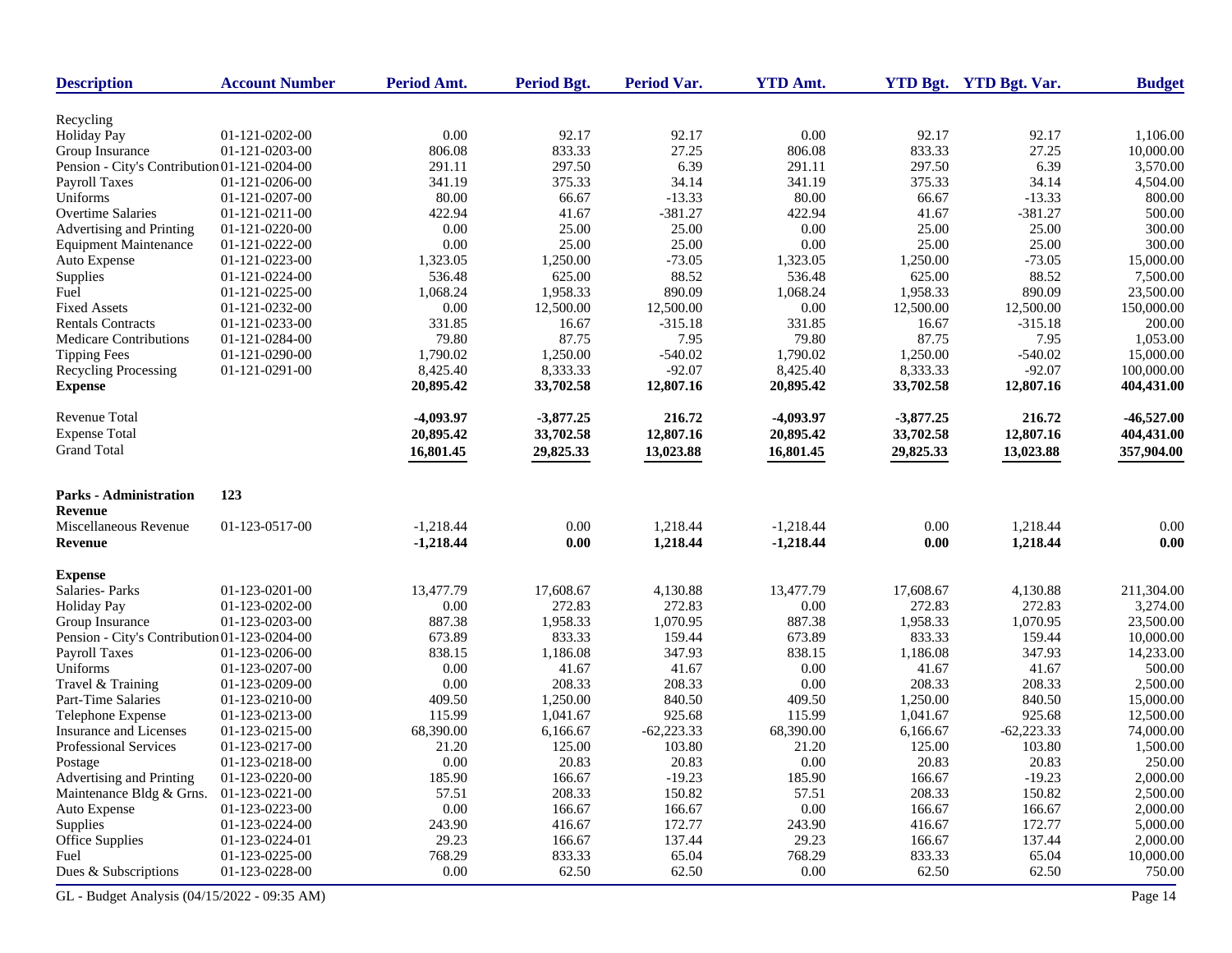| <b>Description</b>                           | <b>Account Number</b> | Period Amt. | Period Bgt.  | <b>Period Var.</b> | <b>YTD Amt.</b> |              | YTD Bgt. YTD Bgt. Var. | <b>Budget</b> |
|----------------------------------------------|-----------------------|-------------|--------------|--------------------|-----------------|--------------|------------------------|---------------|
| Minor Equipment &<br>Furniture               | 01-123-0232-01        | $0.00\,$    | 62.50        | 62.50              | 0.00            | 62.50        | 62.50                  | 750.00        |
| <b>Rentals Contracts</b>                     | 01-123-0233-00        | 96.13       | 62.50        | $-33.63$           | 96.13           | 62.50        | $-33.63$               | 750.00        |
| UnemploymentWkms.Comp.01-123-0279-00         |                       | 29,814.25   | 2,166.67     | $-27,647.58$       | 29,814.25       | 2,166.67     | $-27,647.58$           | 26,000.00     |
| <b>Medicare Contributions</b>                | 01-123-0284-00        | 196.00      | 277.33       | 81.33              | 196.00          | 277.33       | 81.33                  | 3,328.00      |
| Computer Software                            | 01-123-0296-00        | 0.00        | 2,083.33     | 2,083.33           | 0.00            | 2,083.33     | 2,083.33               | 25,000.00     |
| <b>Mobile Data Services</b>                  | 01-123-0297-00        | 100.29      | 108.33       | 8.04               | 100.29          | 108.33       | 8.04                   | 1,300.00      |
| <b>Maintenance Contracts</b>                 | 01-123-0318-00        | 0.00        | 208.33       | 208.33             | 0.00            | 208.33       | 208.33                 | 2,500.00      |
| <b>Expense</b>                               |                       | 116,305.40  | 37,703.24    | $-78,602.16$       | 116,305.40      | 37,703.24    | $-78,602.16$           | 452,439.00    |
| Revenue Total                                |                       | $-1,218.44$ | 0.00         | 1,218.44           | $-1,218.44$     | 0.00         | 1,218.44               | 0.00          |
| <b>Expense Total</b>                         |                       | 116,305.40  | 37,703.24    | $-78,602.16$       | 116,305.40      | 37,703.24    | $-78,602.16$           | 452,439.00    |
| <b>Grand Total</b>                           |                       | 115,086.96  | 37,703.24    | $-77,383.72$       | 115,086.96      | 37,703.24    | $-77,383.72$           | 452,439.00    |
| Parks - Softball                             | 124                   |             |              |                    |                 |              |                        |               |
| <b>Revenue</b>                               |                       |             |              |                    |                 |              |                        |               |
| SS-Youth Leage<br>Concessions                | 01-124-0619-00        | $0.00\,$    | $-3,750.00$  | $-3,750.00$        | 0.00            | $-3,750.00$  | $-3,750.00$            | $-45,000.00$  |
| SS-Youth Tournament<br>Concession            | 01-124-0619-01        | 0.00        | $-6,250.00$  | $-6,250.00$        | 0.00            | $-6,250.00$  | $-6,250.00$            | $-75,000.00$  |
| SS-Adult League<br>Concessions               | 01-124-0619-02        | 0.00        | $-1,000.00$  | $-1,000.00$        | 0.00            | $-1,000.00$  | $-1,000.00$            | $-12,000.00$  |
| <b>SS-Adult Tournament</b><br>Concession     | 01-124-0619-03        | 0.00        | $-2,090.50$  | $-2,090.50$        | 0.00            | $-2,090.50$  | $-2,090.50$            | $-25,086.00$  |
| SS-Sponsorships                              | 01-124-0640-00        | 0.00        | $-1,137.50$  | $-1,137.50$        | 0.00            | $-1,137.50$  | $-1,137.50$            | $-13,650.00$  |
| <b>SS-League Entry Fees</b>                  | 01-124-0641-00        | $-1,275.00$ | $-5,862.08$  | $-4,587.08$        | $-1,275.00$     | $-5,862.08$  | $-4,587.08$            | $-70,345.00$  |
| <b>SS-Tournament Entry Fees</b>              | 01-124-0641-01        | 0.00        | $-2,083.33$  | $-2,083.33$        | 0.00            | $-2,083.33$  | $-2,083.33$            | $-25,000.00$  |
| <b>SS-Gate Fees</b>                          | 01-124-0646-00        | 0.00        | $-1,666.67$  | $-1,666.67$        | 0.00            | $-1,666.67$  | $-1,666.67$            | $-20,000.00$  |
| SS-Field Rental                              | 01-124-0648-00        | 0.00        | $-274.75$    | $-274.75$          | 0.00            | $-274.75$    | $-274.75$              | $-3,297.00$   |
| Revenue                                      |                       | $-1,275.00$ | $-24,114.83$ | -22,839.83         | $-1,275.00$     | $-24,114.83$ | $-22,839.83$           | -289,378.00   |
| <b>Expense</b>                               |                       |             |              |                    |                 |              |                        |               |
| Salaries-Softball                            | 01-124-0201-00        | 7,246.24    | 10,409.42    | 3,163.18           | 7,246.24        | 10,409.42    | 3,163.18               | 124,913.00    |
| <b>Holiday Pay</b>                           | 01-124-0202-00        | 0.00        | 160.83       | 160.83             | 0.00            | 160.83       | 160.83                 | 1,930.00      |
| Group Insurance                              | 01-124-0203-00        | 1,224.28    | 1,916.67     | 692.39             | 1,224.28        | 1,916.67     | 692.39                 | 23,000.00     |
| Pension - City's Contribution 01-124-0204-00 |                       | 210.08      | 312.50       | 102.42             | 210.08          | 312.50       | 102.42                 | 3,750.00      |
| Payroll Taxes                                | 01-124-0206-00        | 723.12      | 1,611.17     | 888.05             | 723.12          | 1,611.17     | 888.05                 | 19,334.00     |
| Uniforms                                     | 01-124-0207-00        | 541.46      | 62.50        | $-478.96$          | 541.46          | 62.50        | $-478.96$              | 750.00        |
| Travel & Training                            | 01-124-0209-00        | 185.00      | 62.50        | $-122.50$          | 185.00          | 62.50        | $-122.50$              | 750.00        |
| Part-Time Salaries                           | 01-124-0210-00        | 4,889.50    | 14,583.33    | 9,693.83           | 4,889.50        | 14,583.33    | 9,693.83               | 175,000.00    |
| Overtime Salaries                            | 01-124-0211-00        | 0.00        | 833.33       | 833.33             | 0.00            | 833.33       | 833.33                 | 10,000.00     |
| Telephone Expense                            | 01-124-0213-00        | 103.14      | 90.00        | $-13.14$           | 103.14          | 90.00        | $-13.14$               | 1,080.00      |
| Insurance and Licenses                       | 01-124-0215-00        | $0.00\,$    | 208.33       | 208.33             | 0.00            | 208.33       | 208.33                 | 2,500.00      |
| Professional Services                        | 01-124-0217-00        | 0.00        | 20.83        | 20.83              | 0.00            | 20.83        | 20.83                  | 250.00        |
| Postage                                      | 01-124-0218-00        | $0.00\,$    | 16.67        | 16.67              | 0.00            | 16.67        | 16.67                  | 200.00        |
| Advertising and Printing                     | 01-124-0220-00        | $0.00\,$    | 250.00       | 250.00             | 0.00            | 250.00       | 250.00                 | 3,000.00      |
| Maintenance Bldg & Grns.                     | 01-124-0221-00        | 2,104.56    | 4,166.67     | 2,062.11           | 2,104.56        | 4,166.67     | 2,062.11               | 50,000.00     |
| <b>Equipment Maintenance</b>                 | 01-124-0222-00        | 331.70      | 500.00       | 168.30             | 331.70          | 500.00       | 168.30                 | 6,000.00      |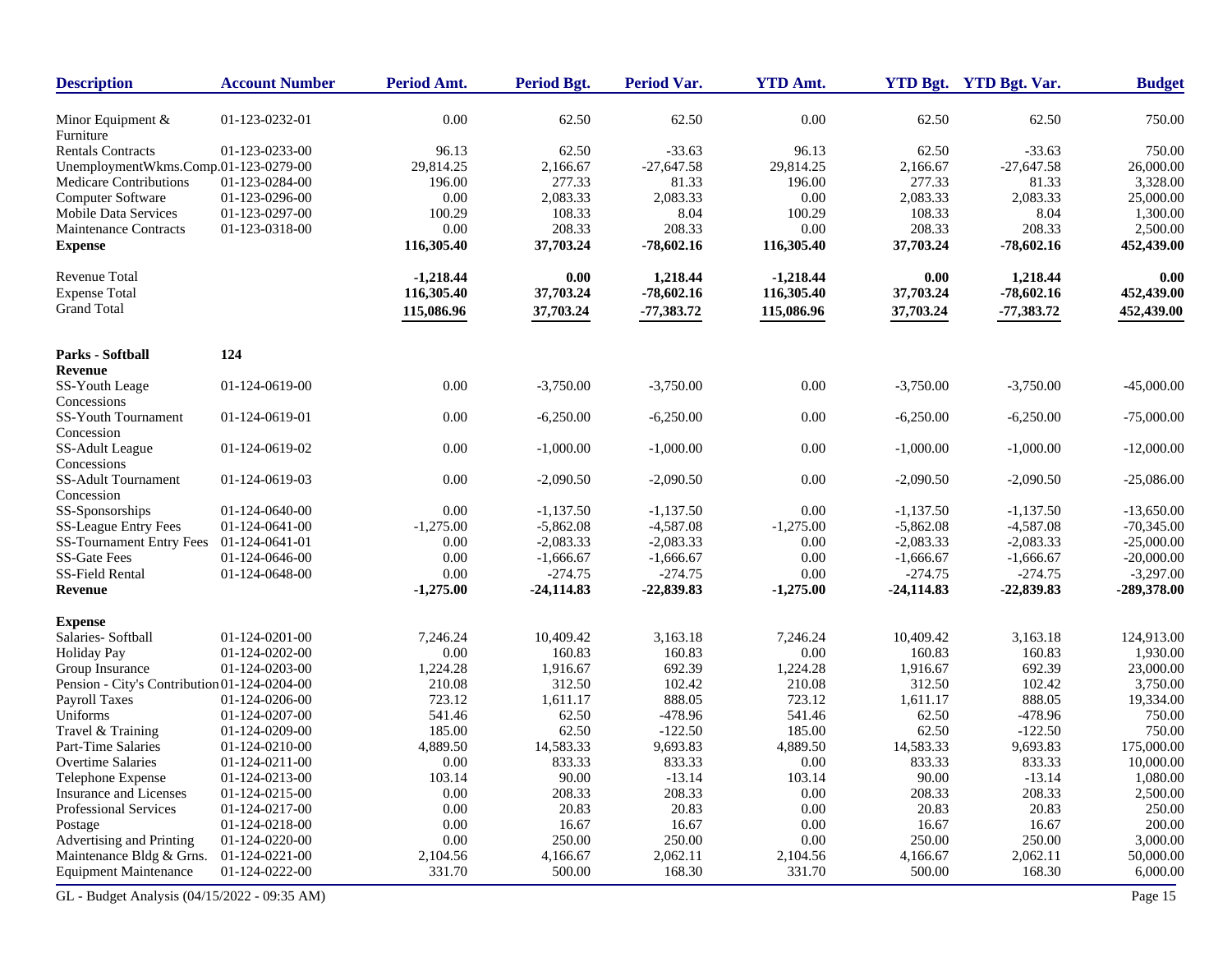| <b>Description</b>                           | <b>Account Number</b> | Period Amt.                | <b>Period Bgt.</b> | Period Var.      | <b>YTD Amt.</b> |              | YTD Bgt. YTD Bgt. Var. | <b>Budget</b> |
|----------------------------------------------|-----------------------|----------------------------|--------------------|------------------|-----------------|--------------|------------------------|---------------|
| Auto Expense                                 | 01-124-0223-00        | 62.82                      | 208.33             | 145.51           | 62.82           | 208.33       | 145.51                 | 2,500.00      |
| Supplies                                     | 01-124-0224-00        | 729.95                     | 2,916.67           | 2,186.72         | 729.95          | 2,916.67     | 2,186.72               | 35,000.00     |
| Office Supplies                              | 01-124-0224-01        | 0.00                       | 83.33              | 83.33            | 0.00            | 83.33        | 83.33                  | 1,000.00      |
| Fuel                                         | 01-124-0225-00        | 303.02                     | 541.67             | 238.65           | 303.02          | 541.67       | 238.65                 | 6,500.00      |
| Dues & Subscriptions                         | 01-124-0228-00        | 0.00                       | 416.67             | 416.67           | 0.00            | 416.67       | 416.67                 | 5,000.00      |
| <b>Fixed Assets</b>                          | 01-124-0232-00        | 0.00                       | 3,208.33           | 3,208.33         | 0.00            | 3,208.33     | 3,208.33               | 38,500.00     |
| Minor Equipment $&$                          | 01-124-0232-01        | 0.00                       | 475.00             | 475.00           | 0.00            | 475.00       | 475.00                 | 5,700.00      |
| Furniture                                    |                       |                            |                    |                  |                 |              |                        |               |
| <b>Rentals Contracts</b>                     | 01-124-0233-00        | 82.51                      | 625.00             | 542.49           | 82.51           | 625.00       | 542.49                 | 7,500.00      |
| <b>Contract Labor</b>                        | 01-124-0236-00        | 0.00                       | 6,250.00           | 6,250.00         | 0.00            | 6,250.00     | 6,250.00               | 75,000.00     |
| Concessions- Cost of Goods 01-124-0280-00    |                       | 0.00                       | 7,083.33           | 7,083.33         | 0.00            | 7,083.33     | 7,083.33               | 85,000.00     |
| Dry Goods- Cost of Goods                     | 01-124-0281-00        | 0.00                       | 20.83              | 20.83            | 0.00            | 20.83        | 20.83                  | 250.00        |
| TShirt Cost-Sold in<br>Concession            | 01-124-0282-00        | 0.00                       | 416.67             | 416.67           | 0.00            | 416.67       | 416.67                 | 5,000.00      |
| <b>Medicare Contributions</b>                | 01-124-0284-00        | 169.12                     | 256.00             | 86.88            | 169.12          | 256.00       | 86.88                  | 3,072.00      |
| <b>Mobile Data Services</b>                  | 01-124-0297-00        | 0.00                       | 12.50              | 12.50            | 0.00            | 12.50        | 12.50                  | 150.00        |
| <b>Expense</b>                               |                       | 18,906.50                  | 57,719.08          | 38,812.58        | 18,906.50       | 57,719.08    | 38,812.58              | 692,629.00    |
| Revenue Total                                |                       | $-1,275.00$                | $-24,114.83$       | $-22,839.83$     | $-1,275.00$     | $-24,114.83$ | $-22,839.83$           | -289,378.00   |
| <b>Expense Total</b>                         |                       | 18,906.50                  | 57,719.08          | 38,812.58        | 18,906.50       | 57,719.08    | 38,812.58              | 692,629.00    |
| <b>Grand Total</b>                           |                       | 17,631.50                  | 33,604.25          | 15,972.75        | 17,631.50       | 33,604.25    | 15,972.75              | 403,251.00    |
|                                              |                       |                            |                    |                  |                 |              |                        |               |
| Parks - Cemetery Care<br>Revenue             | 125                   |                            |                    |                  |                 |              |                        |               |
| <b>Burial Permits</b>                        |                       |                            |                    |                  |                 |              |                        |               |
|                                              | 01-125-0505-00        | $-3,107.50$<br>$-3,107.50$ | $-2,916.67$        | 190.83<br>190.83 | $-3,107.50$     | $-2,916.67$  | 190.83<br>190.83       | $-35,000.00$  |
| Revenue                                      |                       |                            | $-2,916.67$        |                  | $-3,107.50$     | $-2,916.67$  |                        | $-35,000.00$  |
| <b>Expense</b>                               |                       |                            |                    |                  |                 |              |                        |               |
| Salaries-Cemetery                            | 01-125-0201-00        | 7,323.03                   | 10,415.08          | 3,092.05         | 7,323.03        | 10,415.08    | 3,092.05               | 124,981.00    |
| <b>Holiday Pay</b>                           | 01-125-0202-00        | 0.00                       | 161.33             | 161.33           | 0.00            | 161.33       | 161.33                 | 1,936.00      |
| Group Insurance                              | 01-125-0203-00        | 1,648.28                   | 2,341.67           | 693.39           | 1,648.28        | 2,341.67     | 693.39                 | 28,100.00     |
| Pension - City's Contribution 01-125-0204-00 |                       | 0.00                       | 83.33              | 83.33            | 0.00            | 83.33        | 83.33                  | 1,000.00      |
| Payroll Taxes                                | 01-125-0206-00        | 666.28                     | 1,094.83           | 428.55           | 666.28          | 1,094.83     | 428.55                 | 13,138.00     |
| Uniforms                                     | 01-125-0207-00        | 911.41                     | 125.00             | $-786.41$        | 911.41          | 125.00       | $-786.41$              | 1,500.00      |
| Part-Time Salaries                           | 01-125-0210-00        | 4,210.00                   | 6,666.67           | 2,456.67         | 4,210.00        | 6,666.67     | 2,456.67               | 80,000.00     |
| <b>Overtime Salaries</b>                     | 01-125-0211-00        | 4.50                       | 416.67             | 412.17           | 4.50            | 416.67       | 412.17                 | 5,000.00      |
| Telephone Expense                            | 01-125-0213-00        | 124.16                     | 45.83              | $-78.33$         | 124.16          | 45.83        | $-78.33$               | 550.00        |
| <b>Insurance and Licenses</b>                | 01-125-0215-00        | 4,935.11                   | 433.33             | $-4,501.78$      | 4,935.11        | 433.33       | $-4,501.78$            | 5,200.00      |
| <b>Professional Services</b>                 | 01-125-0217-00        | 0.00                       | 10.00              | 10.00            | 0.00            | 10.00        | 10.00                  | 120.00        |
| Advertising and Printing                     | 01-125-0220-00        | 0.00                       | 8.33               | 8.33             | 0.00            | 8.33         | 8.33                   | 100.00        |
| Maintenance Bldg & Grns.                     | $01-125-0221-00$      | 0.00                       | 375.00             | 375.00           | 0.00            | 375.00       | 375.00                 | 4,500.00      |
| <b>Equipment Maintenance</b>                 | 01-125-0222-00        | 583.29                     | 291.67             | $-291.62$        | 583.29          | 291.67       | $-291.62$              | 3,500.00      |
| Auto Expense                                 | 01-125-0223-00        | 291.53                     | 833.33             | 541.80           | 291.53          | 833.33       | 541.80                 | 10,000.00     |
| Supplies                                     | 01-125-0224-00        | 1,286.90                   | 666.67             | $-620.23$        | 1,286.90        | 666.67       | $-620.23$              | 8,000.00      |
| <b>Office Supplies</b>                       | 01-125-0224-01        | 0.00                       | 41.67              | 41.67            | 0.00            | 41.67        | 41.67                  | 500.00        |
| Fuel                                         | 01-125-0225-00        | 939.54                     | 1,458.33           | 518.79           | 939.54          | 1,458.33     | 518.79                 | 17,500.00     |
| Dues & Subscriptions                         | 01-125-0228-00        | 0.00                       | 4.17               | 4.17             | $0.00\,$        | 4.17         | 4.17                   | 50.00         |
| Minor Equipment &                            | 01-125-0232-01        | 0.00                       | 188.33             | 188.33           | 0.00            | 188.33       | 188.33                 | 2,260.00      |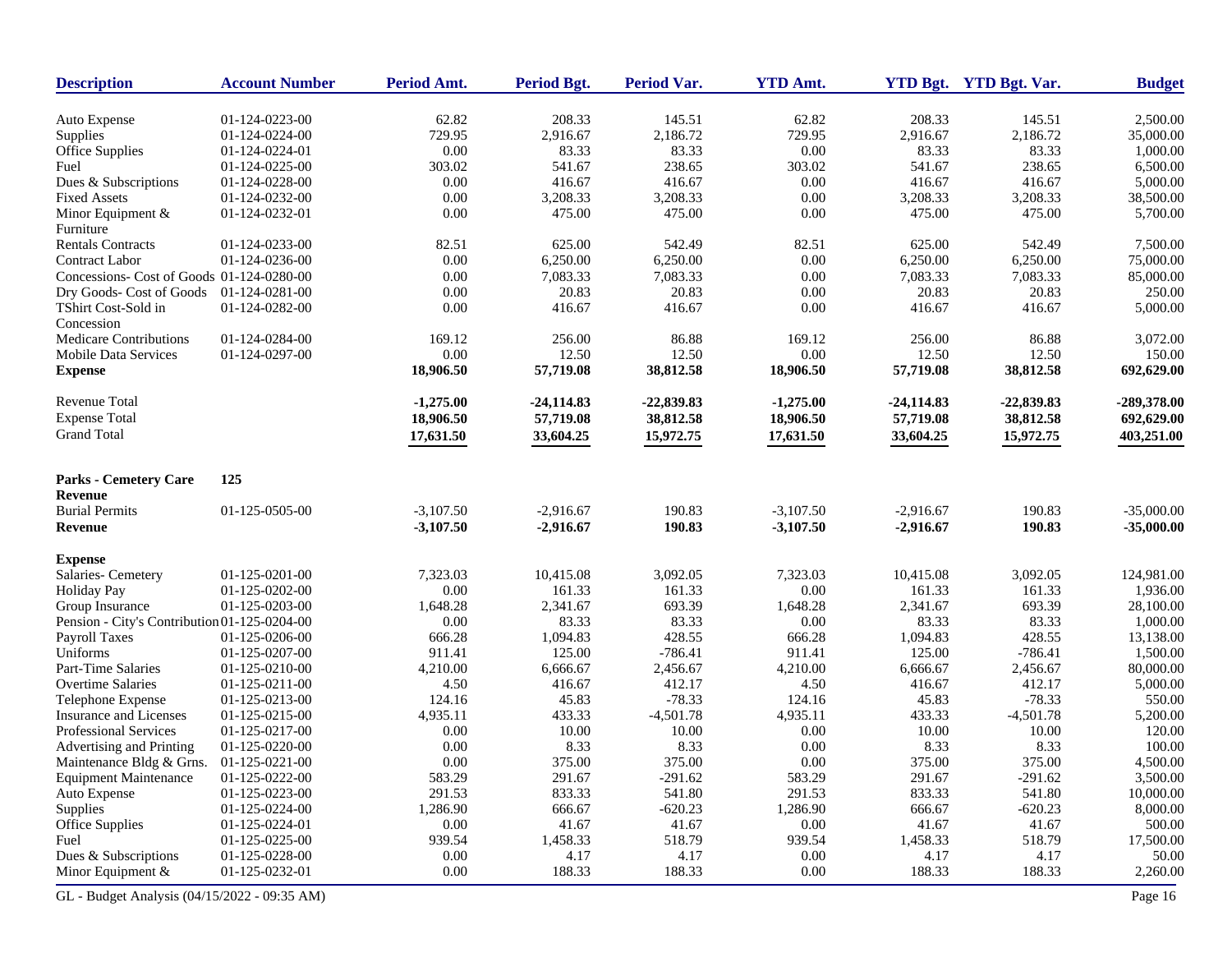| <b>Description</b>                           | <b>Account Number</b> | Period Amt. | Period Bgt. | <b>Period Var.</b> | <b>YTD Amt.</b> |             | YTD Bgt. YTD Bgt. Var. | <b>Budget</b> |
|----------------------------------------------|-----------------------|-------------|-------------|--------------------|-----------------|-------------|------------------------|---------------|
| Furniture                                    |                       |             |             |                    |                 |             |                        |               |
| UnemploymentWkms.Comp.01-125-0279-00         |                       | 5,087.29    | 485.42      | $-4,601.87$        | 5,087.29        | 485.42      | $-4,601.87$            | 5,825.00      |
| Medicare Contributions                       | 01-125-0284-00        | 155.84      | 256.00      | 100.16             | 155.84          | 256.00      | 100.16                 | 3,072.00      |
| <b>Mobile Data Services</b>                  | 01-125-0297-00        | 0.00        | 16.67       | 16.67              | 0.00            | 16.67       | 16.67                  | 200.00        |
| <b>Expense</b>                               |                       | 28,167.16   | 26,419.33   | $-1,747.83$        | 28,167.16       | 26,419.33   | $-1,747.83$            | 317,032.00    |
|                                              |                       |             |             |                    |                 |             |                        |               |
| <b>Revenue Total</b>                         |                       | $-3,107.50$ | $-2,916.67$ | 190.83             | $-3,107.50$     | $-2,916.67$ | 190.83                 | $-35,000.00$  |
| <b>Expense Total</b>                         |                       | 28,167.16   | 26,419.33   | $-1,747.83$        | 28,167.16       | 26,419.33   | $-1,747.83$            | 317,032.00    |
| <b>Grand Total</b>                           |                       | 25,059.66   | 23,502.66   | $-1,557.00$        | 25,059.66       | 23,502.66   | $-1,557.00$            | 282,032.00    |
| <b>Parks - Winter</b>                        | 126                   |             |             |                    |                 |             |                        |               |
| Wonderland                                   |                       |             |             |                    |                 |             |                        |               |
|                                              |                       |             |             |                    |                 |             |                        |               |
| Revenue                                      |                       | $-14.00$    |             | $-111.00$          | $-14.00$        |             |                        |               |
| <b>WWL-Skating Rink</b><br>Concession        | 01-126-0619-00        |             | $-125.00$   |                    |                 | $-125.00$   | $-111.00$              | $-1,500.00$   |
|                                              |                       | $-110.00$   |             |                    |                 |             | $-573.17$              |               |
| <b>WWL-Skating Rink</b><br>Admissions        | 01-126-0646-00        |             | $-683.17$   | $-573.17$          | $-110.00$       | $-683.17$   |                        | $-8,198.00$   |
| WWL-Skating Rink Rental                      | 01-126-0648-00        | 0.00        | $-125.00$   | $-125.00$          | 0.00            | $-125.00$   | $-125.00$              | $-1,500.00$   |
| <b>Revenue</b>                               |                       | $-124.00$   | $-933.17$   | $-809.17$          | $-124.00$       | -933.17     | $-809.17$              | $-11,198.00$  |
|                                              |                       |             |             |                    |                 |             |                        |               |
| <b>Expense</b>                               |                       |             |             |                    |                 |             |                        |               |
| <b>Payroll Taxes</b>                         | 01-126-0206-00        | 175.47      | 51.67       | $-123.80$          | 175.47          | 51.67       | $-123.80$              | 620.00        |
| Part-Time Salaries                           | 01-126-0210-00        | 2,829.75    | 833.33      | $-1,996.42$        | 2,829.75        | 833.33      | $-1,996.42$            | 10,000.00     |
| <b>Overtime Salaries</b>                     | 01-126-0211-00        | 0.00        | 20.83       | 20.83              | 0.00            | 20.83       | 20.83                  | 250.00        |
| <b>Professional Services</b>                 | 01-126-0217-00        | 535.00      | 0.00        | $-535.00$          | 535.00          | 0.00        | $-535.00$              | 0.00          |
| Advertising and Printing                     | 01-126-0220-00        | 0.00        | 125.00      | 125.00             | 0.00            | 125.00      | 125.00                 | 1,500.00      |
| Maintenance Bldg & Grns.                     | 01-126-0221-00        | 631.56      | 125.00      | $-506.56$          | 631.56          | 125.00      | $-506.56$              | 1,500.00      |
| <b>Equipment Maintenance</b>                 | 01-126-0222-00        | 0.00        | 41.67       | 41.67              | 0.00            | 41.67       | 41.67                  | 500.00        |
| Supplies                                     | 01-126-0224-00        | 1,588.94    | 125.00      | $-1,463.94$        | 1,588.94        | 125.00      | $-1,463.94$            | 1,500.00      |
| Concessions- Cost of Goods 01-126-0280-00    |                       | 0.00        | 166.67      | 166.67             | 0.00            | 166.67      | 166.67                 | 2,000.00      |
| Medicare Contributions                       | 01-126-0284-00        | 41.06       | 12.08       | $-28.98$           | 41.06           | 12.08       | $-28.98$               | 145.00        |
| <b>Expense</b>                               |                       | 5,801.78    | 1,501.25    | $-4,300.53$        | 5,801.78        | 1,501.25    | $-4,300.53$            | 18,015.00     |
| <b>Revenue Total</b>                         |                       | $-124.00$   | -933.17     | $-809.17$          | $-124.00$       | -933.17     | $-809.17$              | $-11,198.00$  |
| <b>Expense Total</b>                         |                       | 5,801.78    | 1,501.25    | $-4,300.53$        | 5,801.78        | 1,501.25    | $-4,300.53$            | 18,015.00     |
| <b>Grand Total</b>                           |                       | 5,677.78    | 568.08      | $-5,109.70$        | 5,677.78        | 568.08      | $-5,109.70$            | 6,817.00      |
|                                              |                       |             |             |                    |                 |             |                        |               |
| <b>Parks - Urban Parks</b>                   | 127                   |             |             |                    |                 |             |                        |               |
| <b>Expense</b>                               |                       |             |             |                    |                 |             |                        |               |
| Salaries- Urban Parks                        | 01-127-0201-00        | 12,218.56   | 13,758.33   | 1,539.77           | 12,218.56       | 13,758.33   | 1,539.77               | 165,100.00    |
| <b>Holiday Pay</b>                           | 01-127-0202-00        | 0.00        | 213.17      | 213.17             | $0.00\,$        | 213.17      | 213.17                 | 2,558.00      |
| Group Insurance                              | 01-127-0203-00        | 2,035.16    | 1,708.33    | $-326.83$          | 2,035.16        | 1,708.33    | $-326.83$              | 20,500.00     |
| Pension - City's Contribution 01-127-0204-00 |                       | 204.14      | 225.00      | 20.86              | 204.14          | 225.00      | 20.86                  | 2,700.00      |
| Payroll Taxes                                | 01-127-0206-00        | 1,334.44    | 1,323.42    | $-11.02$           | 1,334.44        | 1,323.42    | $-11.02$               | 15,881.00     |
| Uniforms                                     | 01-127-0207-00        | 474.32      | 166.67      | $-307.65$          | 474.32          | 166.67      | $-307.65$              | 2,000.00      |
| Travel & Training                            | 01-127-0209-00        | 0.00        | 25.00       | 25.00              | $0.00\,$        | 25.00       | 25.00                  | 300.00        |
| Part-Time Salaries                           | 01-127-0210-00        | 9,018.57    | 6,666.67    | $-2,351.90$        | 9,018.57        | 6,666.67    | $-2,351.90$            | 80,000.00     |
| GL - Budget Analysis (04/15/2022 - 09:35 AM) |                       |             |             |                    |                 |             |                        | Page 17       |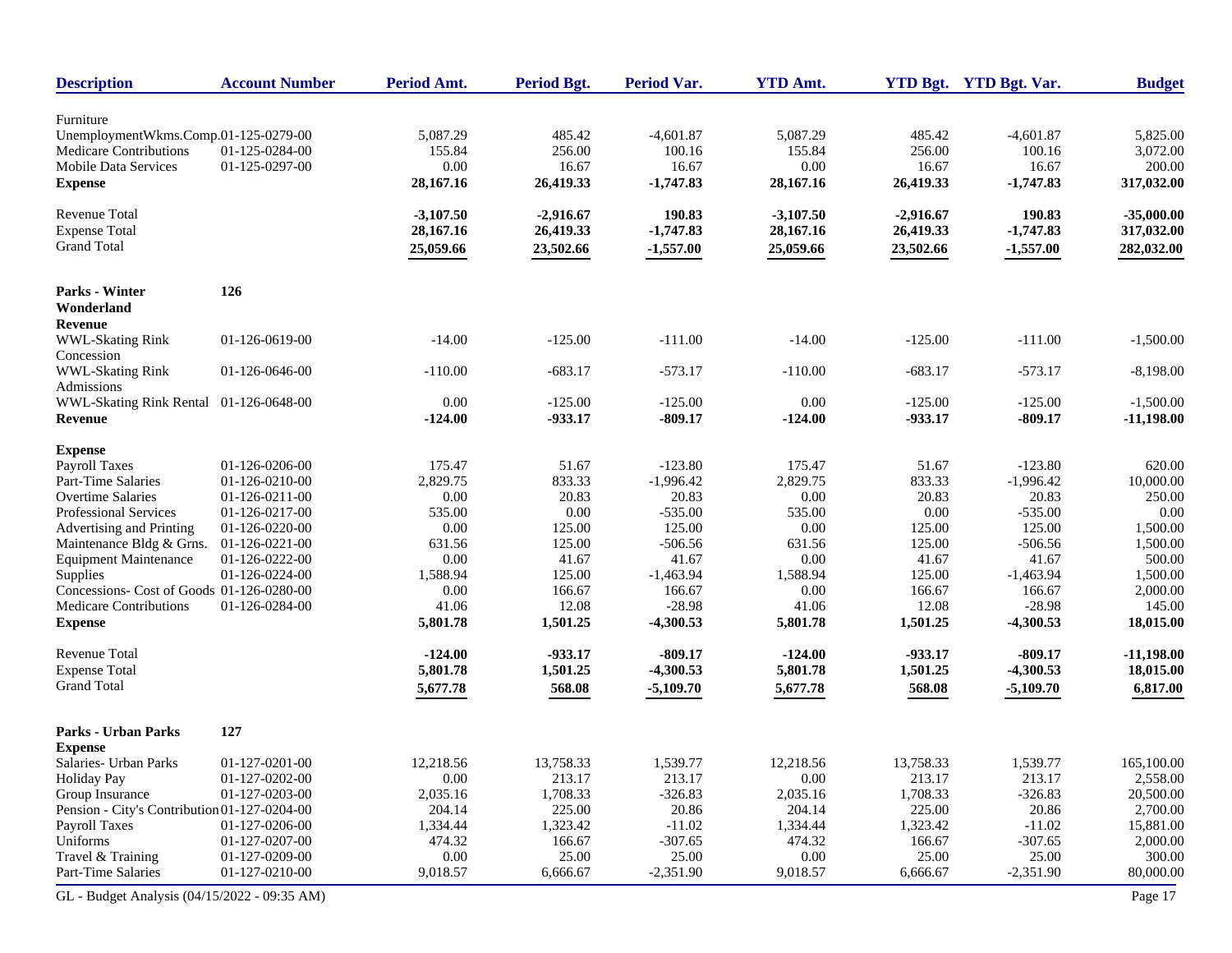| <b>Description</b>                           | <b>Account Number</b> | <b>Period Amt.</b> | <b>Period Bgt.</b> | Period Var. | <b>YTD Amt.</b> |             | YTD Bgt. YTD Bgt. Var. | <b>Budget</b> |
|----------------------------------------------|-----------------------|--------------------|--------------------|-------------|-----------------|-------------|------------------------|---------------|
| <b>Overtime Salaries</b>                     | 01-127-0211-00        | 173.26             | 625.00             | 451.74      | 173.26          | 625.00      | 451.74                 | 7,500.00      |
| Insurance and Licenses                       | 01-127-0215-00        | 0.00               | 4.17               | 4.17        | 0.00            | 4.17        | 4.17                   | 50.00         |
| <b>Professional Services</b>                 | 01-127-0217-00        | 0.00               | 8.33               | 8.33        | 0.00            | 8.33        | 8.33                   | 100.00        |
| Postage                                      | 01-127-0218-00        | 0.00               | 20.83              | 20.83       | 0.00            | 20.83       | 20.83                  | 250.00        |
| Advertising and Printing                     | 01-127-0220-00        | 478.13             | 125.00             | $-353.13$   | 478.13          | 125.00      | $-353.13$              | 1,500.00      |
| Maintenance Bldg & Grns.                     | 01-127-0221-00        | 289.64             | 2,500.00           | 2,210.36    | 289.64          | 2,500.00    | 2,210.36               | 30,000.00     |
| <b>Equipment Maintenance</b>                 | 01-127-0222-00        | 113.87             | 1,000.00           | 886.13      | 113.87          | 1,000.00    | 886.13                 | 12,000.00     |
| Auto Expense                                 | 01-127-0223-00        | 188.98             | 666.67             | 477.69      | 188.98          | 666.67      | 477.69                 | 8,000.00      |
| Supplies                                     | 01-127-0224-00        | 595.37             | 2,083.33           | 1,487.96    | 595.37          | 2,083.33    | 1,487.96               | 25,000.00     |
| Office Supplies                              | 01-127-0224-01        | 0.00               | 125.00             | 125.00      | 0.00            | 125.00      | 125.00                 | 1,500.00      |
| Fuel                                         | 01-127-0225-00        | 851.98             | 1,458.33           | 606.35      | 851.98          | 1,458.33    | 606.35                 | 17,500.00     |
| <b>Fixed Assets</b>                          | 01-127-0232-00        | 0.00               | 7,000.00           | 7,000.00    | 0.00            | 7,000.00    | 7,000.00               | 84,000.00     |
| Minor Equipment &                            | 01-127-0232-01        | 0.00               | 334.17             | 334.17      | 0.00            | 334.17      | 334.17                 | 4,010.00      |
| Furniture                                    |                       |                    |                    |             |                 |             |                        |               |
| <b>Medicare Contributions</b>                | 01-127-0284-00        | 312.11             | 309.50             | $-2.61$     | 312.11          | 309.50      | $-2.61$                | 3,714.00      |
| Longevity Pay                                | 01-127-0285-00        | 1,000.00           | 83.33              | $-916.67$   | 1,000.00        | 83.33       | $-916.67$              | 1,000.00      |
| <b>Expense</b>                               |                       | 29,288.53          | 40,430.25          | 11,141.72   | 29,288.53       | 40,430.25   | 11,141.72              | 485,163.00    |
|                                              |                       |                    |                    |             |                 |             |                        |               |
| <b>Revenue Total</b>                         |                       | 0.00               | 0.00               | 0.00        | 0.00            | 0.00        | 0.00                   | 0.00          |
| <b>Expense Total</b>                         |                       | 29,288.53          | 40,430.25          | 11,141.72   | 29,288.53       | 40,430.25   | 11,141.72              | 485,163.00    |
| <b>Grand Total</b>                           |                       | 29,288.53          | 40,430.25          | 11,141.72   | 29,288.53       | 40,430.25   | 11,141.72              | 485,163.00    |
| Parks - Craighead Forest 128<br>Park         |                       |                    |                    |             |                 |             |                        |               |
| Revenue                                      |                       |                    |                    |             |                 |             |                        |               |
| CFP-Miscellaneous Revenue 01-128-0517-00     |                       | $-296.86$          | 0.00               | 296.86      | $-296.86$       | 0.00        | 296.86                 | 0.00          |
| <b>Pavilion Rentals</b>                      | 01-128-0623-00        | $-1,060.00$        | $-2,369.50$        | $-1,309.50$ | $-1,060.00$     | $-2,369.50$ | $-1,309.50$            | $-28,434.00$  |
| <b>Campground Fees</b>                       | 01-128-0624-00        | $-9,507.55$        | $-8,332.33$        | 1,175.22    | $-9,507.55$     | $-8,332.33$ | 1,175.22               | -99,988.00    |
| <b>Revenue</b>                               |                       | -10,864.41         | $-10,701.83$       | 162.58      | $-10,864.41$    | -10,701.83  | 162.58                 | $-128,422.00$ |
| <b>Expense</b>                               |                       |                    |                    |             |                 |             |                        |               |
| Salaries- CFP                                | 01-128-0201-00        | 12,929.40          | 13,906.17          | 976.77      | 12,929.40       | 13,906.17   | 976.77                 | 166,874.00    |
| <b>Holiday Pay</b>                           | 01-128-0202-00        | 0.00               | 215.58             | 215.58      | 0.00            | 215.58      | 215.58                 | 2,587.00      |
| Group Insurance                              | 01-128-0203-00        | 16.16              | 2,500.00           | 2,483.84    | 16.16           | 2,500.00    | 2,483.84               | 30,000.00     |
| Pension - City's Contribution 01-128-0204-00 |                       | 568.30             | 475.00             | $-93.30$    | 568.30          | 475.00      | $-93.30$               | 5,700.00      |
| Payroll Taxes                                | 01-128-0206-00        | 1,052.03           | 1,348.25           | 296.22      | 1,052.03        | 1,348.25    | 296.22                 | 16,179.00     |
| Uniforms                                     | 01-128-0207-00        | 173.36             | 291.67             | 118.31      | 173.36          | 291.67      | 118.31                 | 3,500.00      |
| Travel & Training                            | 01-128-0209-00        | 0.00               | 25.00              | 25.00       | 0.00            | 25.00       | 25.00                  | 300.00        |
| Part-Time Salaries                           | 01-128-0210-00        | 1,754.50           | 7,083.33           | 5,328.83    | 1,754.50        | 7,083.33    | 5,328.83               | 85,000.00     |
| <b>Overtime Salaries</b>                     | 01-128-0211-00        | 634.59             | 375.00             | $-259.59$   | 634.59          | 375.00      | $-259.59$              | 4,500.00      |
| Telephone Expense                            | 01-128-0213-00        | 0.00               | 91.67              | 91.67       | 0.00            | 91.67       | 91.67                  | 1,100.00      |
| Insurance and Licenses                       | 01-128-0215-00        | 0.00               | 8.33               | 8.33        | 0.00            | 8.33        | 8.33                   | 100.00        |
| Advertising and Printing                     | 01-128-0220-00        | 1,569.44           | 125.00             | $-1,444.44$ | 1,569.44        | 125.00      | $-1,444.44$            | 1,500.00      |
| Maintenance Bldg & Grns.                     | 01-128-0221-00        | 11,495.58          | 2,083.33           | $-9,412.25$ | 11,495.58       | 2,083.33    | $-9,412.25$            | 25,000.00     |
| <b>Equipment Maintenance</b>                 | 01-128-0222-00        | 324.05             | 708.33             | 384.28      | 324.05          | 708.33      | 384.28                 | 8,500.00      |
| Auto Expense                                 | 01-128-0223-00        | 419.41             | 333.33             | $-86.08$    | 419.41          | 333.33      | $-86.08$               | 4,000.00      |
| Supplies                                     | 01-128-0224-00        | 1,435.27           | 1,666.67           | 231.40      | 1,435.27        | 1,666.67    | 231.40                 | 20,000.00     |
| Office Supplies                              | 01-128-0224-01        | 0.00               | 83.33              | 83.33       | 0.00            | 83.33       | 83.33                  | 1,000.00      |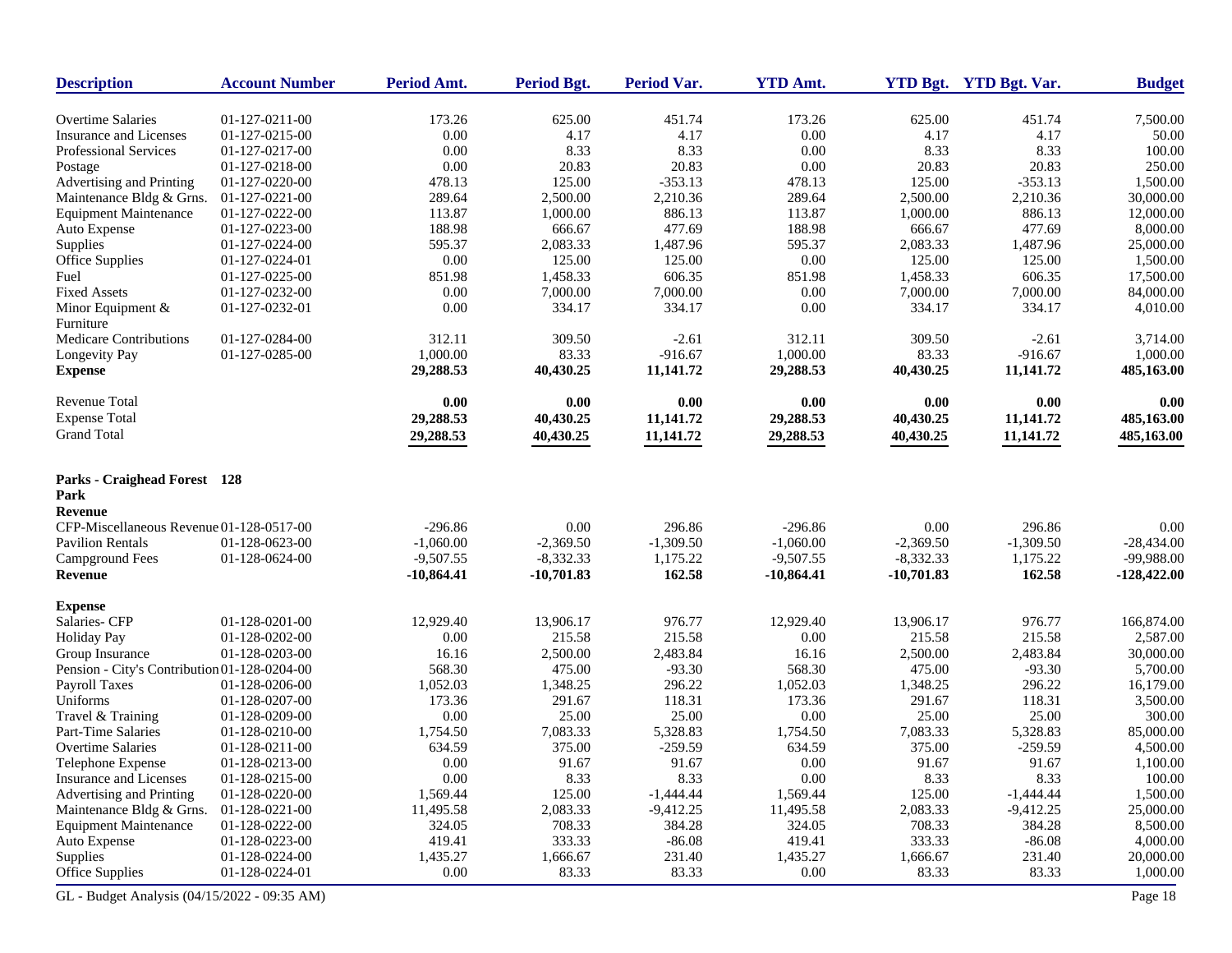| <b>Description</b>                              | <b>Account Number</b> | Period Amt.  | <b>Period Bgt.</b> | Period Var.  | <b>YTD Amt.</b> |              | YTD Bgt. YTD Bgt. Var. | <b>Budget</b> |
|-------------------------------------------------|-----------------------|--------------|--------------------|--------------|-----------------|--------------|------------------------|---------------|
| Fuel                                            | 01-128-0225-00        | 686.90       | 833.33             | 146.43       | 686.90          | 833.33       | 146.43                 | 10,000.00     |
| Dues & Subscriptions                            | 01-128-0228-00        | 63.12        | 0.00               | $-63.12$     | 63.12           | $0.00\,$     | $-63.12$               | $0.00\,$      |
| <b>Fixed Assets</b>                             | 01-128-0232-00        | $0.00\,$     | 4,583.33           | 4,583.33     | 0.00            | 4,583.33     | 4,583.33               | 55,000.00     |
| Minor Equipment &                               | 01-128-0232-01        | 0.00         | 1,145.83           | 1,145.83     | 0.00            | 1,145.83     | 1,145.83               | 13,750.00     |
| Furniture                                       |                       |              |                    |              |                 |              |                        |               |
| <b>Medicare Contributions</b>                   | 01-128-0284-00        | 246.05       | 315.33             | 69.28        | 246.05          | 315.33       | 69.28                  | 3,784.00      |
| Longevity Pay                                   | 01-128-0285-00        | 2,000.00     | 166.67             | $-1,833.33$  | 2,000.00        | 166.67       | $-1,833.33$            | 2,000.00      |
| Mobile Data Services                            | 01-128-0297-00        | 82.46        | $0.00\,$           | $-82.46$     | 82.46           | $0.00\,$     | $-82.46$               | 0.00          |
| <b>Expense</b>                                  |                       | 35,450.62    | 38,364.48          | 2,913.86     | 35,450.62       | 38,364.48    | 2,913.86               | 460,374.00    |
| <b>Revenue Total</b>                            |                       | $-10,864.41$ | $-10,701.83$       | 162.58       | $-10,864.41$    | $-10,701.83$ | 162.58                 | $-128,422.00$ |
| <b>Expense Total</b>                            |                       | 35,450.62    | 38,364.48          | 2,913.86     | 35,450.62       | 38,364.48    | 2,913.86               | 460,374.00    |
| <b>Grand Total</b>                              |                       |              | 27,662.65          | 3,076.44     |                 | 27,662.65    |                        | 331,952.00    |
|                                                 |                       | 24,586.21    |                    |              | 24,586.21       |              | 3,076.44               |               |
| <b>Parks - Joe Mack</b><br><b>Campbell Park</b> | 129                   |              |                    |              |                 |              |                        |               |
| <b>Revenue</b>                                  |                       |              |                    |              |                 |              |                        |               |
| Joe Mack Campbell Park<br>Revenue               | 01-129-0632-00        | $-5,050.00$  | $-1,403.50$        | 3,646.50     | $-5,050.00$     | $-1,403.50$  | 3,646.50               | $-16,842.00$  |
| JMC-Sponsorships                                | 01-129-0640-00        | $-5,000.00$  | $-16,666.67$       | $-11,666.67$ | $-5,000.00$     | $-16,666.67$ | $-11,666.67$           | $-200,000.00$ |
| <b>Revenue</b>                                  |                       | $-10,050.00$ | $-18,070.17$       | $-8,020.17$  | $-10,050.00$    | $-18,070.17$ | $-8,020.17$            | $-216,842.00$ |
| <b>Expense</b>                                  |                       |              |                    |              |                 |              |                        |               |
| Salaries- JMC                                   | 01-129-0201-00        | 9,948.03     | 11,096.33          | 1,148.30     | 9,948.03        | 11,096.33    | 1,148.30               | 133,156.00    |
| <b>Holiday Pay</b>                              | 01-129-0202-00        | 0.00         | 171.67             | 171.67       | 0.00            | 171.67       | 171.67                 | 2,060.00      |
| Group Insurance                                 | 01-129-0203-00        | 1,198.02     | 841.67             | $-356.35$    | 1,198.02        | 841.67       | $-356.35$              | 10,100.00     |
| Pension - City's Contribution 01-129-0204-00    |                       | 450.55       | 491.67             | 41.12        | 450.55          | 491.67       | 41.12                  | 5,900.00      |
| <b>Payroll Taxes</b>                            | 01-129-0206-00        | 837.52       | 1,176.50           | 338.98       | 837.52          | 1,176.50     | 338.98                 | 14,118.00     |
| Uniforms                                        | 01-129-0207-00        | 159.83       | 333.33             | 173.50       | 159.83          | 333.33       | 173.50                 | 4,000.00      |
| Travel & Training                               | 01-129-0209-00        | $0.00\,$     | 25.00              | 25.00        | 0.00            | 25.00        | 25.00                  | 300.00        |
| Part-Time Salaries                              | 01-129-0210-00        | 3,965.17     | 7,083.33           | 3,118.16     | 3,965.17        | 7,083.33     | 3,118.16               | 85,000.00     |
| Overtime Salaries                               | 01-129-0211-00        | 4.50         | 625.00             | 620.50       | 4.50            | 625.00       | 620.50                 | 7,500.00      |
| Telephone Expense                               | 01-129-0213-00        | 123.08       | $0.00\,$           | $-123.08$    | 123.08          | $0.00\,$     | $-123.08$              | 0.00          |
| Insurance and Licenses                          | 01-129-0215-00        | 0.00         | 41.67              | 41.67        | 0.00            | 41.67        | 41.67                  | 500.00        |
| Professional Services                           | 01-129-0217-00        | 0.00         | 20.83              | 20.83        | 0.00            | 20.83        | 20.83                  | 250.00        |
| Advertising and Printing                        | 01-129-0220-00        | 0.00         | 62.50              | 62.50        | 0.00            | 62.50        | 62.50                  | 750.00        |
| Maintenance Bldg & Grns.                        | 01-129-0221-00        | 481.30       | 3,750.00           | 3,268.70     | 481.30          | 3,750.00     | 3,268.70               | 45,000.00     |
| <b>Equipment Maintenance</b>                    | 01-129-0222-00        | 312.61       | 1,666.67           | 1,354.06     | 312.61          | 1,666.67     | 1,354.06               | 20,000.00     |
| Auto Expense                                    | 01-129-0223-00        | 2,126.17     | 375.00             | $-1,751.17$  | 2,126.17        | 375.00       | $-1,751.17$            | 4,500.00      |
| Supplies                                        | 01-129-0224-00        | 1,359.10     | 2,333.33           | 974.23       | 1,359.10        | 2,333.33     | 974.23                 | 28,000.00     |
| Office Supplies                                 | 01-129-0224-01        | 0.00         | 20.83              | 20.83        | 0.00            | 20.83        | 20.83                  | 250.00        |
| Fuel                                            | 01-129-0225-00        | 357.34       | 708.33             | 350.99       | 357.34          | 708.33       | 350.99                 | 8,500.00      |
| <b>Fixed Assets</b>                             | 01-129-0232-00        | $0.00\,$     | 10,875.00          | 10,875.00    | 0.00            | 10,875.00    | 10,875.00              | 130,500.00    |
| Minor Equipment &<br>Furniture                  | 01-129-0232-01        | 3,251.76     | 1,386.67           | $-1,865.09$  | 3,251.76        | 1,386.67     | $-1,865.09$            | 16,640.00     |
| <b>RentalsContracts</b>                         | 01-129-0233-00        | 10.85        | 41.67              | 30.82        | 10.85           | 41.67        | 30.82                  | 500.00        |
| <b>Medicare Contributions</b>                   | 01-129-0284-00        | 195.88       | 275.17             | 79.29        | 195.88          | 275.17       | 79.29                  | 3,302.00      |
| <b>Mobile Data Services</b>                     | 01-129-0297-00        | 10.02        | 41.67              | 31.65        | 10.02           | 41.67        | 31.65                  | 500.00        |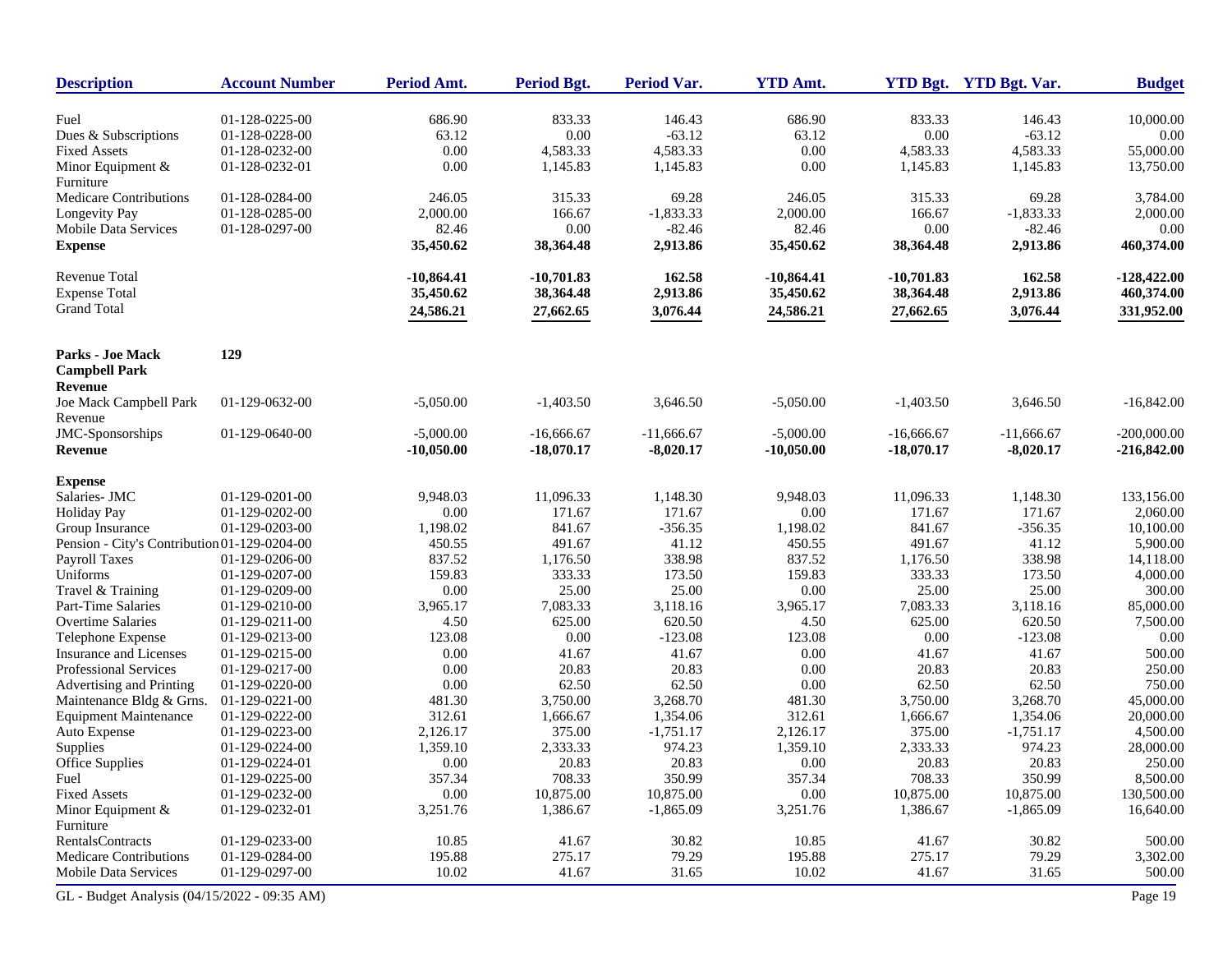| <b>Description</b>                                                                | <b>Account Number</b>                              | Period Amt.                            | <b>Period Bgt.</b>                          | <b>Period Var.</b>                              | <b>YTD Amt.</b>                        |                                             | YTD Bgt. YTD Bgt. Var.                          | <b>Budget</b>                                     |
|-----------------------------------------------------------------------------------|----------------------------------------------------|----------------------------------------|---------------------------------------------|-------------------------------------------------|----------------------------------------|---------------------------------------------|-------------------------------------------------|---------------------------------------------------|
| <b>Expense</b>                                                                    |                                                    | 24,791.73                              | 43,443.84                                   | 18,652.11                                       | 24,791.73                              | 43,443.84                                   | 18,652.11                                       | 521,326.00                                        |
| <b>Revenue Total</b><br><b>Expense Total</b><br><b>Grand Total</b>                |                                                    | $-10,050.00$<br>24,791.73<br>14,741.73 | $-18,070.17$<br>43,443.84<br>25,373.67      | $-8,020.17$<br>18,652.11<br>10,631.94           | $-10,050.00$<br>24,791.73<br>14,741.73 | $-18,070.17$<br>43,443.84<br>25,373.67      | $-8,020.17$<br>18,652.11<br>10,631.94           | $-216,842.00$<br>521,326.00<br>304,484.00         |
|                                                                                   |                                                    |                                        |                                             |                                                 |                                        |                                             |                                                 |                                                   |
| <b>Outside Agencies</b><br>Revenue                                                | 130                                                |                                        |                                             |                                                 |                                        |                                             |                                                 |                                                   |
| <b>BBQ</b> Fest Revenue<br>Revenue                                                | 01-130-0335-01                                     | 0.00<br>0.00                           | $-9.166.67$<br>$-9,166.67$                  | $-9.166.67$<br>$-9,166.67$                      | 0.00<br>0.00                           | $-9,166.67$<br>$-9,166.67$                  | $-9,166.67$<br>$-9,166.67$                      | $-110,000.00$<br>$-110,000.00$                    |
| <b>Expense</b>                                                                    |                                                    |                                        |                                             |                                                 |                                        |                                             |                                                 |                                                   |
| <b>Industrial Development</b><br>Airport Improvements<br>Craighead District Court | 01-130-0293-00<br>01-130-0294-00<br>01-130-0300-00 | 0.00<br>0.00<br>0.00                   | 13,937.50<br>5,833.33<br>50,000.00          | 13,937.50<br>5,833.33<br>50,000.00              | 0.00<br>0.00<br>0.00                   | 13,937.50<br>5,833.33<br>50,000.00          | 13,937.50<br>5,833.33<br>50,000.00              | 167,250.00<br>70,000.00<br>600,000.00             |
| <b>DAV</b><br>Contribution to MPO<br><b>BBQ</b> Fest Expense<br><b>Expense</b>    | 01-130-0321-00<br>01-130-0331-00<br>01-130-0335-00 | 0.00<br>28,644.04<br>0.00<br>28,644.04 | 416.67<br>2,293.75<br>9,166.67<br>81,647.92 | 416.67<br>$-26,350.29$<br>9,166.67<br>53,003.88 | 0.00<br>28,644.04<br>0.00<br>28,644.04 | 416.67<br>2,293.75<br>9,166.67<br>81,647.92 | 416.67<br>$-26,350.29$<br>9,166.67<br>53,003.88 | 5,000.00<br>27,525.00<br>110,000.00<br>979,775.00 |
|                                                                                   |                                                    |                                        |                                             |                                                 |                                        |                                             |                                                 |                                                   |
| Revenue Total<br><b>Expense Total</b>                                             |                                                    | 0.00<br>28,644.04                      | $-9,166.67$<br>81,647.92                    | $-9,166.67$<br>53,003.88                        | 0.00<br>28,644.04                      | $-9,166.67$<br>81,647.92                    | $-9,166.67$<br>53,003.88                        | $-110,000.00$<br>979,775.00                       |
| <b>Grand Total</b>                                                                |                                                    | 28,644.04                              | 72,481.25                                   | 43,837.21                                       | 28,644.04                              | 72,481.25                                   | 43,837.21                                       | 869,775.00                                        |
| <b>Mayor's Office</b>                                                             | 131                                                |                                        |                                             |                                                 |                                        |                                             |                                                 |                                                   |
| <b>Expense</b><br>Salaries-Mayor's Office                                         | 01-131-0201-00                                     | 30,608.75                              | 35,824.50                                   | 5,215.75                                        | 30,608.75                              | 35,824.50                                   | 5,215.75                                        | 429,894.00                                        |
| <b>Holiday Pay</b>                                                                | 01-131-0202-00                                     | 0.00                                   | 388.67                                      | 388.67                                          | 0.00                                   | 388.67                                      | 388.67                                          | 4,664.00                                          |
| Group Insurance                                                                   | 01-131-0203-00                                     | 3,684.28                               | 2,958.33                                    | $-725.95$                                       | 3,684.28                               | 2,958.33                                    | $-725.95$                                       | 35,500.00                                         |
| Pension - City's Contribution 01-131-0204-00                                      |                                                    | 306.50                                 | 487.08                                      | 180.58                                          | 306.50                                 | 487.08                                      | 180.58                                          | 5,845.00                                          |
| Payroll Taxes                                                                     | 01-131-0206-00                                     | 1,783.21                               | 2,245.00                                    | 461.79                                          | 1,783.21                               | 2,245.00                                    | 461.79                                          | 26,940.00                                         |
| Travel & Training                                                                 | 01-131-0209-00                                     | 189.99                                 | 833.33                                      | 643.34                                          | 189.99                                 | 833.33                                      | 643.34                                          | 10,000.00                                         |
| Mayor's Expense                                                                   | 01-131-0212-00                                     | 599.38                                 | 1,500.00                                    | 900.62                                          | 599.38                                 | 1,500.00                                    | 900.62                                          | 18,000.00                                         |
| Telephone Expense                                                                 | 01-131-0213-00                                     | 143.40                                 | 150.00                                      | 6.60                                            | 143.40                                 | 150.00                                      | 6.60                                            | 1,800.00                                          |
| Insurance and Licenses                                                            | 01-131-0215-00                                     | 564.07                                 | 62.50                                       | $-501.57$                                       | 564.07                                 | 62.50                                       | $-501.57$                                       | 750.00                                            |
| Professional Services                                                             | 01-131-0217-00                                     | 0.00                                   | 1,666.67                                    | 1,666.67                                        | 0.00                                   | 1,666.67                                    | 1,666.67                                        | 20,000.00                                         |
| Postage                                                                           | 01-131-0218-00                                     | 0.00                                   | 83.33                                       | 83.33                                           | 0.00                                   | 83.33                                       | 83.33                                           | 1,000.00                                          |
| Advertising and Printing                                                          | 01-131-0220-00                                     | 0.00                                   | 166.67                                      | 166.67                                          | 0.00                                   | 166.67                                      | 166.67                                          | 2,000.00                                          |
| Auto Expense                                                                      | 01-131-0223-00                                     | 0.00                                   | 125.00                                      | 125.00                                          | 0.00                                   | 125.00                                      | 125.00                                          | 1,500.00                                          |
| Supplies                                                                          | 01-131-0224-00                                     | 571.54                                 | 375.00                                      | $-196.54$                                       | 571.54                                 | 375.00                                      | $-196.54$                                       | 4,500.00                                          |
| <b>Office Supplies</b>                                                            | 01-131-0224-01                                     | 765.08                                 | 250.00                                      | $-515.08$                                       | 765.08                                 | 250.00                                      | $-515.08$                                       | 3,000.00                                          |
| Fuel                                                                              | 01-131-0225-00                                     | 259.92                                 | 666.67                                      | 406.75                                          | 259.92                                 | 666.67                                      | 406.75                                          | 8,000.00                                          |
| Dues & Subscriptions                                                              | 01-131-0228-00                                     | 0.00                                   | 833.33<br>125.00                            | 833.33                                          | 0.00                                   | 833.33                                      | 833.33                                          | 10,000.00                                         |
| Minor Equipment &<br>Furniture                                                    | 01-131-0232-01                                     | 681.36                                 |                                             | $-556.36$                                       | 681.36                                 | 125.00                                      | $-556.36$                                       | 1,500.00                                          |
| <b>Rentals Contracts</b>                                                          | 01-131-0233-00                                     | 106.70                                 | 208.33                                      | 101.63                                          | 106.70                                 | 208.33                                      | 101.63                                          | 2,500.00                                          |
| <b>Medicare Contributions</b>                                                     | 01-131-0284-00                                     | 417.06                                 | 525.00                                      | 107.94                                          | 417.06                                 | 525.00                                      | 107.94                                          | 6,300.00                                          |
|                                                                                   |                                                    |                                        |                                             |                                                 |                                        |                                             |                                                 |                                                   |
| GL - Budget Analysis (04/15/2022 - 09:35 AM)                                      |                                                    |                                        |                                             |                                                 |                                        |                                             |                                                 | Page 20                                           |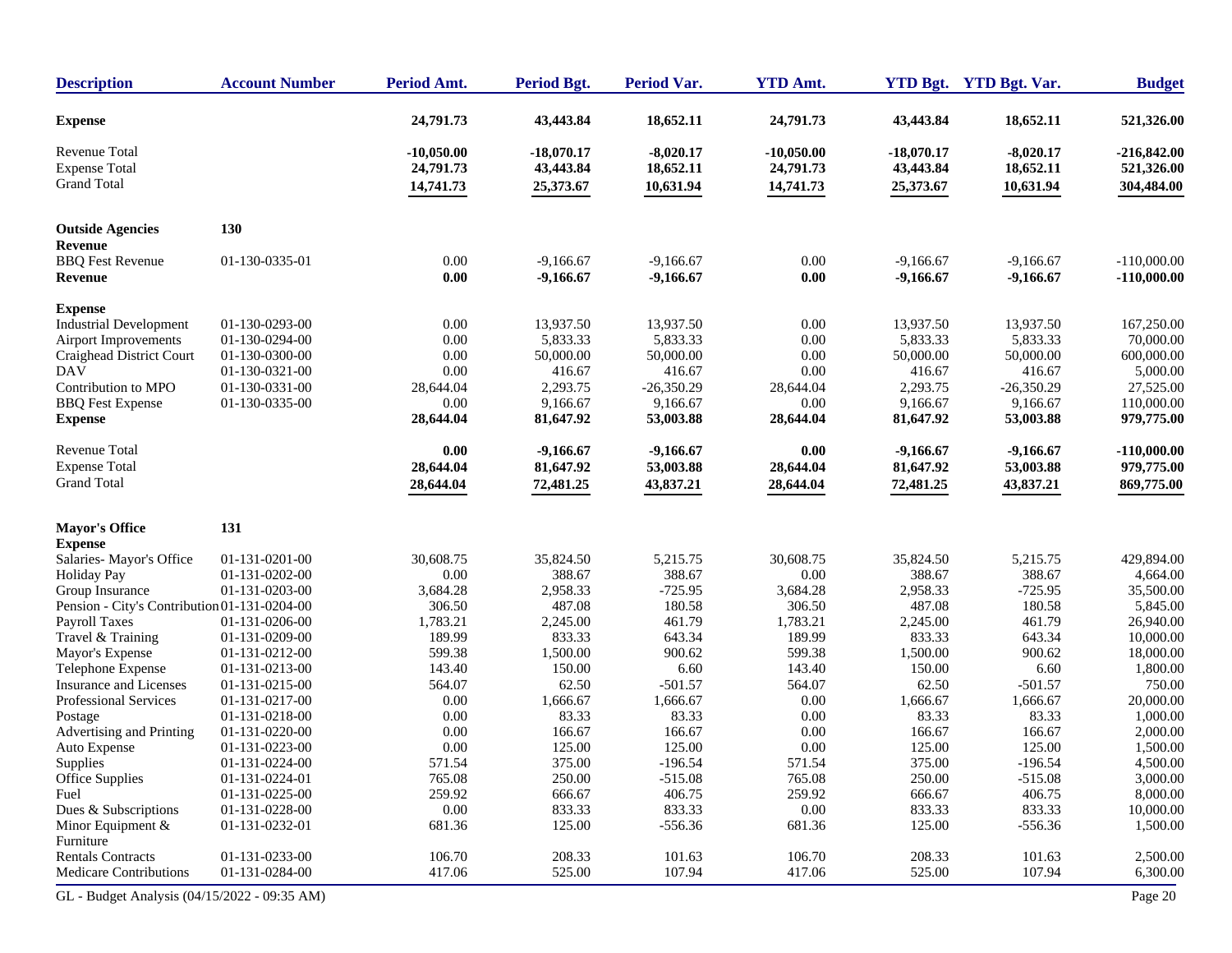| <b>Description</b>                        | <b>Account Number</b>            | Period Amt.     | <b>Period Bgt.</b> | <b>Period Var.</b> | <b>YTD Amt.</b> |                 | YTD Bgt. YTD Bgt. Var. | <b>Budget</b>    |
|-------------------------------------------|----------------------------------|-----------------|--------------------|--------------------|-----------------|-----------------|------------------------|------------------|
| Computer Software<br>Mobile Data Services | 01-131-0296-00<br>01-131-0297-00 | 0.00<br>0.00    | 20.83<br>41.67     | 20.83<br>41.67     | 0.00<br>0.00    | 20.83<br>41.67  | 20.83<br>41.67         | 250.00<br>500.00 |
| <b>Expense</b>                            |                                  | 40,681.24       | 49,536.91          | 8,855.67           | 40,681.24       | 49,536.91       | 8,855.67               | 594,443.00       |
| Revenue Total                             |                                  | 0.00            | 0.00               | $0.00\,$           | 0.00            | 0.00            | 0.00                   | 0.00             |
| <b>Expense Total</b>                      |                                  | 40,681.24       | 49,536.91          | 8,855.67           | 40,681.24       | 49,536.91       | 8,855.67               | 594,443.00       |
| <b>Grand Total</b>                        |                                  | 40,681.24       | 49,536.91          | 8,855.67           | 40,681.24       | 49,536.91       | 8,855.67               | 594,443.00       |
| Council                                   | 132                              |                 |                    |                    |                 |                 |                        |                  |
| <b>Expense</b>                            |                                  |                 |                    |                    |                 |                 |                        |                  |
| Salaries-Council                          | 01-132-0201-00                   | 9,800.40        | 9,996.50           | 196.10             | 9.800.40        | 9.996.50        | 196.10                 | 119,958.00       |
| Group Insurance                           | 01-132-0203-00                   | 7,400.98        | 7,500.00           | 99.02              | 7,400.98        | 7,500.00        | 99.02                  | 90,000.00        |
| Payroll Taxes                             | 01-132-0206-00                   | 390.48          | 619.75             | 229.27             | 390.48          | 619.75          | 229.27                 | 7,437.00         |
| Travel & Training                         | 01-132-0209-00                   | 0.00            | 666.67             | 666.67             | 0.00            | 666.67          | 666.67                 | 8,000.00         |
| Telephone Expense                         | 01-132-0213-00                   | 75.90           | 83.33              | 7.43               | 75.90           | 83.33           | 7.43                   | 1,000.00         |
| Advertising and Printing                  | 01-132-0220-00                   | 0.00            | 83.33              | 83.33              | 0.00            | 83.33           | 83.33                  | 1,000.00         |
| Medicare Contributions                    | 01-132-0284-00                   | 91.34           | 144.92             | 53.58              | 91.34           | 144.92          | 53.58                  | 1.739.00         |
| <b>Mobile Data Services</b>               | 01-132-0297-00                   | 97.04           | 108.33             | 11.29              | 97.04           | 108.33          | 11.29                  | 1,300.00         |
| <b>Expense</b>                            |                                  | 17,856.14       | 19,202.83          | 1,346.69           | 17,856.14       | 19,202.83       | 1,346.69               | 230,434.00       |
| <b>Revenue Total</b>                      |                                  | 0.00            | 0.00               | $0.00\,$           | 0.00            | 0.00            | 0.00                   | 0.00             |
| <b>Expense Total</b>                      |                                  | 17,856.14       | 19,202.83          | 1,346.69           | 17,856.14       | 19,202.83       | 1,346.69               | 230,434.00       |
| <b>Grand Total</b>                        |                                  | 17,856.14       | 19,202.83          | 1,346.69           | 17,856.14       | 19,202.83       | 1,346.69               | 230,434.00       |
| Jail                                      | 133                              |                 |                    |                    |                 |                 |                        |                  |
| <b>Expense</b>                            |                                  |                 |                    |                    |                 |                 |                        |                  |
| Professional Services                     | 01-133-0217-00                   | 150.00          | 166.67             | 16.67              | 150.00          | 166.67          | 16.67                  | 2,000.00         |
| Jail Fees                                 | 01-133-0229-00                   | 207,092.38      | 227,925.75         | 20,833.37          | 207,092.38      | 227,925.75      | 20,833.37              | 2,735,109.00     |
| <b>Expense</b>                            |                                  | 207,242.38      | 228,092.42         | 20,850.04          | 207,242.38      | 228,092.42      | 20,850.04              | 2,737,109.00     |
| Revenue Total                             |                                  | 0.00            | 0.00               | 0.00               | 0.00            | 0.00            | 0.00                   | 0.00             |
| <b>Expense Total</b>                      |                                  | 207,242.38      | 228,092.42         | 20,850.04          | 207,242.38      | 228,092.42      | 20,850.04              | 2,737,109.00     |
| <b>Grand Total</b>                        |                                  | 207,242.38      | 228,092.42         | 20,850.04          | 207,242.38      | 228,092.42      | 20,850.04              | 2,737,109.00     |
| <b>General Admin</b>                      | 134                              |                 |                    |                    |                 |                 |                        |                  |
| Revenue                                   |                                  |                 |                    |                    |                 |                 |                        |                  |
| Civil Court Costs                         | 01-134-0507-00                   | $-20,322.05$    | $-18,750.00$       | 1,572.05           | $-20,322.05$    | $-18,750.00$    | 1,572.05               | $-225,000.00$    |
| Fines                                     | 01-134-0508-00                   | $-49,737.50$    | $-79.166.67$       | $-29,429.17$       | $-49,737.50$    | $-79,166.67$    | $-29,429.17$           | $-950,000.00$    |
| <b>State Turnback Funds</b>               | 01-134-0510-00                   | $-154, 195.42$  | $-145,526.23$      | 8,669.19           | $-154, 195.42$  | $-145,526.23$   | 8,669.19               | $-1,097,774.00$  |
| <b>Interest Earned</b>                    | 01-134-0515-00                   | $-6,738.86$     | $-8,666.67$        | $-1,927.81$        | $-6,738.86$     | $-8,666.67$     | $-1,927.81$            | $-104,000.00$    |
| Miscellaneous Revenue                     | 01-134-0517-00                   | $-1,000.00$     | 0.00               | 1,000.00           | $-1,000.00$     | 0.00            | 1,000.00               | 0.00             |
| Misc. Mun. Court Receipts                 | 01-134-0519-00                   | $-257.50$       | $-583.33$          | $-325.83$          | $-257.50$       | $-583.33$       | $-325.83$              | $-7,000.00$      |
| Domestic Refuse                           | 01-134-0521-00                   | $-269.08$       | $-333.33$          | $-64.25$           | $-269.08$       | $-333.33$       | $-64.25$               | $-4,000.00$      |
| <b>Municipal Center Leases</b>            | 01-134-0524-00                   | $-12,948.00$    | $-11,778.00$       | 1,170.00           | $-12,948.00$    | $-11,778.00$    | 1,170.00               | $-141,336.00$    |
| <b>Tower Rentals</b>                      | 01-134-0528-00                   | $-1,050.00$     | $-525.00$          | 525.00             | $-1,050.00$     | $-525.00$       | 525.00                 | $-6,300.00$      |
| <b>County Sales Tax</b>                   | 01-134-0547-00                   | $-1,656,266.22$ | $-1,486,174.43$    | 170,091.79         | $-1,656,266.22$ | $-1,486,174.43$ | 170,091.79             | $-18,473,077.00$ |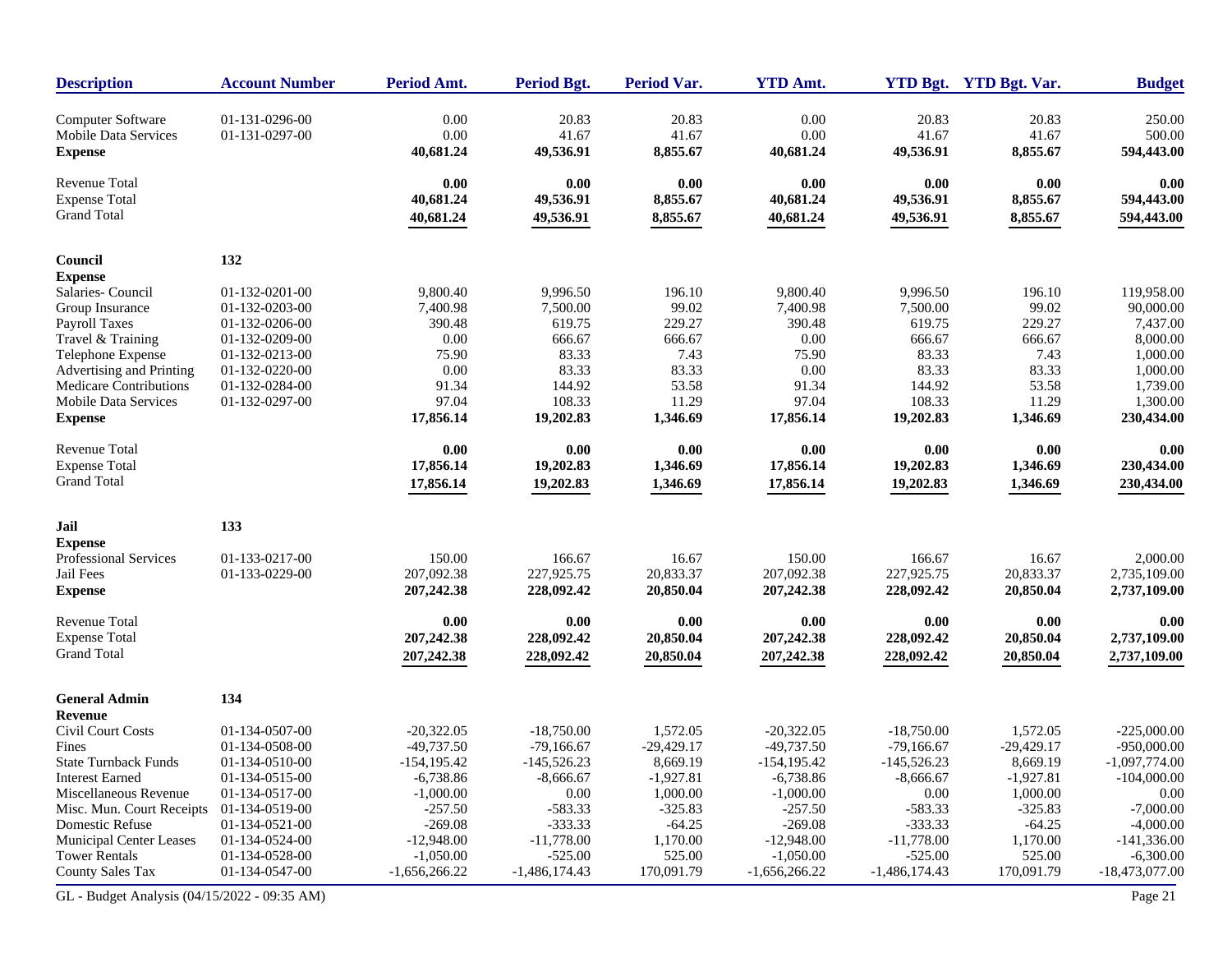| <b>Description</b>                           | <b>Account Number</b> | Period Amt.     | <b>Period Bgt.</b> | <b>Period Var.</b> | <b>YTD Amt.</b> |                 | YTD Bgt. YTD Bgt. Var. | <b>Budget</b>    |
|----------------------------------------------|-----------------------|-----------------|--------------------|--------------------|-----------------|-----------------|------------------------|------------------|
| City Sales Tax                               | 01-134-0549-00        | $-2,040,928.57$ | $-1,886,138.88$    | 154,789.69         | $-2,040,928.57$ | $-1,886,138.88$ | 154,789.69             | $-23,338,642.00$ |
| Craighead County Court<br>Rental             | 01-134-0552-00        | $-14,011.22$    | $-2,335.17$        | 11,676.05          | $-14,011.22$    | $-2,335.17$     | 11,676.05              | $-28,022.00$     |
| Franchise Tax Revenue                        | 01-134-0555-00        | $-112.594.33$   | $-125,000.00$      | $-12,405.67$       | $-112,594.33$   | $-125,000.00$   | $-12,405.67$           | $-1,500,000.00$  |
| Liab Ins Equip Act<br>27-22-101              | 01-134-0559-00        | $-6,897.08$     | $-9,166.67$        | $-2,269.59$        | $-6,897.08$     | $-9,166.67$     | $-2,269.59$            | $-110,000.00$    |
| Alcohol Beverage Tax                         | 01-134-0583-00        | $-56,756.26$    | $-45,404.33$       | 11,351.93          | $-56,756.26$    | $-45,404.33$    | 11,351.93              | $-544,852.00$    |
| District Court Jail<br>Defrayment            | 01-134-0597-00        | $-8,884.65$     | $-7,977.92$        | 906.73             | $-8,884.65$     | $-7,977.92$     | 906.73                 | $-95,735.00$     |
| Revenue                                      |                       | $-4,142,856.74$ | $-3,827,526.63$    | 315,330.11         | $-4,142,856.74$ | $-3,827,526.63$ | 315,330.11             | $-46,625,738.00$ |
| <b>Expense</b>                               |                       |                 |                    |                    |                 |                 |                        |                  |
| <b>Bank Service Charge</b>                   | 01-134-0200-00        | 3,185.59        | 1,750.00           | $-1,435.59$        | 3,185.59        | 1,750.00        | $-1,435.59$            | 21,000.00        |
| Group Insurance                              | 01-134-0203-00        | 0.00            | 166.67             | 166.67             | 0.00            | 166.67          | 166.67                 | 2,000.00         |
| Telephone Expense                            | 01-134-0213-00        | 197.50          | 208.33             | 10.83              | 197.50          | 208.33          | 10.83                  | 2,500.00         |
| Insurance and Licenses                       | 01-134-0215-00        | 53,375.16       | 10,166.67          | $-43,208.49$       | 53,375.16       | 10,166.67       | $-43,208.49$           | 122,000.00       |
| <b>Earned Benefits Payout</b>                | 01-134-0216-00        | 0.00            | 6,250.00           | 6,250.00           | 0.00            | 6,250.00        | 6,250.00               | 75,000.00        |
| Professional Services                        | 01-134-0217-00        | 0.00            | 5,000.00           | 5,000.00           | 0.00            | 5,000.00        | 5,000.00               | 60,000.00        |
| <b>Mosquito Control Services</b>             | 01-134-0226-00        | 37,833.33       | 37,833.33          | 0.00               | 37,833.33       | 37,833.33       | 0.00                   | 454,000.00       |
| Dues & Subscriptions                         | 01-134-0228-00        | 0.00            | 8,646.75           | 8,646.75           | 0.00            | 8,646.75        | 8,646.75               | 103,761.00       |
| UnemploymentWkms.Comp.01-134-0279-00         |                       | 29,953.96       | 3,020.83           | $-26,933.13$       | 29,953.96       | 3,020.83        | $-26,933.13$           | 36,250.00        |
| <b>Elected Retirement</b>                    | 01-134-0295-00        | 8,604.79        | 8,604.83           | 0.04               | 8,604.79        | 8,604.83        | 0.04                   | 103,258.00       |
| <b>Tornado Sirens Annual</b>                 | 01-134-0322-00        | 221.34          | 1,583.33           | 1,361.99           | 221.34          | 1,583.33        | 1,361.99               | 19,000.00        |
| Maint.<br><b>Expense</b>                     |                       | 133,371.67      | 83,230.74          | $-50,140.93$       | 133,371.67      | 83,230.74       | $-50,140.93$           | 998,769.00       |
|                                              |                       |                 |                    |                    |                 |                 |                        |                  |
| <b>Revenue Total</b>                         |                       | $-4,142,856.74$ | $-3,827,526.63$    | 315,330.11         | $-4,142,856.74$ | $-3,827,526.63$ | 315,330.11             | $-46,625,738.00$ |
| <b>Expense Total</b>                         |                       | 133,371.67      | 83,230.74          | $-50,140.93$       | 133,371.67      | 83,230.74       | $-50,140.93$           | 998,769.00       |
| <b>Grand Total</b>                           |                       | -4,009,485.07   | $-3,744,295.89$    | 265,189.18         | $-4,009,485.07$ | -3,744,295.89   | 265,189.18             | -45,626,969.00   |
| Parks - Miracle League<br>Revenue            | 135                   |                 |                    |                    |                 |                 |                        |                  |
| ML-Youth League<br>Concessions               | 01-135-0619-00        | 0.00            | $-83.33$           | $-83.33$           | 0.00            | $-83.33$        | $-83.33$               | $-1,000.00$      |
| ML-Sponsorships                              | 01-135-0640-00        | 0.00            | $-583.33$          | $-583.33$          | 0.00            | $-583.33$       | $-583.33$              | $-7,000.00$      |
| ML-League Entry Fees                         | 01-135-0641-00        | 0.00            | $-125.00$          | $-125.00$          | 0.00            | $-125.00$       | $-125.00$              | $-1,500.00$      |
| Revenue                                      |                       | 0.00            | $-791.66$          | $-791.66$          | 0.00            | $-791.66$       | $-791.66$              | $-9,500.00$      |
| <b>Expense</b>                               |                       |                 |                    |                    |                 |                 |                        |                  |
| <b>Payroll Taxes</b>                         | 01-135-0206-00        | 217.87          | 180.83             | $-37.04$           | 217.87          | 180.83          | $-37.04$               | 2,170.00         |
| Travel & Training                            | 01-135-0209-00        | 0.00            | 41.67              | 41.67              | 0.00            | 41.67           | 41.67                  | 500.00           |
| Part-Time Salaries                           | 01-135-0210-00        | 3,514.12        | 2,916.67           | $-597.45$          | 3,514.12        | 2,916.67        | $-597.45$              | 35,000.00        |
| <b>Overtime Salaries</b>                     | 01-135-0211-00        | 0.00            | 12.50              | 12.50              | 0.00            | 12.50           | 12.50                  | 150.00           |
| Insurance and Licenses                       | 01-135-0215-00        | 1,944.57        | 166.67             | $-1,777.90$        | 1,944.57        | 166.67          | $-1,777.90$            | 2,000.00         |
| Advertising and Printing                     | 01-135-0220-00        | 0.00            | 83.33              | 83.33              | 0.00            | 83.33           | 83.33                  | 1,000.00         |
|                                              | 01-135-0221-00        | 57.51           | 416.67             | 359.16             | 57.51           | 416.67          | 359.16                 |                  |
| Maintenance Bldg & Grns.                     | 01-135-0222-00        |                 |                    |                    |                 |                 |                        | 5,000.00         |
| <b>Equipment Maintenance</b>                 |                       | 0.00            | 83.33              | 83.33              | 0.00            | 83.33           | 83.33                  | 1,000.00         |
| Supplies                                     | 01-135-0224-00        | 0.00            | 666.67             | 666.67             | 0.00            | 666.67          | 666.67                 | 8,000.00         |
| GL - Budget Analysis (04/15/2022 - 09:35 AM) |                       |                 |                    |                    |                 |                 |                        | Page 22          |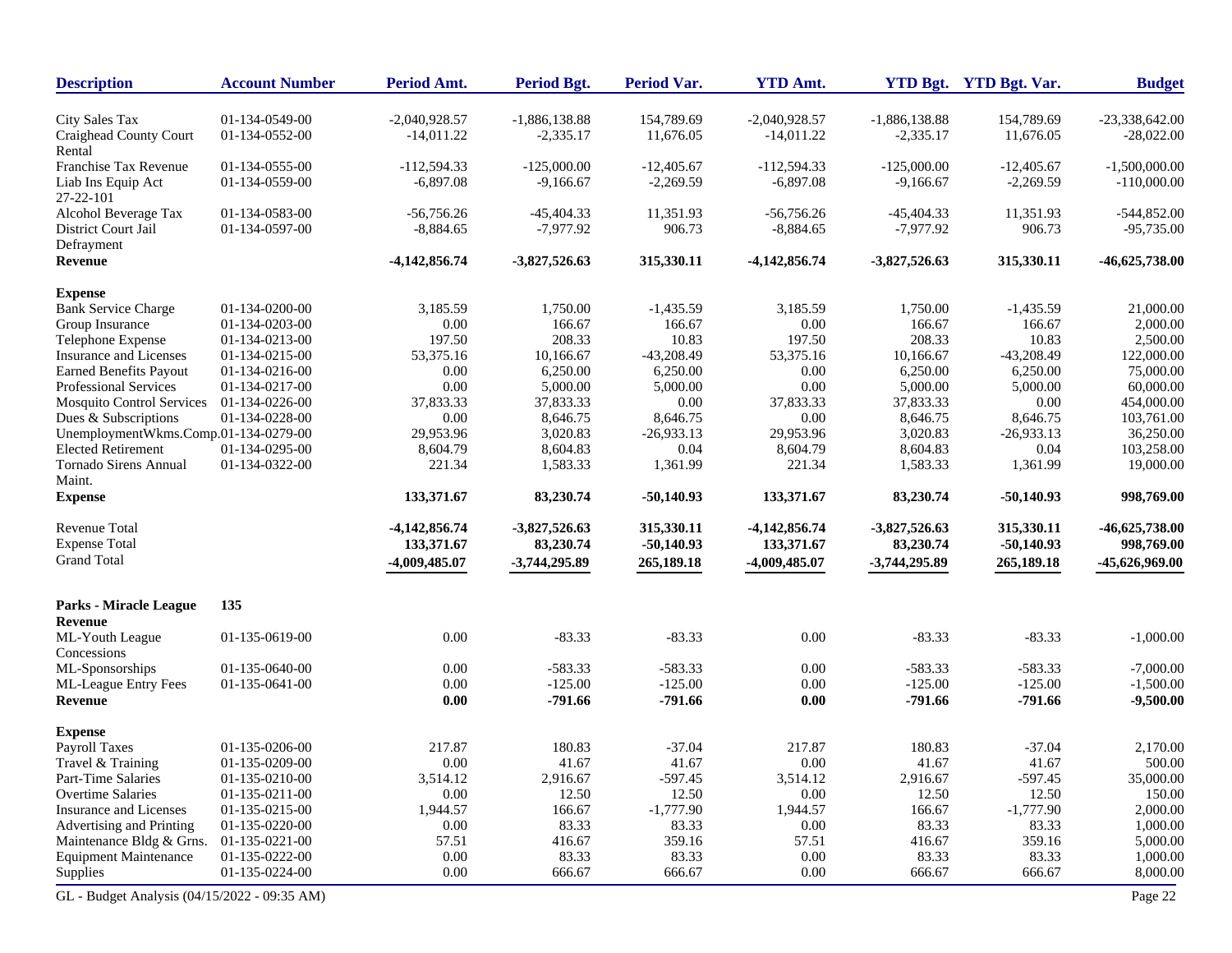| <b>Description</b>                           | <b>Account Number</b> | Period Amt. | <b>Period Bgt.</b> | <b>Period Var.</b> | <b>YTD Amt.</b> |             | YTD Bgt. YTD Bgt. Var. | <b>Budget</b> |
|----------------------------------------------|-----------------------|-------------|--------------------|--------------------|-----------------|-------------|------------------------|---------------|
| Office Supplies                              | 01-135-0224-01        | 0.00        | 20.83              | 20.83              | 0.00            | 20.83       | 20.83                  | 250.00        |
| Dues & Subscriptions                         | 01-135-0228-00        | 0.00        | 83.33              | 83.33              | 0.00            | 83.33       | 83.33                  | 1,000.00      |
| Concessions- Cost of Goods 01-135-0280-00    |                       | 0.00        | 250.00             | 250.00             | 0.00            | 250.00      | 250.00                 | 3,000.00      |
| <b>Medicare Contributions</b>                | 01-135-0284-00        | 50.95       | 42.25              | $-8.70$            | 50.95           | 42.25       | $-8.70$                | 507.00        |
| <b>Expense</b>                               |                       | 5,785.02    | 4,964.75           | $-820.27$          | 5,785.02        | 4,964.75    | $-820.27$              | 59,577.00     |
| Revenue Total                                |                       | 0.00        | $-791.66$          | $-791.66$          | 0.00            | $-791.66$   | $-791.66$              | $-9,500.00$   |
| <b>Expense Total</b>                         |                       | 5,785.02    | 4,964.75           | $-820.27$          | 5,785.02        | 4,964.75    | $-820.27$              | 59,577.00     |
| <b>Grand Total</b>                           |                       | 5,785.02    | 4,173.09           | $-1,611.93$        | 5,785.02        | 4,173.09    | $-1,611.93$            | 50,077.00     |
| <b>Parks - Community</b>                     | 136                   |             |                    |                    |                 |             |                        |               |
| <b>Centers</b><br><b>Revenue</b>             |                       |             |                    |                    |                 |             |                        |               |
| E.B. Watson Center Revenue01-136-0621-00     |                       | $-760.00$   | $-500.00$          | 260.00             | $-760.00$       | $-500.00$   | 260.00                 | $-6,000.00$   |
| Earl Bell Center Revenue                     | 01-136-0622-00        | $-550.00$   | $-666.67$          | $-116.67$          | $-550.00$       | $-666.67$   | $-116.67$              | $-8,000.00$   |
| Allen Park Revenue                           | 01-136-0625-00        | 100.00      | $-916.67$          | $-1,016.67$        | 100.00          | $-916.67$   | $-1,016.67$            | $-11,000.00$  |
| Parker Park Revenue                          | 01-136-0626-00        | $-1,120.00$ | $-930.58$          | 189.42             | $-1,120.00$     | $-930.58$   | 189.42                 | $-11,167.00$  |
| <b>Tennis Court Fees</b>                     | 01-136-0628-00        | 0.00        | $-41.67$           | $-41.67$           | 0.00            | $-41.67$    | $-41.67$               | $-500.00$     |
| <b>Contract Instructor Fees</b>              | 01-136-0630-00        | $-95.00$    | $-166.67$          | $-71.67$           | $-95.00$        | $-166.67$   | $-71.67$               | $-2,000.00$   |
| Revenue                                      |                       | $-2,425.00$ | $-3,222.26$        | $-797.26$          | $-2,425.00$     | $-3,222.26$ | $-797.26$              | $-38,667.00$  |
| <b>Expense</b>                               |                       |             |                    |                    |                 |             |                        |               |
| Salaries-Community                           | 01-136-0201-00        | 3,337.13    | 3,795.58           | 458.45             | 3,337.13        | 3,795.58    | 458.45                 | 45,547.00     |
| Centers                                      |                       |             |                    |                    |                 |             |                        |               |
| <b>Holiday Pay</b>                           | 01-136-0202-00        | 0.00        | 58.42              | 58.42              | 0.00            | 58.42       | 58.42                  | 701.00        |
| Group Insurance                              | 01-136-0203-00        | 402.54      | 416.67             | 14.13              | 402.54          | 416.67      | 14.13                  | 5,000.00      |
| Pension - City's Contribution 01-136-0204-00 |                       | 241.86      | 166.67             | $-75.19$           | 241.86          | 166.67      | $-75.19$               | 2,000.00      |
| Payroll Taxes                                | 01-136-0206-00        | 1,027.86    | 977.75             | $-50.11$           | 1,027.86        | 977.75      | $-50.11$               | 11,733.00     |
| Uniforms                                     | 01-136-0207-00        | 22.65       | 166.67             | 144.02             | 22.65           | 166.67      | 144.02                 | 2,000.00      |
| Part-Time Salaries                           | 01-136-0210-00        | 11,939.75   | 11,666.67          | $-273.08$          | 11,939.75       | 11,666.67   | $-273.08$              | 140,000.00    |
| Overtime Salaries                            | 01-136-0211-00        | 0.00        | 125.00             | 125.00             | 0.00            | 125.00      | 125.00                 | 1,500.00      |
| Insurance and Licenses                       | 01-136-0215-00        | 0.00        | 125.00             | 125.00             | 0.00            | 125.00      | 125.00                 | 1,500.00      |
| <b>Professional Services</b>                 | 01-136-0217-00        | 0.00        | 16.67              | 16.67              | 0.00            | 16.67       | 16.67                  | 200.00        |
| Maintenance Bldg & Grns.                     | 01-136-0221-00        | 0.00        | 1,250.00           | 1,250.00           | 0.00            | 1,250.00    | 1,250.00               | 15,000.00     |
| <b>Equipment Maintenance</b>                 | 01-136-0222-00        | 0.00        | 125.00             | 125.00             | 0.00            | 125.00      | 125.00                 | 1,500.00      |
| Auto Expense                                 | 01-136-0223-00        | 598.58      | 83.33              | $-515.25$          | 598.58          | 83.33       | $-515.25$              | 1,000.00      |
| Supplies                                     | 01-136-0224-00        | 3,333.21    | 2,916.67           | $-416.54$          | 3,333.21        | 2,916.67    | $-416.54$              | 35,000.00     |
| Office Supplies                              | 01-136-0224-01        | 19.52       | 125.00             | 105.48             | 19.52           | 125.00      | 105.48                 | 1,500.00      |
| <b>Fixed Assets</b>                          | 01-136-0232-00        | 0.00        | 1,666.67           | 1,666.67           | 0.00            | 1,666.67    | 1,666.67               | 20,000.00     |
| Minor Equipment $&$<br>Furniture             | 01-136-0232-01        | 1,041.25    | 733.33             | $-307.92$          | 1,041.25        | 733.33      | $-307.92$              | 8,800.00      |
| <b>Medicare Contributions</b>                | 01-136-0284-00        | 240.39      | 222.25             | $-18.14$           | 240.39          | 222.25      | $-18.14$               | 2,667.00      |
| Longevity Pay                                | 01-136-0285-00        | 1,500.00    | 125.00             | $-1,375.00$        | 1,500.00        | 125.00      | $-1,375.00$            | 1,500.00      |
| <b>Expense</b>                               |                       | 23,704.74   | 24,762.35          | 1,057.61           | 23,704.74       | 24,762.35   | 1,057.61               | 297,148.00    |
| <b>Revenue Total</b>                         |                       | $-2,425.00$ | $-3,222.26$        | $-797.26$          | $-2,425.00$     | $-3,222.26$ | $-797.26$              | $-38,667.00$  |
| <b>Expense Total</b>                         |                       | 23,704.74   | 24,762.35          | 1,057.61           | 23,704.74       | 24,762.35   | 1,057.61               | 297,148.00    |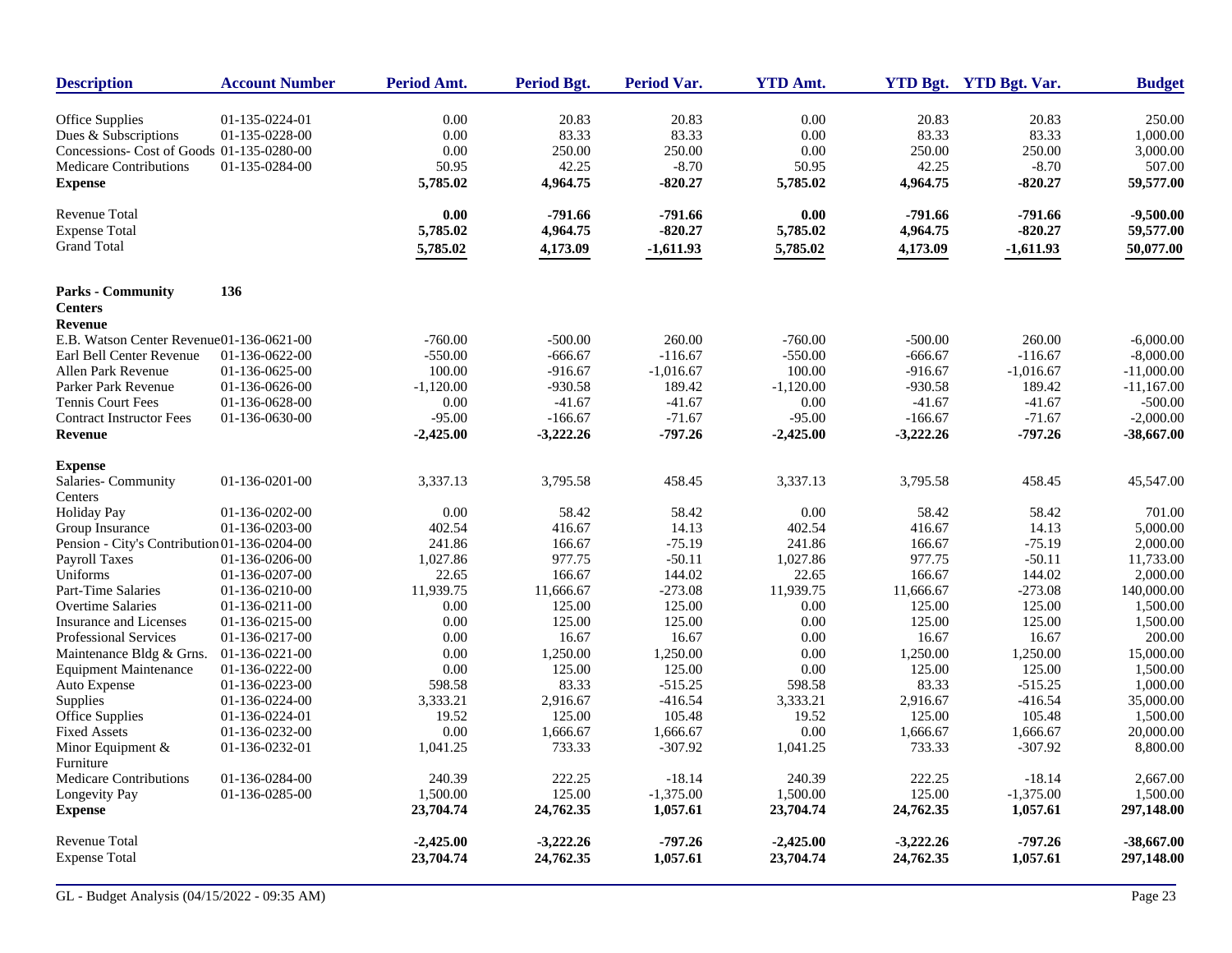| <b>Description</b>                           | <b>Account Number</b>            | Period Amt.                | Period Bgt.                 | <b>Period Var.</b>        | <b>YTD Amt.</b>            |                             | YTD Bgt. YTD Bgt. Var.  | <b>Budget</b>                 |
|----------------------------------------------|----------------------------------|----------------------------|-----------------------------|---------------------------|----------------------------|-----------------------------|-------------------------|-------------------------------|
| <b>Grand Total</b>                           |                                  | 21,279.74                  | 21,540.09                   | 260.35                    | 21,279.74                  | 21,540.09                   | 260.35                  | 258,481.00                    |
| <b>Parks - Shooting Complex 137</b>          |                                  |                            |                             |                           |                            |                             |                         |                               |
| Revenue                                      |                                  |                            |                             |                           |                            |                             |                         |                               |
| <b>SR-Concessions</b>                        | 01-137-0619-00                   | 0.00                       | $-1,666.67$                 | $-1,666.67$               | 0.00                       | $-1,666.67$                 | $-1,666.67$             | $-20,000,00$                  |
| SR-Sponsorship                               | 01-137-0640-00                   | 0.00                       | $-5,000.00$                 | $-5,000.00$               | 0.00                       | $-5,000.00$                 | $-5,000.00$             | $-60,000.00$                  |
| SR-Membership Fees                           | 01-137-0641-00                   | $-2,400.00$                | $-11,666.67$                | $-9,266.67$               | $-2,400.00$                | $-11,666.67$                | $-9,266.67$             | $-140,000.00$                 |
| SR-Merchandise Fees<br><b>Revenue</b>        | 01-137-0641-01                   | $-2,783.00$<br>$-5,183.00$ | $-3,333.33$<br>$-21,666.67$ | $-550.33$<br>$-16,483.67$ | $-2,783.00$<br>$-5,183.00$ | $-3,333.33$<br>$-21,666.67$ | -550.33<br>$-16,483.67$ | $-40,000.00$<br>$-260,000.00$ |
|                                              |                                  |                            |                             |                           |                            |                             |                         |                               |
| <b>Expense</b>                               |                                  |                            |                             |                           |                            |                             |                         |                               |
| Salaries- Shooting Complex 01-137-0201-00    |                                  | 1,416.15                   | 8,565.83                    | 7,149.68                  | 1,416.15                   | 8,565.83                    | 7,149.68                | 102,790.00                    |
| <b>Holiday Pay</b>                           | 01-137-0202-00                   | $0.00\,$                   | 131.83                      | 131.83                    | 0.00                       | 131.83                      | 131.83                  | 1,582.00                      |
| Group Insurance                              | 01-137-0203-00                   | 397.74                     | 2,000.00                    | 1,602.26                  | 397.74                     | 2,000.00                    | 1,602.26                | 24,000.00                     |
| Pension - City's Contribution 01-137-0204-00 |                                  | $0.00\,$                   | 433.33                      | 433.33                    | 0.00                       | 433.33                      | 433.33                  | 5,200.00                      |
| Payroll Taxes                                | 01-137-0206-00                   | 720.81                     | 1,094.67                    | 373.86                    | 720.81                     | 1,094.67                    | 373.86                  | 13,136.00                     |
| Uniforms                                     | 01-137-0207-00                   | 0.00                       | 208.33                      | 208.33                    | 0.00                       | 208.33                      | 208.33                  | 2,500.00                      |
| Travel & Training                            | 01-137-0209-00                   | 0.00                       | 208.33                      | 208.33                    | 0.00                       | 208.33                      | 208.33                  | 2,500.00                      |
| Part-Time Salaries                           | 01-137-0210-00                   | 10.372.55                  | 8,333.33                    | $-2,039.22$               | 10.372.55                  | 8,333.33                    | $-2.039.22$             | 100,000.00                    |
| <b>Overtime Salaries</b>                     | 01-137-0211-00                   | 0.00                       | 625.00                      | 625.00                    | 0.00                       | 625.00                      | 625.00                  | 7,500.00                      |
| Telephone Expense                            | 01-137-0213-00                   | 36.60                      | 95.00                       | 58.40                     | 36.60                      | 95.00                       | 58.40                   | 1,140.00                      |
| <b>Insurance and Licenses</b>                | 01-137-0215-00                   | 4,620.00                   | 0.00<br>41.67               | $-4,620.00$<br>41.67      | 4,620.00<br>0.00           | 0.00<br>41.67               | $-4,620.00$             | 0.00<br>500.00                |
| Professional Services                        | 01-137-0217-00<br>01-137-0218-00 | 0.00<br>0.00               | 20.83                       | 20.83                     | 0.00                       | 20.83                       | 41.67<br>20.83          | 250.00                        |
| Postage<br>Advertising and Printing          | 01-137-0220-00                   | 74.75                      | 208.33                      | 133.58                    | 74.75                      | 208.33                      | 133.58                  | 2,500.00                      |
| Maintenance Bldg & Grns.                     | 01-137-0221-00                   | 0.00                       | 4,166.67                    | 4,166.67                  | 0.00                       | 4,166.67                    | 4,166.67                | 50,000.00                     |
| <b>Equipment Maintenance</b>                 | 01-137-0222-00                   | 0.00                       | 500.00                      | 500.00                    | 0.00                       | 500.00                      | 500.00                  | 6,000.00                      |
| Auto Expense                                 | 01-137-0223-00                   | 0.00                       | 208.33                      | 208.33                    | 0.00                       | 208.33                      | 208.33                  | 2,500.00                      |
| Supplies                                     | 01-137-0224-00                   | 3,311.28                   | 10,833.33                   | 7,522.05                  | 3,311.28                   | 10,833.33                   | 7,522.05                | 130,000.00                    |
| Office Supplies                              | 01-137-0224-01                   | 770.69                     | 125.00                      | $-645.69$                 | 770.69                     | 125.00                      | $-645.69$               | 1,500.00                      |
| Fuel                                         | 01-137-0225-00                   | 0.00                       | 500.00                      | 500.00                    | 0.00                       | 500.00                      | 500.00                  | 6,000.00                      |
| Dues & Subscriptions                         | 01-137-0228-00                   | 0.00                       | 208.33                      | 208.33                    | 0.00                       | 208.33                      | 208.33                  | 2,500.00                      |
| <b>Fixed Assets</b>                          | 01-137-0232-00                   | 0.00                       | 19,416.67                   | 19,416.67                 | 0.00                       | 19,416.67                   | 19,416.67               | 233,000.00                    |
| Minor Equipment &                            | 01-137-0232-01                   | 0.00                       | 833.33                      | 833.33                    | 0.00                       | 833.33                      | 833.33                  | 10,000.00                     |
| Furniture                                    |                                  |                            |                             |                           |                            |                             |                         |                               |
| <b>RentalsContracts</b>                      | 01-137-0233-00                   | 687.27                     | 416.67                      | $-270.60$                 | 687.27                     | 416.67                      | $-270.60$               | 5,000.00                      |
| <b>Medicare Contributions</b>                | 01-137-0284-00                   | 168.58                     | 256.00                      | 87.42                     | 168.58                     | 256.00                      | 87.42                   | 3,072.00                      |
| <b>Mobile Data Services</b>                  | 01-137-0297-00                   | 0.00                       | 150.00                      | 150.00                    | 0.00                       | 150.00                      | 150.00                  | 1,800.00                      |
| <b>Expense</b>                               |                                  | 22,576.42                  | 59,580.81                   | 37,004.39                 | 22,576.42                  | 59,580.81                   | 37,004.39               | 714,970.00                    |
| <b>Revenue Total</b>                         |                                  | $-5,183.00$                | $-21,666.67$                | $-16,483.67$              | $-5,183.00$                | $-21,666.67$                | -16,483.67              | $-260,000.00$                 |
| <b>Expense Total</b>                         |                                  | 22,576.42                  | 59,580.81                   | 37,004.39                 | 22,576.42                  | 59,580.81                   | 37,004.39               | 714,970.00                    |
| <b>Grand Total</b>                           |                                  |                            |                             |                           |                            |                             |                         |                               |
|                                              |                                  | 17,393.42                  | 37,914.14                   | 20,520.72                 | 17,393.42                  | 37,914.14                   | 20,520.72               | 454,970.00                    |

**Parks - Jonesboro Pool Center 138 Revenue**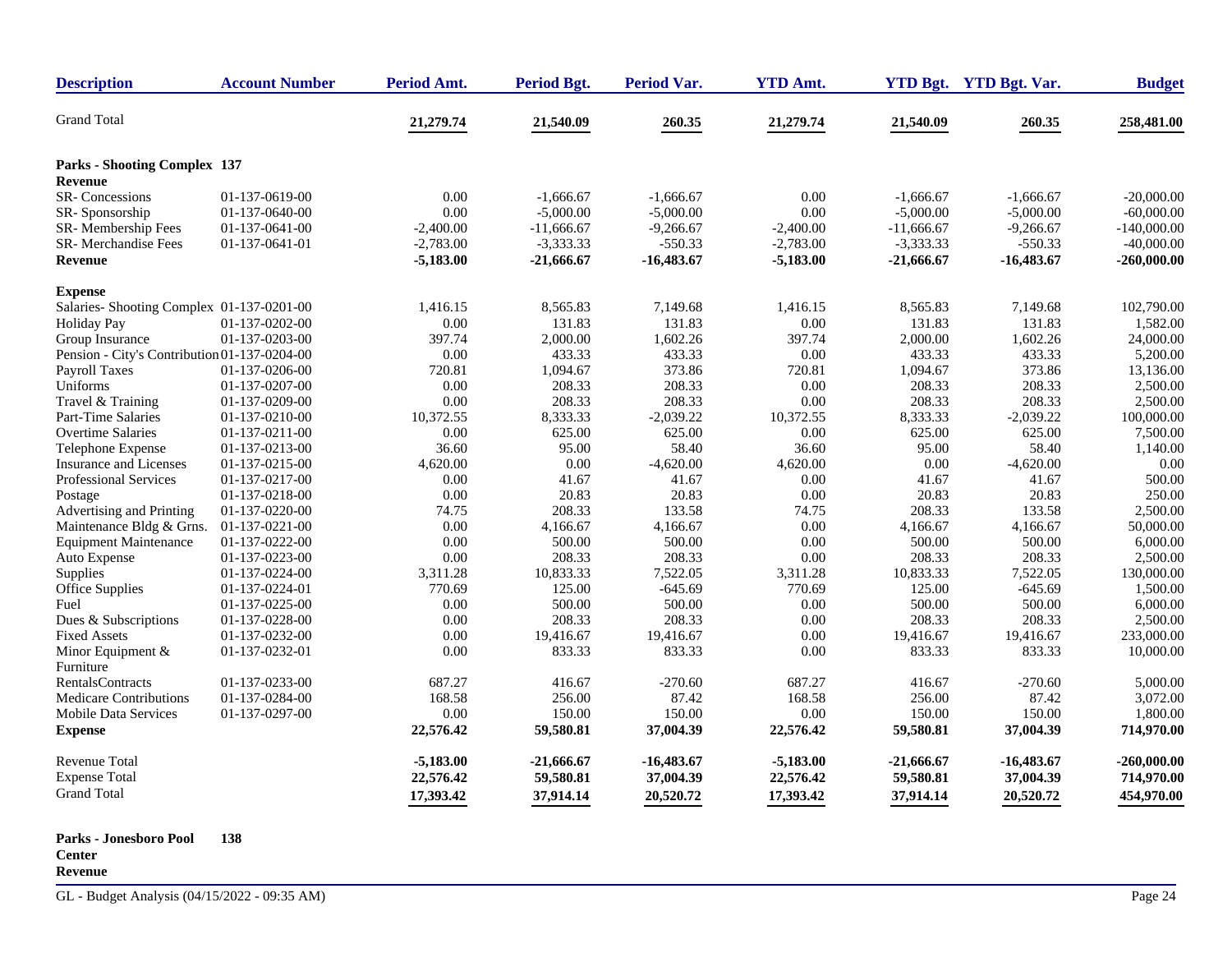| <b>JPC</b> Concessions<br>0.00<br>0.00<br>$-17,721.00$<br>01-138-0619-00<br>$-1,476.75$<br>$-1,476.75$<br>$-1,476.75$<br>$-1,476.75$<br>$0.00\,$<br>$-3,154.92$<br>0.00<br>$-3,154.92$<br>$-37,859.00$<br><b>JPC</b> Admissions<br>01-138-0646-00<br>$-3,154.92$<br>$-3,154.92$<br><b>JPC</b> Rentals<br>01-138-0648-00<br>0.00<br>$-1,707.58$<br>$-1,707.58$<br>0.00<br>$-1,707.58$<br>$-1,707.58$<br>$-20,491.00$<br>0.00<br>$-6,339.25$<br>$-6,339.25$<br>0.00<br>$-6,339.25$<br>$-6,339.25$<br>$-76,071.00$<br><b>Revenue</b><br><b>Expense</b><br>55.00<br>Payroll Taxes<br>01-138-0206-00<br>55.00<br>421.08<br>366.08<br>421.08<br>366.08<br>5,053.00<br>Uniforms<br>0.00<br>166.67<br>2,000.00<br>01-138-0207-00<br>0.00<br>166.67<br>166.67<br>166.67<br>0.00<br>0.00<br>41.67<br>41.67<br>500.00<br>Travel & Training<br>01-138-0209-00<br>41.67<br>41.67<br>5,779.67<br>80,000.00<br><b>Part-Time Salaries</b><br>01-138-0210-00<br>887.00<br>6,666.67<br>887.00<br>6,666.67<br>5,779.67<br>125.00<br>125.00<br>01-138-0211-00<br>0.00<br>125.00<br>0.00<br>125.00<br>1,500.00<br>Overtime Salaries<br>01-138-0215-00<br>0.00<br>8.33<br>8.33<br>0.00<br>8.33<br>8.33<br>100.00<br>Insurance and Licenses<br>$-2,079.76$<br>$-2,079.76$<br>35,000.00<br>Maintenance Bldg & Grns.<br>01-138-0221-00<br>4,996.43<br>2,916.67<br>4,996.43<br>2,916.67<br>208.33<br>208.33<br>208.33<br>2,500.00<br><b>Equipment Maintenance</b><br>01-138-0222-00<br>0.00<br>208.33<br>0.00<br>0.00<br>2,500.00<br>2,500.00<br>0.00<br>2,500.00<br>2,500.00<br>30,000.00<br>01-138-0224-00<br>01-138-0224-01<br>0.00<br>12.50<br>12.50<br>0.00<br>12.50<br>12.50<br>150.00<br>83.33<br>01-138-0225-00<br>0.00<br>83.33<br>83.33<br>0.00<br>83.33<br>1,000.00<br>Fuel<br>20.83<br>20.83<br>250.00<br>01-138-0228-00<br>20.83<br>0.00<br>20.83<br>Dues & Subscriptions<br>0.00<br>01-138-0232-00<br>750.00<br>750.00<br>0.00<br>750.00<br>750.00<br>9,000.00<br><b>Fixed Assets</b><br>0.00<br>265.00<br>01-138-0232-01<br>0.00<br>265.00<br>265.00<br>0.00<br>265.00<br>3,180.00<br>Minor Equipment $&$<br>Furniture<br>0.00<br>62.50<br>62.50<br>0.00<br>62.50<br>62.50<br>750.00<br>RentalsContracts<br>01-138-0233-00<br>0.00<br>Concessions-Cost of Goods 01-138-0280-00<br>0.00<br>1,500.00<br>1,500.00<br>1,500.00<br>1,500.00<br>18,000.00<br>Sold<br>12.86<br>Medicare Contributions<br>01-138-0284-00<br>12.86<br>98.50<br>85.64<br>98.50<br>85.64<br>1,182.00<br>5,951.29<br>9,895.79<br>5,951.29<br>15,847.08<br>9,895.79<br><b>Expense</b><br>15,847.08<br>190,165.00<br>$-76,071.00$<br>Revenue Total<br>0.00<br>$-6,339.25$<br>$-6,339.25$<br>0.00<br>$-6,339.25$<br>$-6,339.25$<br><b>Expense Total</b><br>5,951.29<br>15,847.08<br>9,895.79<br>5,951.29<br>15,847.08<br>9,895.79<br>190,165.00<br><b>Grand Total</b><br>5,951.29<br>9,507.83<br>3,556.54<br>9,507.83<br>114,094.00<br>5,951.29<br>3,556.54<br><b>Parks - Sports Programs</b><br>139<br><b>Expense</b><br>Salaries- Sports Programs<br>01-139-0201-00<br>9,275.80<br>10,023.75<br>747.95<br>9,275.80<br>10,023.75<br>747.95<br>120,285.00<br>01-139-0202-00<br>0.00<br>158.17<br>158.17<br>0.00<br>158.17<br>158.17<br>1,898.00<br><b>Holiday Pay</b><br>2,046.02<br>2,500.00<br>453.98<br>2,046.02<br>2,500.00<br>453.98<br>30,000.00<br>Group Insurance<br>01-139-0203-00<br>32.03<br>Pension - City's Contribution 01-139-0204-00<br>463.80<br>495.83<br>32.03<br>463.80<br>495.83<br>5,950.00<br>192.97<br>192.97<br>12,659.00<br>Payroll Taxes<br>861.95<br>1,054.92<br>861.95<br>1,054.92<br>01-139-0206-00<br>500.00<br>Uniforms<br>01-139-0207-00<br>0.00<br>41.67<br>41.67<br>0.00<br>41.67<br>41.67<br>0.00<br>250.00<br>0.00<br>20.83<br>20.83<br>20.83<br>20.83<br>Travel & Training<br>01-139-0209-00<br>1,103.42<br>1,103.42<br>80,000.00<br>Part-Time Salaries<br>01-139-0210-00<br>5,563.25<br>6,666.67<br>5,563.25<br>6,666.67<br>181.50<br>166.67<br>$-14.83$<br>181.50<br>166.67<br>$-14.83$<br>2,000.00<br>Overtime Salaries<br>01-139-0211-00<br>27.68<br>1,750.00<br>01-139-0213-00<br>118.15<br>145.83<br>118.15<br>145.83<br>27.68<br>Telephone Expense<br>01-139-0218-00<br>0.00<br>20.83<br>20.83<br>0.00<br>20.83<br>20.83<br>250.00<br>Postage<br>Advertising and Printing<br>125.00<br>125.00<br>0.00<br>125.00<br>125.00<br>1,500.00<br>01-139-0220-00<br>0.00<br>125.00<br>125.00<br>0.00<br>125.00<br>125.00<br>Maintenance Bldg & Grns.<br>01-139-0221-00<br>0.00<br>1,500.00<br>125.00<br>0.00<br>125.00<br><b>Equipment Maintenance</b><br>01-139-0222-00<br>0.00<br>125.00<br>125.00<br>1,500.00<br>Auto Expense<br>01-139-0223-00<br>97.49<br>208.33<br>110.84<br>97.49<br>208.33<br>110.84<br>2,500.00 | <b>Description</b> | <b>Account Number</b> | <b>Period Amt.</b> | <b>Period Bgt.</b> | Period Var. | <b>YTD Amt.</b> | YTD Bgt. YTD Bgt. Var. | <b>Budget</b> |
|--------------------------------------------------------------------------------------------------------------------------------------------------------------------------------------------------------------------------------------------------------------------------------------------------------------------------------------------------------------------------------------------------------------------------------------------------------------------------------------------------------------------------------------------------------------------------------------------------------------------------------------------------------------------------------------------------------------------------------------------------------------------------------------------------------------------------------------------------------------------------------------------------------------------------------------------------------------------------------------------------------------------------------------------------------------------------------------------------------------------------------------------------------------------------------------------------------------------------------------------------------------------------------------------------------------------------------------------------------------------------------------------------------------------------------------------------------------------------------------------------------------------------------------------------------------------------------------------------------------------------------------------------------------------------------------------------------------------------------------------------------------------------------------------------------------------------------------------------------------------------------------------------------------------------------------------------------------------------------------------------------------------------------------------------------------------------------------------------------------------------------------------------------------------------------------------------------------------------------------------------------------------------------------------------------------------------------------------------------------------------------------------------------------------------------------------------------------------------------------------------------------------------------------------------------------------------------------------------------------------------------------------------------------------------------------------------------------------------------------------------------------------------------------------------------------------------------------------------------------------------------------------------------------------------------------------------------------------------------------------------------------------------------------------------------------------------------------------------------------------------------------------------------------------------------------------------------------------------------------------------------------------------------------------------------------------------------------------------------------------------------------------------------------------------------------------------------------------------------------------------------------------------------------------------------------------------------------------------------------------------------------------------------------------------------------------------------------------------------------------------------------------------------------------------------------------------------------------------------------------------------------------------------------------------------------------------------------------------------------------------------------------------------------------------------------------------------------------------------------------------------------------------------------------------------------------------------------------------------------------------------------------------------------------------------------------------------------------------------------------------------------------------------------------------------------------------------------------------------------------------------------------------------------------------------------------------------------------------------------------------------------------------------------------------------------------------------------------|--------------------|-----------------------|--------------------|--------------------|-------------|-----------------|------------------------|---------------|
|                                                                                                                                                                                                                                                                                                                                                                                                                                                                                                                                                                                                                                                                                                                                                                                                                                                                                                                                                                                                                                                                                                                                                                                                                                                                                                                                                                                                                                                                                                                                                                                                                                                                                                                                                                                                                                                                                                                                                                                                                                                                                                                                                                                                                                                                                                                                                                                                                                                                                                                                                                                                                                                                                                                                                                                                                                                                                                                                                                                                                                                                                                                                                                                                                                                                                                                                                                                                                                                                                                                                                                                                                                                                                                                                                                                                                                                                                                                                                                                                                                                                                                                                                                                                                                                                                                                                                                                                                                                                                                                                                                                                                                                                                                                    |                    |                       |                    |                    |             |                 |                        |               |
|                                                                                                                                                                                                                                                                                                                                                                                                                                                                                                                                                                                                                                                                                                                                                                                                                                                                                                                                                                                                                                                                                                                                                                                                                                                                                                                                                                                                                                                                                                                                                                                                                                                                                                                                                                                                                                                                                                                                                                                                                                                                                                                                                                                                                                                                                                                                                                                                                                                                                                                                                                                                                                                                                                                                                                                                                                                                                                                                                                                                                                                                                                                                                                                                                                                                                                                                                                                                                                                                                                                                                                                                                                                                                                                                                                                                                                                                                                                                                                                                                                                                                                                                                                                                                                                                                                                                                                                                                                                                                                                                                                                                                                                                                                                    |                    |                       |                    |                    |             |                 |                        |               |
|                                                                                                                                                                                                                                                                                                                                                                                                                                                                                                                                                                                                                                                                                                                                                                                                                                                                                                                                                                                                                                                                                                                                                                                                                                                                                                                                                                                                                                                                                                                                                                                                                                                                                                                                                                                                                                                                                                                                                                                                                                                                                                                                                                                                                                                                                                                                                                                                                                                                                                                                                                                                                                                                                                                                                                                                                                                                                                                                                                                                                                                                                                                                                                                                                                                                                                                                                                                                                                                                                                                                                                                                                                                                                                                                                                                                                                                                                                                                                                                                                                                                                                                                                                                                                                                                                                                                                                                                                                                                                                                                                                                                                                                                                                                    |                    |                       |                    |                    |             |                 |                        |               |
|                                                                                                                                                                                                                                                                                                                                                                                                                                                                                                                                                                                                                                                                                                                                                                                                                                                                                                                                                                                                                                                                                                                                                                                                                                                                                                                                                                                                                                                                                                                                                                                                                                                                                                                                                                                                                                                                                                                                                                                                                                                                                                                                                                                                                                                                                                                                                                                                                                                                                                                                                                                                                                                                                                                                                                                                                                                                                                                                                                                                                                                                                                                                                                                                                                                                                                                                                                                                                                                                                                                                                                                                                                                                                                                                                                                                                                                                                                                                                                                                                                                                                                                                                                                                                                                                                                                                                                                                                                                                                                                                                                                                                                                                                                                    |                    |                       |                    |                    |             |                 |                        |               |
|                                                                                                                                                                                                                                                                                                                                                                                                                                                                                                                                                                                                                                                                                                                                                                                                                                                                                                                                                                                                                                                                                                                                                                                                                                                                                                                                                                                                                                                                                                                                                                                                                                                                                                                                                                                                                                                                                                                                                                                                                                                                                                                                                                                                                                                                                                                                                                                                                                                                                                                                                                                                                                                                                                                                                                                                                                                                                                                                                                                                                                                                                                                                                                                                                                                                                                                                                                                                                                                                                                                                                                                                                                                                                                                                                                                                                                                                                                                                                                                                                                                                                                                                                                                                                                                                                                                                                                                                                                                                                                                                                                                                                                                                                                                    |                    |                       |                    |                    |             |                 |                        |               |
|                                                                                                                                                                                                                                                                                                                                                                                                                                                                                                                                                                                                                                                                                                                                                                                                                                                                                                                                                                                                                                                                                                                                                                                                                                                                                                                                                                                                                                                                                                                                                                                                                                                                                                                                                                                                                                                                                                                                                                                                                                                                                                                                                                                                                                                                                                                                                                                                                                                                                                                                                                                                                                                                                                                                                                                                                                                                                                                                                                                                                                                                                                                                                                                                                                                                                                                                                                                                                                                                                                                                                                                                                                                                                                                                                                                                                                                                                                                                                                                                                                                                                                                                                                                                                                                                                                                                                                                                                                                                                                                                                                                                                                                                                                                    |                    |                       |                    |                    |             |                 |                        |               |
|                                                                                                                                                                                                                                                                                                                                                                                                                                                                                                                                                                                                                                                                                                                                                                                                                                                                                                                                                                                                                                                                                                                                                                                                                                                                                                                                                                                                                                                                                                                                                                                                                                                                                                                                                                                                                                                                                                                                                                                                                                                                                                                                                                                                                                                                                                                                                                                                                                                                                                                                                                                                                                                                                                                                                                                                                                                                                                                                                                                                                                                                                                                                                                                                                                                                                                                                                                                                                                                                                                                                                                                                                                                                                                                                                                                                                                                                                                                                                                                                                                                                                                                                                                                                                                                                                                                                                                                                                                                                                                                                                                                                                                                                                                                    |                    |                       |                    |                    |             |                 |                        |               |
|                                                                                                                                                                                                                                                                                                                                                                                                                                                                                                                                                                                                                                                                                                                                                                                                                                                                                                                                                                                                                                                                                                                                                                                                                                                                                                                                                                                                                                                                                                                                                                                                                                                                                                                                                                                                                                                                                                                                                                                                                                                                                                                                                                                                                                                                                                                                                                                                                                                                                                                                                                                                                                                                                                                                                                                                                                                                                                                                                                                                                                                                                                                                                                                                                                                                                                                                                                                                                                                                                                                                                                                                                                                                                                                                                                                                                                                                                                                                                                                                                                                                                                                                                                                                                                                                                                                                                                                                                                                                                                                                                                                                                                                                                                                    |                    |                       |                    |                    |             |                 |                        |               |
|                                                                                                                                                                                                                                                                                                                                                                                                                                                                                                                                                                                                                                                                                                                                                                                                                                                                                                                                                                                                                                                                                                                                                                                                                                                                                                                                                                                                                                                                                                                                                                                                                                                                                                                                                                                                                                                                                                                                                                                                                                                                                                                                                                                                                                                                                                                                                                                                                                                                                                                                                                                                                                                                                                                                                                                                                                                                                                                                                                                                                                                                                                                                                                                                                                                                                                                                                                                                                                                                                                                                                                                                                                                                                                                                                                                                                                                                                                                                                                                                                                                                                                                                                                                                                                                                                                                                                                                                                                                                                                                                                                                                                                                                                                                    |                    |                       |                    |                    |             |                 |                        |               |
|                                                                                                                                                                                                                                                                                                                                                                                                                                                                                                                                                                                                                                                                                                                                                                                                                                                                                                                                                                                                                                                                                                                                                                                                                                                                                                                                                                                                                                                                                                                                                                                                                                                                                                                                                                                                                                                                                                                                                                                                                                                                                                                                                                                                                                                                                                                                                                                                                                                                                                                                                                                                                                                                                                                                                                                                                                                                                                                                                                                                                                                                                                                                                                                                                                                                                                                                                                                                                                                                                                                                                                                                                                                                                                                                                                                                                                                                                                                                                                                                                                                                                                                                                                                                                                                                                                                                                                                                                                                                                                                                                                                                                                                                                                                    |                    |                       |                    |                    |             |                 |                        |               |
|                                                                                                                                                                                                                                                                                                                                                                                                                                                                                                                                                                                                                                                                                                                                                                                                                                                                                                                                                                                                                                                                                                                                                                                                                                                                                                                                                                                                                                                                                                                                                                                                                                                                                                                                                                                                                                                                                                                                                                                                                                                                                                                                                                                                                                                                                                                                                                                                                                                                                                                                                                                                                                                                                                                                                                                                                                                                                                                                                                                                                                                                                                                                                                                                                                                                                                                                                                                                                                                                                                                                                                                                                                                                                                                                                                                                                                                                                                                                                                                                                                                                                                                                                                                                                                                                                                                                                                                                                                                                                                                                                                                                                                                                                                                    |                    |                       |                    |                    |             |                 |                        |               |
|                                                                                                                                                                                                                                                                                                                                                                                                                                                                                                                                                                                                                                                                                                                                                                                                                                                                                                                                                                                                                                                                                                                                                                                                                                                                                                                                                                                                                                                                                                                                                                                                                                                                                                                                                                                                                                                                                                                                                                                                                                                                                                                                                                                                                                                                                                                                                                                                                                                                                                                                                                                                                                                                                                                                                                                                                                                                                                                                                                                                                                                                                                                                                                                                                                                                                                                                                                                                                                                                                                                                                                                                                                                                                                                                                                                                                                                                                                                                                                                                                                                                                                                                                                                                                                                                                                                                                                                                                                                                                                                                                                                                                                                                                                                    |                    |                       |                    |                    |             |                 |                        |               |
|                                                                                                                                                                                                                                                                                                                                                                                                                                                                                                                                                                                                                                                                                                                                                                                                                                                                                                                                                                                                                                                                                                                                                                                                                                                                                                                                                                                                                                                                                                                                                                                                                                                                                                                                                                                                                                                                                                                                                                                                                                                                                                                                                                                                                                                                                                                                                                                                                                                                                                                                                                                                                                                                                                                                                                                                                                                                                                                                                                                                                                                                                                                                                                                                                                                                                                                                                                                                                                                                                                                                                                                                                                                                                                                                                                                                                                                                                                                                                                                                                                                                                                                                                                                                                                                                                                                                                                                                                                                                                                                                                                                                                                                                                                                    |                    |                       |                    |                    |             |                 |                        |               |
|                                                                                                                                                                                                                                                                                                                                                                                                                                                                                                                                                                                                                                                                                                                                                                                                                                                                                                                                                                                                                                                                                                                                                                                                                                                                                                                                                                                                                                                                                                                                                                                                                                                                                                                                                                                                                                                                                                                                                                                                                                                                                                                                                                                                                                                                                                                                                                                                                                                                                                                                                                                                                                                                                                                                                                                                                                                                                                                                                                                                                                                                                                                                                                                                                                                                                                                                                                                                                                                                                                                                                                                                                                                                                                                                                                                                                                                                                                                                                                                                                                                                                                                                                                                                                                                                                                                                                                                                                                                                                                                                                                                                                                                                                                                    | Supplies           |                       |                    |                    |             |                 |                        |               |
|                                                                                                                                                                                                                                                                                                                                                                                                                                                                                                                                                                                                                                                                                                                                                                                                                                                                                                                                                                                                                                                                                                                                                                                                                                                                                                                                                                                                                                                                                                                                                                                                                                                                                                                                                                                                                                                                                                                                                                                                                                                                                                                                                                                                                                                                                                                                                                                                                                                                                                                                                                                                                                                                                                                                                                                                                                                                                                                                                                                                                                                                                                                                                                                                                                                                                                                                                                                                                                                                                                                                                                                                                                                                                                                                                                                                                                                                                                                                                                                                                                                                                                                                                                                                                                                                                                                                                                                                                                                                                                                                                                                                                                                                                                                    | Office Supplies    |                       |                    |                    |             |                 |                        |               |
|                                                                                                                                                                                                                                                                                                                                                                                                                                                                                                                                                                                                                                                                                                                                                                                                                                                                                                                                                                                                                                                                                                                                                                                                                                                                                                                                                                                                                                                                                                                                                                                                                                                                                                                                                                                                                                                                                                                                                                                                                                                                                                                                                                                                                                                                                                                                                                                                                                                                                                                                                                                                                                                                                                                                                                                                                                                                                                                                                                                                                                                                                                                                                                                                                                                                                                                                                                                                                                                                                                                                                                                                                                                                                                                                                                                                                                                                                                                                                                                                                                                                                                                                                                                                                                                                                                                                                                                                                                                                                                                                                                                                                                                                                                                    |                    |                       |                    |                    |             |                 |                        |               |
|                                                                                                                                                                                                                                                                                                                                                                                                                                                                                                                                                                                                                                                                                                                                                                                                                                                                                                                                                                                                                                                                                                                                                                                                                                                                                                                                                                                                                                                                                                                                                                                                                                                                                                                                                                                                                                                                                                                                                                                                                                                                                                                                                                                                                                                                                                                                                                                                                                                                                                                                                                                                                                                                                                                                                                                                                                                                                                                                                                                                                                                                                                                                                                                                                                                                                                                                                                                                                                                                                                                                                                                                                                                                                                                                                                                                                                                                                                                                                                                                                                                                                                                                                                                                                                                                                                                                                                                                                                                                                                                                                                                                                                                                                                                    |                    |                       |                    |                    |             |                 |                        |               |
|                                                                                                                                                                                                                                                                                                                                                                                                                                                                                                                                                                                                                                                                                                                                                                                                                                                                                                                                                                                                                                                                                                                                                                                                                                                                                                                                                                                                                                                                                                                                                                                                                                                                                                                                                                                                                                                                                                                                                                                                                                                                                                                                                                                                                                                                                                                                                                                                                                                                                                                                                                                                                                                                                                                                                                                                                                                                                                                                                                                                                                                                                                                                                                                                                                                                                                                                                                                                                                                                                                                                                                                                                                                                                                                                                                                                                                                                                                                                                                                                                                                                                                                                                                                                                                                                                                                                                                                                                                                                                                                                                                                                                                                                                                                    |                    |                       |                    |                    |             |                 |                        |               |
|                                                                                                                                                                                                                                                                                                                                                                                                                                                                                                                                                                                                                                                                                                                                                                                                                                                                                                                                                                                                                                                                                                                                                                                                                                                                                                                                                                                                                                                                                                                                                                                                                                                                                                                                                                                                                                                                                                                                                                                                                                                                                                                                                                                                                                                                                                                                                                                                                                                                                                                                                                                                                                                                                                                                                                                                                                                                                                                                                                                                                                                                                                                                                                                                                                                                                                                                                                                                                                                                                                                                                                                                                                                                                                                                                                                                                                                                                                                                                                                                                                                                                                                                                                                                                                                                                                                                                                                                                                                                                                                                                                                                                                                                                                                    |                    |                       |                    |                    |             |                 |                        |               |
|                                                                                                                                                                                                                                                                                                                                                                                                                                                                                                                                                                                                                                                                                                                                                                                                                                                                                                                                                                                                                                                                                                                                                                                                                                                                                                                                                                                                                                                                                                                                                                                                                                                                                                                                                                                                                                                                                                                                                                                                                                                                                                                                                                                                                                                                                                                                                                                                                                                                                                                                                                                                                                                                                                                                                                                                                                                                                                                                                                                                                                                                                                                                                                                                                                                                                                                                                                                                                                                                                                                                                                                                                                                                                                                                                                                                                                                                                                                                                                                                                                                                                                                                                                                                                                                                                                                                                                                                                                                                                                                                                                                                                                                                                                                    |                    |                       |                    |                    |             |                 |                        |               |
|                                                                                                                                                                                                                                                                                                                                                                                                                                                                                                                                                                                                                                                                                                                                                                                                                                                                                                                                                                                                                                                                                                                                                                                                                                                                                                                                                                                                                                                                                                                                                                                                                                                                                                                                                                                                                                                                                                                                                                                                                                                                                                                                                                                                                                                                                                                                                                                                                                                                                                                                                                                                                                                                                                                                                                                                                                                                                                                                                                                                                                                                                                                                                                                                                                                                                                                                                                                                                                                                                                                                                                                                                                                                                                                                                                                                                                                                                                                                                                                                                                                                                                                                                                                                                                                                                                                                                                                                                                                                                                                                                                                                                                                                                                                    |                    |                       |                    |                    |             |                 |                        |               |
|                                                                                                                                                                                                                                                                                                                                                                                                                                                                                                                                                                                                                                                                                                                                                                                                                                                                                                                                                                                                                                                                                                                                                                                                                                                                                                                                                                                                                                                                                                                                                                                                                                                                                                                                                                                                                                                                                                                                                                                                                                                                                                                                                                                                                                                                                                                                                                                                                                                                                                                                                                                                                                                                                                                                                                                                                                                                                                                                                                                                                                                                                                                                                                                                                                                                                                                                                                                                                                                                                                                                                                                                                                                                                                                                                                                                                                                                                                                                                                                                                                                                                                                                                                                                                                                                                                                                                                                                                                                                                                                                                                                                                                                                                                                    |                    |                       |                    |                    |             |                 |                        |               |
|                                                                                                                                                                                                                                                                                                                                                                                                                                                                                                                                                                                                                                                                                                                                                                                                                                                                                                                                                                                                                                                                                                                                                                                                                                                                                                                                                                                                                                                                                                                                                                                                                                                                                                                                                                                                                                                                                                                                                                                                                                                                                                                                                                                                                                                                                                                                                                                                                                                                                                                                                                                                                                                                                                                                                                                                                                                                                                                                                                                                                                                                                                                                                                                                                                                                                                                                                                                                                                                                                                                                                                                                                                                                                                                                                                                                                                                                                                                                                                                                                                                                                                                                                                                                                                                                                                                                                                                                                                                                                                                                                                                                                                                                                                                    |                    |                       |                    |                    |             |                 |                        |               |
|                                                                                                                                                                                                                                                                                                                                                                                                                                                                                                                                                                                                                                                                                                                                                                                                                                                                                                                                                                                                                                                                                                                                                                                                                                                                                                                                                                                                                                                                                                                                                                                                                                                                                                                                                                                                                                                                                                                                                                                                                                                                                                                                                                                                                                                                                                                                                                                                                                                                                                                                                                                                                                                                                                                                                                                                                                                                                                                                                                                                                                                                                                                                                                                                                                                                                                                                                                                                                                                                                                                                                                                                                                                                                                                                                                                                                                                                                                                                                                                                                                                                                                                                                                                                                                                                                                                                                                                                                                                                                                                                                                                                                                                                                                                    |                    |                       |                    |                    |             |                 |                        |               |
|                                                                                                                                                                                                                                                                                                                                                                                                                                                                                                                                                                                                                                                                                                                                                                                                                                                                                                                                                                                                                                                                                                                                                                                                                                                                                                                                                                                                                                                                                                                                                                                                                                                                                                                                                                                                                                                                                                                                                                                                                                                                                                                                                                                                                                                                                                                                                                                                                                                                                                                                                                                                                                                                                                                                                                                                                                                                                                                                                                                                                                                                                                                                                                                                                                                                                                                                                                                                                                                                                                                                                                                                                                                                                                                                                                                                                                                                                                                                                                                                                                                                                                                                                                                                                                                                                                                                                                                                                                                                                                                                                                                                                                                                                                                    |                    |                       |                    |                    |             |                 |                        |               |
|                                                                                                                                                                                                                                                                                                                                                                                                                                                                                                                                                                                                                                                                                                                                                                                                                                                                                                                                                                                                                                                                                                                                                                                                                                                                                                                                                                                                                                                                                                                                                                                                                                                                                                                                                                                                                                                                                                                                                                                                                                                                                                                                                                                                                                                                                                                                                                                                                                                                                                                                                                                                                                                                                                                                                                                                                                                                                                                                                                                                                                                                                                                                                                                                                                                                                                                                                                                                                                                                                                                                                                                                                                                                                                                                                                                                                                                                                                                                                                                                                                                                                                                                                                                                                                                                                                                                                                                                                                                                                                                                                                                                                                                                                                                    |                    |                       |                    |                    |             |                 |                        |               |
|                                                                                                                                                                                                                                                                                                                                                                                                                                                                                                                                                                                                                                                                                                                                                                                                                                                                                                                                                                                                                                                                                                                                                                                                                                                                                                                                                                                                                                                                                                                                                                                                                                                                                                                                                                                                                                                                                                                                                                                                                                                                                                                                                                                                                                                                                                                                                                                                                                                                                                                                                                                                                                                                                                                                                                                                                                                                                                                                                                                                                                                                                                                                                                                                                                                                                                                                                                                                                                                                                                                                                                                                                                                                                                                                                                                                                                                                                                                                                                                                                                                                                                                                                                                                                                                                                                                                                                                                                                                                                                                                                                                                                                                                                                                    |                    |                       |                    |                    |             |                 |                        |               |
|                                                                                                                                                                                                                                                                                                                                                                                                                                                                                                                                                                                                                                                                                                                                                                                                                                                                                                                                                                                                                                                                                                                                                                                                                                                                                                                                                                                                                                                                                                                                                                                                                                                                                                                                                                                                                                                                                                                                                                                                                                                                                                                                                                                                                                                                                                                                                                                                                                                                                                                                                                                                                                                                                                                                                                                                                                                                                                                                                                                                                                                                                                                                                                                                                                                                                                                                                                                                                                                                                                                                                                                                                                                                                                                                                                                                                                                                                                                                                                                                                                                                                                                                                                                                                                                                                                                                                                                                                                                                                                                                                                                                                                                                                                                    |                    |                       |                    |                    |             |                 |                        |               |
|                                                                                                                                                                                                                                                                                                                                                                                                                                                                                                                                                                                                                                                                                                                                                                                                                                                                                                                                                                                                                                                                                                                                                                                                                                                                                                                                                                                                                                                                                                                                                                                                                                                                                                                                                                                                                                                                                                                                                                                                                                                                                                                                                                                                                                                                                                                                                                                                                                                                                                                                                                                                                                                                                                                                                                                                                                                                                                                                                                                                                                                                                                                                                                                                                                                                                                                                                                                                                                                                                                                                                                                                                                                                                                                                                                                                                                                                                                                                                                                                                                                                                                                                                                                                                                                                                                                                                                                                                                                                                                                                                                                                                                                                                                                    |                    |                       |                    |                    |             |                 |                        |               |
|                                                                                                                                                                                                                                                                                                                                                                                                                                                                                                                                                                                                                                                                                                                                                                                                                                                                                                                                                                                                                                                                                                                                                                                                                                                                                                                                                                                                                                                                                                                                                                                                                                                                                                                                                                                                                                                                                                                                                                                                                                                                                                                                                                                                                                                                                                                                                                                                                                                                                                                                                                                                                                                                                                                                                                                                                                                                                                                                                                                                                                                                                                                                                                                                                                                                                                                                                                                                                                                                                                                                                                                                                                                                                                                                                                                                                                                                                                                                                                                                                                                                                                                                                                                                                                                                                                                                                                                                                                                                                                                                                                                                                                                                                                                    |                    |                       |                    |                    |             |                 |                        |               |
|                                                                                                                                                                                                                                                                                                                                                                                                                                                                                                                                                                                                                                                                                                                                                                                                                                                                                                                                                                                                                                                                                                                                                                                                                                                                                                                                                                                                                                                                                                                                                                                                                                                                                                                                                                                                                                                                                                                                                                                                                                                                                                                                                                                                                                                                                                                                                                                                                                                                                                                                                                                                                                                                                                                                                                                                                                                                                                                                                                                                                                                                                                                                                                                                                                                                                                                                                                                                                                                                                                                                                                                                                                                                                                                                                                                                                                                                                                                                                                                                                                                                                                                                                                                                                                                                                                                                                                                                                                                                                                                                                                                                                                                                                                                    |                    |                       |                    |                    |             |                 |                        |               |
|                                                                                                                                                                                                                                                                                                                                                                                                                                                                                                                                                                                                                                                                                                                                                                                                                                                                                                                                                                                                                                                                                                                                                                                                                                                                                                                                                                                                                                                                                                                                                                                                                                                                                                                                                                                                                                                                                                                                                                                                                                                                                                                                                                                                                                                                                                                                                                                                                                                                                                                                                                                                                                                                                                                                                                                                                                                                                                                                                                                                                                                                                                                                                                                                                                                                                                                                                                                                                                                                                                                                                                                                                                                                                                                                                                                                                                                                                                                                                                                                                                                                                                                                                                                                                                                                                                                                                                                                                                                                                                                                                                                                                                                                                                                    |                    |                       |                    |                    |             |                 |                        |               |
|                                                                                                                                                                                                                                                                                                                                                                                                                                                                                                                                                                                                                                                                                                                                                                                                                                                                                                                                                                                                                                                                                                                                                                                                                                                                                                                                                                                                                                                                                                                                                                                                                                                                                                                                                                                                                                                                                                                                                                                                                                                                                                                                                                                                                                                                                                                                                                                                                                                                                                                                                                                                                                                                                                                                                                                                                                                                                                                                                                                                                                                                                                                                                                                                                                                                                                                                                                                                                                                                                                                                                                                                                                                                                                                                                                                                                                                                                                                                                                                                                                                                                                                                                                                                                                                                                                                                                                                                                                                                                                                                                                                                                                                                                                                    |                    |                       |                    |                    |             |                 |                        |               |
|                                                                                                                                                                                                                                                                                                                                                                                                                                                                                                                                                                                                                                                                                                                                                                                                                                                                                                                                                                                                                                                                                                                                                                                                                                                                                                                                                                                                                                                                                                                                                                                                                                                                                                                                                                                                                                                                                                                                                                                                                                                                                                                                                                                                                                                                                                                                                                                                                                                                                                                                                                                                                                                                                                                                                                                                                                                                                                                                                                                                                                                                                                                                                                                                                                                                                                                                                                                                                                                                                                                                                                                                                                                                                                                                                                                                                                                                                                                                                                                                                                                                                                                                                                                                                                                                                                                                                                                                                                                                                                                                                                                                                                                                                                                    |                    |                       |                    |                    |             |                 |                        |               |
|                                                                                                                                                                                                                                                                                                                                                                                                                                                                                                                                                                                                                                                                                                                                                                                                                                                                                                                                                                                                                                                                                                                                                                                                                                                                                                                                                                                                                                                                                                                                                                                                                                                                                                                                                                                                                                                                                                                                                                                                                                                                                                                                                                                                                                                                                                                                                                                                                                                                                                                                                                                                                                                                                                                                                                                                                                                                                                                                                                                                                                                                                                                                                                                                                                                                                                                                                                                                                                                                                                                                                                                                                                                                                                                                                                                                                                                                                                                                                                                                                                                                                                                                                                                                                                                                                                                                                                                                                                                                                                                                                                                                                                                                                                                    |                    |                       |                    |                    |             |                 |                        |               |
|                                                                                                                                                                                                                                                                                                                                                                                                                                                                                                                                                                                                                                                                                                                                                                                                                                                                                                                                                                                                                                                                                                                                                                                                                                                                                                                                                                                                                                                                                                                                                                                                                                                                                                                                                                                                                                                                                                                                                                                                                                                                                                                                                                                                                                                                                                                                                                                                                                                                                                                                                                                                                                                                                                                                                                                                                                                                                                                                                                                                                                                                                                                                                                                                                                                                                                                                                                                                                                                                                                                                                                                                                                                                                                                                                                                                                                                                                                                                                                                                                                                                                                                                                                                                                                                                                                                                                                                                                                                                                                                                                                                                                                                                                                                    |                    |                       |                    |                    |             |                 |                        |               |
|                                                                                                                                                                                                                                                                                                                                                                                                                                                                                                                                                                                                                                                                                                                                                                                                                                                                                                                                                                                                                                                                                                                                                                                                                                                                                                                                                                                                                                                                                                                                                                                                                                                                                                                                                                                                                                                                                                                                                                                                                                                                                                                                                                                                                                                                                                                                                                                                                                                                                                                                                                                                                                                                                                                                                                                                                                                                                                                                                                                                                                                                                                                                                                                                                                                                                                                                                                                                                                                                                                                                                                                                                                                                                                                                                                                                                                                                                                                                                                                                                                                                                                                                                                                                                                                                                                                                                                                                                                                                                                                                                                                                                                                                                                                    |                    |                       |                    |                    |             |                 |                        |               |
|                                                                                                                                                                                                                                                                                                                                                                                                                                                                                                                                                                                                                                                                                                                                                                                                                                                                                                                                                                                                                                                                                                                                                                                                                                                                                                                                                                                                                                                                                                                                                                                                                                                                                                                                                                                                                                                                                                                                                                                                                                                                                                                                                                                                                                                                                                                                                                                                                                                                                                                                                                                                                                                                                                                                                                                                                                                                                                                                                                                                                                                                                                                                                                                                                                                                                                                                                                                                                                                                                                                                                                                                                                                                                                                                                                                                                                                                                                                                                                                                                                                                                                                                                                                                                                                                                                                                                                                                                                                                                                                                                                                                                                                                                                                    |                    |                       |                    |                    |             |                 |                        |               |
|                                                                                                                                                                                                                                                                                                                                                                                                                                                                                                                                                                                                                                                                                                                                                                                                                                                                                                                                                                                                                                                                                                                                                                                                                                                                                                                                                                                                                                                                                                                                                                                                                                                                                                                                                                                                                                                                                                                                                                                                                                                                                                                                                                                                                                                                                                                                                                                                                                                                                                                                                                                                                                                                                                                                                                                                                                                                                                                                                                                                                                                                                                                                                                                                                                                                                                                                                                                                                                                                                                                                                                                                                                                                                                                                                                                                                                                                                                                                                                                                                                                                                                                                                                                                                                                                                                                                                                                                                                                                                                                                                                                                                                                                                                                    |                    |                       |                    |                    |             |                 |                        |               |
|                                                                                                                                                                                                                                                                                                                                                                                                                                                                                                                                                                                                                                                                                                                                                                                                                                                                                                                                                                                                                                                                                                                                                                                                                                                                                                                                                                                                                                                                                                                                                                                                                                                                                                                                                                                                                                                                                                                                                                                                                                                                                                                                                                                                                                                                                                                                                                                                                                                                                                                                                                                                                                                                                                                                                                                                                                                                                                                                                                                                                                                                                                                                                                                                                                                                                                                                                                                                                                                                                                                                                                                                                                                                                                                                                                                                                                                                                                                                                                                                                                                                                                                                                                                                                                                                                                                                                                                                                                                                                                                                                                                                                                                                                                                    |                    |                       |                    |                    |             |                 |                        |               |
|                                                                                                                                                                                                                                                                                                                                                                                                                                                                                                                                                                                                                                                                                                                                                                                                                                                                                                                                                                                                                                                                                                                                                                                                                                                                                                                                                                                                                                                                                                                                                                                                                                                                                                                                                                                                                                                                                                                                                                                                                                                                                                                                                                                                                                                                                                                                                                                                                                                                                                                                                                                                                                                                                                                                                                                                                                                                                                                                                                                                                                                                                                                                                                                                                                                                                                                                                                                                                                                                                                                                                                                                                                                                                                                                                                                                                                                                                                                                                                                                                                                                                                                                                                                                                                                                                                                                                                                                                                                                                                                                                                                                                                                                                                                    |                    |                       |                    |                    |             |                 |                        |               |
|                                                                                                                                                                                                                                                                                                                                                                                                                                                                                                                                                                                                                                                                                                                                                                                                                                                                                                                                                                                                                                                                                                                                                                                                                                                                                                                                                                                                                                                                                                                                                                                                                                                                                                                                                                                                                                                                                                                                                                                                                                                                                                                                                                                                                                                                                                                                                                                                                                                                                                                                                                                                                                                                                                                                                                                                                                                                                                                                                                                                                                                                                                                                                                                                                                                                                                                                                                                                                                                                                                                                                                                                                                                                                                                                                                                                                                                                                                                                                                                                                                                                                                                                                                                                                                                                                                                                                                                                                                                                                                                                                                                                                                                                                                                    |                    |                       |                    |                    |             |                 |                        |               |
|                                                                                                                                                                                                                                                                                                                                                                                                                                                                                                                                                                                                                                                                                                                                                                                                                                                                                                                                                                                                                                                                                                                                                                                                                                                                                                                                                                                                                                                                                                                                                                                                                                                                                                                                                                                                                                                                                                                                                                                                                                                                                                                                                                                                                                                                                                                                                                                                                                                                                                                                                                                                                                                                                                                                                                                                                                                                                                                                                                                                                                                                                                                                                                                                                                                                                                                                                                                                                                                                                                                                                                                                                                                                                                                                                                                                                                                                                                                                                                                                                                                                                                                                                                                                                                                                                                                                                                                                                                                                                                                                                                                                                                                                                                                    |                    |                       |                    |                    |             |                 |                        |               |
|                                                                                                                                                                                                                                                                                                                                                                                                                                                                                                                                                                                                                                                                                                                                                                                                                                                                                                                                                                                                                                                                                                                                                                                                                                                                                                                                                                                                                                                                                                                                                                                                                                                                                                                                                                                                                                                                                                                                                                                                                                                                                                                                                                                                                                                                                                                                                                                                                                                                                                                                                                                                                                                                                                                                                                                                                                                                                                                                                                                                                                                                                                                                                                                                                                                                                                                                                                                                                                                                                                                                                                                                                                                                                                                                                                                                                                                                                                                                                                                                                                                                                                                                                                                                                                                                                                                                                                                                                                                                                                                                                                                                                                                                                                                    |                    |                       |                    |                    |             |                 |                        |               |
|                                                                                                                                                                                                                                                                                                                                                                                                                                                                                                                                                                                                                                                                                                                                                                                                                                                                                                                                                                                                                                                                                                                                                                                                                                                                                                                                                                                                                                                                                                                                                                                                                                                                                                                                                                                                                                                                                                                                                                                                                                                                                                                                                                                                                                                                                                                                                                                                                                                                                                                                                                                                                                                                                                                                                                                                                                                                                                                                                                                                                                                                                                                                                                                                                                                                                                                                                                                                                                                                                                                                                                                                                                                                                                                                                                                                                                                                                                                                                                                                                                                                                                                                                                                                                                                                                                                                                                                                                                                                                                                                                                                                                                                                                                                    |                    |                       |                    |                    |             |                 |                        |               |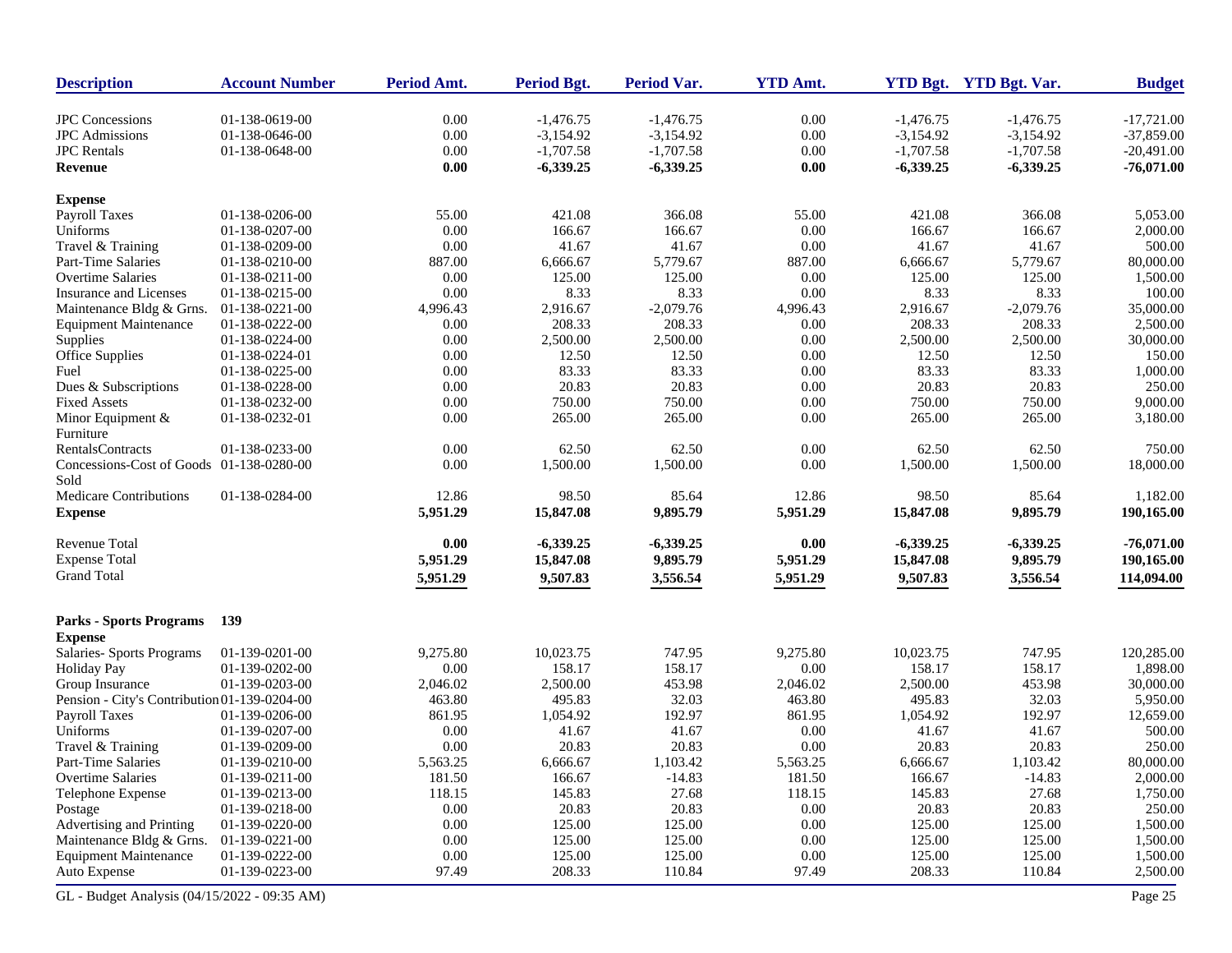| <b>Description</b>                           | <b>Account Number</b> | Period Amt. | <b>Period Bgt.</b> | Period Var. | <b>YTD Amt.</b> |           | YTD Bgt. YTD Bgt. Var. | <b>Budget</b> |
|----------------------------------------------|-----------------------|-------------|--------------------|-------------|-----------------|-----------|------------------------|---------------|
| Supplies                                     | 01-139-0224-00        | 78.12       | 1,333.33           | 1,255.21    | 78.12           | 1,333.33  | 1,255.21               | 16,000.00     |
| Office Supplies                              | 01-139-0224-01        | 0.00        | 62.50              | 62.50       | 0.00            | 62.50     | 62.50                  | 750.00        |
| Fuel                                         | 01-139-0225-00        | 460.14      | 500.00             | 39.86       | 460.14          | 500.00    | 39.86                  | 6,000.00      |
| Minor Equipment $\&$                         | 01-139-0232-01        | 0.00        | 41.67              | 41.67       | 0.00            | 41.67     | 41.67                  | 500.00        |
| Furniture                                    |                       |             |                    |             |                 |           |                        |               |
| <b>Rentals Contracts</b>                     | 01-139-0233-00        | 15.24       | 83.33              | 68.09       | 15.24           | 83.33     | 68.09                  | 1,000.00      |
| Medicare Contributions                       | 01-139-0284-00        | 201.59      | 246.67             | 45.08       | 201.59          | 246.67    | 45.08                  | 2,960.00      |
| <b>Expense</b>                               |                       | 19,363.05   | 24,146.00          | 4,782.95    | 19,363.05       | 24,146.00 | 4,782.95               | 289,752.00    |
| <b>Revenue Total</b>                         |                       | 0.00        | 0.00               | 0.00        | 0.00            | 0.00      | 0.00                   | 0.00          |
| <b>Expense Total</b>                         |                       | 19,363.05   | 24,146.00          | 4,782.95    | 19,363.05       | 24,146.00 | 4,782.95               | 289,752.00    |
| <b>Grand Total</b>                           |                       | 19,363.05   | 24,146.00          | 4,782.95    | 19,363.05       | 24,146.00 | 4,782.95               | 289,752.00    |
| Communications                               | 141                   |             |                    |             |                 |           |                        |               |
| <b>Expense</b>                               |                       |             |                    |             |                 |           |                        |               |
| Salaries-Communications                      | 01-141-0201-00        | 11,366.36   | 12,583.33          | 1,216.97    | 11,366.36       | 12,583.33 | 1,216.97               | 151,000.00    |
| <b>Holiday Pay</b>                           | 01-141-0202-00        | 0.00        | 195.25             | 195.25      | 0.00            | 195.25    | 195.25                 | 2,343.00      |
| Group Insurance                              | 01-141-0203-00        | 1,199.02    | 1,666.67           | 467.65      | 1,199.02        | 1,666.67  | 467.65                 | 20,000.00     |
| Pension - City's Contribution 01-141-0204-00 |                       | 277.78      | 325.00             | 47.22       | 277.78          | 325.00    | 47.22                  | 3,900.00      |
| <b>Payroll Taxes</b>                         | 01-141-0206-00        | 665.80      | 792.25             | 126.45      | 665.80          | 792.25    | 126.45                 | 9,507.00      |
| Travel & Training                            | 01-141-0209-00        | 323.34      | 100.00             | $-223.34$   | 323.34          | 100.00    | $-223.34$              | 1,200.00      |
| Telephone Expense                            | 01-141-0213-00        | 122.01      | 125.00             | 2.99        | 122.01          | 125.00    | 2.99                   | 1,500.00      |
| Professional Services                        | 01-141-0217-00        | 0.00        | 41.67              | 41.67       | 0.00            | 41.67     | 41.67                  | 500.00        |
| Advertising and Printing                     | 01-141-0220-00        | 0.00        | 8.33               | 8.33        | 0.00            | 8.33      | 8.33                   | 100.00        |
| <b>Equipment Maintenance</b>                 | 01-141-0222-00        | 0.00        | 50.00              | 50.00       | 0.00            | 50.00     | 50.00                  | 600.00        |
| Auto Expense                                 | 01-141-0223-00        | 0.00        | 33.33              | 33.33       | 0.00            | 33.33     | 33.33                  | 400.00        |
| Supplies                                     | 01-141-0224-00        | 1,138.23    | 33.33              | $-1,104.90$ | 1,138.23        | 33.33     | $-1,104.90$            | 400.00        |
| Office Supplies                              | 01-141-0224-01        | 0.00        | 12.50              | 12.50       | 0.00            | 12.50     | 12.50                  | 150.00        |
| Fuel                                         | 01-141-0225-00        | 44.99       | 41.67              | $-3.32$     | 44.99           | 41.67     | $-3.32$                | 500.00        |
| Dues & Subscriptions                         | 01-141-0228-00        | 243.88      | 133.33             | $-110.55$   | 243.88          | 133.33    | $-110.55$              | 1,600.00      |
| <b>Fixed Assets</b>                          | 01-141-0232-00        | 2,212.32    | 0.00               | $-2,212.32$ | 2,212.32        | 0.00      | $-2,212.32$            | 0.00          |
| Minor Equipment &<br>Furniture               | 01-141-0232-01        | 1,593.85    | 166.67             | $-1,427.18$ | 1,593.85        | 166.67    | $-1,427.18$            | 2,000.00      |
| <b>Medicare Contributions</b>                | 01-141-0284-00        | 155.70      | 185.25             | 29.55       | 155.70          | 185.25    | 29.55                  | 2,223.00      |
| <b>Mobile Data Services</b>                  | 01-141-0297-00        | 55.59       | 0.00               | $-55.59$    | 55.59           | 0.00      | $-55.59$               | 0.00          |
| Maintenance Contracts                        | 01-141-0318-00        | 0.00        | 4.17               | 4.17        | 0.00            | 4.17      | 4.17                   | 50.00         |
| <b>Expense</b>                               |                       | 19,398.87   | 16,497.75          | $-2,901.12$ | 19,398.87       | 16,497.75 | $-2,901.12$            | 197,973.00    |
| Revenue Total                                |                       | 0.00        | 0.00               | $0.00\,$    | 0.00            | 0.00      | 0.00                   | 0.00          |
| <b>Expense Total</b>                         |                       | 19,398.87   | 16,497.75          | $-2,901.12$ | 19,398.87       | 16,497.75 | $-2,901.12$            | 197,973.00    |
| <b>Grand Total</b>                           |                       | 19,398.87   | 16,497.75          | $-2,901.12$ | 19,398.87       | 16,497.75 | $-2,901.12$            | 197,973.00    |
| <b>Land Bank</b>                             | 162                   |             |                    |             |                 |           |                        |               |
| <b>Expense</b>                               |                       |             |                    |             |                 |           |                        |               |
| Travel & Training                            | 01-162-0209-00        | 0.00        | 250.00             | 250.00      | 0.00            | 250.00    | 250.00                 | 3,000.00      |
| Insurance and Licenses                       | 01-162-0215-00        | 136.47      | 12.50              | $-123.97$   | 136.47          | 12.50     | $-123.97$              | 150.00        |
| Professional Services                        | 01-162-0217-00        | 450.00      | 500.00             | 50.00       | 450.00          | 500.00    | 50.00                  | 6,000.00      |
| GL - Budget Analysis (04/15/2022 - 09:35 AM) |                       |             |                    |             |                 |           |                        | Page 26       |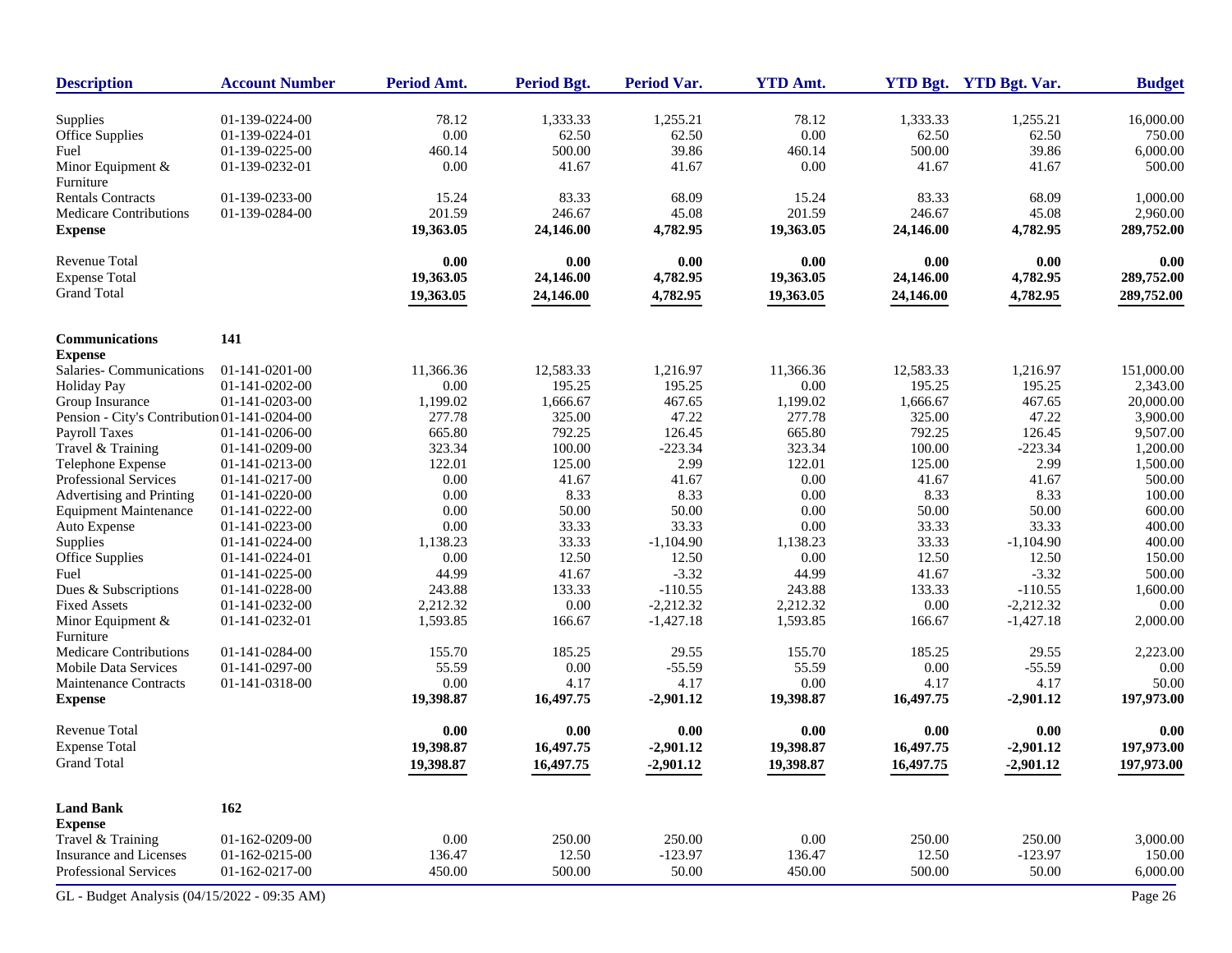| <b>Description</b>                           | <b>Account Number</b> | Period Amt.  | <b>Period Bgt.</b> | <b>Period Var.</b> | <b>YTD Amt.</b> |                     | YTD Bgt. YTD Bgt. Var. | <b>Budget</b> |
|----------------------------------------------|-----------------------|--------------|--------------------|--------------------|-----------------|---------------------|------------------------|---------------|
| Supplies                                     | 01-162-0224-00        | 0.00         | 20.83              | 20.83              | 0.00            | 20.83               | 20.83                  | 250.00        |
| Dues & Subscriptions                         | 01-162-0228-00        | 0.00         | 41.67              | 41.67              | 0.00            | 41.67               | 41.67                  | 500.00        |
| <b>Rentals Contracts</b>                     | 01-162-0233-00        | 0.00         | 83.33              | 83.33              | 0.00            | 83.33               | 83.33                  | 1,000.00      |
| Land & Improvements                          | 01-162-0253-00        | 0.00         | 4,166.67           | 4,166.67           | 0.00            | 4,166.67            | 4,166.67               | 50,000.00     |
| CondemnationsDemolitions 01-162-0317-00      |                       | $0.00\,$     | 1,166.67           | 1,166.67           | 0.00            | 1,166.67            | 1,166.67               | 14,000.00     |
| <b>Expense</b>                               |                       | 586.47       | 6,241.67           | 5,655.20           | 586.47          | 6,241.67            | 5,655.20               | 74,900.00     |
| <b>Revenue Total</b>                         |                       | 0.00         | 0.00               | 0.00               | 0.00            | 0.00                | 0.00                   | 0.00          |
| <b>Expense Total</b>                         |                       | 586.47       | 6,241.67           | 5,655.20           | 586.47          | 6,241.67            | 5,655.20               | 74,900.00     |
| <b>Grand Total</b>                           |                       | 586.47       | 6,241.67           | 5,655.20           | 586.47          | 6,241.67            | 5,655.20               | 74,900.00     |
| <b>Capital Improvement</b>                   | 170                   |              |                    |                    |                 |                     |                        |               |
| Revenue                                      |                       |              |                    |                    |                 |                     |                        |               |
| City Water & Light                           | 01-170-0538-00        | $-14,913.49$ | $-14,913.50$       | $-0.01$            | $-14,913.49$    | $-14,913.50$        | $-0.01$                | $-178,962.00$ |
| Revenue                                      |                       | $-14,913.49$ | $-14,913.50$       | $-0.01$            | $-14,913.49$    | $-14,913.50$        | $-0.01$                | $-178,962.00$ |
| <b>Expense</b>                               |                       |              |                    |                    |                 |                     |                        |               |
| <b>US Army Corps of</b><br>Engineers         | 01-170-0752-02        | $0.00\,$     | 12,500.00          | 12,500.00          | 0.00            | 12,500.00           | 12,500.00              | 150,000.00    |
| <b>USGS Stream Gauges</b>                    | 01-170-0752-04        | 0.00         | 2,458.33           | 2,458.33           | 0.00            | 2,458.33            | 2,458.33               | 29,500.00     |
| CI Facilities Project                        | 01-170-0753-00        | 0.00         | 28,364.17          | 28,364.17          | 0.00            | 28,364.17           | 28,364.17              | 340,370.00    |
| GIS Web Mapping                              | 01-170-0753-10        | 0.00         | 208.33             | 208.33             | 0.00            | 208.33              | 208.33                 | 2,500.00      |
| <b>NEA Development</b>                       | 01-170-0754-01        | 0.00         | 18,958.33          | 18,958.33          | 0.00            | 18,958.33           | 18,958.33              | 227,500.00    |
| CI Parks Projects                            | 01-170-0755-00        | 49,018.35    | 177,916.67         | 128,898.32         | 49,018.35       | 177,916.67          | 128,898.32             | 2,135,000.00  |
| Jonesboro Shooting                           | 01-170-0755-09        | 0.00         | 133,750.00         | 133,750.00         | 0.00            | 133,750.00          | 133,750.00             | 1,605,000.00  |
| Complex                                      |                       |              |                    |                    |                 |                     |                        |               |
| <b>Expense</b>                               |                       | 49,018.35    | 374,155.83         | 325, 137. 48       | 49,018.35       | 374,155.83          | 325, 137. 48           | 4,489,870.00  |
| <b>Revenue Total</b>                         |                       | $-14,913.49$ | $-14,913.50$       | $-0.01$            | $-14,913,49$    | $-14,913.50$        | $-0.01$                | $-178,962.00$ |
| <b>Expense Total</b>                         |                       | 49,018.35    | 374,155.83         | 325, 137. 48       | 49,018.35       | 374,155.83          | 325, 137. 48           | 4,489,870.00  |
| <b>Grand Total</b>                           |                       | 34,104.86    | 359,242.33         | 325, 137. 47       | 34,104.86       | 359,242.33          | 325, 137. 47           | 4,310,908.00  |
| <b>Other Expenses</b>                        | 888                   |              |                    |                    |                 |                     |                        |               |
| <b>Expense</b>                               |                       |              |                    |                    |                 |                     |                        |               |
| Coronavirus Pandemic<br>Expense              | 01-888-0500-03        | 1,152.00     | 0.00               | $-1,152.00$        | 1,152.00        | 0.00                | $-1,152.00$            | $0.00\,$      |
| <b>Insurance Claim Expenses</b>              | 01-888-0500-16        | 12,160.50    | 0.00               | $-12,160.50$       | 12,160.50       | 0.00                | $-12,160.50$           | $0.00\,$      |
| <b>Expense</b>                               |                       | 13,312.50    | 0.00               | $-13,312.50$       | 13,312.50       | 0.00                | $-13,312.50$           | 0.00          |
| <b>Revenue Total</b>                         |                       | 0.00         | 0.00               | 0.00               | 0.00            | 0.00                | 0.00                   | 0.00          |
| <b>Expense Total</b>                         |                       | 13,312.50    | 0.00               | $-13,312.50$       | 13,312.50       | $\boldsymbol{0.00}$ | $-13,312.50$           | 0.00          |
| <b>Grand Total</b>                           |                       | 13,312.50    | 0.00               | $-13,312.50$       | 13,312.50       | 0.00                | $-13,312.50$           | 0.00          |
| <b>Grants Administration</b>                 | 900                   |              |                    |                    |                 |                     |                        |               |
| <b>Expense</b>                               |                       |              |                    |                    |                 |                     |                        |               |
| Salaries- Grants Admin                       | 01-900-0201-00        | 4,415.45     | 6,680.67           | 2,265.22           | 4,415.45        | 6,680.67            | 2,265.22               | 80,168.00     |
| GL - Budget Analysis (04/15/2022 - 09:35 AM) |                       |              |                    |                    |                 |                     |                        | Page 27       |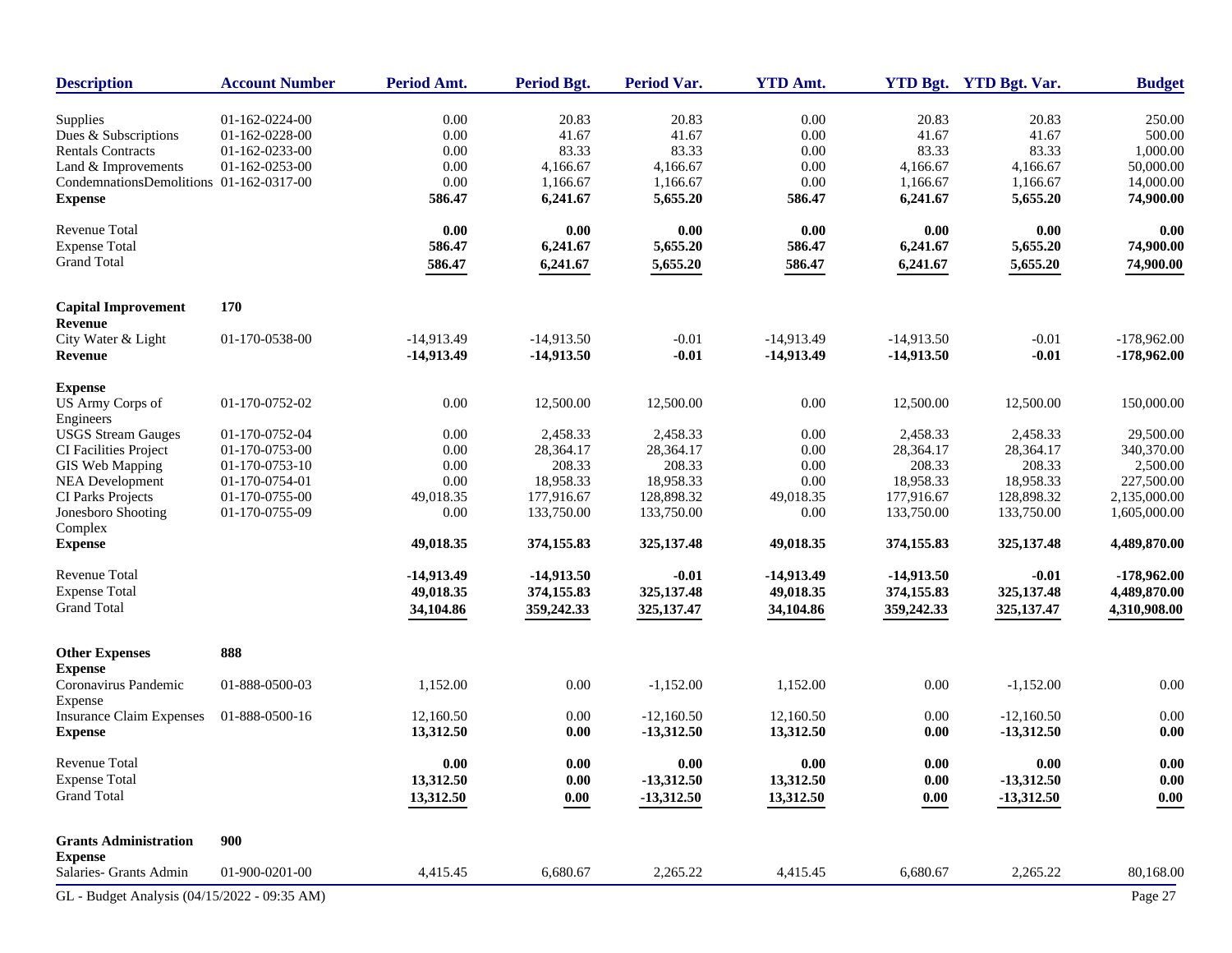| <b>Description</b>                           | <b>Account Number</b> | Period Amt.   | <b>Period Bgt.</b> | Period Var.   | <b>YTD Amt.</b> |               | YTD Bgt. YTD Bgt. Var. | <b>Budget</b>  |
|----------------------------------------------|-----------------------|---------------|--------------------|---------------|-----------------|---------------|------------------------|----------------|
| <b>Holiday Pay</b>                           | 01-900-0202-00        | 0.00          | 102.83             | 102.83        | 0.00            | 102.83        | 102.83                 | 1,234.00       |
| Group Insurance                              | 01-900-0203-00        | 920.43        | 843.83             | $-76.60$      | 920.43          | 843.83        | $-76.60$               | 10,126.00      |
| Pension - City's Contribution 01-900-0204-00 |                       | 126.93        | 308.33             | 181.40        | 126.93          | 308.33        | 181.40                 | 3,700.00       |
| <b>Payroll Taxes</b>                         | 01-900-0206-00        | 281.77        | 472.25             | 190.48        | 281.77          | 472.25        | 190.48                 | 5,667.00       |
| Travel & Training                            | 01-900-0209-00        | 113.14        | 666.67             | 553.53        | 113.14          | 666.67        | 553.53                 | 8,000.00       |
| Part-Time Salaries                           | 01-900-0210-00        | 504.00        | 833.33             | 329.33        | 504.00          | 833.33        | 329.33                 | 10,000.00      |
| Telephone Expense                            | 01-900-0213-00        | 75.90         | 91.67              | 15.77         | 75.90           | 91.67         | 15.77                  | 1,100.00       |
| Professional Services                        | 01-900-0217-00        | 0.00          | 5,000.00           | 5,000.00      | 0.00            | 5,000.00      | 5,000.00               | 60,000.00      |
| Postage                                      | 01-900-0218-00        | 0.00          | 20.67              | 20.67         | 0.00            | 20.67         | 20.67                  | 248.00         |
| Advertising and Printing                     | 01-900-0220-00        | 0.00          | 166.67             | 166.67        | 0.00            | 166.67        | 166.67                 | 2,000.00       |
| Supplies                                     | 01-900-0224-00        | 0.00          | 41.67              | 41.67         | 0.00            | 41.67         | 41.67                  | 500.00         |
| <b>Office Supplies</b>                       | 01-900-0224-01        | 49.87         | 41.67              | $-8.20$       | 49.87           | 41.67         | $-8.20$                | 500.00         |
| Fuel                                         | 01-900-0225-00        | $0.00\,$      | 4.17               | 4.17          | 0.00            | 4.17          | 4.17                   | 50.00          |
| Dues & Subscriptions                         | 01-900-0228-00        | 0.00          | 416.67             | 416.67        | 0.00            | 416.67        | 416.67                 | 5,000.00       |
| Minor Equipment &<br>Furniture               | 01-900-0232-01        | $0.00\,$      | 100.00             | 100.00        | 0.00            | 100.00        | 100.00                 | 1,200.00       |
| <b>Rentals Contracts</b>                     | 01-900-0233-00        | 55.33         | 108.33             | 53.00         | 55.33           | 108.33        | 53.00                  | 1,300.00       |
| Medicare Contributions                       | 01-900-0284-00        | 65.94         | 110.42             | 44.48         | 65.94           | 110.42        | 44.48                  | 1,325.00       |
| Computer Software                            | 01-900-0296-00        | 0.00          | 83.33              | 83.33         | 0.00            | 83.33         | 83.33                  | 1,000.00       |
| <b>Mobile Data Services</b>                  | 01-900-0297-00        | 50.62         | 54.17              | 3.55          | 50.62           | 54.17         | 3.55                   | 650.00         |
| Grants Cost Share -<br>Americorps            | 01-900-2300-02        | 0.00          | 1,125.00           | 1,125.00      | 0.00            | 1,125.00      | 1,125.00               | 13,500.00      |
| <b>Expense</b>                               |                       | 6,659.38      | 17,272.35          | 10,612.97     | 6,659.38        | 17,272.35     | 10,612.97              | 207,268.00     |
| Revenue Total                                |                       | 0.00          | 0.00               | $0.00\,$      | 0.00            | 0.00          | 0.00                   | 0.00           |
| <b>Expense Total</b>                         |                       | 6,659.38      | 17,272.35          | 10,612.97     | 6,659.38        | 17,272.35     | 10,612.97              | 207,268.00     |
| <b>Grand Total</b>                           |                       | 6,659.38      | 17,272.35          | 10,612.97     | 6,659.38        | 17,272.35     | 10,612.97              | 207,268.00     |
| <b>Other Revenues</b>                        | 999                   |               |                    |               |                 |               |                        |                |
| <b>Revenue</b>                               |                       |               |                    |               |                 |               |                        |                |
| <b>Insurance Claim Recovery</b>              | 01-999-0500-16        | $-10,934.28$  | 0.00               | 10,934.28     | $-10,934.28$    | 0.00          | 10,934.28              | 0.00           |
| <b>Revenue</b>                               |                       | $-10,934.28$  | 0.00               | 10,934.28     | $-10,934.28$    | 0.00          | 10,934.28              | 0.00           |
| <b>Revenue Total</b>                         |                       | $-10,934.28$  | 0.00               | 10,934.28     | $-10,934.28$    | 0.00          | 10,934.28              | 0.00           |
| <b>Expense Total</b>                         |                       | 0.00          | 0.00               | 0.00          | 0.00            | 0.00          | 0.00                   | 0.00           |
| <b>Grand Total</b>                           |                       | $-10,934.28$  | 0.00               | 10,934.28     | $-10,934.28$    | $0.00\,$      | 10,934.28              | $0.00\,$       |
| Revenue Total                                |                       | -5,339,299.99 | $-4,446,640.09$    | 892,659.90    | -5,339,299.99   | -4,446,640.09 | 892,659.90             | -54,055,099.00 |
| <b>Expense Total</b>                         |                       | 5,190,047.06  | 4,479,875.21       | $-710,171.85$ | 5,190,047.06    | 4,479,875.21  | $-710,171.85$          | 53,758,503.00  |
| <b>Grand Total</b>                           |                       | -149,252.93   | 33,235.12          | 182,488.05    | $-149,252.93$   | 33,235.12     | 182,488.05             | -296,596.00    |
| <b>General Fund</b>                          | 01                    | $-149,252.93$ | 33,235.12          | 182,488.05    | $-149.252.93$   | 33,235.12     | 182,488.05             | $-296,596.00$  |
|                                              |                       |               |                    |               |                 |               |                        |                |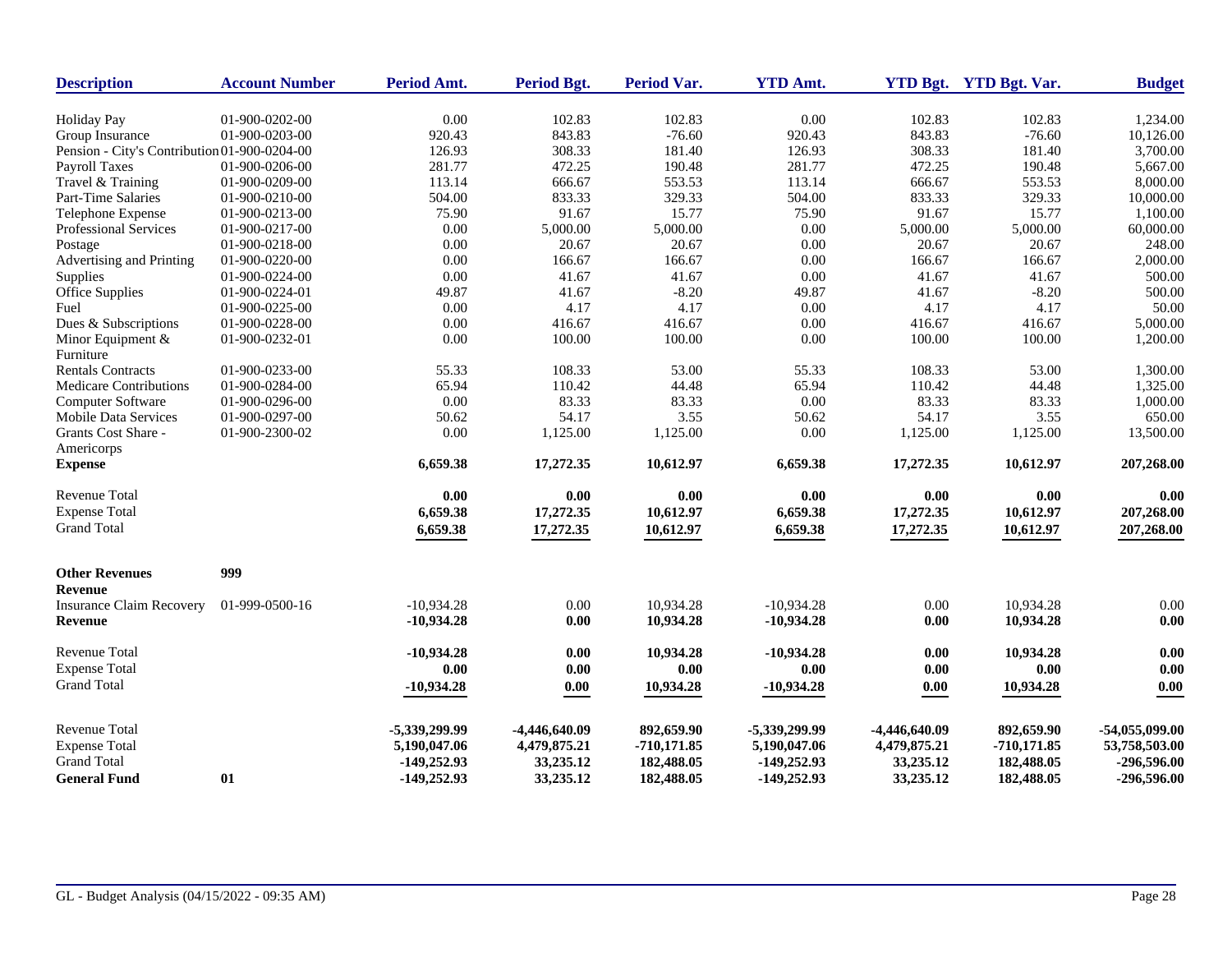

| <b>Description</b>                           | <b>Account Number</b> | Period Amt.   | Period Bgt.   | <b>Period Var.</b> | <b>YTD Amt.</b> |               | YTD Bgt. YTD Bgt. Var. | <b>Budget</b>   |
|----------------------------------------------|-----------------------|---------------|---------------|--------------------|-----------------|---------------|------------------------|-----------------|
| <b>Street Fund</b>                           | 02                    |               |               |                    |                 |               |                        |                 |
| <b>General Admin</b>                         | 134                   |               |               |                    |                 |               |                        |                 |
| <b>Revenue</b>                               |                       |               |               |                    |                 |               |                        |                 |
| <b>State Turnback Funds</b>                  | 02-134-0510-00        | $-348,413.55$ | $-324,033.55$ | 24,380.00          | $-348,413.55$   | $-324,033.55$ | 24,380.00              | $-3,823,658.00$ |
| State Turnback Funds-Hwy 02-134-0510-01      |                       | $-184,385.93$ | $-157,533.34$ | 26,852.59          | $-184,385.93$   | $-157,533.34$ | 26,852.59              | $-1,904,185.00$ |
| Const                                        |                       |               |               |                    |                 |               |                        |                 |
| <b>Interest Earned</b>                       | 02-134-0515-00        | $-820.26$     | $-1,333.33$   | $-513.07$          | $-820.26$       | $-1,333.33$   | $-513.07$              | $-16,000.00$    |
| Miscellaneous Revenue                        | 02-134-0517-00        | 0.00          | $-8,358.75$   | $-8,358.75$        | 0.00            | $-8,358.75$   | $-8,358.75$            | $-100,305.00$   |
| County Road Tax                              | 02-134-0520-00        | $-223,673.88$ | $-170,449.92$ | 53,223.96          | $-223,673.88$   | $-170,449.92$ | 53,223.96              | $-2,045,399.00$ |
| Natural Gas Severance Tax                    | 02-134-0548-00        | $-38,115.21$  | $-13,333.33$  | 24,781.88          | $-38,115.21$    | $-13,333.33$  | 24,781.88              | $-160,000.00$   |
| Adopt an Intersection                        | 02-134-0582-00        | 0.00          | $-1,594.00$   | $-1,594.00$        | 0.00            | $-1,594.00$   | $-1,594.00$            | $-19,128.00$    |
| Revenue                                      |                       | -795,408.83   | $-676,636.22$ | 118,772.61         | -795,408.83     | $-676,636.22$ | 118,772.61             | $-8,068,675.00$ |
| Revenue Total                                |                       | -795,408.83   | $-676,636.22$ | 118,772.61         | -795,408.83     | $-676,636.22$ | 118,772.61             | $-8,068,675.00$ |
| <b>Expense Total</b>                         |                       | 0.00          | 0.00          | 0.00               | 0.00            | 0.00          | 0.00                   | 0.00            |
| <b>Grand Total</b>                           |                       | -795,408.83   | $-676,636.22$ | 118,772.61         | -795,408.83     | $-676,636.22$ | 118,772.61             | $-8,068,675.00$ |
| <b>Street Department</b>                     | 160                   |               |               |                    |                 |               |                        |                 |
| <b>Revenue</b>                               |                       |               |               |                    |                 |               |                        |                 |
| <b>Street Plate Fees</b>                     | 02-160-0721-00        | $-720.00$     | $-375.00$     | 345.00             | $-720.00$       | $-375.00$     | 345.00                 | $-4,500.00$     |
| <b>Barricade Fees</b>                        | 02-160-0722-00        | 0.00          | $-83.33$      | $-83.33$           | 0.00            | $-83.33$      | $-83.33$               | $-1,000.00$     |
| Cone Fees                                    | 02-160-0723-00        | 0.00          | $-6.25$       | $-6.25$            | 0.00            | $-6.25$       | $-6.25$                | $-75.00$        |
| <b>Asphalt Repair Fees</b>                   | 02-160-0724-00        | $-1,380.00$   | $-1,083.33$   | 296.67             | $-1,380.00$     | $-1,083.33$   | 296.67                 | $-13,000.00$    |
| Sign & Post Fees                             | 02-160-0725-00        | 0.00          | $-83.33$      | $-83.33$           | 0.00            | $-83.33$      | $-83.33$               | $-1,000.00$     |
| Revenue                                      |                       | $-2,100.00$   | $-1,631.24$   | 468.76             | $-2,100.00$     | $-1,631.24$   | 468.76                 | $-19,575.00$    |
| <b>Expense</b>                               |                       |               |               |                    |                 |               |                        |                 |
| Salaries- Street                             | 02-160-0201-00        | 124,510.75    | 169,826.67    | 45,315.92          | 124,510.75      | 169,826.67    | 45,315.92              | 2,037,920.00    |
| <b>Holiday Pay</b>                           | 02-160-0202-00        | $-99.22$      | 2,641.17      | 2,740.39           | $-99.22$        | 2,641.17      | 2,740.39               | 31,694.00       |
| Group Insurance                              | 02-160-0203-00        | 21,010.88     | 23,791.67     | 2,780.79           | 21,010.88       | 23,791.67     | 2,780.79               | 285,500.00      |
| Pension - City's Contribution 02-160-0204-00 |                       | 4,583.69      | 4,927.08      | 343.39             | 4,583.69        | 4,927.08      | 343.39                 | 59,125.00       |
| Payroll Taxes                                | 02-160-0206-00        | 7,600.44      | 11,240.67     | 3,640.23           | 7,600.44        | 11,240.67     | 3,640.23               | 134,888.00      |
| Uniforms                                     | 02-160-0207-00        | 2,947.07      | 1,833.33      | $-1, 113.74$       | 2,947.07        | 1,833.33      | $-1,113.74$            | 22,000.00       |
| Travel & Training                            | 02-160-0209-00        | 0.00          | 166.67        | 166.67             | 0.00            | 166.67        | 166.67                 | 2,000.00        |
| <b>Part-Time Salaries</b>                    | 02-160-0210-00        | 0.00          | 6,500.00      | 6,500.00           | 0.00            | 6,500.00      | 6,500.00               | 78,000.00       |
| <b>Overtime Salaries</b>                     | 02-160-0211-00        | 138.74        | 1,666.67      | 1,527.93           | 138.74          | 1,666.67      | 1,527.93               | 20,000.00       |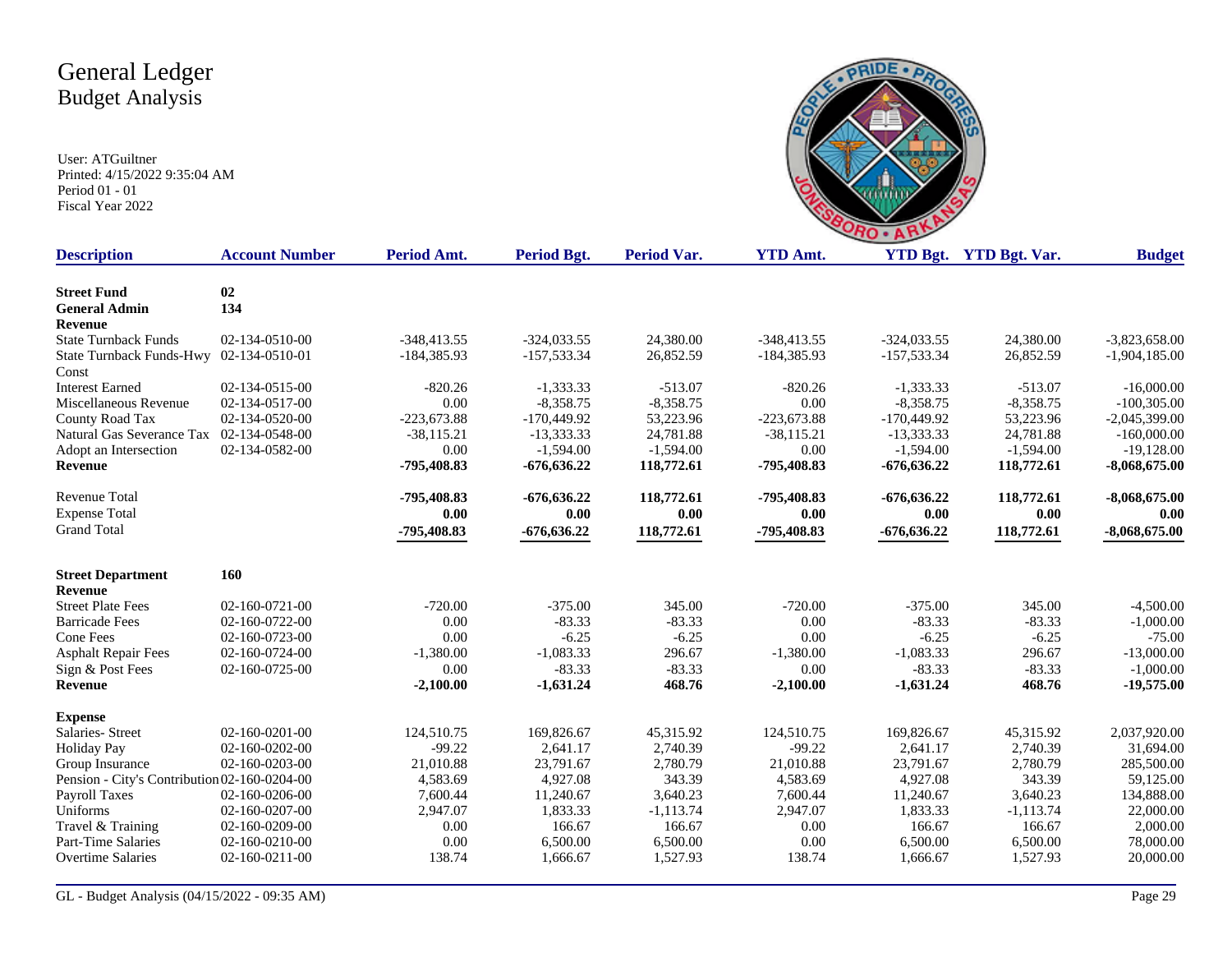| <b>Description</b>                        | <b>Account Number</b> | Period Amt. | <b>Period Bgt.</b> | <b>Period Var.</b> | <b>YTD Amt.</b> |              | YTD Bgt. YTD Bgt. Var. | <b>Budget</b> |
|-------------------------------------------|-----------------------|-------------|--------------------|--------------------|-----------------|--------------|------------------------|---------------|
| Telephone Expense                         | 02-160-0213-00        | 115.99      | 183.33             | 67.34              | 115.99          | 183.33       | 67.34                  | 2,200.00      |
| Insurance and Licenses                    | 02-160-0215-00        | 63,193.36   | 5,291.67           | $-57,901.69$       | 63,193.36       | 5,291.67     | $-57,901.69$           | 63,500.00     |
| <b>Earned Benefits Payout</b>             | 02-160-0216-00        | 262.91      | 500.00             | 237.09             | 262.91          | 500.00       | 237.09                 | 6,000.00      |
| Professional Services                     | 02-160-0217-00        | 26.90       | 1,666.67           | 1,639.77           | 26.90           | 1,666.67     | 1,639.77               | 20,000.00     |
| Postage                                   | 02-160-0218-00        | 0.00        | 8.33               | 8.33               | 0.00            | 8.33         | 8.33                   | 100.00        |
| Advertising and Printing                  | 02-160-0220-00        | 0.00        | 25.00              | 25.00              | 0.00            | 25.00        | 25.00                  | 300.00        |
| Maintenance Bldg & Grns.                  | 02-160-0221-00        | 62.47       | 0.00               | $-62.47$           | 62.47           | 0.00         | $-62.47$               | 0.00          |
| <b>Equipment Maintenance</b>              | 02-160-0222-00        | 5,171.54    | 1,666.67           | $-3,504.87$        | 5,171.54        | 1,666.67     | $-3,504.87$            | 20,000.00     |
| Auto Expense                              | 02-160-0223-00        | 20,032.25   | 25,000.00          | 4,967.75           | 20,032.25       | 25,000.00    | 4,967.75               | 300,000.00    |
| Supplies                                  | 02-160-0224-00        | 2,548.32    | 7,500.00           | 4,951.68           | 2,548.32        | 7,500.00     | 4,951.68               | 90,000.00     |
| Office Supplies                           | 02-160-0224-01        | 10.90       | 83.33              | 72.43              | 10.90           | 83.33        | 72.43                  | 1,000.00      |
| Fuel                                      | 02-160-0225-00        | 5,773.39    | 16,666.67          | 10,893.28          | 5,773.39        | 16,666.67    | 10,893.28              | 200,000.00    |
| Dues & Subscriptions                      | 02-160-0228-00        | 0.00        | 8.33               | 8.33               | 0.00            | 8.33         | 8.33                   | 100.00        |
| <b>Fixed Assets</b>                       | 02-160-0232-00        | 9,385.00    | 70,074.67          | 60,689.67          | 9,385.00        | 70,074.67    | 60,689.67              | 840,896.00    |
| Minor Equipment $&$                       | 02-160-0232-01        | 0.00        | 458.33             | 458.33             | 0.00            | 458.33       | 458.33                 | 5,500.00      |
| Furniture                                 |                       |             |                    |                    |                 |              |                        |               |
| <b>Rentals Contracts</b>                  | 02-160-0233-00        | 453.03      | 500.00             | 46.97              | 453.03          | 500.00       | 46.97                  | 6,000.00      |
| <b>Street Materials</b>                   | 02-160-0235-00        | 25,230.02   | 33, 333. 33        | 8,103.31           | 25,230.02       | 33,333.33    | 8,103.31               | 400,000.00    |
| <b>Street Contracts</b>                   | 02-160-0236-00        | 6,992.60    | 16,666.67          | 9,674.07           | 6,992.60        | 16,666.67    | 9,674.07               | 200,000.00    |
| <b>Street Signalization</b>               | 02-160-0239-00        | 1,614.63    | 14,583.33          | 12,968.70          | 1,614.63        | 14,583.33    | 12,968.70              | 175,000.00    |
| UnemploymentWkms.Comp.02-160-0279-00      |                       | 67,887.95   | 6,291.67           | $-61,596.28$       | 67,887.95       | 6,291.67     | $-61,596.28$           | 75,500.00     |
| Medicare Contributions                    | 02-160-0284-00        | 1,777.48    | 2,628.83           | 851.35             | 1,777.48        | 2,628.83     | 851.35                 | 31,546.00     |
| Longevity Pay                             | 02-160-0285-00        | 8,000.00    | 666.67             | $-7,333.33$        | 8,000.00        | 666.67       | $-7,333.33$            | 8,000.00      |
| Computer Software                         | 02-160-0296-00        | 0.00        | 199.17             | 199.17             | 0.00            | 199.17       | 199.17                 | 2,390.00      |
| <b>Mobile Data Services</b>               | 02-160-0297-00        | 547.94      | 291.67             | $-256.27$          | 547.94          | 291.67       | $-256.27$              | 3,500.00      |
| <b>Maintenance Contracts</b>              | 02-160-0318-00        | 0.00        | 1,085.00           | 1,085.00           | 0.00            | 1,085.00     | 1.085.00               | 13,020.00     |
| <b>Expense</b>                            |                       | 379,779.03  | 427,973.27         | 48,194.24          | 379,779.03      | 427,973.27   | 48,194.24              | 5,135,679.00  |
| <b>Revenue Total</b>                      |                       | $-2,100.00$ | $-1,631.24$        | 468.76             | $-2,100.00$     | $-1,631.24$  | 468.76                 | $-19,575.00$  |
| <b>Expense Total</b>                      |                       | 379,779.03  | 427,973.27         | 48,194.24          | 379,779.03      | 427,973.27   | 48,194.24              | 5,135,679.00  |
| <b>Grand Total</b>                        |                       | 377,679.03  | 426,342.03         | 48,663.00          | 377,679.03      | 426,342.03   | 48,663.00              | 5,116,104.00  |
| <b>Street Engineering</b>                 | 161                   |             |                    |                    |                 |              |                        |               |
| <b>Revenue</b>                            |                       |             |                    |                    |                 |              |                        |               |
| Floodplain Permits                        | 02-161-0553-00        | 0.00        | $-1,404.25$        | $-1,404.25$        | 0.00            | $-1,404.25$  | $-1,404.25$            | $-16,851.00$  |
| <b>RoadLane Closure Permits</b>           | 02-161-0556-00        | $-75.00$    | $-63.42$           | 11.58              | $-75.00$        | $-63.42$     | 11.58                  | $-761.00$     |
| <b>Residential Site Permits</b>           | 02-161-0558-00        | $-275.00$   | $-1,397.83$        | $-1,122.83$        | $-275.00$       | $-1,397.83$  | $-1,122.83$            | $-16,774.00$  |
| Stormwater Grading Permits 02-161-0563-00 |                       | $-350.00$   | $-3,833.33$        | $-3,483.33$        | $-350.00$       | $-3,833.33$  | $-3,483.33$            | $-46,000.00$  |
| <b>Site Dev Review Permits</b>            | 02-161-0565-00        | 0.00        | $-376.25$          | $-376.25$          | 0.00            | $-376.25$    | $-376.25$              | $-4,515.00$   |
| <b>Stormwater Management</b><br>Permits   | 02-161-0573-00        | $-4,100.00$ | $-4,077.83$        | 22.17              | $-4,100.00$     | $-4,077.83$  | 22.17                  | $-48,934.00$  |
| Driveway Permits                          | 02-161-0575-00        | $-350.00$   | $-1,851.50$        | $-1,501.50$        | $-350.00$       | $-1,851.50$  | $-1,501.50$            | $-22,218.00$  |
| <b>Stormwater Appeal Fees</b>             | 02-161-0577-00        | $0.00\,$    | $-91.92$           | $-91.92$           | 0.00            | $-91.92$     | $-91.92$               | $-1,103.00$   |
| <b>Revenue</b>                            |                       | $-5,150.00$ | $-13,096.33$       | $-7,946.33$        | $-5,150.00$     | $-13,096.33$ | $-7,946.33$            | $-157,156.00$ |
| <b>Expense</b>                            |                       |             |                    |                    |                 |              |                        |               |
| Salaries-Engineering                      | 02-161-0201-00        | 52,662.98   | 63,455.08          | 10,792.10          | 52,662.98       | 63,455.08    | 10,792.10              | 761,461.00    |
| Holiday Pay                               | 02-161-0202-00        | 0.00        | 982.75             | 982.75             | 0.00            | 982.75       | 982.75                 | 11,793.00     |
| Group Insurance                           | 02-161-0203-00        | 7,477.14    | 8,833.33           | 1,356.19           | 7,477.14        | 8,833.33     | 1,356.19               | 106,000.00    |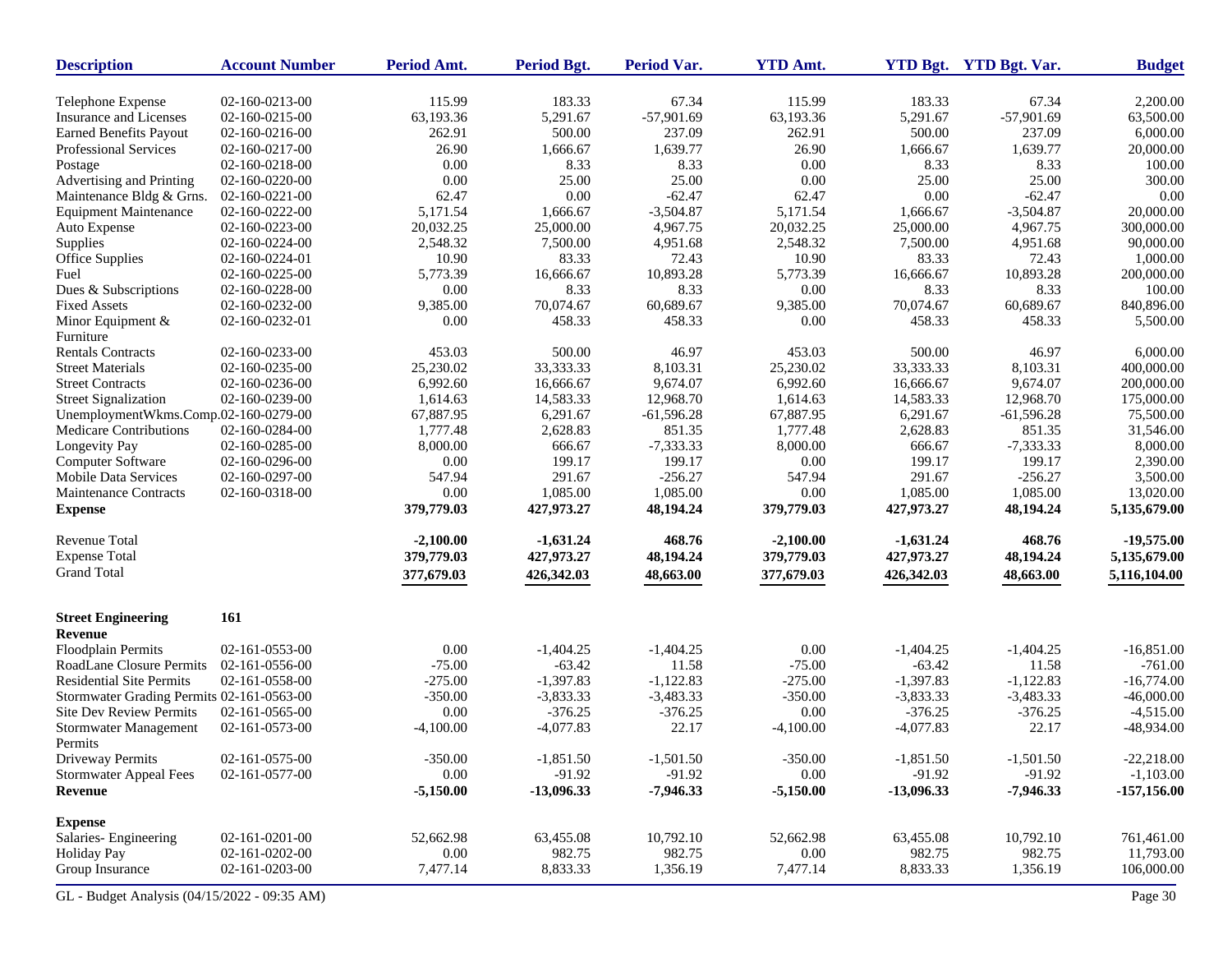| <b>Description</b>                           | <b>Account Number</b> | Period Amt. | <b>Period Bgt.</b> | <b>Period Var.</b> | <b>YTD Amt.</b> |              | YTD Bgt. YTD Bgt. Var. | <b>Budget</b> |
|----------------------------------------------|-----------------------|-------------|--------------------|--------------------|-----------------|--------------|------------------------|---------------|
| Pension - City's Contribution 02-161-0204-00 |                       | 2,580.81    | 2,592.50           | 11.69              | 2,580.81        | 2,592.50     | 11.69                  | 31,110.00     |
| Payroll Taxes                                | 02-161-0206-00        | 3,165.64    | 4,023.50           | 857.86             | 3,165.64        | 4,023.50     | 857.86                 | 48,282.00     |
| Travel & Training                            | 02-161-0209-00        | 100.00      | 500.00             | 400.00             | 100.00          | 500.00       | 400.00                 | 6,000.00      |
| Telephone Expense                            | 02-161-0213-00        | 1,211.11    | 1,260.00           | 48.89              | 1,211.11        | 1,260.00     | 48.89                  | 15,120.00     |
| Insurance and Licenses                       | 02-161-0215-00        | 3,660.43    | 333.33             | $-3,327.10$        | 3,660.43        | 333.33       | $-3,327.10$            | 4,000.00      |
| Professional Services                        | 02-161-0217-00        | 172.00      | 125.00             | $-47.00$           | 172.00          | 125.00       | $-47.00$               | 1,500.00      |
| Postage                                      | 02-161-0218-00        | 290.00      | 58.33              | $-231.67$          | 290.00          | 58.33        | $-231.67$              | 700.00        |
| Advertising and Printing                     | 02-161-0220-00        | 1,258.40    | 208.33             | $-1,050.07$        | 1,258.40        | 208.33       | $-1,050.07$            | 2,500.00      |
| Auto Expense                                 | 02-161-0223-00        | 111.92      | 208.33             | 96.41              | 111.92          | 208.33       | 96.41                  | 2,500.00      |
| Supplies                                     | 02-161-0224-00        | 254.00      | 166.67             | $-87.33$           | 254.00          | 166.67       | $-87.33$               | 2,000.00      |
| Office Supplies                              | 02-161-0224-01        | 134.02      | 125.00             | $-9.02$            | 134.02          | 125.00       | $-9.02$                |               |
|                                              |                       |             |                    |                    |                 |              |                        | 1,500.00      |
| Fuel                                         | 02-161-0225-00        | 265.10      | 1,166.67           | 901.57             | 265.10          | 1,166.67     | 901.57                 | 14,000.00     |
| Dues & Subscriptions                         | 02-161-0228-00        | 0.00        | 125.00             | 125.00             | 0.00            | 125.00       | 125.00                 | 1,500.00      |
| <b>Fixed Assets</b>                          | 02-161-0232-00        | 0.00        | 1,041.67           | 1,041.67           | 0.00            | 1,041.67     | 1,041.67               | 12,500.00     |
| Minor Equipment &                            | 02-161-0232-01        | 0.00        | 1,666.67           | 1,666.67           | 0.00            | 1,666.67     | 1,666.67               | 20,000.00     |
| Furniture                                    |                       |             |                    |                    |                 |              |                        |               |
| <b>Rentals Contracts</b>                     | 02-161-0233-00        | 226.79      | 208.33             | $-18.46$           | 226.79          | 208.33       | $-18.46$               | 2,500.00      |
| <b>Street Signalization</b>                  | 02-161-0239-00        | 2,985.95    | 11,074.17          | 8,088.22           | 2,985.95        | 11,074.17    | 8,088.22               | 132,890.00    |
| Medicare Contributions                       | 02-161-0284-00        | 740.35      | 941.00             | 200.65             | 740.35          | 941.00       | 200.65                 | 11,292.00     |
| Longevity Pay                                | 02-161-0285-00        | 3,000.00    | 250.00             | $-2,750.00$        | 3,000.00        | 250.00       | $-2,750.00$            | 3,000.00      |
| Computer Software                            | 02-161-0296-00        | $0.00\,$    | 4,166.67           | 4,166.67           | 0.00            | 4,166.67     | 4,166.67               | 50,000.00     |
| <b>Mobile Data Services</b>                  | 02-161-0297-00        | 311.32      | 375.00             | 63.68              | 311.32          | 375.00       | 63.68                  | 4,500.00      |
| Maintenance Contracts                        | 02-161-0318-00        | $0.00\,$    | 1,750.00           | 1,750.00           | 0.00            | 1,750.00     | 1,750.00               | 21,000.00     |
| <b>Street Overlays</b>                       | 02-161-0329-00        | 0.00        | 83,333.33          | 83,333.33          | 0.00            | 83,333.33    | 83,333.33              | 1,000,000.00  |
| <b>Expense</b>                               |                       | 80,607.96   | 188,970.66         | 108,362.70         | 80,607.96       | 188,970.66   | 108,362.70             | 2,267,648.00  |
| <b>Revenue Total</b>                         |                       | $-5,150.00$ | $-13,096.33$       | $-7,946.33$        | $-5,150.00$     | $-13,096.33$ | $-7,946.33$            | $-157,156.00$ |
| <b>Expense Total</b>                         |                       | 80,607.96   | 188,970.66         | 108,362.70         | 80,607.96       | 188,970.66   | 108,362.70             | 2,267,648.00  |
| <b>Grand Total</b>                           |                       | 75,457.96   | 175,874.33         | 100,416.37         | 75,457.96       | 175,874.33   | 100,416.37             | 2,110,492.00  |
| <b>Capital Improvement</b>                   | 170                   |             |                    |                    |                 |              |                        |               |
| Revenue                                      |                       |             |                    |                    |                 |              |                        |               |
| <b>AHTD100657 MLK</b><br>Extension           | 02-170-0536-13        | 0.00        | -48,333.33         | -48,333.33         | 0.00            | -48,333.33   | -48,333.33             | $-580,000.00$ |
| Revenue                                      |                       | 0.00        | -48,333.33         | -48,333.33         | 0.00            | -48,333.33   | -48,333.33             | $-580,000.00$ |
| <b>Expense</b>                               |                       |             |                    |                    |                 |              |                        |               |
| Caraway - Parker to Fox                      | 02-170-0751-03        | 29,460.69   | 0.00               | $-29,460.69$       | 29,460.69       | 0.00         | $-29,460.69$           | 0.00          |
| Meadow                                       |                       |             |                    |                    |                 |              |                        |               |
| Misc. Street Projects                        | 02-170-0751-04        | 0.00        | 62,500.00          | 62,500.00          | 0.00            | 62,500.00    | 62,500.00              | 750,000.00    |
| SidewalksMisc Concrete                       | 02-170-0751-05        | 0.00        | 62,500.00          | 62,500.00          | 0.00            | 62,500.00    | 62,500.00              | 750,000.00    |
| <b>AHTD Bridge Inspections</b>               | 02-170-0751-09        | $0.00\,$    | 250.00             | 250.00             | 0.00            | 250.00       | 250.00                 | 3,000.00      |
| Railroad Maintenance                         | 02-170-0751-11        | 4,388.00    | 12,500.00          | 8,112.00           | 4,388.00        | 12,500.00    | 8,112.00               | 150,000.00    |
| <b>Expense</b>                               |                       | 33,848.69   | 137,750.00         | 103,901.31         | 33,848.69       | 137,750.00   | 103,901.31             | 1,653,000.00  |
| Revenue Total                                |                       | 0.00        | -48,333.33         | -48,333.33         | 0.00            | -48,333.33   | -48,333.33             | $-580,000.00$ |
| <b>Expense Total</b>                         |                       | 33,848.69   | 137,750.00         | 103,901.31         | 33,848.69       | 137,750.00   | 103,901.31             | 1,653,000.00  |
| <b>Grand Total</b>                           |                       | 33,848.69   | 89,416.67          | 55,567.98          | 33,848.69       | 89,416.67    | 55,567.98              | 1,073,000.00  |
|                                              |                       |             |                    |                    |                 |              |                        |               |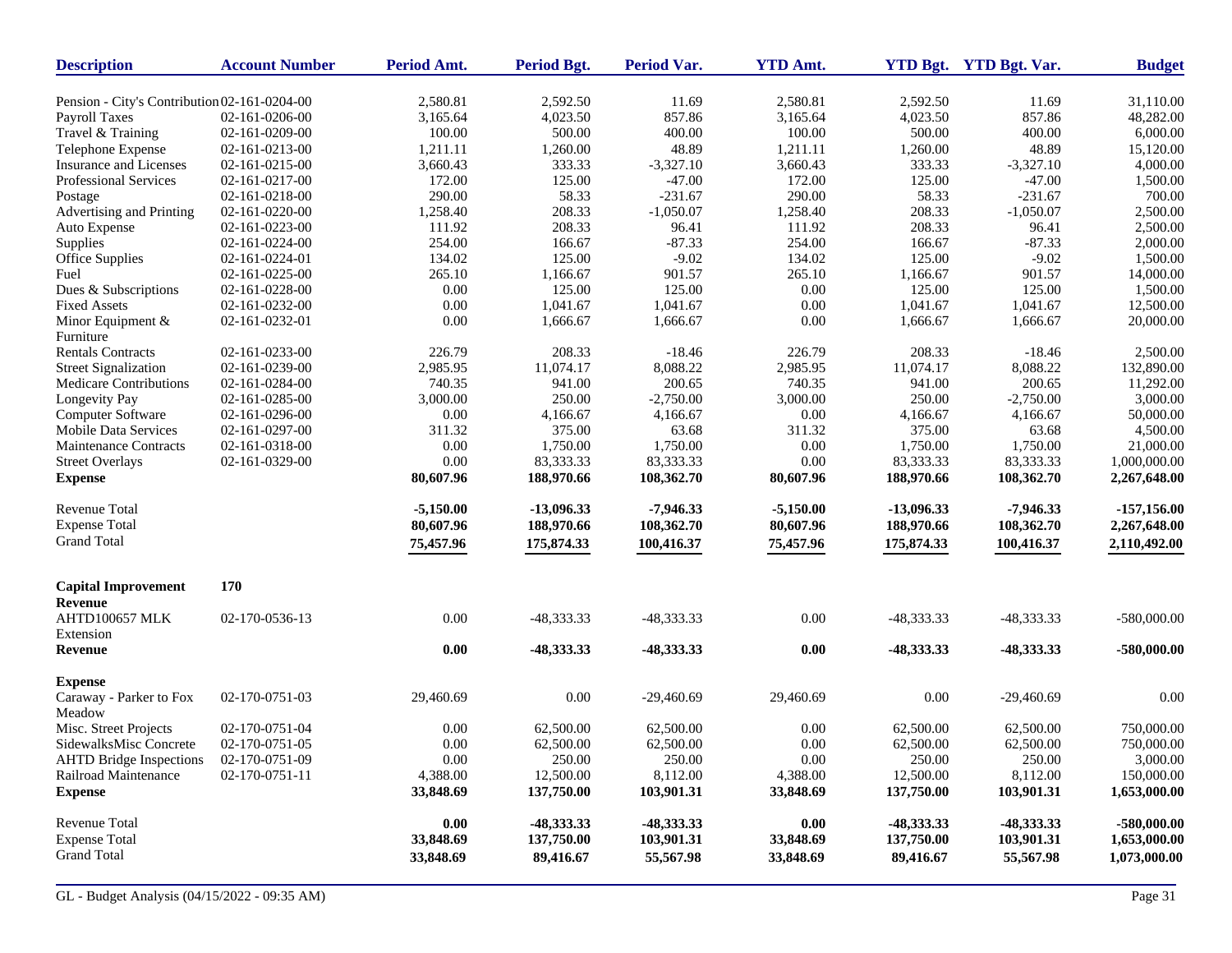| <b>Description</b>                      | <b>Account Number</b> | Period Amt.   | Period Bgt. | <b>Period Var.</b> | <b>YTD Amt.</b> | <b>YTD Bgt.</b> | <b>YTD Bgt. Var.</b> | <b>Budget</b>   |
|-----------------------------------------|-----------------------|---------------|-------------|--------------------|-----------------|-----------------|----------------------|-----------------|
|                                         |                       |               |             |                    |                 |                 |                      |                 |
| <b>Other Expenses</b><br><b>Expense</b> | 888                   |               |             |                    |                 |                 |                      |                 |
| <b>Insurance Claim Expenses</b>         | 02-888-0500-16        | 7.663.36      | 0.00        | $-7,663.36$        | 7,663.36        | 0.00            | $-7.663.36$          | $0.00\,$        |
| <b>Expense</b>                          |                       | 7,663.36      | 0.00        | $-7,663.36$        | 7,663.36        | 0.00            | $-7,663.36$          | 0.00            |
| <b>Revenue Total</b>                    |                       | 0.00          | 0.00        | 0.00               | 0.00            | 0.00            | 0.00                 | 0.00            |
| <b>Expense Total</b>                    |                       | 7.663.36      | 0.00        | $-7.663.36$        | 7,663.36        | 0.00            | $-7,663.36$          | 0.00            |
| <b>Grand Total</b>                      |                       | 7,663.36      | 0.00        | $-7,663.36$        | 7,663.36        | 0.00            | $-7,663.36$          | 0.00            |
| <b>Revenue Total</b>                    |                       | $-802,658.83$ | -739,697.12 | 62,961.71          | $-802,658.83$   | -739,697.12     | 62,961.71            | $-8,825,406.00$ |
| <b>Expense Total</b>                    |                       | 501,899.04    | 754,693.93  | 252,794.89         | 501,899.04      | 754,693.93      | 252,794.89           | 9,056,327.00    |
| <b>Grand Total</b>                      |                       | $-300,759.79$ | 14,996.81   | 315,756.60         | $-300,759.79$   | 14,996.81       | 315,756.60           | 230,921.00      |
| <b>Street Fund</b>                      | 02                    | $-300,759.79$ | 14,996.81   | 315,756.60         | $-300,759.79$   | 14,996.81       | 315,756.60           | 230,921.00      |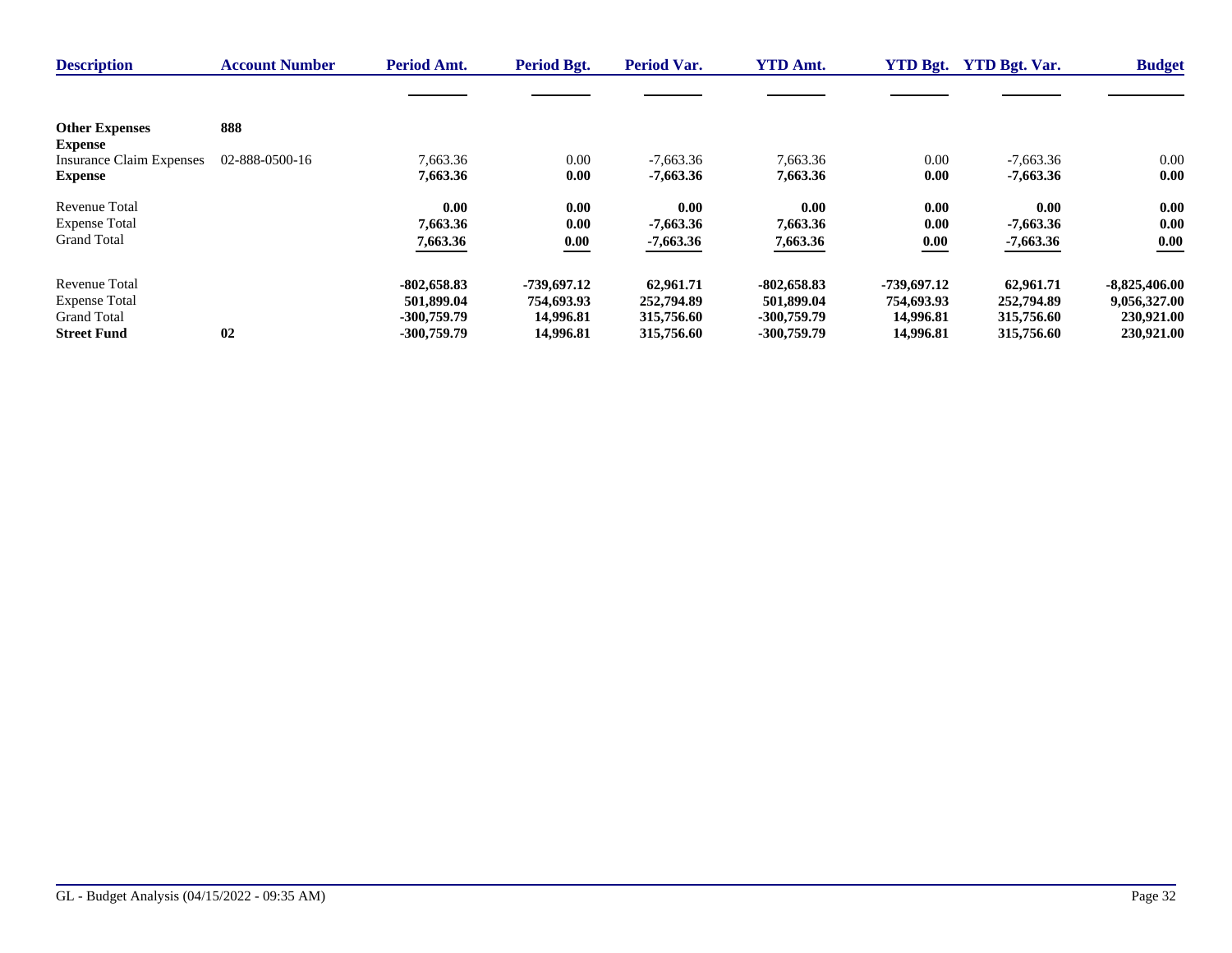User: ATGuiltner Printed: 4/15/2022 9:35:04 AM Period 01 - 01 Fiscal Year 2022



| <b>Description</b>                           | <b>Account Number</b> | Period Amt. | <b>Period Bgt.</b> | <b>Period Var.</b> | <b>YTD Amt.</b> |               | YTD Bgt. YTD Bgt. Var. | <b>Budget</b>   |
|----------------------------------------------|-----------------------|-------------|--------------------|--------------------|-----------------|---------------|------------------------|-----------------|
|                                              |                       |             |                    |                    |                 |               |                        |                 |
| <b>Emergency 911 Fund</b>                    | 06<br>145             |             |                    |                    |                 |               |                        |                 |
| E-911                                        |                       |             |                    |                    |                 |               |                        |                 |
| Revenue                                      |                       | $-172.99$   |                    | $-60.34$           | $-172.99$       | $-233.33$     |                        |                 |
| <b>Interest Earned</b>                       | 06-145-0515-00        |             | $-233.33$          |                    |                 |               | $-60.34$               | $-2,800.00$     |
| E911 Surcharge                               | 06-145-0550-00        | $-4,193.30$ | $-7,916.67$        | $-3,723.37$        | $-4,193.30$     | $-7,916.67$   | $-3,723.37$            | $-95,000.00$    |
| <b>PSAP Distribution</b>                     | 06-145-0600-00        | 0.00        | $-140,000.00$      | $-140,000.00$      | 0.00            | $-140,000.00$ | $-140,000.00$          | $-1,680,000.00$ |
| <b>Revenue</b>                               |                       | $-4,366.29$ | $-148,150.00$      | $-143,783.71$      | $-4,366.29$     | $-148,150.00$ | $-143,783.71$          | $-1,777,800.00$ |
| <b>Expense</b>                               |                       |             |                    |                    |                 |               |                        |                 |
| Salaries-E-911                               | 06-145-0201-00        | 51,317.62   | 70,790.58          | 19,472.96          | 51,317.62       | 70,790.58     | 19,472.96              | 849,487.00      |
| <b>Holiday Pay</b>                           | 06-145-0202-00        | $-229.63$   | 3,022.75           | 3,252.38           | $-229.63$       | 3,022.75      | 3,252.38               | 36,273.00       |
| Group Insurance                              | 06-145-0203-00        | 8,092.12    | 11,541.67          | 3,449.55           | 8,092.12        | 11,541.67     | 3,449.55               | 138,500.00      |
| Pension - City's Contribution 06-145-0204-00 |                       | 1,724.72    | 2,250.00           | 525.28             | 1,724.72        | 2,250.00      | 525.28                 | 27,000.00       |
| Payroll Taxes                                | 06-145-0206-00        | 3,437.00    | 4,638.42           | 1,201.42           | 3,437.00        | 4,638.42      | 1,201.42               | 55,661.00       |
| Uniforms                                     | 06-145-0207-00        | 0.00        | 83.33              | 83.33              | 0.00            | 83.33         | 83.33                  | 1,000.00        |
| Travel & Training                            | 06-145-0209-00        | 319.00      | 416.67             | 97.67              | 319.00          | 416.67        | 97.67                  | 5,000.00        |
| Part-Time Salaries                           | 06-145-0210-00        | 2,205.00    | 416.67             | $-1,788.33$        | 2,205.00        | 416.67        | $-1,788.33$            | 5,000.00        |
| <b>Overtime Salaries</b>                     | 06-145-0211-00        | 3,730.11    | 833.33             | $-2,896.78$        | 3,730.11        | 833.33        | $-2,896.78$            | 10,000.00       |
| Telephone Expense                            | 06-145-0213-00        | 149.34      | 208.33             | 58.99              | 149.34          | 208.33        | 58.99                  | 2,500.00        |
| <b>Insurance and Licenses</b>                | 06-145-0215-00        | 15,032.88   | 1,258.33           | $-13,774.55$       | 15,032.88       | 1,258.33      | $-13,774.55$           | 15,100.00       |
| <b>Earned Benefits Payout</b>                | 06-145-0216-00        | 5.31        | 833.33             | 828.02             | 5.31            | 833.33        | 828.02                 | 10,000.00       |
| <b>Professional Services</b>                 | 06-145-0217-00        | 52.00       | 41.67              | $-10.33$           | 52.00           | 41.67         | $-10.33$               | 500.00          |
| Advertising and Printing                     | 06-145-0220-00        | 0.00        | 25.00              | 25.00              | 0.00            | 25.00         | 25.00                  | 300.00          |
| Maintenance Bldg & Grns.                     | 06-145-0221-00        | 419.14      | 333.33             | $-85.81$           | 419.14          | 333.33        | $-85.81$               | 4,000.00        |
| <b>Equipment Maintenance</b>                 | 06-145-0222-00        | 0.00        | 83.33              | 83.33              | 0.00            | 83.33         | 83.33                  | 1,000.00        |
| Auto Expense                                 | 06-145-0223-00        | 0.00        | 66.67              | 66.67              | 0.00            | 66.67         | 66.67                  | 800.00          |
| Supplies                                     | 06-145-0224-00        | 54.22       | 700.00             | 645.78             | 54.22           | 700.00        | 645.78                 | 8,400.00        |
| Office Supplies                              | 06-145-0224-01        | 207.92      | 166.67             | $-41.25$           | 207.92          | 166.67        | $-41.25$               | 2,000.00        |
| Fuel                                         | 06-145-0225-00        | 424.73      | 416.67             | $-8.06$            | 424.73          | 416.67        | $-8.06$                | 5,000.00        |
| Dues & Subscriptions                         | 06-145-0228-00        | 224.30      | 698.00             | 473.70             | 224.30          | 698.00        | 473.70                 | 8,376.00        |
| <b>Fixed Assets</b>                          | 06-145-0232-00        | 0.00        | 1,541.67           | 1,541.67           | 0.00            | 1,541.67      | 1,541.67               | 18,500.00       |
| Minor Equipment $&$                          | 06-145-0232-01        | 1,942.58    | 987.50             | $-955.08$          | 1,942.58        | 987.50        | $-955.08$              | 11,850.00       |
| Furniture                                    |                       |             |                    |                    |                 |               |                        |                 |
| <b>Rentals Contracts</b>                     | 06-145-0233-00        | 1,227.45    | 1,666.67           | 439.22             | 1,227.45        | 1,666.67      | 439.22                 | 20,000.00       |
| UnemploymentWkms.Comp.06-145-0279-00         |                       | 11,621.56   | 979.17             | $-10,642.39$       | 11,621.56       | 979.17        | $-10,642.39$           | 11,750.00       |
| <b>Medicare Contributions</b>                | 06-145-0284-00        | 803.83      | 1,084.75           | 280.92             | 803.83          | 1,084.75      | 280.92                 | 13,017.00       |
| Longevity Pay                                | 06-145-0285-00        | 2,000.00    | 166.67             | $-1,833.33$        | 2,000.00        | 166.67        | $-1,833.33$            | 2,000.00        |
| <b>Mobile Data Services</b>                  | 06-145-0297-00        | 116.57      | 83.33              | $-33.24$           | 116.57          | 83.33         | $-33.24$               | 1,000.00        |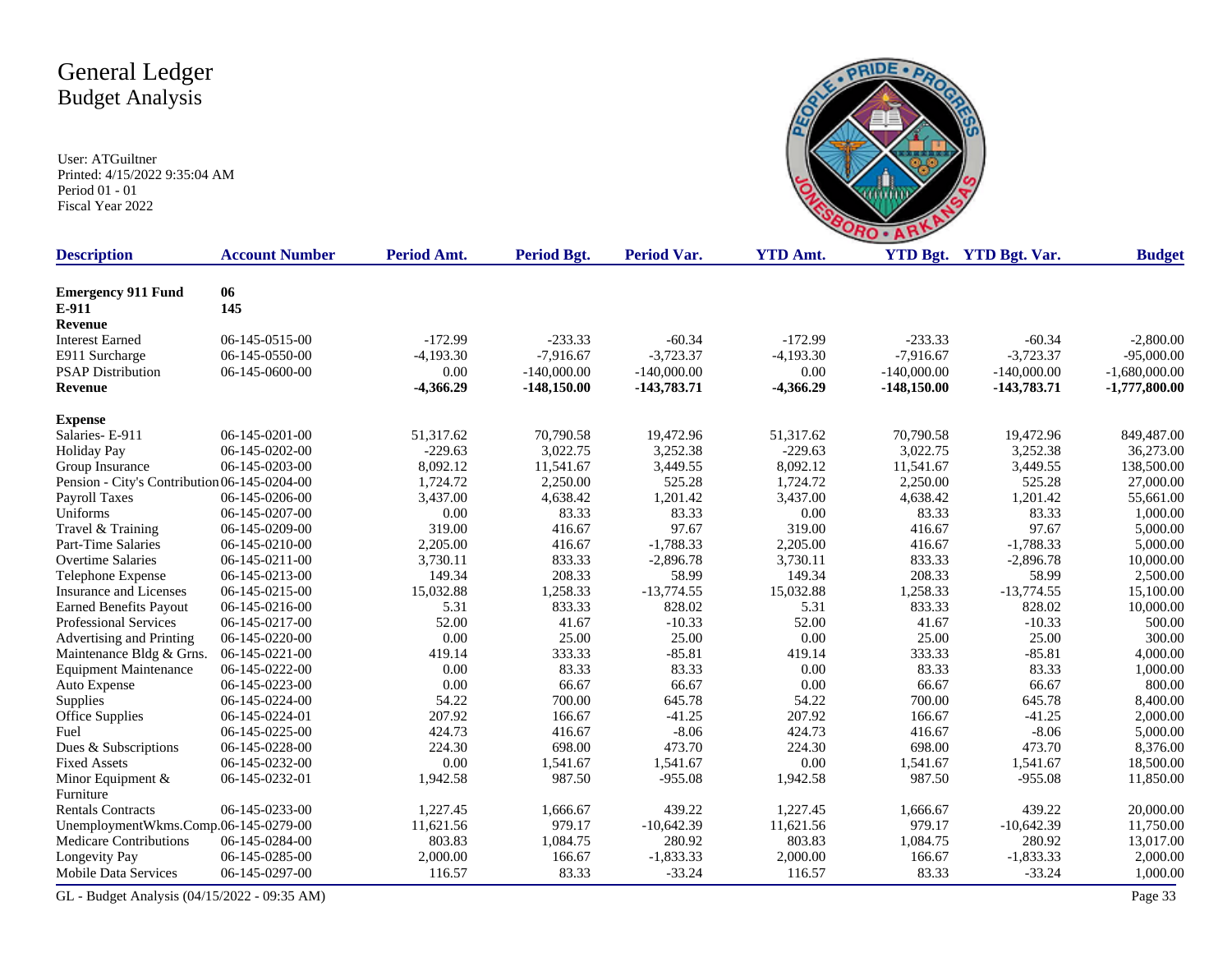| <b>Description</b>                                            | <b>Account Number</b> | <b>Period Amt.</b>       | <b>Period Bgt.</b>     | <b>Period Var.</b>     | <b>YTD Amt.</b>          | <b>YTD Bgt.</b>        | <b>YTD Bgt. Var.</b>   | <b>Budget</b>              |
|---------------------------------------------------------------|-----------------------|--------------------------|------------------------|------------------------|--------------------------|------------------------|------------------------|----------------------------|
| Maintenance Contracts                                         | 06-145-0318-00        | 12.936.46                | 34.458.33              | 21,521.87              | 12.936.46                | 34.458.33              | 21.521.87              | 413,500.00                 |
| Dedicated Circuits & Cable $06-145-0320-00$<br><b>Expense</b> |                       | 9.322.80<br>127, 137, 03 | 9,000.00<br>148.792.84 | $-322.80$<br>21,655.81 | 9.322.80<br>127, 137. 03 | 9,000.00<br>148,792.84 | $-322.80$<br>21,655.81 | 108,000.00<br>1,785,514.00 |
| Revenue Total                                                 |                       | -4.366.29                | $-148.150.00$          | $-143,783,71$          | $-4.366.29$              | $-148.150.00$          | $-143,783,71$          | $-1,777,800.00$            |
| <b>Expense Total</b>                                          |                       | 127, 137, 03             | 148,792.84             | 21,655.81              | 127, 137, 03             | 148,792.84             | 21,655.81              | 1,785,514.00               |
| <b>Grand Total</b>                                            |                       | 122,770.74               | 642.84                 | $-122,127.90$          | 122,770.74               | 642.84                 | $-122,127.90$          | 7,714.00                   |
| Revenue Total                                                 |                       | $-4.366.29$              | $-148.150.00$          | -143,783.71            | $-4.366.29$              | $-148.150.00$          | -143,783,71            | $-1,777,800.00$            |
| <b>Expense Total</b>                                          |                       | 127, 137, 03             | 148,792.84             | 21,655.81              | 127, 137, 03             | 148,792.84             | 21,655.81              | 1,785,514.00               |
| <b>Grand Total</b>                                            |                       | 122,770.74               | 642.84                 | $-122.127.90$          | 122,770.74               | 642.84                 | $-122.127.90$          | 7,714.00                   |
| <b>Emergency 911 Fund</b>                                     | 06                    | 122,770.74               | 642.84                 | $-122.127.90$          | 122,770.74               | 642.84                 | $-122.127.90$          | 7,714.00                   |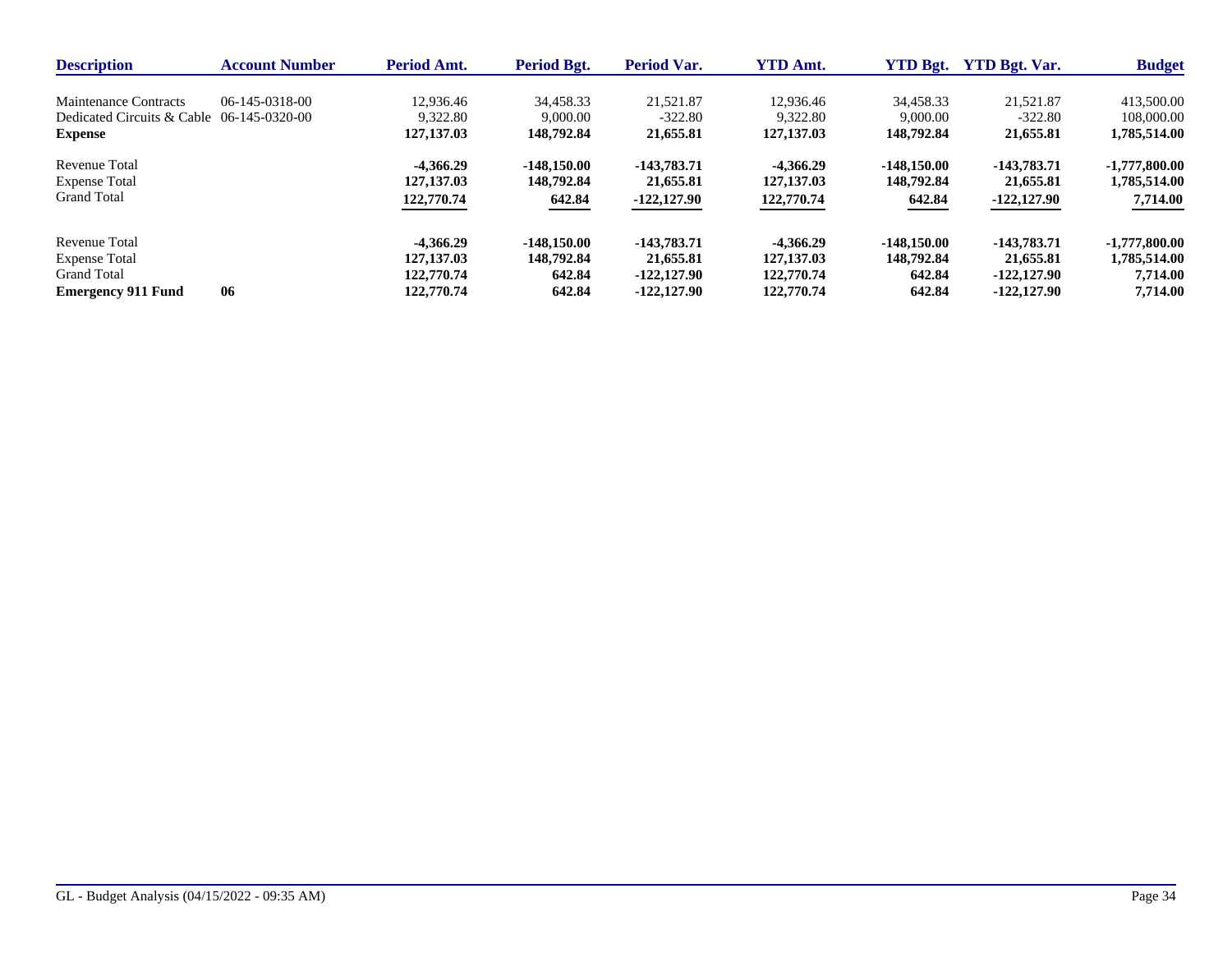

| <b>Description</b>                              | <b>Account Number</b> | Period Amt.  | Period Bgt.   | Period Var.    | <b>YTD Amt.</b> | <b>YTD Bgt.</b> | <b>YTD Bgt. Var.</b> | <b>Budget</b>   |
|-------------------------------------------------|-----------------------|--------------|---------------|----------------|-----------------|-----------------|----------------------|-----------------|
| A & P Fund<br>Advertising &<br><b>Promotion</b> | 08<br>180             |              |               |                |                 |                 |                      |                 |
| <b>Revenue</b>                                  |                       |              |               |                |                 |                 |                      |                 |
| <b>Interest Earned</b>                          | 08-180-0515-00        | $-134.83$    | $-636.83$     | $-502.00$      | $-134.83$       | $-636.83$       | $-502.00$            | $-7,642.00$     |
| Hotel & Motel 3%<br>Tourism                     | 08-180-0567-00        | $-74,121.00$ | $-66,797.67$  | 7,323.33       | $-74,121.00$    | $-66,797.67$    | 7,323.33             | $-801,572.00$   |
| Hotel & Motel 1%<br>Tourism                     | 08-180-0567-01        | 0.00         | $-22,265.08$  | $-22,265.08$   | 0.00            | $-22,265.08$    | $-22,265.08$         | $-267,181.00$   |
| A & P Prepared Food 08-180-0567-02              |                       | $-74.24$     | $-230,208.33$ | $-230, 134.09$ | $-74.24$        | $-230,208.33$   | $-230, 134.09$       | $-2,762,500.00$ |
| <b>Revenue</b>                                  |                       | $-74,330.07$ | -319,907.91   | $-245,577.84$  | $-74,330.07$    | -319,907.91     | $-245,577.84$        | -3,838,895.00   |
| <b>Expense</b>                                  |                       |              |               |                |                 |                 |                      |                 |
| Salaries-A & P                                  | 08-180-0201-00        | 4,535.08     | 0.00          | $-4,535.08$    | 4,535.08        | 0.00            | $-4,535.08$          | 0.00            |
| Payroll Taxes                                   | 08-180-0206-00        | 281.17       | 0.00          | $-281.17$      | 281.17          | 0.00            | $-281.17$            | 0.00            |
| Dues & Subscriptions 08-180-0228-00             |                       | 1,113.68     | 0.00          | $-1,113.68$    | 1,113.68        | 0.00            | $-1,113.68$          | 0.00            |
| <b>Contract Labor</b>                           | 08-180-0236-00        | 3.50         | 0.00          | $-3.50$        | 3.50            | 0.00            | $-3.50$              | 0.00            |
| UnemploymentWkms 08-180-0279-00<br>Comp         |                       | 42.00        | 0.00          | $-42.00$       | 42.00           | 0.00            | $-42.00$             | 0.00            |
| Medicare<br>Contributions                       | 08-180-0284-00        | 65.76        | 0.00          | $-65.76$       | 65.76           | 0.00            | $-65.76$             | 0.00            |
| Adv.& Promotion<br>Expense                      | 08-180-0313-00        | 15,000.00    | 60,416.67     | 45,416.67      | 15,000.00       | 60,416.67       | 45,416.67            | 725,000.00      |
| <b>Expense</b>                                  |                       | 21,041.19    | 60,416.67     | 39,375.48      | 21,041.19       | 60,416.67       | 39,375.48            | 725,000.00      |
| <b>Revenue Total</b>                            |                       | -74,330.07   | -319,907.91   | $-245,577.84$  | $-74,330.07$    | -319,907.91     | $-245,577.84$        | -3,838,895.00   |
| <b>Expense Total</b>                            |                       | 21,041.19    | 60,416.67     | 39,375.48      | 21,041.19       | 60,416.67       | 39,375.48            | 725,000.00      |
| <b>Grand Total</b>                              |                       | $-53,288.88$ | $-259,491,24$ | $-206,202.36$  | -53,288.88      | $-259,491,24$   | $-206,202.36$        | -3,113,895.00   |
| <b>Revenue Total</b>                            |                       | -74,330.07   | -319,907.91   | $-245,577.84$  | $-74,330.07$    | -319,907.91     | $-245,577.84$        | -3,838,895.00   |
| <b>Expense Total</b>                            |                       | 21,041.19    | 60,416.67     | 39,375.48      | 21,041.19       | 60,416.67       | 39,375.48            | 725,000.00      |
| <b>Grand Total</b>                              |                       | $-53,288.88$ | -259,491.24   | $-206,202.36$  | $-53,288.88$    | -259,491.24     | $-206,202.36$        | -3,113,895.00   |
| A & P Fund                                      | 08                    | $-53,288,88$ | $-259,491,24$ | $-206,202.36$  | -53,288.88      | $-259.491.24$   | $-206,202,36$        | -3,113,895.00   |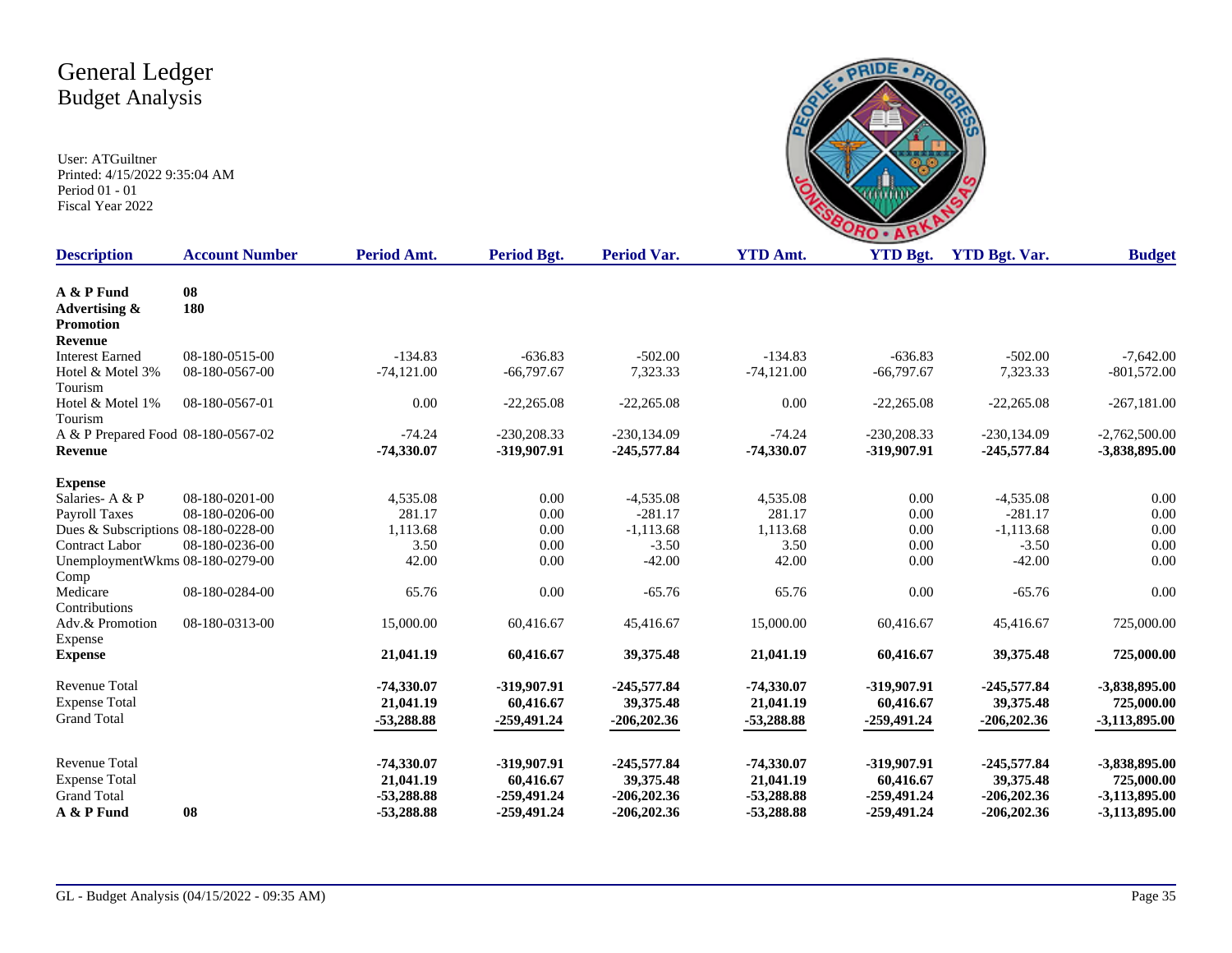| ۸ | $\sqrt{7}$<br>n<br>n | <b>WITH T</b> |
|---|----------------------|---------------|

| <b>Description</b>                                                 | <b>Account Number</b> | Period Amt.              | Period Bgt.                         | <b>Period Var.</b>              | <b>YTD Amt.</b>          | <b>YTD Bgt.</b>                 | <b>YTD Bgt. Var.</b>                           | <b>Budget</b>                     |
|--------------------------------------------------------------------|-----------------------|--------------------------|-------------------------------------|---------------------------------|--------------------------|---------------------------------|------------------------------------------------|-----------------------------------|
| <b>Federal Grants Fund09</b><br><b>Bullet Proof Vests</b><br>Grant | 950                   |                          |                                     |                                 |                          |                                 |                                                |                                   |
| Revenue<br>Federal Funding -<br>DOJ                                | 09-950-0662-00        | 0.00                     | $-3,839.58$                         | $-3,839.58$                     | 0.00                     | $-3,839.58$                     | $-3,839.58$                                    | $-46,075.00$                      |
| Revenue                                                            |                       | 0.00                     | $-3,839.58$                         | $-3,839.58$                     | 0.00                     | $-3,839.58$                     | $-3,839.58$                                    | $-46,075.00$                      |
| <b>Expense</b><br>Police Equipment -<br><b>BVP</b>                 | 09-950-0224-00        | 0.00                     | 3,839.58                            | 3,839.58                        | $0.00\,$                 | 3,839.58                        | 3,839.58                                       | 46,075.00                         |
| <b>Expense</b>                                                     |                       | 0.00                     | 3,839.58                            | 3,839.58                        | 0.00                     | 3,839.58                        | 3,839.58                                       | 46,075.00                         |
| <b>Revenue Total</b><br><b>Expense Total</b><br><b>Grand Total</b> |                       | 0.00<br>0.00<br>$0.00\,$ | $-3,839.58$<br>3,839.58<br>$0.00\,$ | $-3,839.58$<br>3,839.58<br>0.00 | 0.00<br>$0.00\,$<br>0.00 | $-3,839.58$<br>3,839.58<br>0.00 | $-3,839.58$<br>3,839.58<br>$\boldsymbol{0.00}$ | $-46,075.00$<br>46,075.00<br>0.00 |
|                                                                    |                       |                          |                                     |                                 |                          |                                 |                                                |                                   |
| <b>JAG</b> Grant<br>Revenue                                        | 954                   |                          |                                     |                                 |                          |                                 |                                                |                                   |
| Federal Funding -<br><b>DOJ</b>                                    | 09-954-0662-00        | $-6,926.00$              | 0.00                                | 6,926.00                        | $-6,926.00$              | 0.00                            | 6,926.00                                       | 0.00                              |
| Revenue                                                            |                       | $-6,926.00$              | 0.00                                | 6,926.00                        | $-6,926.00$              | $0.00\,$                        | 6,926.00                                       | 0.00                              |
| <b>Expense</b><br>Supplies                                         | 09-954-0224-00        | 1,036.00                 | 0.00                                | $-1,036.00$                     | 1.036.00                 | 0.00                            | $-1.036.00$                                    | 0.00                              |
| <b>Fixed Assets</b><br><b>Expense</b>                              | 09-954-0232-00        | 5,890.00<br>6,926.00     | 0.00<br>0.00                        | $-5,890.00$<br>$-6,926.00$      | 5,890.00<br>6,926.00     | 0.00<br>0.00                    | $-5,890.00$<br>$-6,926.00$                     | 0.00<br>0.00                      |
| Revenue Total<br><b>Expense Total</b>                              |                       | $-6,926.00$<br>6,926.00  | 0.00<br>0.00                        | 6,926.00<br>$-6,926.00$         | $-6,926.00$<br>6,926.00  | 0.00<br>0.00                    | 6,926.00<br>$-6,926.00$                        | 0.00<br>0.00                      |
| <b>Grand Total</b>                                                 |                       | 0.00                     | $0.00\,$                            | 0.00                            | 0.00                     | 0.00                            | $0.00\,$                                       | 0.00                              |
| <b>STEP Grant</b><br>Revenue                                       | 955                   |                          |                                     |                                 |                          |                                 |                                                |                                   |
| Federal Funding -                                                  | 09-955-0662-00        | 0.00                     | $-5,608.33$                         | $-5,608.33$                     | 0.00                     | $-5,608.33$                     | $-5,608.33$                                    | $-67,300.00$                      |
|                                                                    |                       |                          |                                     |                                 |                          |                                 |                                                |                                   |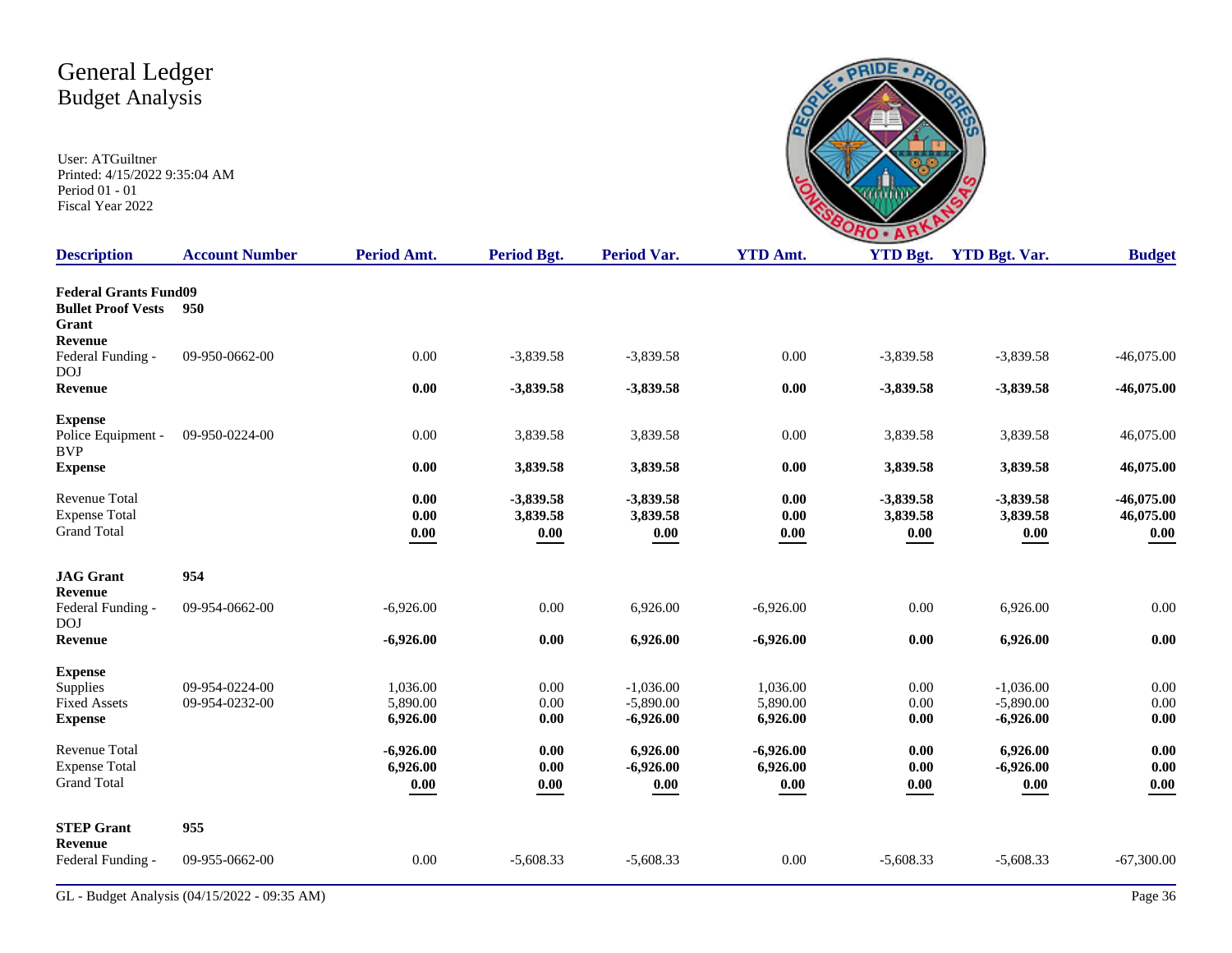| <b>Description</b>                                                 | <b>Account Number</b>                        | Period Amt.                  | <b>Period Bgt.</b>                             | <b>Period Var.</b>                      | <b>YTD Amt.</b>              | <b>YTD Bgt.</b>                                | <b>YTD Bgt. Var.</b>                    | <b>Budget</b>                     |
|--------------------------------------------------------------------|----------------------------------------------|------------------------------|------------------------------------------------|-----------------------------------------|------------------------------|------------------------------------------------|-----------------------------------------|-----------------------------------|
| <b>DOJ</b><br>Revenue                                              |                                              | 0.00                         | $-5,608.33$                                    | $-5,608.33$                             | 0.00                         | $-5,608.33$                                    | $-5,608.33$                             | $-67,300.00$                      |
| <b>Expense</b>                                                     |                                              |                              |                                                |                                         |                              |                                                |                                         |                                   |
| Group Insurance<br>LOPFI - City's<br>Contribution                  | 09-955-0203-00<br>09-955-0205-00             | 61.17<br>1,085.36            | 0.00<br>0.00                                   | $-61.17$<br>$-1,085.36$                 | 61.17<br>1,085.36            | 0.00<br>0.00                                   | $-61.17$<br>$-1,085.36$                 | 0.00<br>0.00                      |
| <b>STEP Overtime</b><br>Salaries                                   | 09-955-0211-00                               | 4,618.52                     | 5,608.33                                       | 989.81                                  | 4,618.52                     | 5,608.33                                       | 989.81                                  | 67,300.00                         |
| Medicare<br>Contributions                                          | 09-955-0284-00                               | 56.77                        | 0.00                                           | $-56.77$                                | 56.77                        | 0.00                                           | $-56.77$                                | 0.00                              |
| <b>Expense</b>                                                     |                                              | 5,821.82                     | 5,608.33                                       | $-213.49$                               | 5,821.82                     | 5,608.33                                       | $-213.49$                               | 67,300.00                         |
| <b>Revenue Total</b><br><b>Expense Total</b><br><b>Grand Total</b> |                                              | 0.00<br>5,821.82<br>5,821.82 | $-5,608.33$<br>5,608.33<br>$\boldsymbol{0.00}$ | $-5,608.33$<br>$-213.49$<br>$-5,821.82$ | 0.00<br>5,821.82<br>5,821.82 | $-5,608.33$<br>5,608.33<br>$\boldsymbol{0.00}$ | $-5,608.33$<br>$-213.49$<br>$-5,821.82$ | $-67,300.00$<br>67,300.00<br>0.00 |
| <b>FY17 SAFER Grant 956</b>                                        |                                              |                              |                                                |                                         |                              |                                                |                                         |                                   |
| Revenue<br>Federal Funding -<br><b>FEMA</b>                        | 09-956-0664-00                               | 0.00                         | $-778.92$                                      | $-778.92$                               | 0.00                         | $-778.92$                                      | $-778.92$                               | $-9,347.00$                       |
| Revenue                                                            |                                              | 0.00                         | $-778.92$                                      | $-778.92$                               | 0.00                         | $-778.92$                                      | $-778.92$                               | $-9,347.00$                       |
| <b>Expense</b><br>Salaries-FY17<br><b>SAFER Grant</b>              | 09-956-0201-00                               | 3,057.38                     | 583.33                                         | $-2,474.05$                             | 3,057.38                     | 583.33                                         | $-2,474.05$                             | 7,000.00                          |
| Group Insurance                                                    | 09-956-0203-00                               | 282.98                       | 50.00                                          | $-232.98$                               | 282.98                       | 50.00                                          | $-232.98$                               | 600.00                            |
| LOPFI - City's<br>Contribution                                     | 09-956-0205-00                               | 718.52                       | 137.08                                         | $-581.44$                               | 718.52                       | 137.08                                         | $-581.44$                               | 1,645.00                          |
| Medicare<br>Contributions                                          | 09-956-0284-00                               | 38.57                        | 8.50                                           | $-30.07$                                | 38.57                        | 8.50                                           | $-30.07$                                | 102.00                            |
| <b>Expense</b>                                                     |                                              | 4,097.45                     | 778.91                                         | $-3,318.54$                             | 4,097.45                     | 778.91                                         | $-3,318.54$                             | 9,347.00                          |
| <b>Revenue Total</b><br><b>Expense Total</b><br><b>Grand Total</b> |                                              | 0.00<br>4,097.45<br>4,097.45 | $-778.92$<br>778.91<br>$-0.01$                 | $-778.92$<br>$-3,318.54$<br>$-4,097.46$ | 0.00<br>4,097.45<br>4,097.45 | $-778.92$<br>778.91<br>$-0.01$                 | $-778.92$<br>$-3,318.54$<br>$-4,097.46$ | $-9,347.00$<br>9,347.00<br>0.00   |
| <b>FY18 SAFER Grant 958</b>                                        |                                              |                              |                                                |                                         |                              |                                                |                                         |                                   |
| <b>Revenue</b><br>Federal Funding -                                | 09-958-0664-00                               | 0.00                         | $-13,660.83$                                   | $-13,660.83$                            | 0.00                         | $-13,660.83$                                   | $-13,660.83$                            | $-163,930.00$                     |
| <b>FEMA</b><br><b>Revenue</b>                                      |                                              | $0.00\,$                     | $-13,660.83$                                   | $-13,660.83$                            | $0.00\,$                     | $-13,660.83$                                   | $-13,660.83$                            | $-163,930.00$                     |
| <b>Expense</b><br>Salaries-FY18<br><b>SAFER Grant</b>              | 09-958-0201-00                               | 6,328.08                     | 9,231.00                                       | 2,902.92                                | 6,328.08                     | 9,231.00                                       | 2,902.92                                | 110,772.00                        |
| Group Insurance<br>LOPFI - City's                                  | 09-958-0203-00<br>09-958-0205-00             | 1,530.94<br>1,487.11         | 2,126.75<br>2,169.25                           | 595.81<br>682.14                        | 1,530.94<br>1,487.11         | 2,126.75<br>2,169.25                           | 595.81<br>682.14                        | 25,521.00<br>26,031.00            |
|                                                                    | GL - Budget Analysis (04/15/2022 - 09:35 AM) |                              |                                                |                                         |                              |                                                |                                         | Page 37                           |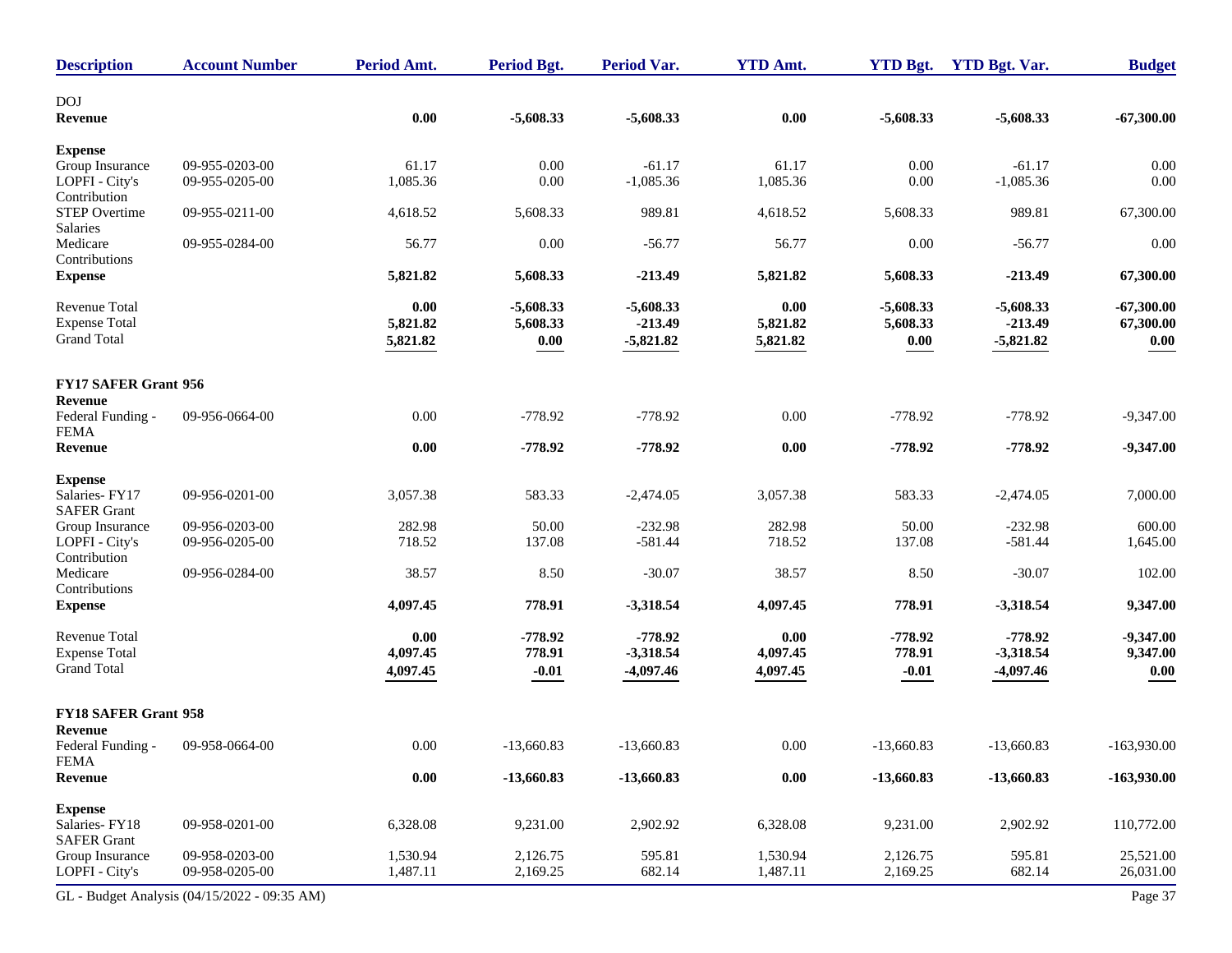| <b>Description</b>                                  | <b>Account Number</b>                        | <b>Period Amt.</b>    | Period Bgt.          | <b>Period Var.</b>       | <b>YTD Amt.</b>       | <b>YTD Bgt.</b>      | <b>YTD Bgt. Var.</b>     | <b>Budget</b>      |
|-----------------------------------------------------|----------------------------------------------|-----------------------|----------------------|--------------------------|-----------------------|----------------------|--------------------------|--------------------|
| Contribution                                        |                                              |                       |                      |                          |                       |                      |                          |                    |
| Medicare<br>Contributions                           | 09-958-0284-00                               | 74.41                 | 133.83               | 59.42                    | 74.41                 | 133.83               | 59.42                    | 1,606.00           |
| <b>Expense</b>                                      |                                              | 9,420.54              | 13,660.83            | 4,240.29                 | 9,420.54              | 13,660.83            | 4,240.29                 | 163,930.00         |
| <b>Revenue Total</b>                                |                                              | 0.00                  | $-13,660.83$         | $-13,660.83$             | 0.00                  | $-13,660.83$         | $-13,660.83$             | $-163,930.00$      |
| <b>Expense Total</b><br><b>Grand Total</b>          |                                              | 9,420.54<br>9,420.54  | 13,660.83<br>0.00    | 4,240.29<br>$-9,420.54$  | 9,420.54<br>9,420.54  | 13,660.83<br>0.00    | 4,240.29<br>$-9,420.54$  | 163,930.00<br>0.00 |
| FY20 COPS Hiring 963                                |                                              |                       |                      |                          |                       |                      |                          |                    |
| Grant<br>Revenue                                    |                                              |                       |                      |                          |                       |                      |                          |                    |
| Federal Funding -<br><b>DOJ</b>                     | 09-963-0662-00                               | $-15,509.53$          | $-21,956.58$         | $-6,447.05$              | $-15,509.53$          | $-21,956.58$         | $-6,447.05$              | $-263,479.00$      |
| Revenue                                             |                                              | $-15,509.53$          | $-21,956.58$         | $-6,447.05$              | $-15,509.53$          | $-21,956.58$         | $-6,447.05$              | $-263,479.00$      |
| <b>Expense</b><br>Salaries-2020 COPS 09-963-0201-00 |                                              | 10,962.39             | 15,529.50            | 4,567.11                 | 10,962.39             | 15,529.50            | 4,567.11                 | 186,354.00         |
| Hiring Gran                                         |                                              |                       |                      |                          |                       |                      |                          |                    |
| Group Insurance                                     | 09-963-0203-00                               | 1,826.87              | 2,356.08<br>3,882.33 | 529.21                   | 1,826.87              | 2,356.08<br>3,882.33 | 529.21                   | 28,273.00          |
| LOPFI - City's<br>Contribution                      | 09-963-0205-00                               | 2,576.15              |                      | 1,306.18                 | 2,576.15              |                      | 1,306.18                 | 46,588.00          |
| Medicare<br>Contributions                           | 09-963-0284-00                               | 131.98                | 188.67               | 56.69                    | 131.98                | 188.67               | 56.69                    | 2,264.00           |
| <b>Expense</b>                                      |                                              | 15,497.39             | 21,956.58            | 6,459.19                 | 15,497.39             | 21,956.58            | 6,459.19                 | 263,479.00         |
| Revenue Total                                       |                                              | $-15,509.53$          | $-21,956.58$         | $-6,447.05$              | $-15,509.53$          | $-21,956.58$         | $-6,447.05$              | $-263,479.00$      |
| <b>Expense Total</b><br><b>Grand Total</b>          |                                              | 15,497.39<br>$-12.14$ | 21,956.58<br>0.00    | 6,459.19<br>12.14        | 15,497.39<br>$-12.14$ | 21,956.58<br>0.00    | 6,459.19<br>12.14        | 263,479.00<br>0.00 |
|                                                     |                                              |                       |                      |                          |                       |                      |                          |                    |
| <b>Industrial Rail Spur 982</b><br>Projects         |                                              |                       |                      |                          |                       |                      |                          |                    |
| <b>Revenue</b>                                      |                                              |                       |                      |                          |                       |                      |                          |                    |
| FRA Reimbursement 09-982-0647-00<br>Revenue         |                                              | 0.00<br>0.00          | 0.00<br>0.00         | 0.00<br>$0.00\,$         | 0.00<br>0.00          | 0.00<br>$0.00\,$     | 0.00<br>$0.00\,$         | 0.00<br>0.00       |
| <b>Expense</b>                                      |                                              |                       |                      |                          |                       |                      |                          |                    |
| <b>CRISI</b> Construction                           | 09-982-2100-00                               | 62,131.69             | 0.00                 | $-62,131.69$             | 62,131.69             | 0.00                 | $-62,131.69$             | 0.00               |
| <b>EDA</b> Construction<br>DRA Construction         | 09-982-2301-00<br>09-982-2302-00             | 1,705.43<br>426.36    | 0.00<br>0.00         | $-1,705.43$<br>$-426.36$ | 1,705.43<br>426.36    | 0.00<br>0.00         | $-1,705.43$<br>$-426.36$ | 0.00<br>$0.00\,$   |
| <b>Expense</b>                                      |                                              | 64,263.48             | 0.00                 | $-64,263.48$             | 64,263.48             | 0.00                 | $-64,263.48$             | 0.00               |
| <b>Revenue Total</b>                                |                                              | 0.00                  | 0.00                 | $0.00\,$                 | $0.00\,$              | 0.00                 | $0.00\,$                 | $0.00\,$           |
| <b>Expense Total</b>                                |                                              | 64,263.48             | 0.00                 | $-64,263.48$             | 64,263.48             | 0.00                 | $-64,263.48$             | 0.00               |
| <b>Grand Total</b>                                  |                                              | 64,263.48             | 0.00                 | $-64,263.48$             | 64,263.48             | 0.00                 | $-64,263.48$             | 0.00               |
| Revenue Total                                       |                                              | $-22,435.53$          | $-45,844.24$         | $-23,408.71$             | $-22,435.53$          | $-45,844.24$         | $-23,408.71$             | $-550,131.00$      |
|                                                     | GL - Budget Analysis (04/15/2022 - 09:35 AM) |                       |                      |                          |                       |                      |                          | Page 38            |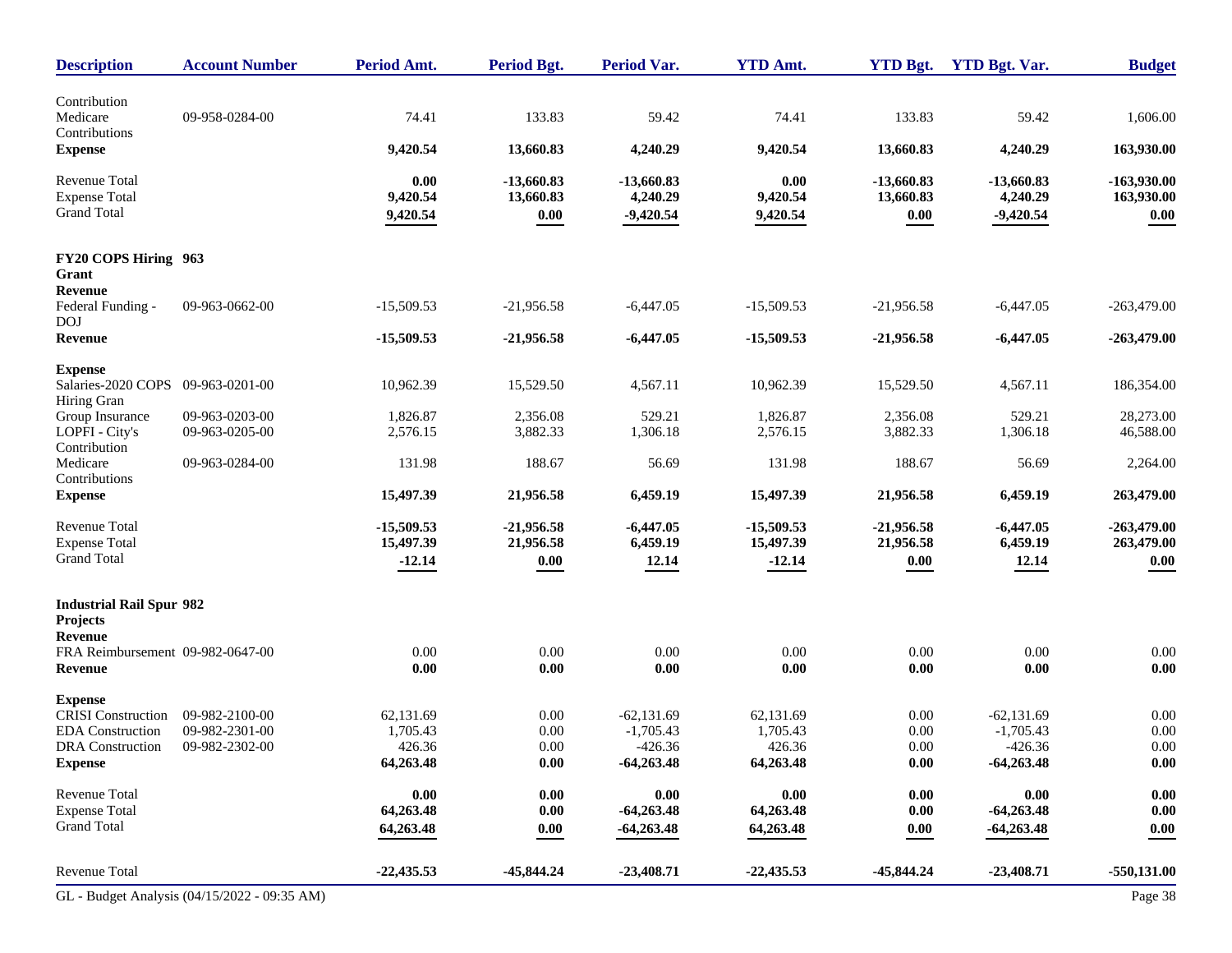| <b>Description</b>           | <b>Account Number</b> | <b>Period Amt.</b> | <b>Period Bgt.</b> | <b>Period Var.</b> | <b>YTD Amt.</b> | VTD Bgt.  | <b>YTD Bgt. Var.</b> | <b>Budget</b> |
|------------------------------|-----------------------|--------------------|--------------------|--------------------|-----------------|-----------|----------------------|---------------|
|                              |                       |                    |                    |                    |                 |           |                      |               |
| <b>Expense Total</b>         |                       | 106.026.68         | 45.844.23          | $-60.182.45$       | 106,026.68      | 45,844.23 | $-60.182.45$         | 550,131.00    |
| <b>Grand Total</b>           |                       | 83,591.15          | $-0.01$            | -83.591.16         | 83,591.15       | $-0.01$   | $-83.591.16$         | 0.00          |
| <b>Federal Grants Fund09</b> |                       | 83,591.15          | $-0.01$            | -83,591.16         | 83,591.15       | $-0.01$   | $-83.591.16$         | 0.00          |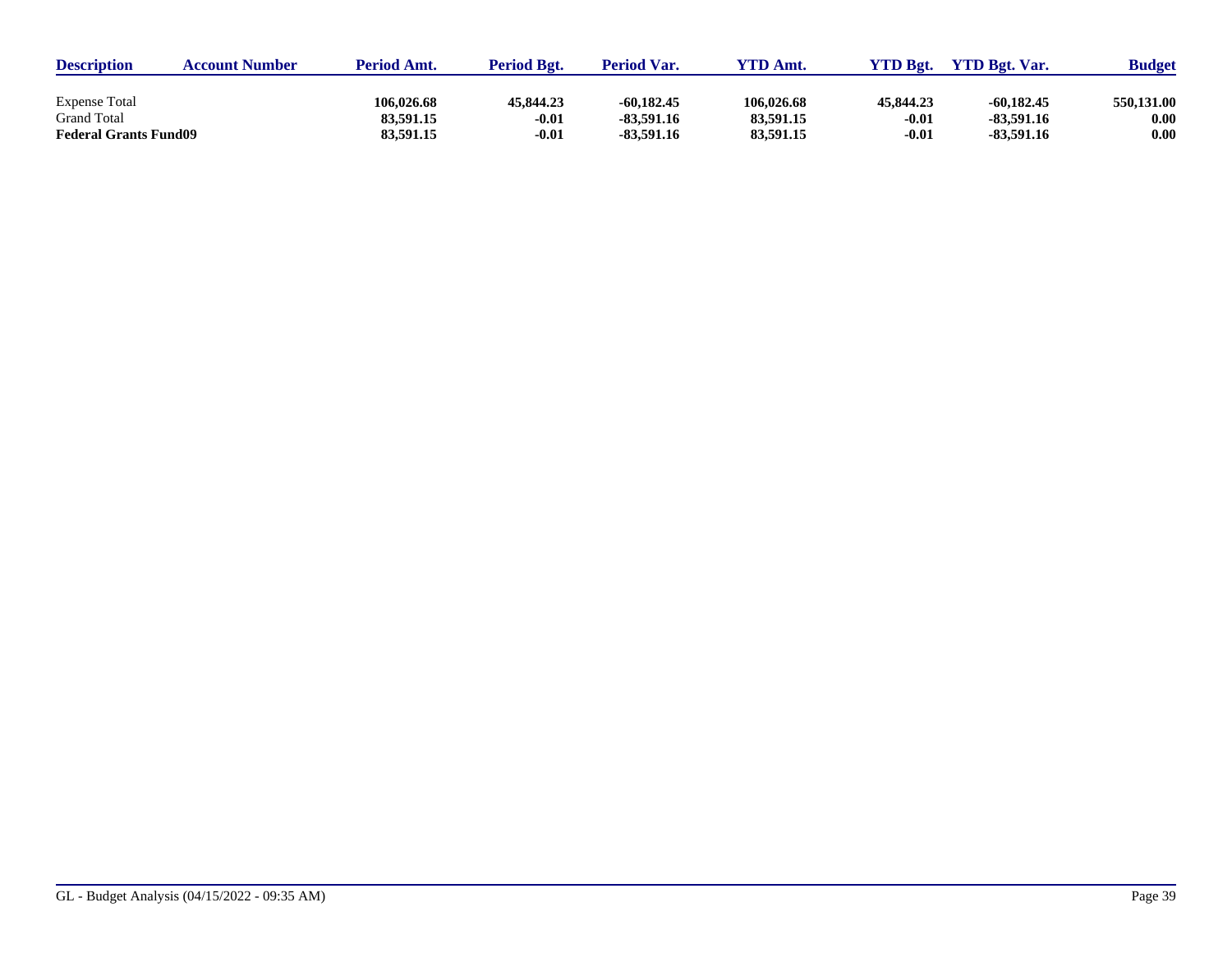

| <b>Description</b>                   | <b>Account Number</b>                        | <b>Period Amt.</b> | Period Bgt.   | <b>Period Var.</b> | <b>YTD Amt.</b> | <b>YTD Bgt.</b> | <b>YTD Bgt. Var.</b> | <b>Budget</b>   |
|--------------------------------------|----------------------------------------------|--------------------|---------------|--------------------|-----------------|-----------------|----------------------|-----------------|
| <b>CDBG</b> Fund                     | 10                                           |                    |               |                    |                 |                 |                      |                 |
| <b>CDBG</b>                          | 165                                          |                    |               |                    |                 |                 |                      |                 |
| Revenue                              |                                              |                    |               |                    |                 |                 |                      |                 |
| Miscellaneous                        | 10-165-0517-00                               | $-12,294.43$       | $0.00\,$      | 12,294.43          | $-12,294.43$    | 0.00            | 12,294.43            | 0.00            |
| Revenue                              |                                              |                    |               |                    |                 |                 |                      |                 |
| CDBG Funding -                       | 10-165-0660-00                               | 0.00               | $-59,211.67$  | $-59,211.67$       | 0.00            | $-59,211.67$    | $-59,211.67$         | $-710,540.00$   |
| <b>HUD</b>                           |                                              |                    |               |                    |                 |                 |                      |                 |
| CDBG Funding-                        | 10-165-0660-01                               | 0.00               | $-18,424.33$  | $-18,424.33$       | 0.00            | $-18,424.33$    | $-18,424.33$         | $-221,092.00$   |
| HUD-CV1                              |                                              |                    |               |                    |                 |                 |                      |                 |
| <b>CDBG</b> Funding-                 | 10-165-0660-02                               | 0.00               | $-37,500.00$  | $-37,500.00$       | 0.00            | $-37,500.00$    | $-37,500.00$         | $-450,000.00$   |
| HUD-CV3                              |                                              |                    |               |                    |                 |                 |                      |                 |
| Revenue                              |                                              | $-12,294.43$       | $-115,136.00$ | $-102,841.57$      | $-12,294.43$    | $-115,136.00$   | $-102,841.57$        | $-1,381,632.00$ |
| <b>Expense</b>                       |                                              |                    |               |                    |                 |                 |                      |                 |
| Salaries-CDBG                        | 10-165-0201-00                               | 9,695.21           | 10,692.50     | 997.29             | 9,695.21        | 10,692.50       | 997.29               | 128,310.00      |
| <b>Holiday Pay</b>                   | 10-165-0202-00                               | 0.00               | 164.50        | 164.50             | 0.00            | 164.50          | 164.50               | 1,974.00        |
| Group Insurance                      | 10-165-0203-00                               | 659.13             | 667.25        | 8.12               | 659.13          | 667.25          | 8.12                 | 8,007.00        |
| Pension - City's                     | 10-165-0204-00                               | 484.75             | 524.75        | 40.00              | 484.75          | 524.75          | 40.00                | 6,297.00        |
| Contribution                         |                                              |                    |               |                    |                 |                 |                      |                 |
| Payroll Taxes                        | 10-165-0206-00                               | 572.34             | 673.08        | 100.74             | 572.34          | 673.08          | 100.74               | 8,077.00        |
| Travel & Training                    | 10-165-0209-00                               | 0.00               | 416.67        | 416.67             | $0.00\,$        | 416.67          | 416.67               | 5,000.00        |
| Insurance and                        | 10-165-0215-00                               | $-26.71$           | 0.00          | 26.71              | $-26.71$        | 0.00            | 26.71                | 0.00            |
| Licenses                             |                                              |                    |               |                    |                 |                 |                      |                 |
| Professional Services 10-165-0217-00 |                                              | 0.00               | 508.33        | 508.33             | 0.00            | 508.33          | 508.33               | 6,100.00        |
| Postage                              | 10-165-0218-00                               | 0.00               | 11.67         | 11.67              | 0.00            | 11.67           | 11.67                | 140.00          |
| Advertising and                      | 10-165-0220-00                               | 0.00               | 208.33        | 208.33             | 0.00            | 208.33          | 208.33               | 2,500.00        |
| Printing                             |                                              |                    |               |                    |                 |                 |                      |                 |
| Auto Expense                         | 10-165-0223-00                               | 81.38              | 8.33          | $-73.05$           | 81.38           | 8.33            | $-73.05$             | 100.00          |
| Supplies                             | 10-165-0224-00                               | 21.68              | 70.83         | 49.15              | 21.68           | 70.83           | 49.15                | 850.00          |
| Office Supplies                      | 10-165-0224-01                               | 9.20               | 33.33         | 24.13              | 9.20            | 33.33           | 24.13                | 400.00          |
| Dues & Subscriptions 10-165-0228-00  |                                              | 0.00               | 125.00        | 125.00             | $0.00\,$        | 125.00          | 125.00               | 1,500.00        |
| <b>Rentals Contracts</b>             | 10-165-0233-00                               | 0.00               | 22.92         | 22.92              | 0.00            | 22.92           | 22.92                | 275.00          |
| Medicare                             | 10-165-0284-00                               | 133.82             | 157.42        | 23.60              | 133.82          | 157.42          | 23.60                | 1,889.00        |
| Contributions                        |                                              |                    |               |                    |                 |                 |                      |                 |
| Computer Software                    | 10-165-0296-00                               | 0.00               | 22.92         | 22.92              | 0.00            | 22.92           | 22.92                | 275.00          |
| Projects - General                   | 10-165-2004-00                               | 0.00               | 19,594.67     | 19,594.67          | 0.00            | 19,594.67       | 19,594.67            | 235,136.00      |
| Government                           |                                              |                    |               |                    |                 |                 |                      |                 |
| Projects - Social                    | 10-165-2005-00                               | 0.00               | 14,142.50     | 14,142.50          | 0.00            | 14,142.50       | 14,142.50            | 169,710.00      |
|                                      | GL - Budget Analysis (04/15/2022 - 09:35 AM) |                    |               |                    |                 |                 |                      | Page 40         |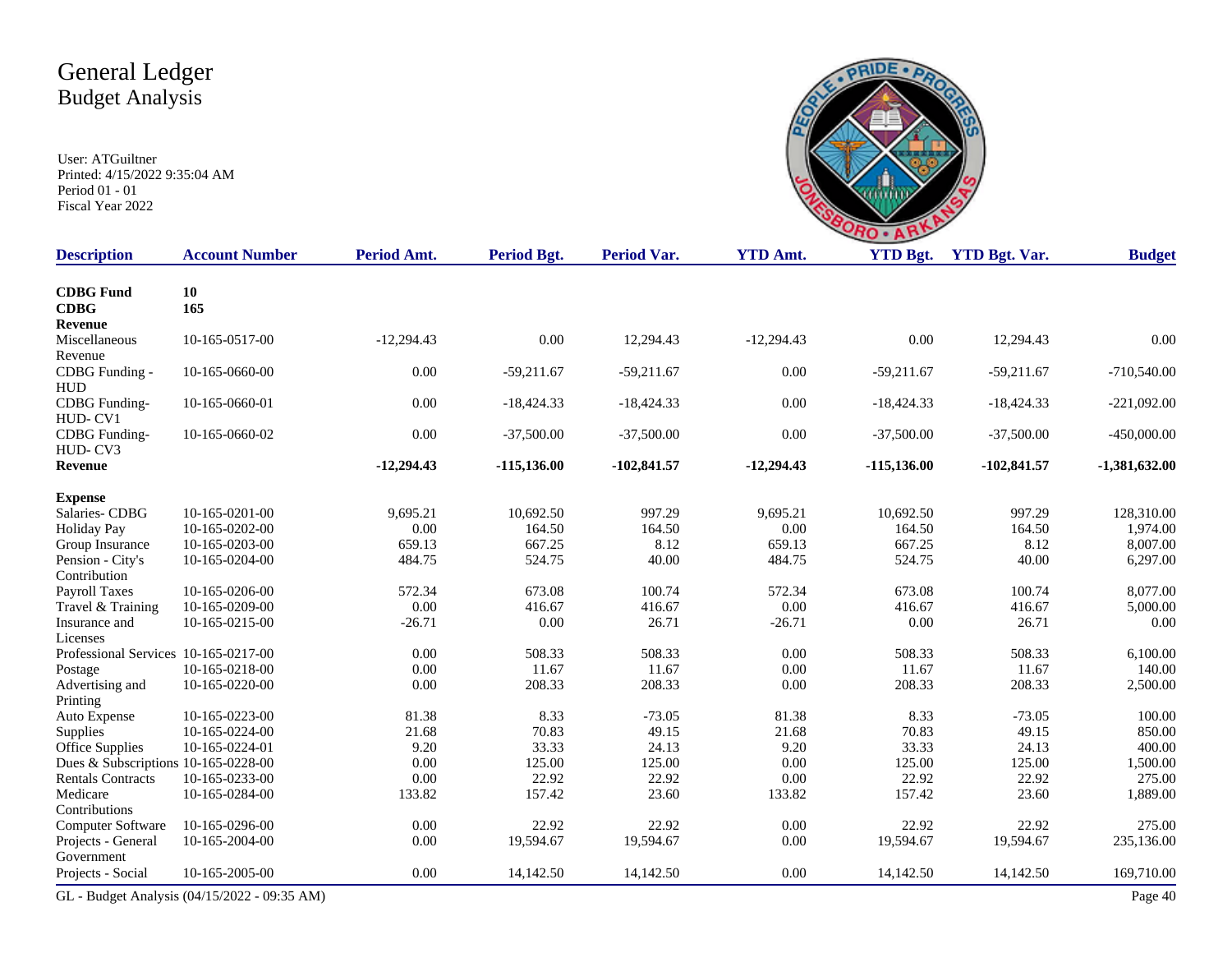| 90,000.00       |
|-----------------|
|                 |
|                 |
|                 |
|                 |
| 44,000.00       |
|                 |
| 221,092.00      |
|                 |
| 450,000.00      |
|                 |
| 1,381,632.00    |
| $-1,381,632.00$ |
| 1,381,632.00    |
| 0.00            |
|                 |
| $-1,381,632.00$ |
| 1,381,632.00    |
| 0.00            |
| 0.00            |
|                 |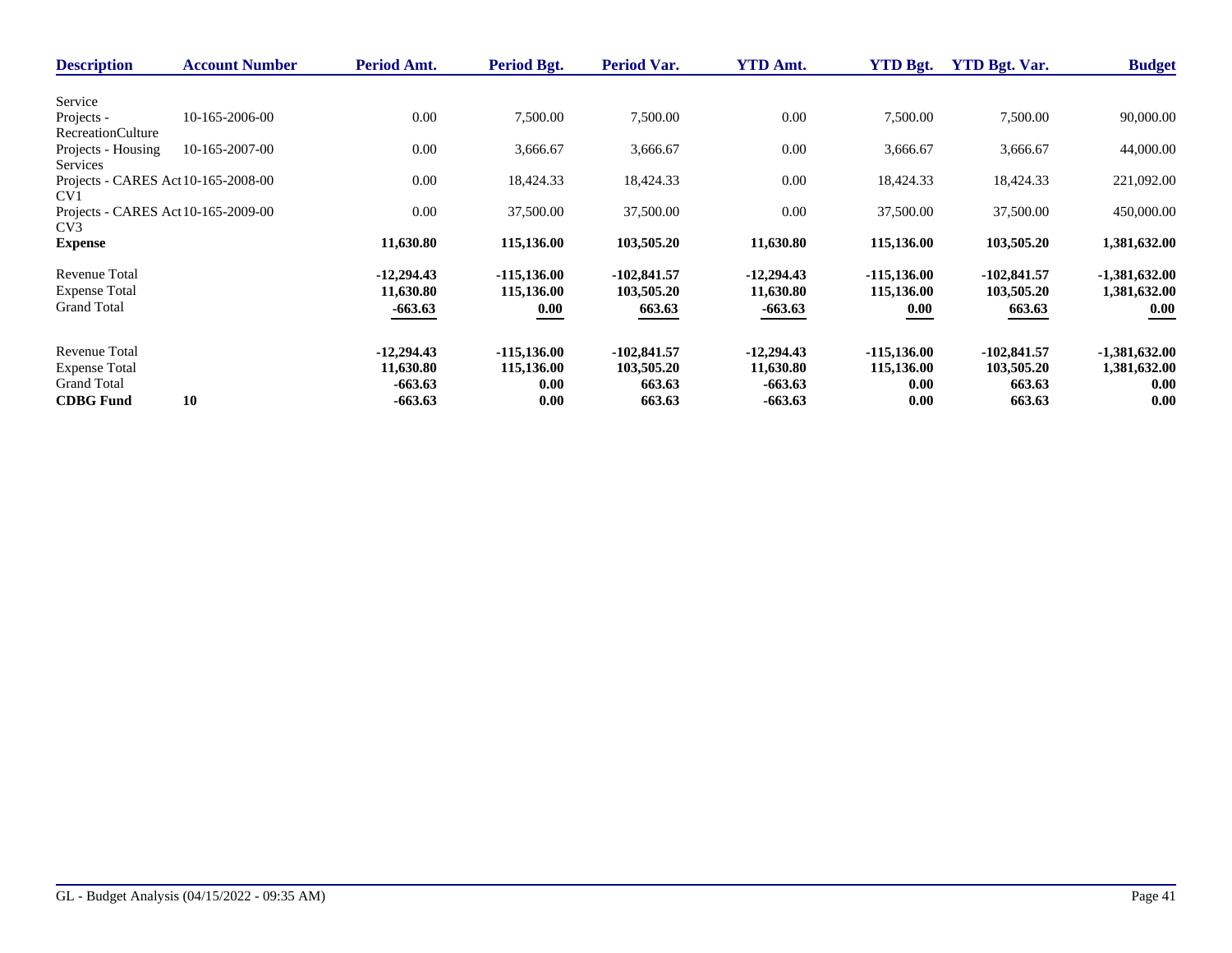

| <b>Description</b>                   | <b>Account Number</b> | Period Amt.  | Period Bgt.  | <b>Period Var.</b> | <b>YTD Amt.</b> | <b>YTD Bgt.</b> | <b>YTD Bgt. Var.</b> | <b>Budget</b>  |
|--------------------------------------|-----------------------|--------------|--------------|--------------------|-----------------|-----------------|----------------------|----------------|
| <b>MPO</b> Fund                      | 11                    |              |              |                    |                 |                 |                      |                |
| <b>MPO</b>                           | 166                   |              |              |                    |                 |                 |                      |                |
| Revenue                              |                       |              |              |                    |                 |                 |                      |                |
| <b>Interest Earned</b>               | 11-166-0515-00        | $-28.26$     | $-48.33$     | $-20.07$           | $-28.26$        | $-48.33$        | $-20.07$             | $-580.00$      |
| <b>MPO</b>                           | 11-166-0602-00        | $-7,711.11$  | $-260.25$    | 7,450.86           | $-7,711.11$     | $-260.25$       | 7,450.86             | $-3,123.00$    |
| Contributions-Other                  |                       |              |              |                    |                 |                 |                      |                |
| Cities                               |                       |              |              |                    |                 |                 |                      |                |
| <b>MPO</b>                           | 11-166-0602-01        | $-28,644.04$ | $-2,293.75$  | 26,350.29          | $-28,644.04$    | $-2,293.75$     | 26,350.29            | $-27,525.00$   |
| Contributions-City of                |                       |              |              |                    |                 |                 |                      |                |
| Jone                                 |                       |              |              |                    |                 |                 |                      |                |
| MPO Planning Grants 11-166-0603-00   |                       | $-19,658.82$ | $-10,409.17$ | 9.249.65           | $-19.658.82$    | $-10,409.17$    | 9,249.65             | $-124,910.00$  |
| Revenue                              |                       | $-56,042.23$ | $-13,011.50$ | 43,030.73          | $-56,042.23$    | $-13,011.50$    | 43,030.73            | $-156, 138.00$ |
| <b>Expense</b>                       |                       |              |              |                    |                 |                 |                      |                |
| Salaries-MPO                         | 11-166-0201-00        | 7.917.39     | 8.700.67     | 783.28             | 7.917.39        | 8,700.67        | 783.28               | 104,408.00     |
| <b>Holiday Pay</b>                   | 11-166-0202-00        | 0.00         | 137.25       | 137.25             | 0.00            | 137.25          | 137.25               | 1,647.00       |
| Group Insurance                      | 11-166-0203-00        | 852.16       | 1,237.50     | 385.34             | 852.16          | 1,237.50        | 385.34               | 14,850.00      |
| Pension - City's                     | 11-166-0204-00        | 61.73        | 100.00       | 38.27              | 61.73           | 100.00          | 38.27                | 1,200.00       |
| Contribution                         |                       |              |              |                    |                 |                 |                      |                |
| <b>Payroll Taxes</b>                 | 11-166-0206-00        | 465.72       | 547.92       | 82.20              | 465.72          | 547.92          | 82.20                | 6,575.00       |
| Travel & Training                    | 11-166-0209-00        | 0.00         | 666.67       | 666.67             | 0.00            | 666.67          | 666.67               | 8,000.00       |
| Telephone Expense                    | 11-166-0213-00        | 39.02        | 47.50        | 8.48               | 39.02           | 47.50           | 8.48                 | 570.00         |
| Professional Services 11-166-0217-00 |                       | 0.00         | 458.33       | 458.33             | 0.00            | 458.33          | 458.33               | 5,500.00       |
| Postage                              | 11-166-0218-00        | 0.00         | 20.83        | 20.83              | 0.00            | 20.83           | 20.83                | 250.00         |
| Advertising and                      | 11-166-0220-00        | 0.00         | 291.67       | 291.67             | 0.00            | 291.67          | 291.67               | 3,500.00       |
| Printing                             |                       |              |              |                    |                 |                 |                      |                |
| Office Supplies                      | 11-166-0224-01        | 0.00         | 66.67        | 66.67              | 0.00            | 66.67           | 66.67                | 800.00         |
| Dues & Subscriptions 11-166-0228-00  |                       | 0.00         | 208.33       | 208.33             | 0.00            | 208.33          | 208.33               | 2,500.00       |
| Minor Equipment & 11-166-0232-01     |                       | 0.00         | 125.00       | 125.00             | 0.00            | 125.00          | 125.00               | 1,500.00       |
| Furniture                            |                       |              |              |                    |                 |                 |                      |                |
| <b>Rentals Contracts</b>             | 11-166-0233-00        | 1.54         | 166.67       | 165.13             | 1.54            | 166.67          | 165.13               | 2,000.00       |
| Medicare                             | 11-166-0284-00        | 108.92       | 128.17       | 19.25              | 108.92          | 128.17          | 19.25                | 1,538.00       |
| Contributions                        |                       |              |              |                    |                 |                 |                      |                |
| Computer Software                    | 11-166-0296-00        | 0.00         | 66.67        | 66.67              | 0.00            | 66.67           | 66.67                | 800.00         |
| Maintenance                          | 11-166-0318-00        | 0.00         | 41.67        | 41.67              | 0.00            | 41.67           | 41.67                | 500.00         |
| Contracts                            |                       |              |              |                    |                 |                 |                      |                |
| <b>Expense</b>                       |                       | 9,446.48     | 13,011.52    | 3,565.04           | 9,446.48        | 13,011.52       | 3,565.04             | 156,138.00     |
|                                      |                       |              |              |                    |                 |                 |                      |                |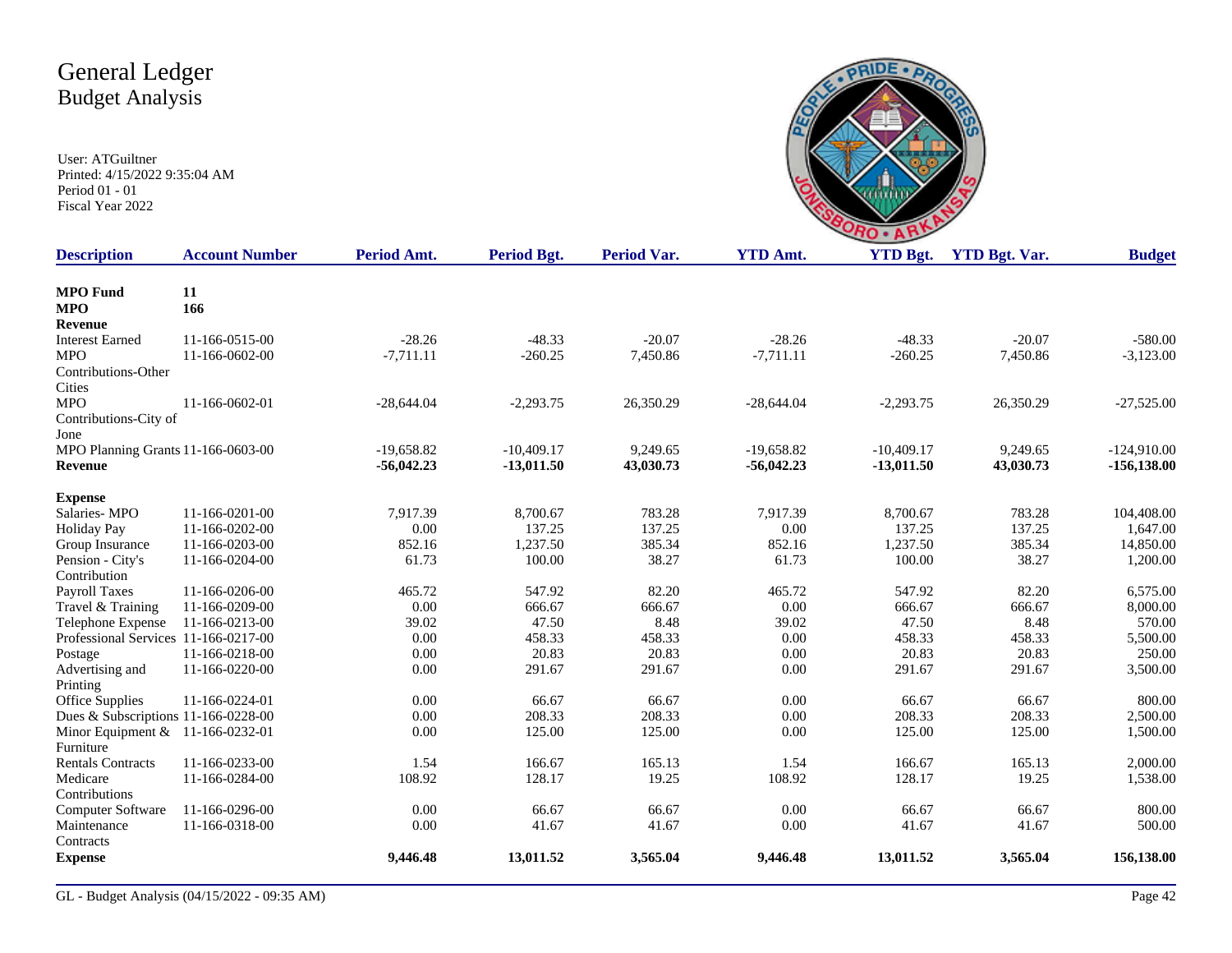| <b>Description</b>   | <b>Account Number</b> | Period Amt.  | <b>Period Bgt.</b> | Period Var. | <b>YTD Amt.</b> | <b>YTD Bgt.</b> | <b>YTD Bgt. Var.</b> | <b>Budget</b> |
|----------------------|-----------------------|--------------|--------------------|-------------|-----------------|-----------------|----------------------|---------------|
|                      |                       |              |                    |             |                 |                 |                      |               |
| Revenue Total        |                       | $-56.042.23$ | $-13.011.50$       | 43,030.73   | $-56,042.23$    | $-13.011.50$    | 43,030.73            | $-156.138.00$ |
| <b>Expense Total</b> |                       | 9,446.48     | 13,011.52          | 3,565.04    | 9,446.48        | 13,011.52       | 3,565.04             | 156,138.00    |
| <b>Grand Total</b>   |                       | $-46,595.75$ | 0.02               | 46,595.77   | $-46,595.75$    | 0.02            | 46,595.77            | 0.00          |
| Revenue Total        |                       | $-56.042.23$ | $-13.011.50$       | 43,030.73   | $-56,042.23$    | $-13.011.50$    | 43,030.73            | $-156.138.00$ |
| <b>Expense Total</b> |                       | 9,446.48     | 13,011.52          | 3,565.04    | 9,446.48        | 13.011.52       | 3,565,04             | 156,138.00    |
| <b>Grand Total</b>   |                       | -46.595.75   | 0.02               | 46,595.77   | $-46,595.75$    | 0.02            | 46,595.77            | 0.00          |
| <b>MPO</b> Fund      | 11                    | $-46.595.75$ | 0.02               | 46,595.77   | $-46,595.75$    | 0.02            | 46,595.77            | 0.00          |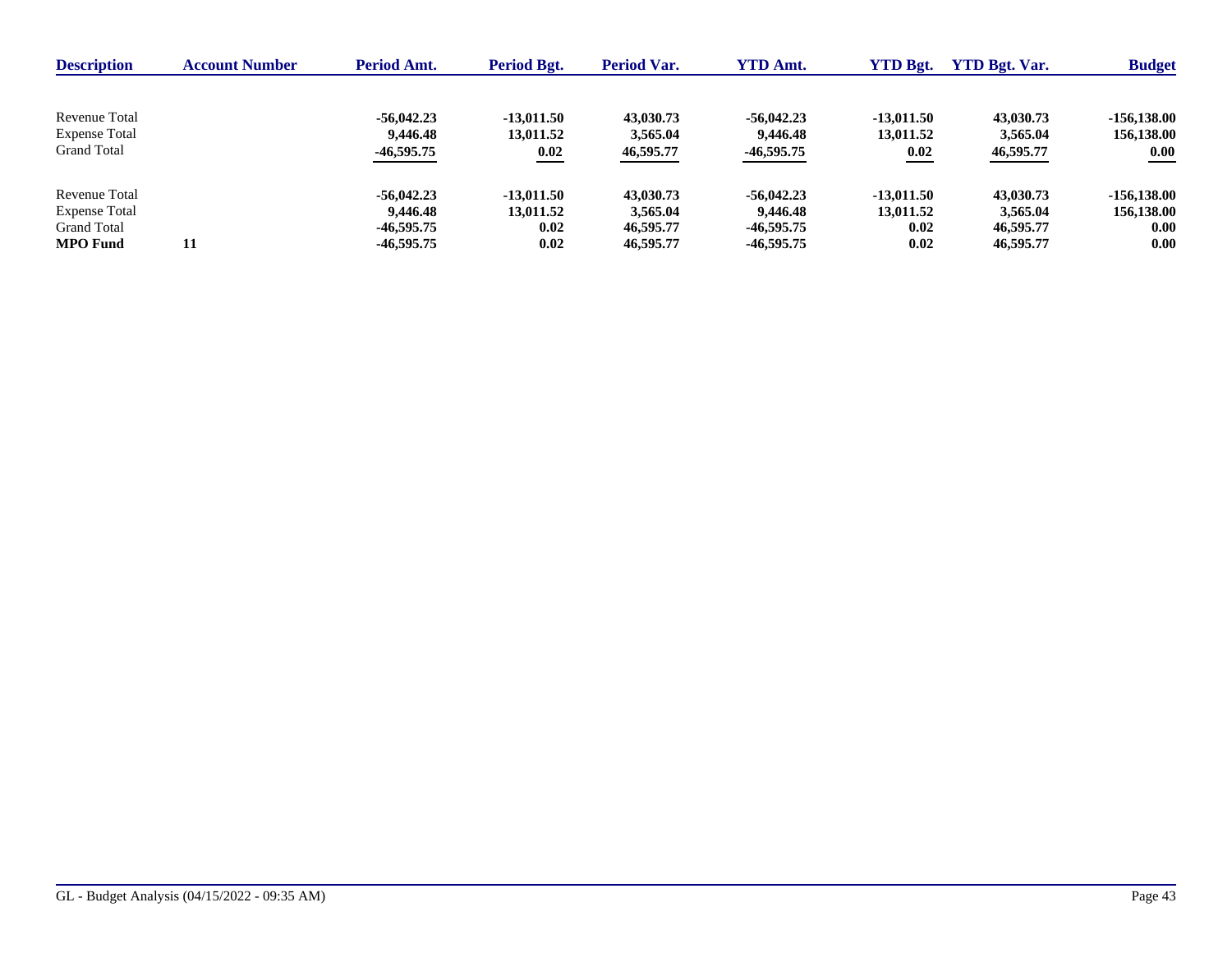| <b>NO</b>                                    |  |
|----------------------------------------------|--|
| <b>VTD Rot</b><br>VTD Rot<br>A <sub>mt</sub> |  |

| <b>Description</b>                                                                            | <b>Account Number</b> | Period Amt.                                        | Period Bgt.                  | Period Var.                                              | <b>YTD Amt.</b>                                    | <b>YTD Bgt.</b>              | <b>YTD Bgt. Var.</b>                                   | <b>Budget</b>                |
|-----------------------------------------------------------------------------------------------|-----------------------|----------------------------------------------------|------------------------------|----------------------------------------------------------|----------------------------------------------------|------------------------------|--------------------------------------------------------|------------------------------|
| <b>American Rescue</b><br>Plan                                                                | 12                    |                                                    |                              |                                                          |                                                    |                              |                                                        |                              |
| <b>American Rescue</b><br>Plan                                                                | 975                   |                                                    |                              |                                                          |                                                    |                              |                                                        |                              |
| <b>Revenue</b><br><b>Interest Earned</b><br>Revenue                                           | 12-975-0515-00        | $-1,320.45$<br>$-1,320.45$                         | $0.00\,$<br>0.00             | 1,320.45<br>1,320.45                                     | $-1,320.45$<br>$-1,320.45$                         | 0.00<br>0.00                 | 1,320.45<br>1,320.45                                   | 0.00<br>0.00                 |
| <b>Expense</b><br>American Rescue<br>Plan Expense                                             | 12-975-2303-25        | 19,544.49                                          | $0.00\,$                     | $-19,544.49$                                             | 19,544.49                                          | 0.00                         | $-19,544.49$                                           | 0.00                         |
| <b>Expense</b>                                                                                |                       | 19,544.49                                          | 0.00                         | $-19,544.49$                                             | 19,544.49                                          | 0.00                         | $-19,544.49$                                           | 0.00                         |
| Revenue Total<br><b>Expense Total</b><br><b>Grand Total</b>                                   |                       | $-1,320.45$<br>19,544.49<br>18,224.04              | 0.00<br>0.00<br>0.00         | 1,320.45<br>$-19,544.49$<br>$-18,224.04$                 | $-1,320.45$<br>19,544.49<br>18,224.04              | 0.00<br>0.00<br>0.00         | 1,320.45<br>-19,544.49<br>$-18,224.04$                 | 0.00<br>0.00<br>$0.00\,$     |
| Revenue Total<br><b>Expense Total</b><br><b>Grand Total</b><br><b>American Rescue</b><br>Plan | 12                    | $-1,320.45$<br>19,544.49<br>18,224.04<br>18,224.04 | 0.00<br>0.00<br>0.00<br>0.00 | 1,320.45<br>$-19,544.49$<br>$-18,224.04$<br>$-18,224.04$ | $-1,320.45$<br>19,544.49<br>18,224.04<br>18,224.04 | 0.00<br>0.00<br>0.00<br>0.00 | 1,320.45<br>-19,544.49<br>$-18,224.04$<br>$-18,224.04$ | 0.00<br>0.00<br>0.00<br>0.00 |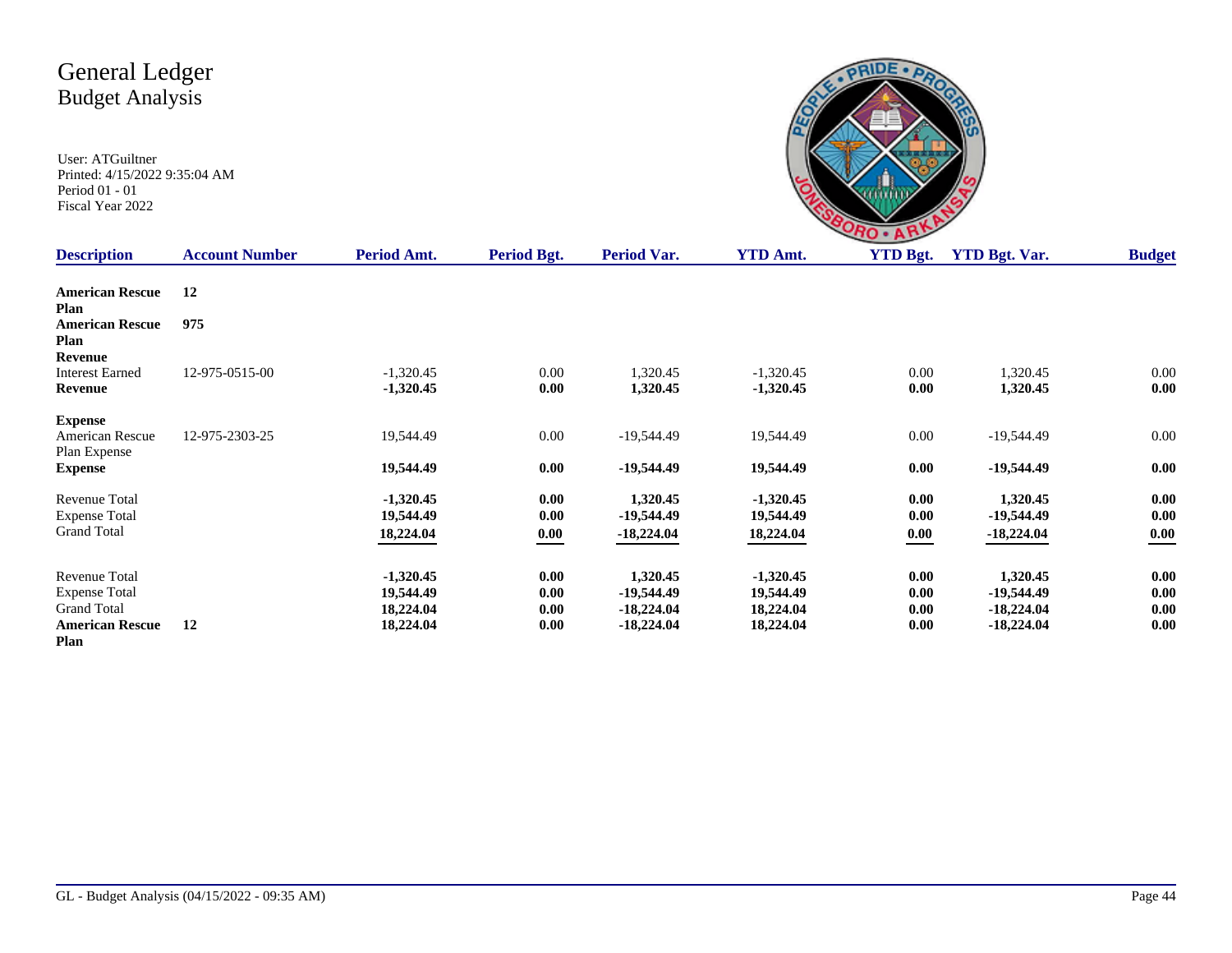

| <b>Description</b>                           | <b>Account Number</b> | Period Amt. | <b>Period Bgt.</b> | <b>Period Var.</b> | <b>YTD Amt.</b> |               | YTD Bgt. YTD Bgt. Var. | <b>Budget</b>   |
|----------------------------------------------|-----------------------|-------------|--------------------|--------------------|-----------------|---------------|------------------------|-----------------|
|                                              |                       |             |                    |                    |                 |               |                        |                 |
| <b>JET Fund</b>                              | 13                    |             |                    |                    |                 |               |                        |                 |
| <b>JET</b>                                   | 167                   |             |                    |                    |                 |               |                        |                 |
| <b>Revenue</b>                               |                       |             |                    |                    |                 |               |                        |                 |
| <b>Promotional Revenue</b>                   | 13-167-0627-00        | 0.00        | $-1,000.00$        | $-1,000.00$        | 0.00            | $-1.000.00$   | $-1,000.00$            | $-12,000.00$    |
| Other State Aid - AHTD                       | 13-167-0652-01        | 0.00        | $-4,666.67$        | $-4,666.67$        | 0.00            | $-4,666.67$   | $-4,666.67$            | $-56,000.00$    |
| <b>Revenue</b>                               |                       | 0.00        | $-5,666.67$        | $-5,666.67$        | 0.00            | $-5,666.67$   | $-5,666.67$            | $-68,000.00$    |
| <b>Revenue Total</b>                         |                       | 0.00        | $-5,666.67$        | $-5,666.67$        | 0.00            | $-5,666.67$   | $-5,666.67$            | $-68,000.00$    |
| <b>Expense Total</b>                         |                       | 0.00        | 0.00               | 0.00               | 0.00            | 0.00          | 0.00                   | 0.00            |
| <b>Grand Total</b>                           |                       | 0.00        | $-5,666.67$        | $-5,666.67$        | 0.00            | $-5,666.67$   | $-5,666.67$            | $-68,000.00$    |
| <b>JET Cares Act</b>                         | 168                   |             |                    |                    |                 |               |                        |                 |
| <b>Revenue</b>                               |                       |             |                    |                    |                 |               |                        |                 |
| <b>Interest Earned</b>                       | 13-168-0515-00        | $-84.74$    | $-71.67$           | 13.07              | $-84.74$        | $-71.67$      | 13.07                  | $-860.00$       |
| <b>JET Pass Sales</b>                        | 13-168-0629-00        | $-1,115.00$ | $-727.25$          | 387.75             | $-1,115.00$     | $-727.25$     | 387.75                 | $-8,727.00$     |
| <b>JET Bus Fares</b>                         | 13-168-0629-01        | $-3,660.17$ | $-3,037.33$        | 622.84             | $-3,660.17$     | $-3,037.33$   | 622.84                 | $-36,448.00$    |
| <b>CPT-HSTP Revenue</b>                      | 13-168-0653-02        | 0.00        | $-83.33$           | $-83.33$           | 0.00            | $-83.33$      | $-83.33$               | $-1,000.00$     |
| Transit FTA 5307                             | 13-168-0655-00        | 0.00        | $-44,085.08$       | $-44,085.08$       | 0.00            | $-44,085.08$  | $-44,085.08$           | $-529,021.00$   |
| JET Cares Act Funding                        | 13-168-0655-01        | 0.00        | $-115,169.42$      | $-115,169.42$      | 0.00            | $-115,169.42$ | $-115,169.42$          | $-1,382,033.00$ |
| Revenue                                      |                       | -4,859.91   | $-163,174.08$      | $-158,314,17$      | $-4,859.91$     | $-163,174.08$ | $-158,314.17$          | $-1,958,089.00$ |
| <b>Expense</b>                               |                       |             |                    |                    |                 |               |                        |                 |
| Salaries- JET Cares Act                      | 13-168-0201-00        | 58,776.46   | 66,001.08          | 7,224.62           | 58,776.46       | 66,001.08     | 7,224.62               | 792,013.00      |
| <b>Holiday Pay</b>                           | 13-168-0202-00        | 0.00        | 1,025.83           | 1,025.83           | 0.00            | 1,025.83      | 1,025.83               | 12,310.00       |
| Group Insurance                              | 13-168-0203-00        | 7,927.68    | 8,384.75           | 457.07             | 7,927.68        | 8,384.75      | 457.07                 | 100,617.00      |
| Pension - City's Contribution 13-168-0204-00 |                       | 1,874.54    | 2,269.25           | 394.71             | 1,874.54        | 2,269.25      | 394.71                 | 27,231.00       |
| <b>Payroll Taxes</b>                         | 13-168-0206-00        | 3,942.79    | 5,320.67           | 1,377.88           | 3,942.79        | 5,320.67      | 1,377.88               | 63,848.00       |
| Uniforms                                     | 13-168-0207-00        | 1,027.59    | 1,166.67           | 139.08             | 1,027.59        | 1,166.67      | 139.08                 | 14,000.00       |
| Travel & Training                            | 13-168-0209-00        | 0.00        | 416.67             | 416.67             | 0.00            | 416.67        | 416.67                 | 5,000.00        |
| Part-Time Salaries                           | 13-168-0210-00        | 8,944.42    | 17,125.00          | 8,180.58           | 8,944.42        | 17,125.00     | 8,180.58               | 205,500.00      |
| <b>Overtime Salaries</b>                     | 13-168-0211-00        | 245.66      | 1,666.67           | 1,421.01           | 245.66          | 1,666.67      | 1,421.01               | 20,000.00       |
| Telephone Expense                            | 13-168-0213-00        | 106.44      | 166.67             | 60.23              | 106.44          | 166.67        | 60.23                  | 2,000.00        |
| Insurance and Licenses                       | 13-168-0215-00        | 14,686.91   | 1,291.67           | $-13,395.24$       | 14,686.91       | 1,291.67      | $-13,395.24$           | 15,500.00       |
| Earned Benefits Payout                       | 13-168-0216-00        | 0.00        | 500.00             | 500.00             | 0.00            | 500.00        | 500.00                 | 6,000.00        |
| Professional Services                        | 13-168-0217-00        | 0.00        | 1,666.67           | 1,666.67           | 0.00            | 1,666.67      | 1,666.67               | 20,000.00       |
| Postage                                      | 13-168-0218-00        | 18.39       | 58.33              | 39.94              | 18.39           | 58.33         | 39.94                  | 700.00          |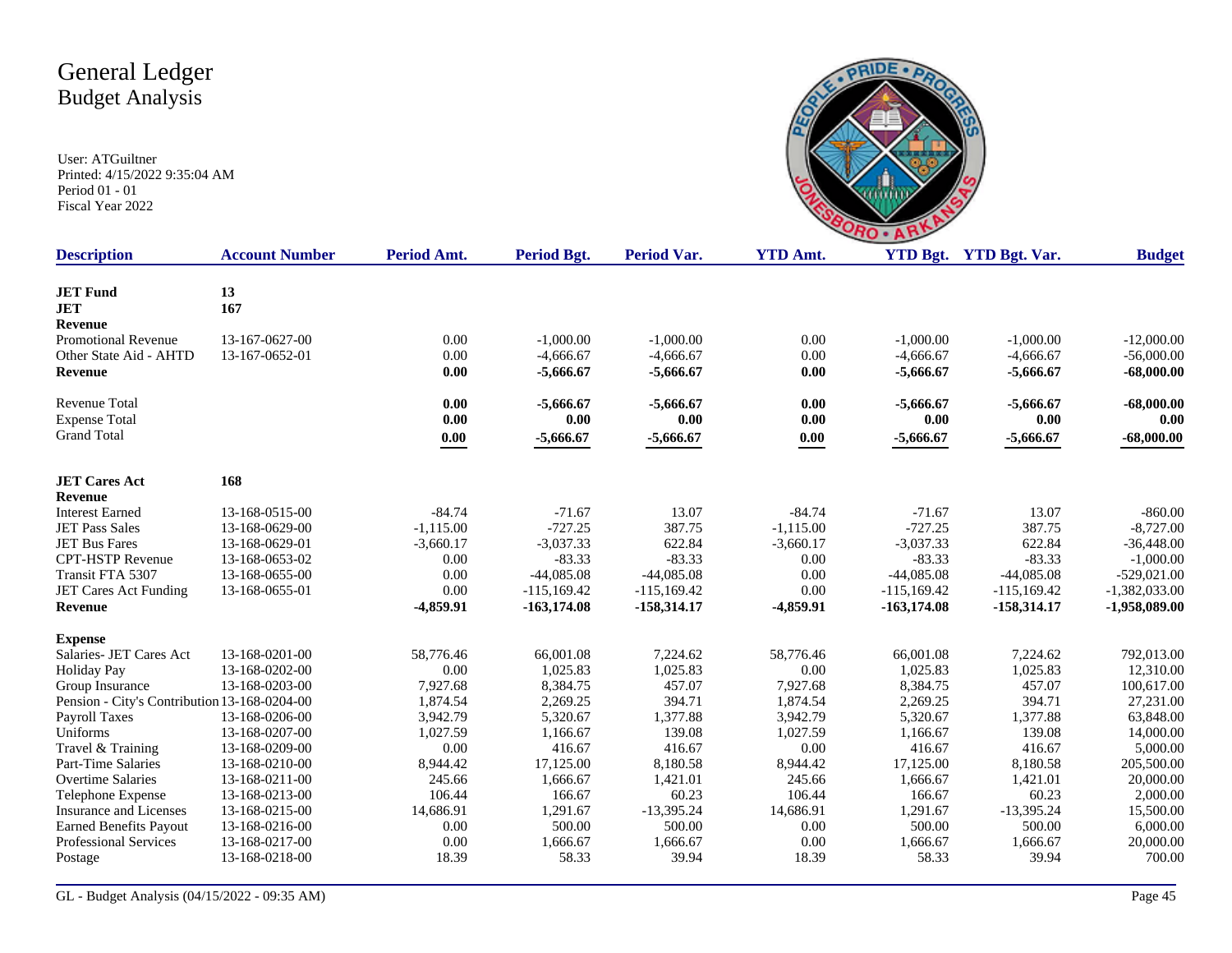| <b>Description</b>                        | <b>Account Number</b> | Period Amt. | Period Bgt.    | <b>Period Var.</b> | <b>YTD Amt.</b> | <b>YTD Bgt.</b> | <b>YTD Bgt. Var.</b> | <b>Budget</b>   |
|-------------------------------------------|-----------------------|-------------|----------------|--------------------|-----------------|-----------------|----------------------|-----------------|
|                                           |                       |             |                |                    |                 |                 |                      |                 |
| Advertising and Printing                  | 13-168-0220-00        | 220.00      | 666.67         | 446.67             | 220.00          | 666.67          | 446.67               | 8,000.00        |
| Maintenance Bldg & Grns.                  | 13-168-0221-00        | 1,210.84    | 1,629.17       | 418.33             | 1,210.84        | 1,629.17        | 418.33               | 19,550.00       |
| <b>Equipment Maintenance</b>              | 13-168-0222-00        | 0.00        | 416.67         | 416.67             | 0.00            | 416.67          | 416.67               | 5,000.00        |
| Auto Expense                              | 13-168-0223-00        | 4,580.99    | 4,100.00       | $-480.99$          | 4,580.99        | 4,100.00        | $-480.99$            | 49,200.00       |
| Auto Expense- CPT-HSTP                    | 13-168-0223-01        | 0.00        | 125.00         | 125.00             | 0.00            | 125.00          | 125.00               | 1,500.00        |
| Supplies                                  | 13-168-0224-00        | 271.26      | 500.00         | 228.74             | 271.26          | 500.00          | 228.74               | 6,000.00        |
| Office Supplies                           | 13-168-0224-01        | 188.02      | 83.33          | $-104.69$          | 188.02          | 83.33           | $-104.69$            | 1,000.00        |
| Fuel                                      | 13-168-0225-00        | 12,264.50   | 11,833.33      | $-431.17$          | 12,264.50       | 11,833.33       | $-431.17$            | 142,000.00      |
| Dues & Subscriptions                      | 13-168-0228-00        | 0.00        | 83.33          | 83.33              | 0.00            | 83.33           | 83.33                | 1,000.00        |
| <b>Fixed Assets</b>                       | 13-168-0232-00        | 0.00        | 28,104.00      | 28,104.00          | 0.00            | 28,104.00       | 28,104.00            | 337,248.00      |
| Minor Equipment &                         | 13-168-0232-01        | 0.00        | 500.00         | 500.00             | 0.00            | 500.00          | 500.00               | 6,000.00        |
| Furniture                                 |                       |             |                |                    |                 |                 |                      |                 |
| <b>Rentals Contracts</b>                  | 13-168-0233-00        | 36.70       | 208.33         | 171.63             | 36.70           | 208.33          | 171.63               | 2,500.00        |
| Sidewalk Improvements                     | 13-168-0252-00        | 37,760.03   | 18,521.08      | $-19,238.95$       | 37,760.03       | 18,521.08       | $-19,238.95$         | 222,253.00      |
| UnemploymentWkms.Comp.13-168-0279-00      |                       | 19,063.11   | 1,641.67       | $-17,421.44$       | 19,063.11       | 1,641.67        | $-17,421.44$         | 19,700.00       |
| <b>Medicare Contributions</b>             | 13-168-0284-00        | 922.12      | 1,244.33       | 322.21             | 922.12          | 1,244.33        | 322.21               | 14,932.00       |
| <b>Computer Software</b>                  | 13-168-0296-00        | 0.00        | 2,083.33       | 2,083.33           | 0.00            | 2,083.33        | 2,083.33             | 25,000.00       |
| <b>Mobile Data Services</b>               | 13-168-0297-00        | 140.21      | 104.17         | $-36.04$           | 140.21          | 104.17          | $-36.04$             | 1,250.00        |
| <b>Maintenance Contracts</b>              | 13-168-0318-00        | 10,000.00   | 1,250.00       | $-8,750.00$        | 10,000.00       | 1,250.00        | $-8,750.00$          | 15,000.00       |
| Dedicated Circuits & Cable 13-168-0320-00 |                       | 27.13       | 333.33         | 306.20             | 27.13           | 333.33          | 306.20               | 4,000.00        |
| ADA Improvement Projects 13-168-0710-00   |                       | 0.00        | 416.67         | 416.67             | 0.00            | 416.67          | 416.67               | 5,000.00        |
| <b>Expense</b>                            |                       | 184,235.79  | 180,904.34     | $-3,331.45$        | 184,235.79      | 180,904.34      | $-3,331.45$          | 2,170,852.00    |
| <b>Revenue Total</b>                      |                       | -4,859.91   | $-163, 174.08$ | $-158,314.17$      | $-4,859.91$     | $-163,174.08$   | $-158,314.17$        | $-1,958,089.00$ |
| <b>Expense Total</b>                      |                       | 184,235.79  | 180,904.34     | $-3,331.45$        | 184,235.79      | 180,904.34      | $-3,331.45$          | 2,170,852.00    |
| <b>Grand Total</b>                        |                       | 179,375.88  | 17,730.26      | $-161,645.62$      | 179,375.88      | 17,730.26       | $-161,645.62$        | 212,763.00      |
| <b>Revenue Total</b>                      |                       | $-4,859.91$ | $-168,840.75$  | -163,980.84        | $-4,859.91$     | $-168,840.75$   | -163,980.84          | $-2,026,089.00$ |
| <b>Expense Total</b>                      |                       | 184,235.79  | 180,904.34     | $-3,331.45$        | 184,235.79      | 180,904.34      | $-3,331.45$          | 2,170,852.00    |
| <b>Grand Total</b>                        |                       | 179,375.88  | 12,063.59      | $-167,312.29$      | 179,375.88      | 12,063.59       | $-167,312.29$        | 144,763.00      |
| <b>JET Fund</b>                           | 13                    | 179,375.88  | 12,063.59      | $-167,312.29$      | 179,375.88      | 12,063.59       | $-167,312.29$        | 144,763.00      |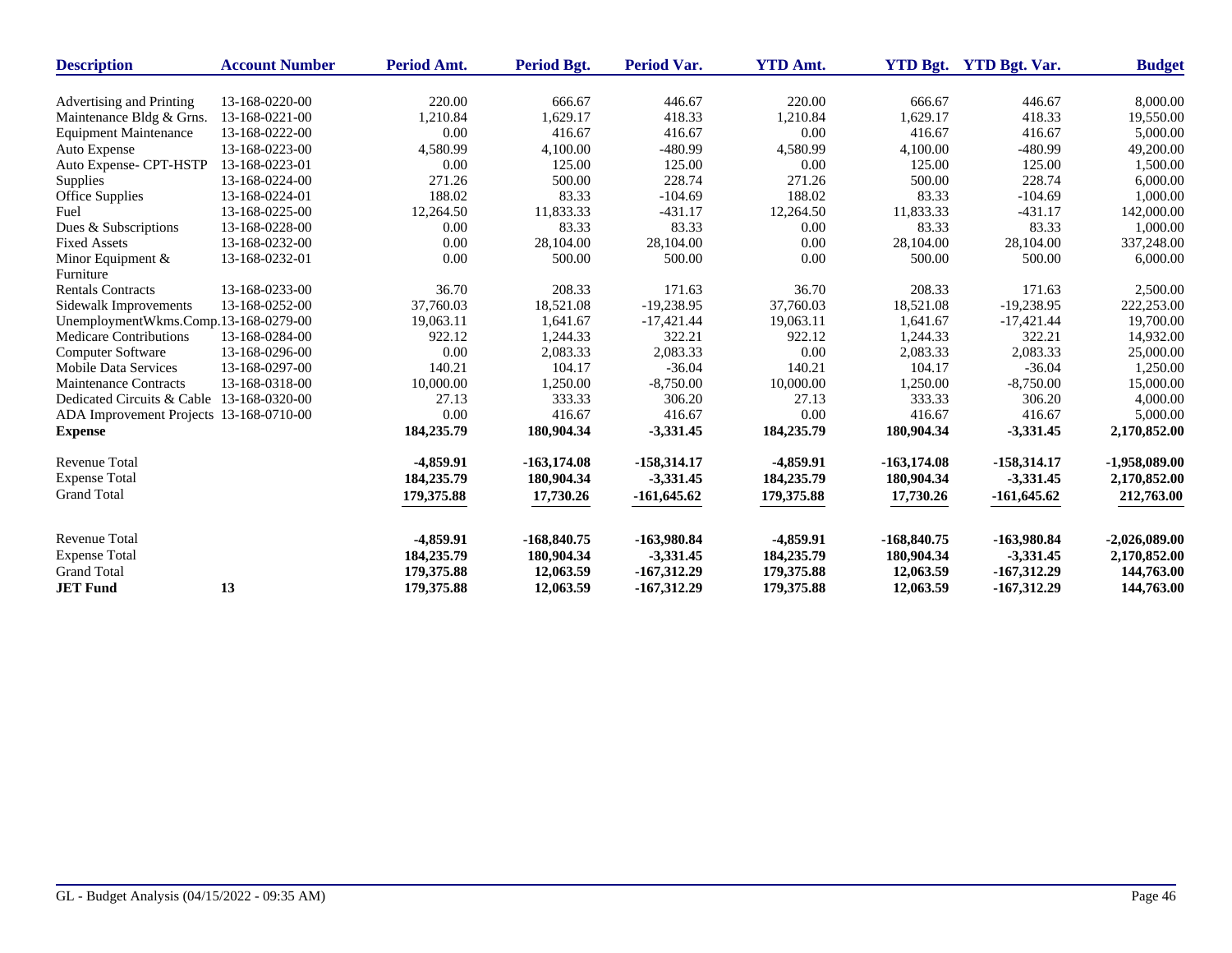| G<br>RO                                                  |  |
|----------------------------------------------------------|--|
| $\mathbf{D}$ Amt<br><b>YTD Rot</b> Var<br><b>VTD Rot</b> |  |

| <b>Description</b>                                      | <b>Account Number</b>                        | Period Amt. | <b>Period Bgt.</b> | <b>Period Var.</b> | <b>YTD Amt.</b> | <b>YTD Bgt.</b> | <b>YTD Bgt. Var.</b> | <b>Budget</b> |
|---------------------------------------------------------|----------------------------------------------|-------------|--------------------|--------------------|-----------------|-----------------|----------------------|---------------|
| <b>Restricted Fund</b><br>Capital                       | 17<br>170                                    |             |                    |                    |                 |                 |                      |               |
| Improvement                                             |                                              |             |                    |                    |                 |                 |                      |               |
| <b>Expense</b>                                          |                                              |             |                    |                    |                 |                 |                      |               |
| <b>Industrial Rail Spur</b><br>Projects                 | 17-170-0751-01                               | 17,524.33   | 0.00               | $-17,524.33$       | 17,524.33       | 0.00            | $-17,524.33$         | 0.00          |
| CI Facilities Project                                   | 17-170-0753-00                               | 932.29      | 0.00               | $-932.29$          | 932.29          | 0.00            | $-932.29$            | 0.00          |
| CI Parks Projects                                       | 17-170-0755-00                               | 14,137.64   | 0.00               | $-14,137.64$       | 14,137.64       | 0.00            | $-14,137.64$         | 0.00          |
| Jonesboro Shooting<br>Complex                           | 17-170-0755-09                               | 25,353.10   | 0.00               | $-25,353.10$       | 25,353.10       | 0.00            | $-25,353.10$         | 0.00          |
| J'boro Downtown to 17-170-0755-11<br><b>ASU</b> Connect |                                              | 24,888.39   | 0.00               | $-24,888.39$       | 24,888.39       | 0.00            | $-24,888.39$         | 0.00          |
| AHTD100657 MLK 17-170-0759-13<br>Extension              |                                              | 1,339.65    | 0.00               | $-1,339.65$        | 1,339.65        | 0.00            | $-1,339.65$          | 0.00          |
| <b>Expense</b>                                          |                                              | 84,175.40   | 0.00               | $-84,175.40$       | 84,175.40       | 0.00            | $-84,175.40$         | 0.00          |
| <b>Revenue Total</b>                                    |                                              | 0.00        | 0.00               | 0.00               | 0.00            | 0.00            | 0.00                 | 0.00          |
| <b>Expense Total</b>                                    |                                              | 84,175.40   | 0.00               | $-84,175.40$       | 84,175.40       | 0.00            | $-84,175.40$         | 0.00          |
| <b>Grand Total</b>                                      |                                              | 84,175.40   | $0.00\,$           | $-84,175.40$       | 84,175.40       | 0.00            | $-84,175.40$         | 0.00          |
| <b>Other Expenses</b>                                   | 888                                          |             |                    |                    |                 |                 |                      |               |
| <b>Expense</b>                                          |                                              |             |                    |                    |                 |                 |                      |               |
| Fire Act 833                                            | 17-888-0500-01                               | 3,305.76    | 14,583.33          | 11,277.57          | 3,305.76        | 14,583.33       | 11,277.57            | 175,000.00    |
| Keep Jonesboro<br><b>Beautiful Comm</b>                 | 17-888-0500-05                               | 4,603.50    | 1,166.67           | $-3,436.83$        | 4,603.50        | 1,166.67        | $-3,436.83$          | 14,000.00     |
| Library Millage                                         | 17-888-0500-09                               | 362,501.58  | 233,833.33         | $-128,668.25$      | 362,501.58      | 233,833.33      | $-128,668.25$        | 2,806,000.00  |
| Adopt An Intersection 17-888-0500-22                    |                                              | 16,233.77   | 0.00               | $-16.233.77$       | 16,233.77       | 0.00            | $-16.233.77$         | 0.00          |
| <b>DARE</b> Expenses                                    | 17-888-0500-29                               | 175.00      | 2,083.33           | 1,908.33           | 175.00          | 2,083.33        | 1,908.33             | 25,000.00     |
| K9 Aquisition                                           | 17-888-0500-34                               | 0.00        | 833.33             | 833.33             | 0.00            | 833.33          | 833.33               | 10,000.00     |
| Expense<br>Animal Control                               | 17-888-0500-67                               | 0.00        | 333.33             | 333.33             | 0.00            | 333.33          | 333.33               | 4,000.00      |
| Expenses<br><b>Public Safety</b><br>Surveillance Ept    | 17-888-0500-89                               | 0.00        | 250.00             | 250.00             | 0.00            | 250.00          | 250.00               | 3,000.00      |
| Police Suspense                                         | 17-888-0500-90                               | 0.00        | 1,219.58           | 1,219.58           | 0.00            | 1,219.58        | 1,219.58             | 14,635.00     |
| State Asset Forfeiture 17-888-0500-91                   |                                              | 4,558.95    | 4.166.67           | $-392.28$          | 4.558.95        | 4,166.67        | $-392.28$            | 50,000.00     |
| In Lieu of Sidewalks 17-888-0500-93                     |                                              | 0.00        | 3,333.33           | 3,333.33           | 0.00            | 3,333.33        | 3,333.33             | 40,000.00     |
|                                                         | GL - Budget Analysis (04/15/2022 - 09:35 AM) |             |                    |                    |                 |                 |                      | Page 47       |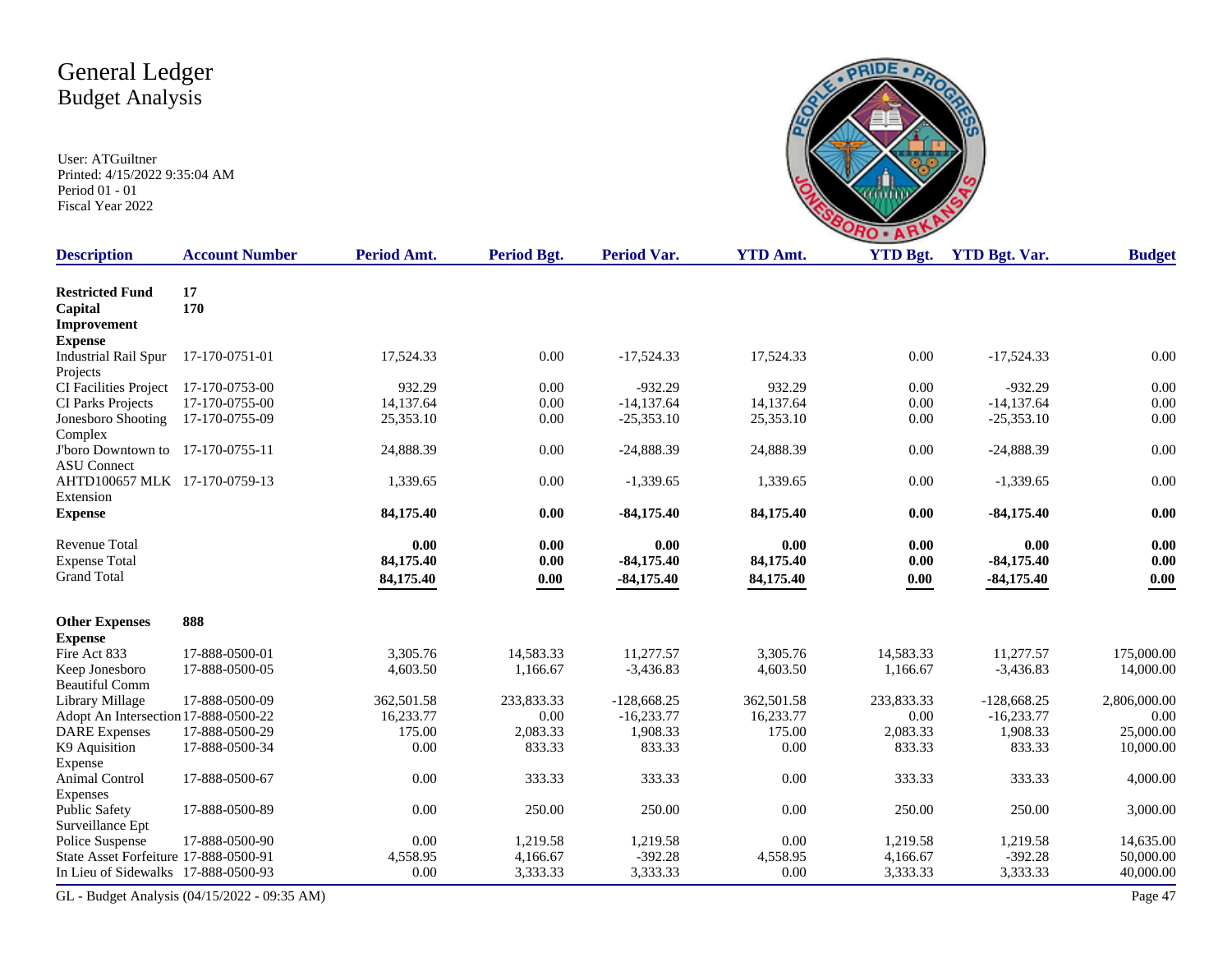| <b>Description</b>                       | <b>Account Number</b> | Period Amt.   | <b>Period Bgt.</b> | <b>Period Var.</b> | <b>YTD Amt.</b> | <b>YTD Bgt.</b> | <b>YTD Bgt. Var.</b> | <b>Budget</b>   |
|------------------------------------------|-----------------------|---------------|--------------------|--------------------|-----------------|-----------------|----------------------|-----------------|
| Cemetery Fund<br>Expense                 | 17-888-0500-95        | 60.00         | 2,916.67           | 2,856.67           | 60.00           | 2,916.67        | 2,856.67             | 35,000.00       |
| <b>Expense</b>                           |                       | 391,438.56    | 264,719.57         | $-126,718.99$      | 391,438.56      | 264,719.57      | $-126,718.99$        | 3,176,635.00    |
| <b>Revenue Total</b>                     |                       | 0.00          | 0.00               | 0.00               | 0.00            | 0.00            | 0.00                 | 0.00            |
| <b>Expense Total</b>                     |                       | 391,438.56    | 264,719.57         | $-126,718.99$      | 391,438.56      | 264,719.57      | $-126,718.99$        | 3,176,635.00    |
| <b>Grand Total</b>                       |                       | 391,438.56    | 264,719.57         | $-126,718.99$      | 391,438.56      | 264,719.57      | $-126,718.99$        | 3,176,635.00    |
| <b>Other Revenues</b>                    | 999                   |               |                    |                    |                 |                 |                      |                 |
| <b>Revenue</b>                           |                       |               |                    |                    |                 |                 |                      |                 |
| Fire Act 833                             | 17-999-0500-01        | 0.00          | $-14,583.33$       | $-14,583.33$       | 0.00            | $-14,583.33$    | $-14,583.33$         | $-175,000.00$   |
| Library Millage                          | 17-999-0500-09        | $-377,975.17$ | -233,833.33        | 144, 141.84        | $-377,975.17$   | -233,833.33     | 144,141.84           | $-2,806,000.00$ |
| <b>WWL Donations</b>                     | 17-999-0500-18        | $-114.99$     | 0.00               | 114.99             | $-114.99$       | 0.00            | 114.99               | 0.00            |
| Dare Donations                           | 17-999-0500-29        | $-1,293.00$   | $-1,422.08$        | $-129.08$          | $-1,293.00$     | $-1,422.08$     | $-129.08$            | $-17,065,00$    |
| K9 Aquisition                            | 17-999-0500-34        | 0.00          | $-833.33$          | $-833.33$          | 0.00            | $-833.33$       | $-833.33$            | $-10,000.00$    |
| Donations                                |                       |               |                    |                    |                 |                 |                      |                 |
| Contribution to<br><b>Animal Control</b> | 17-999-0500-67        | $-250.00$     | $-333.33$          | $-83.33$           | $-250.00$       | $-333.33$       | $-83.33$             | $-4,000.00$     |
| State Asset Forfeiture 17-999-0500-91    |                       | 0.00          | $-4,166.67$        | $-4,166.67$        | 0.00            | $-4,166.67$     | $-4,166.67$          | $-50,000.00$    |
| In Lieu of Sidewalks 17-999-0500-93      |                       | 0.00          | $-1,250.00$        | $-1,250.00$        | 0.00            | $-1,250.00$     | $-1,250.00$          | $-15,000.00$    |
| Cemetery Fund                            | 17-999-0500-95        | $-3,107.50$   | $-2,916.67$        | 190.83             | $-3,107.50$     | $-2,916.67$     | 190.83               | $-35,000.00$    |
| Revenue                                  |                       |               |                    |                    |                 |                 |                      |                 |
| Revenue                                  |                       | -382,740.66   | -259,338.74        | 123,401.92         | $-382,740.66$   | $-259,338.74$   | 123,401.92           | $-3,112,065.00$ |
| <b>Revenue Total</b>                     |                       | -382,740.66   | -259,338.74        | 123,401.92         | $-382,740.66$   | -259,338.74     | 123,401.92           | $-3,112,065.00$ |
| <b>Expense Total</b>                     |                       | 0.00          | 0.00               | 0.00               | 0.00            | 0.00            | 0.00                 | 0.00            |
| <b>Grand Total</b>                       |                       | $-382,740.66$ | $-259,338.74$      | 123,401.92         | $-382,740.66$   | $-259,338.74$   | 123,401.92           | $-3,112,065.00$ |
| <b>Revenue Total</b>                     |                       | -382,740.66   | -259,338.74        | 123,401.92         | $-382,740.66$   | -259,338.74     | 123,401.92           | $-3,112,065.00$ |
| <b>Expense Total</b>                     |                       | 475,613.96    | 264,719.57         | $-210,894.39$      | 475,613.96      | 264,719.57      | $-210,894.39$        | 3,176,635.00    |
| <b>Grand Total</b>                       |                       | 92,873.30     | 5,380.83           | $-87,492,47$       | 92,873.30       | 5,380.83        | $-87,492,47$         | 64,570.00       |
| <b>Restricted Fund</b>                   | 17                    | 92,873.30     | 5,380.83           | $-87,492.47$       | 92,873.30       | 5,380.83        | $-87,492.47$         | 64,570.00       |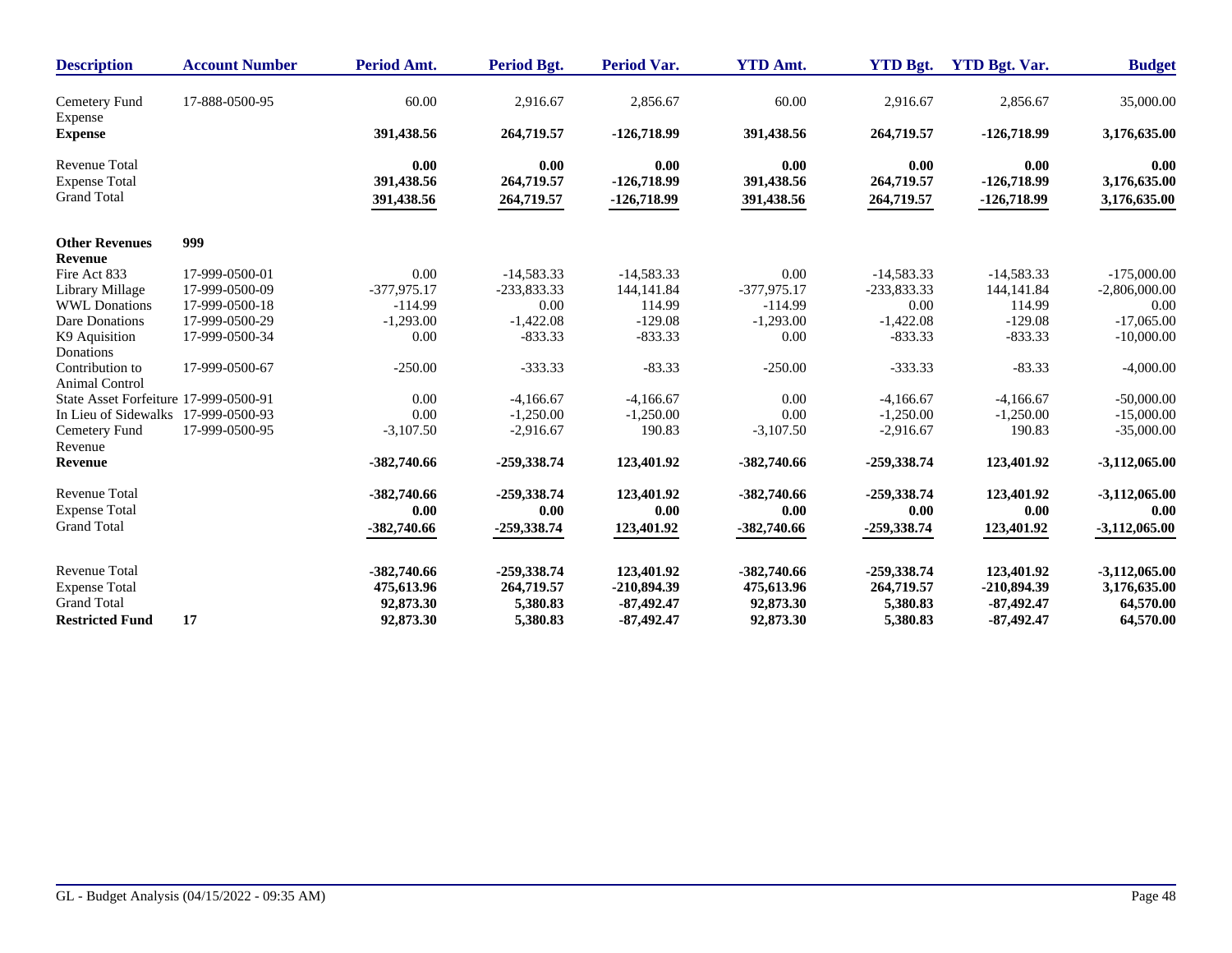

| <b>Description</b>                                      | <b>Account Number</b> | Period Amt.            | Period Bgt.  | Period Var.                  | <b>YTD Amt.</b>        | <b>YTD Bgt.</b> | <b>YTD Bgt. Var.</b>         | <b>Budget</b> |
|---------------------------------------------------------|-----------------------|------------------------|--------------|------------------------------|------------------------|-----------------|------------------------------|---------------|
| Non-Uniform                                             | 19                    |                        |              |                              |                        |                 |                              |               |
| <b>Pension Plan Fund</b><br><b>Non Department</b>       | 000                   |                        |              |                              |                        |                 |                              |               |
| Revenue<br><b>Interest Earned</b>                       | 19-000-0515-00        | $-29.43$               | 0.00         | 29.43                        | $-29.43$               | 0.00            | 29.43                        | 0.00          |
| Revenue                                                 |                       | $-29.43$               | 0.00         | 29.43                        | $-29.43$               | 0.00            | 29.43                        | 0.00          |
| <b>Expense</b><br>Pension Benefits -<br><b>Stephens</b> | 19-000-0204-01        | 27,320.47              | $0.00\,$     | $-27,320.47$                 | 27,320.47              | 0.00            | $-27,320.47$                 | 0.00          |
| <b>Expense</b>                                          |                       | 27,320.47              | 0.00         | $-27,320.47$                 | 27,320.47              | 0.00            | $-27,320.47$                 | 0.00          |
| Revenue Total<br><b>Expense Total</b>                   |                       | $-29.43$<br>27,320.47  | 0.00<br>0.00 | 29.43<br>$-27,320.47$        | $-29.43$<br>27,320.47  | 0.00<br>0.00    | 29.43<br>$-27,320.47$        | 0.00<br>0.00  |
| <b>Grand Total</b>                                      |                       | 27,291.04              | 0.00         | $-27,291.04$                 | 27,291.04              | 0.00            | $-27,291.04$                 | 0.00          |
| Revenue Total                                           |                       | $-29.43$               | 0.00         | 29.43                        | $-29.43$               | 0.00            | 29.43                        | 0.00          |
| <b>Expense Total</b>                                    |                       | 27,320.47              | 0.00         | $-27,320.47$                 | 27,320.47              | 0.00            | $-27,320.47$                 | 0.00          |
| <b>Grand Total</b><br><b>Non-Uniform</b>                | 19                    | 27,291.04<br>27,291.04 | 0.00<br>0.00 | $-27,291.04$<br>$-27,291.04$ | 27,291.04<br>27,291.04 | 0.00<br>0.00    | $-27,291.04$<br>$-27,291.04$ | 0.00<br>0.00  |
| <b>Pension Plan Fund</b>                                |                       |                        |              |                              |                        |                 |                              |               |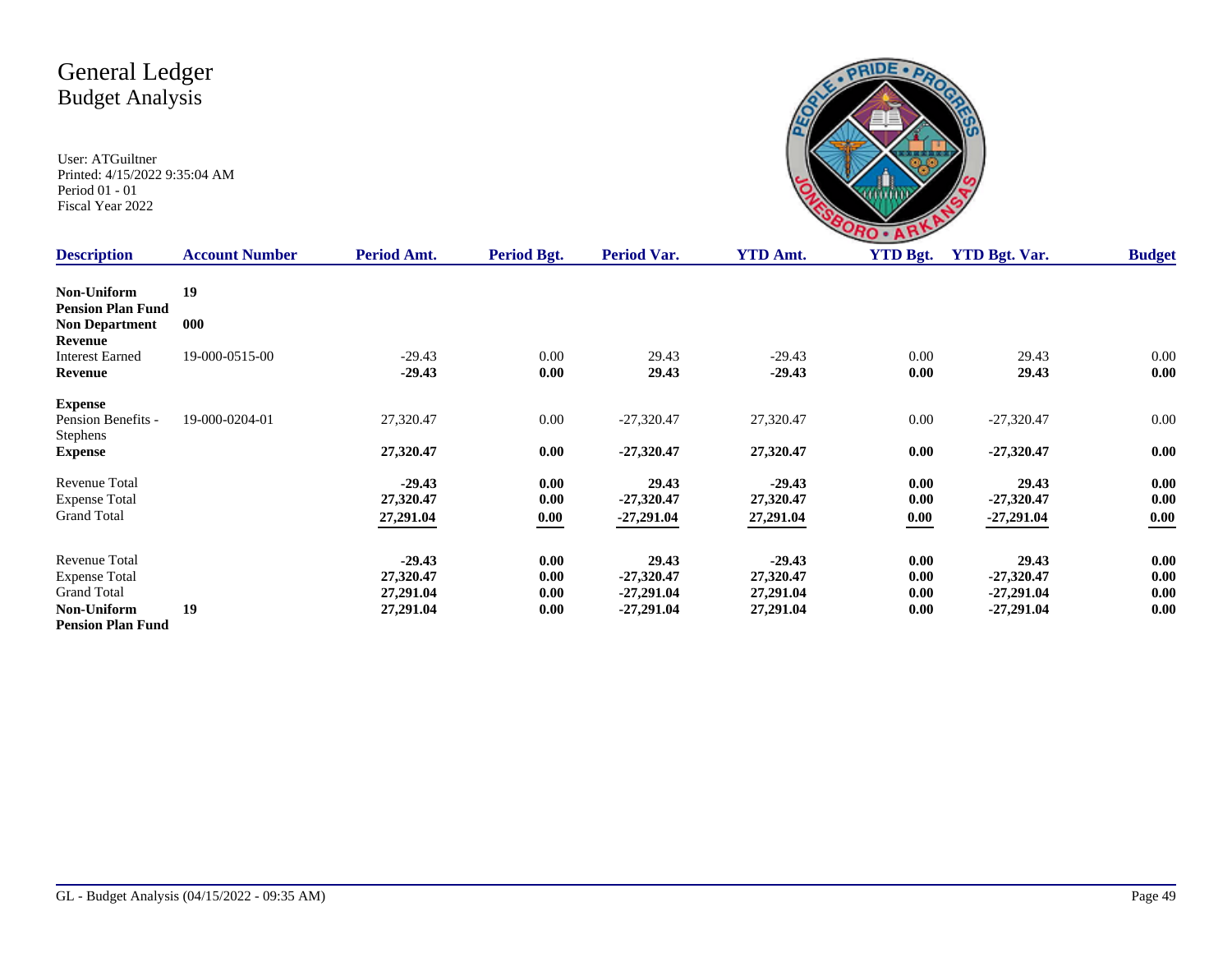

| <b>Description</b>       | <b>Account Number</b> | Period Amt.  | Period Bgt. | <b>Period Var.</b> | <b>YTD Amt.</b> | <b>YTD Bgt.</b>             | <b>YTD Bgt. Var.</b> | <b>Budget</b> |
|--------------------------|-----------------------|--------------|-------------|--------------------|-----------------|-----------------------------|----------------------|---------------|
|                          |                       |              |             |                    |                 |                             |                      |               |
| Non-Uniform 401A 21      |                       |              |             |                    |                 |                             |                      |               |
| <b>Pension Plan</b>      |                       |              |             |                    |                 |                             |                      |               |
| <b>Non Department</b>    | 000                   |              |             |                    |                 |                             |                      |               |
| Revenue                  |                       |              |             |                    |                 |                             |                      |               |
| Dividends-Income         | 21-000-0540-00        | $-6.590.02$  | 0.00        | 6,590.02           | $-6,590.02$     | 0.00                        | 6,590.02             | 0.00          |
| <b>Investment Return</b> | 21-000-0541-00        | 101,430.19   | $0.00\,$    | $-101,430.19$      | 101,430.19      | 0.00                        | $-101,430.19$        | 0.00          |
| Employer                 | 21-000-0580-00        | $-29,437.16$ | $0.00\,$    | 29,437.16          | $-29,437.16$    | 0.00                        | 29,437.16            | 0.00          |
| Contributions            |                       |              |             |                    |                 |                             |                      |               |
| Revenue                  |                       | 65,403.01    | 0.00        | $-65,403.01$       | 65,403.01       | 0.00                        | $-65,403.01$         | 0.00          |
| <b>Expense</b>           |                       |              |             |                    |                 |                             |                      |               |
| Pension - City's         | 21-000-0204-00        | 31,374.79    | $0.00\,$    | $-31,374.79$       | 31,374.79       | 0.00                        | $-31,374.79$         | 0.00          |
| Contribution             |                       |              |             |                    |                 |                             |                      |               |
| Administrative           | 21-000-0217-00        | 2,602.50     | 0.00        | $-2,602.50$        | 2,602.50        | 0.00                        | $-2,602.50$          | 0.00          |
| Expenses                 |                       |              |             |                    |                 |                             |                      |               |
| <b>Expense</b>           |                       | 33,977.29    | 0.00        | $-33,977.29$       | 33,977.29       | 0.00                        | $-33,977.29$         | 0.00          |
|                          |                       |              |             |                    |                 |                             |                      |               |
| <b>Revenue Total</b>     |                       | 65,403.01    | 0.00        | $-65,403.01$       | 65,403.01       | 0.00                        | $-65,403.01$         | 0.00          |
| <b>Expense Total</b>     |                       | 33,977.29    | 0.00        | $-33,977.29$       | 33,977.29       | 0.00                        | $-33,977,29$         | 0.00          |
| <b>Grand Total</b>       |                       | 99,380.30    | 0.00        | $-99,380.30$       | 99,380.30       | $\underline{\mathbf{0.00}}$ | $-99,380.30$         | 0.00          |
|                          |                       |              |             |                    |                 |                             |                      |               |
| <b>Revenue Total</b>     |                       | 65,403.01    | 0.00        | $-65,403.01$       | 65,403.01       | 0.00                        | $-65,403.01$         | 0.00          |
| <b>Expense Total</b>     |                       | 33,977.29    | 0.00        | $-33,977.29$       | 33,977.29       | 0.00                        | $-33.977.29$         | $0.00\,$      |
| <b>Grand Total</b>       |                       |              | 0.00        | -99,380.30         | 99,380.30       | 0.00                        | -99,380.30           | 0.00          |
|                          |                       | 99,380.30    |             |                    |                 |                             |                      |               |
| Non-Uniform 401A 21      |                       | 99,380.30    | 0.00        | -99,380.30         | 99,380.30       | 0.00                        | -99,380.30           | 0.00          |
| <b>Pension Plan</b>      |                       |              |             |                    |                 |                             |                      |               |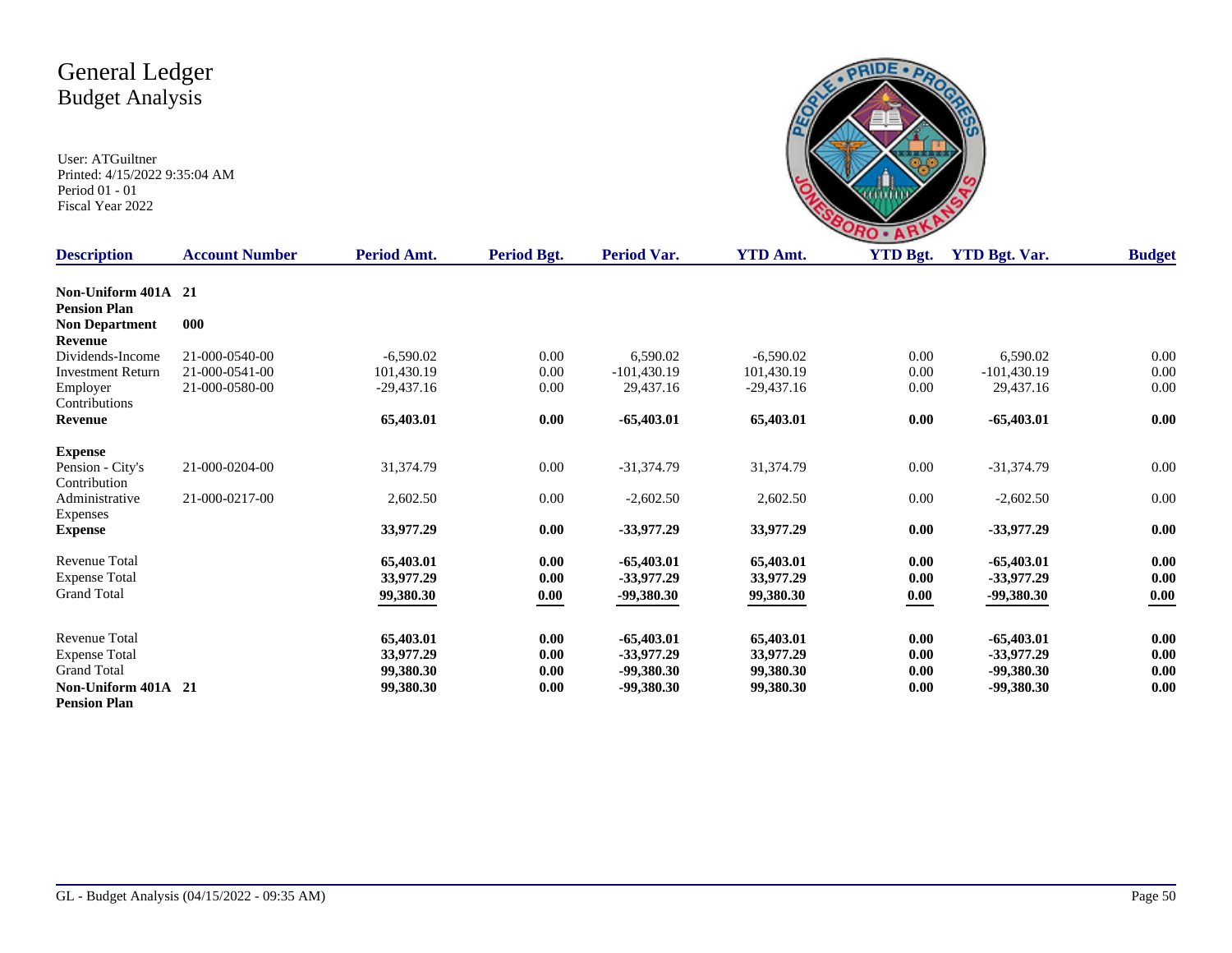| <b>TIME</b><br>n | <b>TIME</b><br>۰. |
|------------------|-------------------|

| <b>Description</b>                                                 | <b>Account Number</b> | Period Amt.          | Period Bgt.                         | <b>Period Var.</b>              | <b>YTD Amt.</b>                     | <b>YTD Bgt.</b>                 | <b>YTD Bgt. Var.</b>            | <b>Budget</b>                     |
|--------------------------------------------------------------------|-----------------------|----------------------|-------------------------------------|---------------------------------|-------------------------------------|---------------------------------|---------------------------------|-----------------------------------|
| <b>Non-Federal Grants 23</b><br>Fund<br><b>STEP Grant</b>          | 955                   |                      |                                     |                                 |                                     |                                 |                                 |                                   |
| Revenue<br>State Grants Funding 23-955-0652-00<br><b>Revenue</b>   |                       | 0.00<br>0.00         | $-666.67$<br>$-666.67$              | $-666.67$<br>$-666.67$          | 0.00<br>0.00                        | $-666.67$<br>$-666.67$          | $-666.67$<br>$-666.67$          | $-8,000.00$<br>$-8,000.00$        |
| <b>Expense</b><br>Supplies<br><b>Expense</b>                       | 23-955-0224-00        | 0.00<br>0.00         | 666.67<br>666.67                    | 666.67<br>666.67                | 0.00<br>0.00                        | 666.67<br>666.67                | 666.67<br>666.67                | 8,000.00<br>8,000.00              |
| Revenue Total<br><b>Expense Total</b><br><b>Grand Total</b>        |                       | 0.00<br>0.00<br>0.00 | $-666.67$<br>666.67<br>$0.00\,$     | $-666.67$<br>666.67<br>$0.00\,$ | 0.00<br>0.00<br>$\boldsymbol{0.00}$ | $-666.67$<br>666.67<br>0.00     | $-666.67$<br>666.67<br>$0.00\,$ | $-8,000.00$<br>8,000.00<br>0.00   |
| <b>Skate Park at Allen</b> 970<br>Park<br><b>Revenue</b>           |                       |                      |                                     |                                 |                                     |                                 |                                 |                                   |
| Private Funding<br><b>Revenue</b>                                  | 23-970-0654-00        | 0.00<br>0.00         | $-6,666.67$<br>$-6,666.67$          | $-6,666.67$<br>$-6,666.67$      | 0.00<br>0.00                        | $-6,666.67$<br>$-6,666.67$      | $-6.666.67$<br>$-6,666.67$      | $-80,000.00$<br>$-80,000.00$      |
| <b>Expense</b><br><b>Park Structures</b><br><b>Expense</b>         | 23-970-0232-00        | 0.00<br>0.00         | 6,666.67<br>6,666.67                | 6,666.67<br>6,666.67            | 0.00<br>0.00                        | 6,666.67<br>6,666.67            | 6,666.67<br>6,666.67            | 80,000.00<br>80,000.00            |
| <b>Revenue Total</b><br><b>Expense Total</b><br><b>Grand Total</b> |                       | 0.00<br>0.00<br>0.00 | $-6,666.67$<br>6,666.67<br>$0.00\,$ | $-6,666.67$<br>6,666.67<br>0.00 | 0.00<br>0.00<br>0.00                | $-6,666.67$<br>6,666.67<br>0.00 | $-6,666.67$<br>6,666.67<br>0.00 | $-80,000.00$<br>80,000.00<br>0.00 |
| <b>Recycling Grants</b><br><b>Revenue</b>                          | 981                   |                      |                                     |                                 |                                     |                                 |                                 |                                   |
| Recycling Advertising 23-981-0653-01<br>- RSWMD                    |                       | 0.00                 | $-416.67$                           | $-416.67$                       | 0.00                                | $-416.67$                       | $-416.67$                       | $-5,000.00$                       |
| Recycling Sorting -<br><b>RSWMD</b>                                | 23-981-0653-02        | $-4,088.00$          | $-4,088.00$                         | 0.00                            | $-4,088.00$                         | $-4,088.00$                     | 0.00                            | $-49,056.00$                      |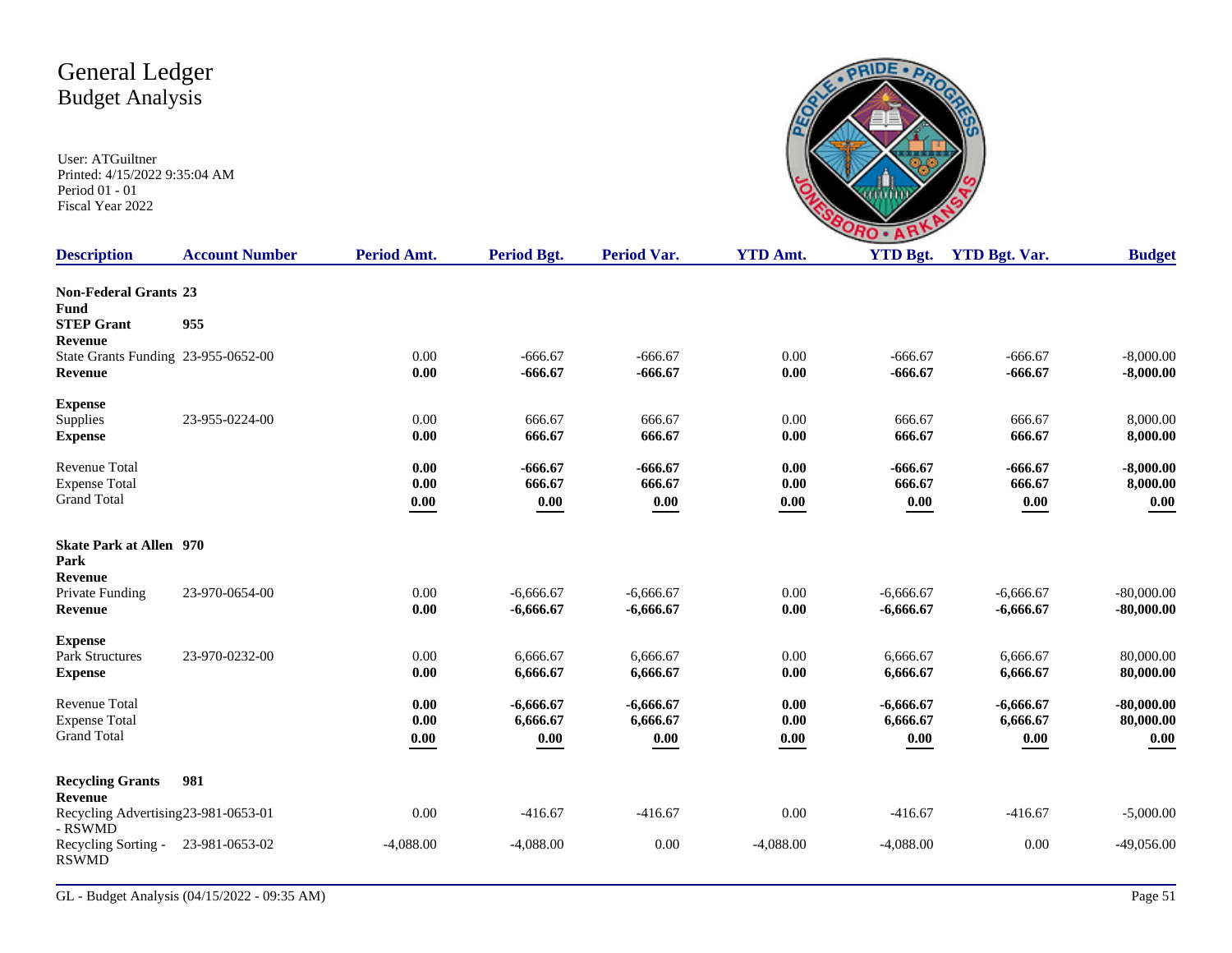| <b>Description</b>           | <b>Account Number</b>                | Period Amt. | <b>Period Bgt.</b> | <b>Period Var.</b> | <b>YTD Amt.</b> | <b>YTD Bgt.</b> | <b>YTD Bgt. Var.</b> | <b>Budget</b> |
|------------------------------|--------------------------------------|-------------|--------------------|--------------------|-----------------|-----------------|----------------------|---------------|
| <b>Revenue</b>               |                                      | $-4,088.00$ | $-4,504.67$        | $-416.67$          | $-4,088.00$     | $-4,504.67$     | $-416.67$            | $-54,056.00$  |
| <b>Expense</b>               |                                      |             |                    |                    |                 |                 |                      |               |
|                              | Recycling Advertising 23-981-0220-00 | 0.00        | 416.67             | 416.67             | 0.00            | 416.67          | 416.67               | 5,000.00      |
| Recycling Sorting            | 23-981-0291-00                       | 4,088.00    | 4,088.00           | 0.00               | 4,088.00        | 4,088.00        | 0.00                 | 49,056.00     |
| <b>Expense</b>               |                                      | 4,088.00    | 4,504.67           | 416.67             | 4,088.00        | 4,504.67        | 416.67               | 54,056.00     |
| <b>Revenue Total</b>         |                                      | $-4,088.00$ | $-4,504.67$        | $-416.67$          | $-4,088.00$     | $-4,504.67$     | $-416.67$            | $-54,056.00$  |
| <b>Expense Total</b>         |                                      | 4,088.00    | 4,504.67           | 416.67             | 4,088.00        | 4,504.67        | 416.67               | 54,056.00     |
| <b>Grand Total</b>           |                                      | 0.00        | 0.00               | 0.00               | 0.00            | 0.00            | 0.00                 | 0.00          |
| <b>Veteran's Village</b>     | 983                                  |             |                    |                    |                 |                 |                      |               |
| <b>Expense</b>               |                                      |             |                    |                    |                 |                 |                      |               |
| Veteran's Village            | 23-983-0323-00                       | 0.00        | 7,019.17           | 7,019.17           | 0.00            | 7,019.17        | 7,019.17             | 84,230.00     |
| Expense                      |                                      |             |                    |                    |                 |                 |                      |               |
| <b>Expense</b>               |                                      | 0.00        | 7,019.17           | 7,019.17           | 0.00            | 7,019.17        | 7,019.17             | 84,230.00     |
| <b>Revenue Total</b>         |                                      | 0.00        | 0.00               | 0.00               | 0.00            | 0.00            | 0.00                 | 0.00          |
| <b>Expense Total</b>         |                                      | 0.00        | 7,019.17           | 7,019.17           | 0.00            | 7,019.17        | 7,019.17             | 84,230.00     |
| <b>Grand Total</b>           |                                      | 0.00        | 7,019.17           | 7,019.17           | 0.00            | 7,019.17        | 7,019.17             | 84,230.00     |
| <b>Revenue Total</b>         |                                      | $-4,088.00$ | $-11,838.01$       | $-7,750.01$        | $-4.088.00$     | $-11,838.01$    | $-7,750.01$          | $-142,056.00$ |
| <b>Expense Total</b>         |                                      | 4,088.00    | 18,857.18          | 14,769.18          | 4,088.00        | 18,857.18       | 14,769.18            | 226,286.00    |
| <b>Grand Total</b>           |                                      | 0.00        | 7,019.17           | 7,019.17           | 0.00            | 7,019.17        | 7,019.17             | 84,230.00     |
| <b>Non-Federal Grants 23</b> |                                      | 0.00        | 7,019.17           | 7,019.17           | 0.00            | 7,019.17        | 7,019.17             | 84,230.00     |
| <b>Fund</b>                  |                                      |             |                    |                    |                 |                 |                      |               |